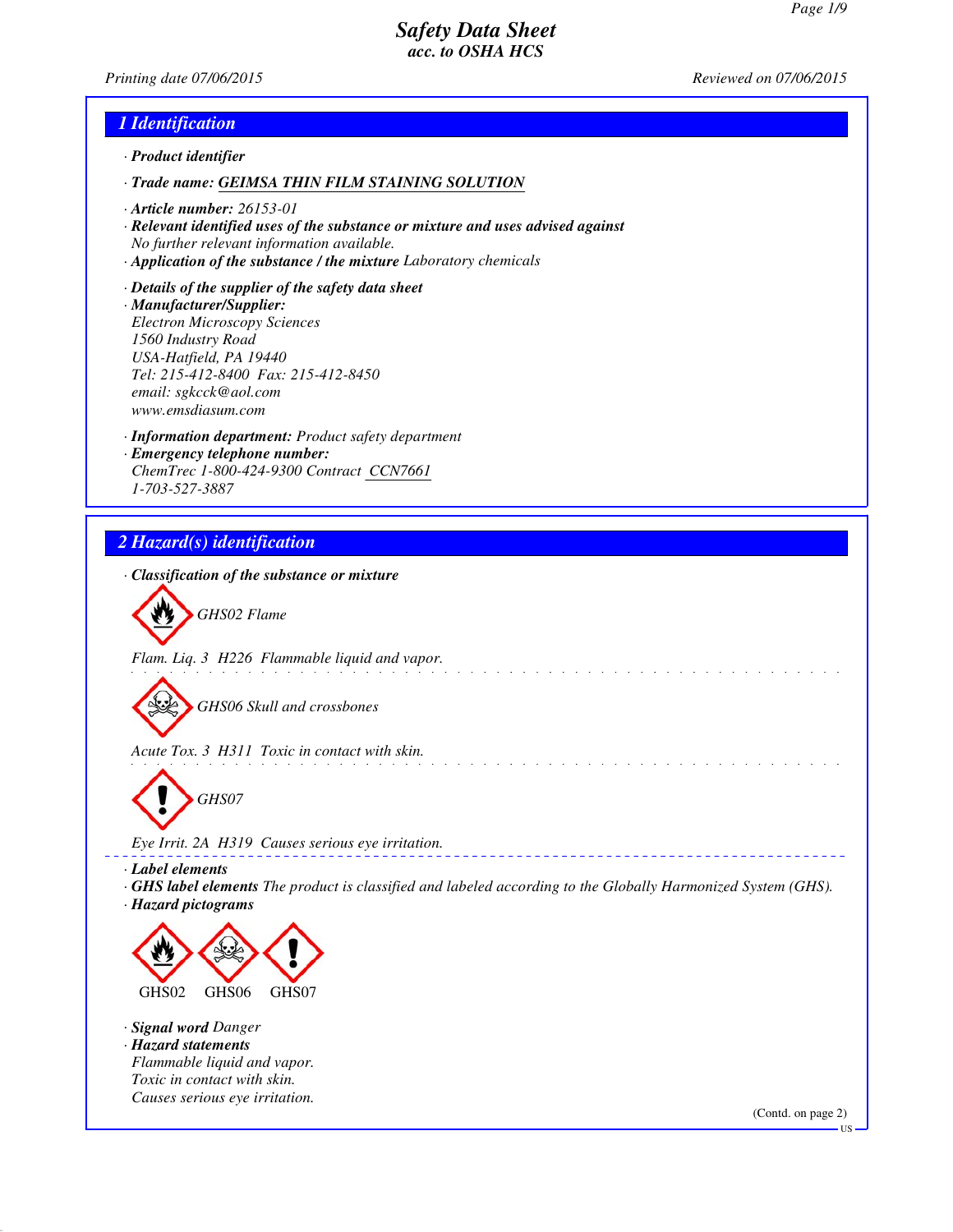*Printing date 07/06/2015 Reviewed on 07/06/2015*

### *Trade name: GEIMSA THIN FILM STAINING SOLUTION*

|                                                                                                                | (Contd. of page 1) |
|----------------------------------------------------------------------------------------------------------------|--------------------|
| · Precautionary statements                                                                                     |                    |
| Keep away from heat/sparks/open flames/hot surfaces. - No smoking.                                             |                    |
| Use explosion-proof electrical/ventilating/lighting/equipment.                                                 |                    |
| Wear protective gloves / eye protection / face protection.                                                     |                    |
| Wear protective gloves / protective clothing.                                                                  |                    |
| Wear eye protection / face protection.                                                                         |                    |
| Ground/bond container and receiving equipment.                                                                 |                    |
| Keep container tightly closed.                                                                                 |                    |
| Use only non-sparking tools.                                                                                   |                    |
| Take precautionary measures against static discharge.                                                          |                    |
| Wash thoroughly after handling.                                                                                |                    |
| IF ON SKIN (or hair): Remove/Take off immediately all contaminated clothing. Rinse skin with water/shower.     |                    |
| If in eyes: Rinse cautiously with water for several minutes. Remove contact lenses, if present and easy to do. |                    |
| Continue rinsing.                                                                                              |                    |
| Specific treatment (see on this label).                                                                        |                    |
| Call a poison center/doctor if you feel unwell.                                                                |                    |
| If eye irritation persists: Get medical advice/attention.                                                      |                    |
| In case of fire: Use for extinction: CO2, powder or water spray.                                               |                    |
| Take off immediately all contaminated clothing and wash it before reuse.                                       |                    |
| Store locked up.                                                                                               |                    |
| Store in a well-ventilated place. Keep cool.                                                                   |                    |
| Dispose of contents/container in accordance with local/regional/national/international regulations.            |                    |
| · Classification system:                                                                                       |                    |
| $\cdot$ NFPA ratings (scale 0 - 4)                                                                             |                    |
| $Health = 2$                                                                                                   |                    |
| $Fire = 2$                                                                                                     |                    |
| $Reactivity = 0$                                                                                               |                    |
|                                                                                                                |                    |
| $\cdot$ HMIS-ratings (scale 0 - 4)                                                                             |                    |
| <b>HEALTH</b><br>$Health = 2$                                                                                  |                    |
| $\boxed{2}$<br>$Fire = 2$<br><b>FIRE</b>                                                                       |                    |
|                                                                                                                |                    |
| $\boxed{0}$ Reactivity = 0<br>REACTIVITY                                                                       |                    |
| $\cdot$ Other hazards                                                                                          |                    |
| · Results of PBT and vPvB assessment                                                                           |                    |
| · <b>PBT</b> : Not applicable.                                                                                 |                    |
| $\cdot v$ PvB: Not applicable.                                                                                 |                    |
|                                                                                                                |                    |
|                                                                                                                |                    |
| <b>3 Composition/information on ingredients</b>                                                                |                    |
| Chemical characterization: Mixtures                                                                            |                    |
| · Description: Mixture of the substances listed below with nonhazardous additions.                             |                    |
| · Dangerous components:                                                                                        |                    |
| 67-56-1 Methyl Alcohol                                                                                         | $\leq 2.5\%$       |
|                                                                                                                |                    |
|                                                                                                                |                    |
| <b>4 First-aid measures</b>                                                                                    |                    |
| · Description of first aid measures                                                                            |                    |
| $\cdot$ General information:                                                                                   |                    |
| Immediately remove any clothing soiled by the product.                                                         |                    |
|                                                                                                                |                    |

*In case of irregular breathing or respiratory arrest provide artificial respiration.*

(Contd. on page 3)

US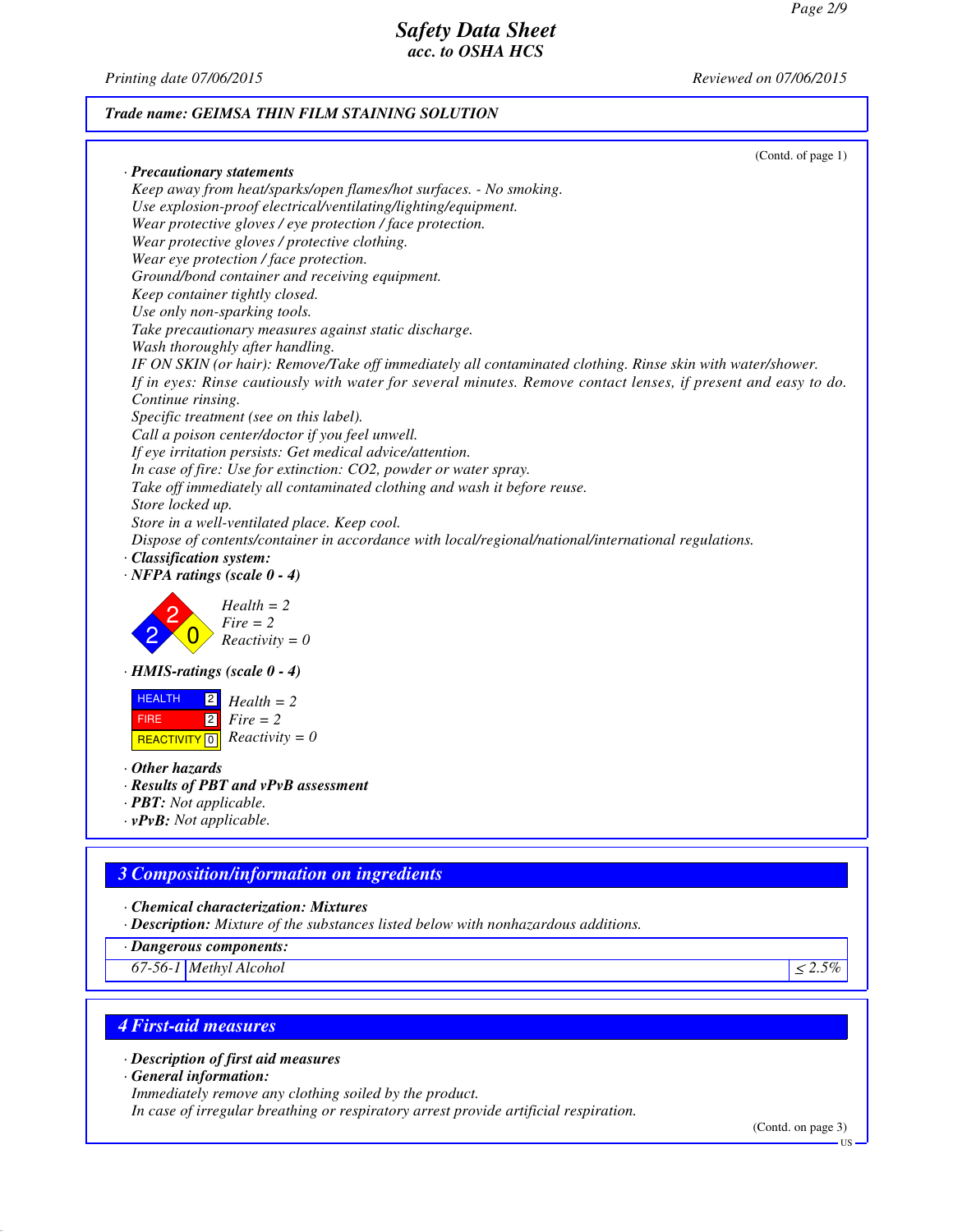*Printing date 07/06/2015 Reviewed on 07/06/2015*

#### *Trade name: GEIMSA THIN FILM STAINING SOLUTION*

- (Contd. of page 2) *· After inhalation: In case of unconsciousness place patient stably in side position for transportation.*
- *· After skin contact: Immediately wash with water and soap and rinse thoroughly.*
- *· After eye contact:*
- *Rinse opened eye for several minutes under running water. If symptoms persist, consult a doctor.*
- *· After swallowing: If symptoms persist consult doctor.*
- *· Information for doctor:*
- *· Most important symptoms and effects, both acute and delayed No further relevant information available.*
- *· Indication of any immediate medical attention and special treatment needed*
- *No further relevant information available.*

### *5 Fire-fighting measures*

- *· Extinguishing media*
- *· Suitable extinguishing agents:*
- *CO2, extinguishing powder or water spray. Fight larger fires with water spray or alcohol resistant foam.*
- *· Special hazards arising from the substance or mixture No further relevant information available.*
- *· Advice for firefighters*
- *· Protective equipment: No special measures required.*

### *6 Accidental release measures*

- *· Personal precautions, protective equipment and emergency procedures Not required.*
- *· Environmental precautions: No special measures required.*
- *· Methods and material for containment and cleaning up:*
- *Absorb with liquid-binding material (sand, diatomite, acid binders, universal binders, sawdust). Dispose contaminated material as waste according to item 13. Ensure adequate ventilation.*
- *· Reference to other sections*
- *See Section 7 for information on safe handling.*
- *See Section 8 for information on personal protection equipment.*
- *See Section 13 for disposal information.*

### *7 Handling and storage*

- *· Handling:*
- *· Precautions for safe handling Ensure good ventilation/exhaustion at the workplace. Prevent formation of aerosols.*
- *· Information about protection against explosions and fires: Protect from heat. Protect against electrostatic charges.*
- 
- *· Conditions for safe storage, including any incompatibilities*
- *· Storage:*
- *· Requirements to be met by storerooms and receptacles: No special requirements.*
- *· Information about storage in one common storage facility: Not required.*
- *· Further information about storage conditions:*
- *Keep receptacle tightly sealed.*
- *Protect from heat and direct sunlight.*
- *· Specific end use(s) No further relevant information available.*

US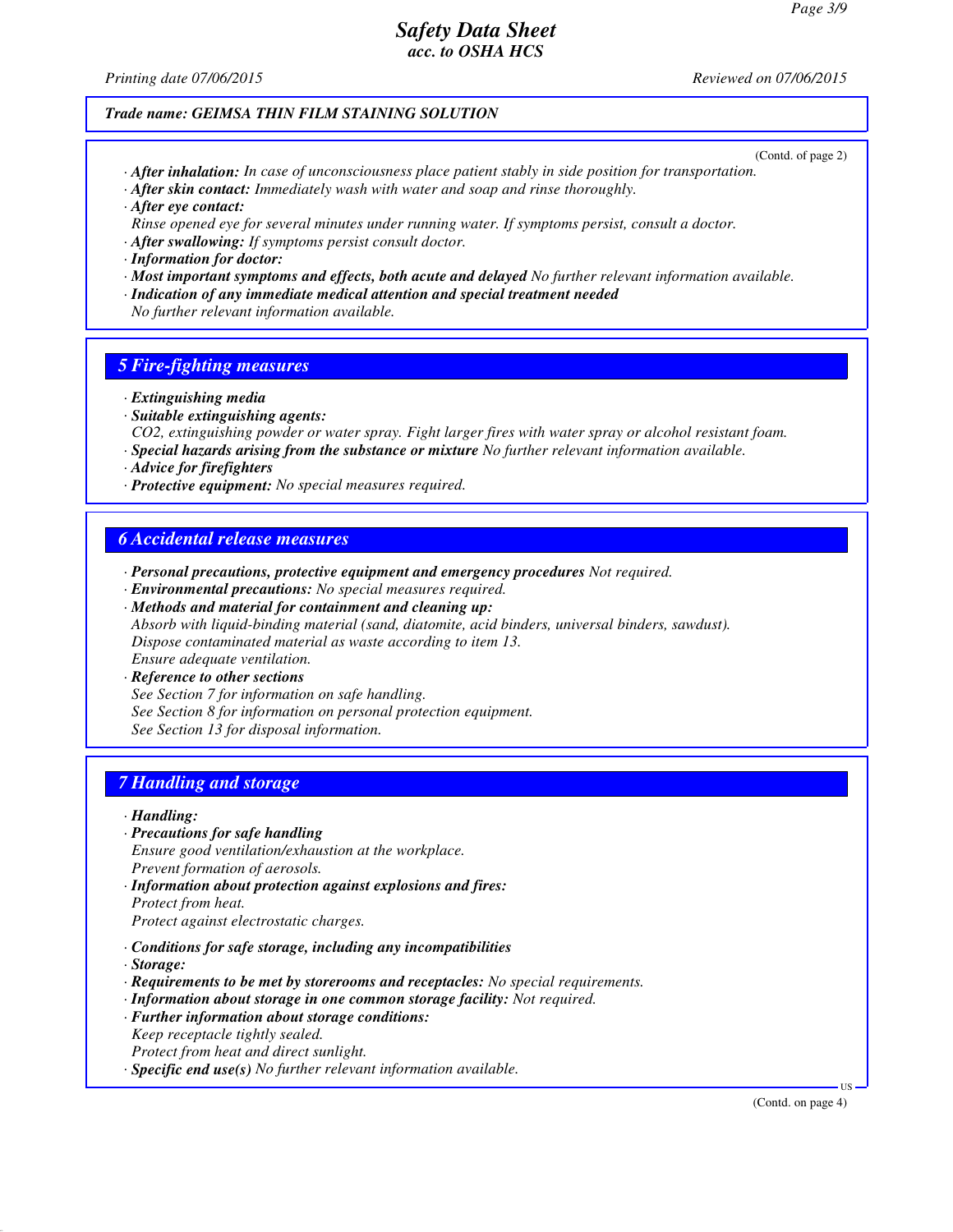*Printing date 07/06/2015 Reviewed on 07/06/2015*

*Trade name: GEIMSA THIN FILM STAINING SOLUTION*

(Contd. of page 3)

| Control parameters<br>Components with limit values that require monitoring at the workplace:<br>67-56-1 Methyl Alcohol<br>PEL Long-term value: 260 mg/m <sup>3</sup> , 200 ppm                                                                                                                                                                                                                                                                                                                                                                                                                                                                   |
|--------------------------------------------------------------------------------------------------------------------------------------------------------------------------------------------------------------------------------------------------------------------------------------------------------------------------------------------------------------------------------------------------------------------------------------------------------------------------------------------------------------------------------------------------------------------------------------------------------------------------------------------------|
|                                                                                                                                                                                                                                                                                                                                                                                                                                                                                                                                                                                                                                                  |
|                                                                                                                                                                                                                                                                                                                                                                                                                                                                                                                                                                                                                                                  |
|                                                                                                                                                                                                                                                                                                                                                                                                                                                                                                                                                                                                                                                  |
|                                                                                                                                                                                                                                                                                                                                                                                                                                                                                                                                                                                                                                                  |
| REL Short-term value: $325$ mg/m <sup>3</sup> , $250$ ppm<br>Long-term value: 260 mg/m <sup>3</sup> , 200 ppm<br>Skin                                                                                                                                                                                                                                                                                                                                                                                                                                                                                                                            |
| TLV Short-term value: $328 \text{ mg/m}^3$ , 250 ppm<br>Long-term value: 262 mg/m <sup>3</sup> , 200 ppm<br>Skin: BEI                                                                                                                                                                                                                                                                                                                                                                                                                                                                                                                            |
| · Ingredients with biological limit values:                                                                                                                                                                                                                                                                                                                                                                                                                                                                                                                                                                                                      |
| 67-56-1 Methyl Alcohol                                                                                                                                                                                                                                                                                                                                                                                                                                                                                                                                                                                                                           |
| $BEI$ 15 mg/L<br>Medium: urine<br>Time: end of shift<br>Parameter: Methanol (background, nonspecific)                                                                                                                                                                                                                                                                                                                                                                                                                                                                                                                                            |
| Additional information: The lists that were valid during the creation were used as basis.                                                                                                                                                                                                                                                                                                                                                                                                                                                                                                                                                        |
| · Exposure controls<br>· Personal protective equipment:<br>· General protective and hygienic measures:<br>Keep away from foodstuffs, beverages and feed.<br>Immediately remove all soiled and contaminated clothing.<br>Wash hands before breaks and at the end of work.<br>Store protective clothing separately.<br>Avoid contact with the eyes.<br>Avoid contact with the eyes and skin.<br>· Breathing equipment:<br>In case of brief exposure or low pollution use respiratory filter device. In case of intensive or longer exposure use<br>respiratory protective device that is independent of circulating air.<br>· Protection of hands: |
|                                                                                                                                                                                                                                                                                                                                                                                                                                                                                                                                                                                                                                                  |

*The glove material has to be impermeable and resistant to the product/ the substance/ the preparation. Due to missing tests no recommendation to the glove material can be given for the product/ the preparation/ the chemical mixture.*

*Selection of the glove material on consideration of the penetration times, rates of diffusion and the degradation · Material of gloves*

*The selection of the suitable gloves does not only depend on the material, but also on further marks of quality and varies from manufacturer to manufacturer. As the product is a preparation of several substances, the resistance of the glove material can not be calculated in advance and has therefore to be checked prior to the application.*

#### *· Penetration time of glove material*

*The exact break through time has to be found out by the manufacturer of the protective gloves and has to be observed.*

(Contd. on page 5)

US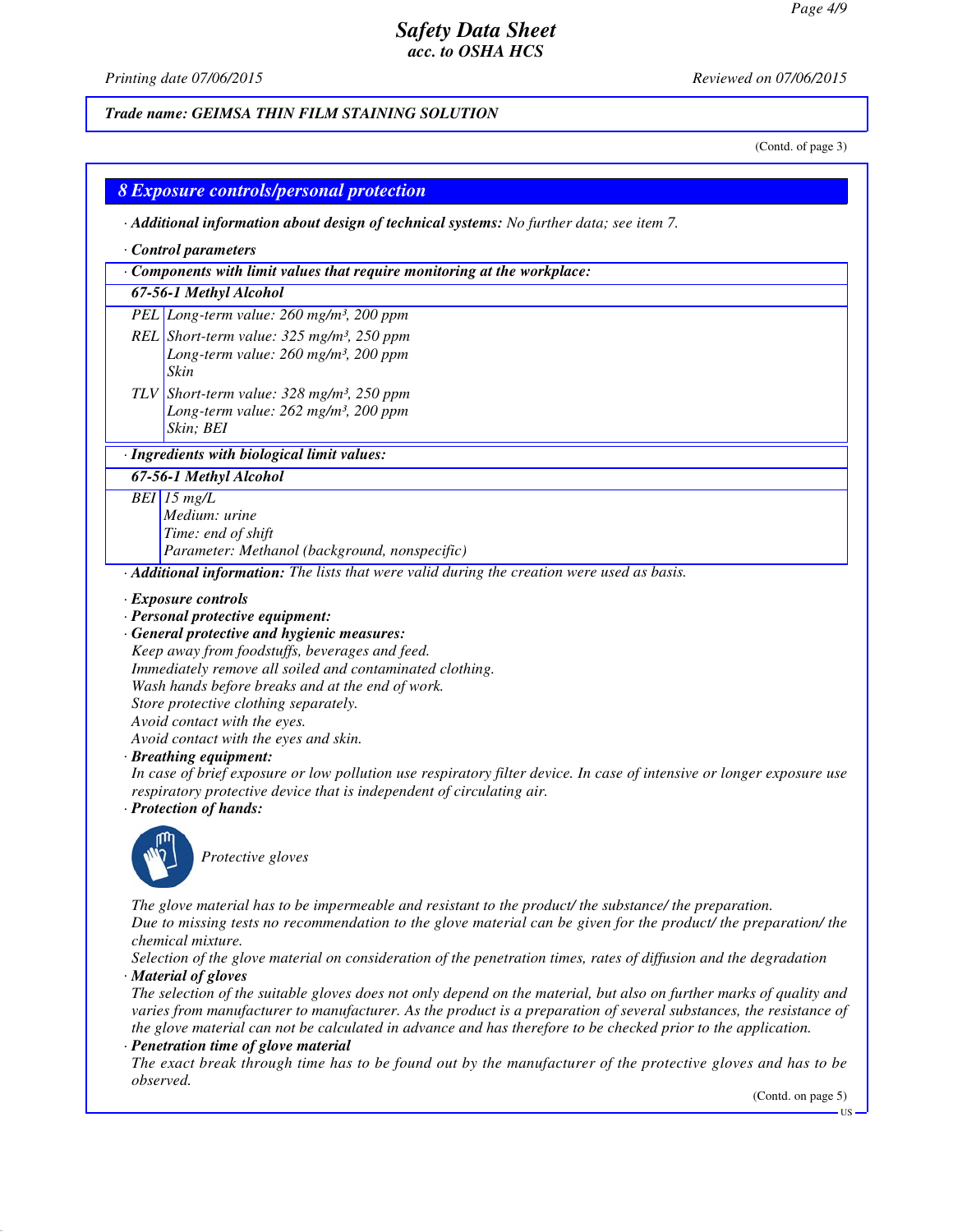(Contd. of page 4)

# *Safety Data Sheet acc. to OSHA HCS*

*Printing date 07/06/2015 Reviewed on 07/06/2015*

# *Trade name: GEIMSA THIN FILM STAINING SOLUTION*

*· Eye protection:*



*Tightly sealed goggles*

# *9 Physical and chemical properties*

| · Information on basic physical and chemical properties    |                                   |                    |
|------------------------------------------------------------|-----------------------------------|--------------------|
| <b>General Information</b>                                 |                                   |                    |
| $\cdot$ Appearance:<br>Form:                               |                                   |                    |
|                                                            | Liquid                            |                    |
| Color:<br>$\cdot$ Odor:                                    | Clear                             |                    |
|                                                            | Characteristic<br>Not determined. |                    |
| · Odour threshold:                                         |                                   |                    |
| $\cdot$ pH-value:                                          | Not determined.                   |                    |
| · Change in condition                                      |                                   |                    |
| <b>Melting point/Melting range:</b>                        | Undetermined.                     |                    |
| <b>Boiling point/Boiling range:</b>                        | Undetermined.                     |                    |
| · Flash point:                                             | Not applicable.                   |                    |
| · Flammability (solid, gaseous):                           | Not flammable.                    |                    |
| · Ignition temperature:                                    |                                   |                    |
| <b>Decomposition temperature:</b>                          | Not determined.                   |                    |
| · Auto igniting:                                           | Product is not selfigniting.      |                    |
| · Danger of explosion:                                     | Not determined.                   |                    |
| $\cdot$ Explosion limits:                                  |                                   |                    |
| Lower:                                                     | Not determined.                   |                    |
| <b>Upper:</b>                                              | Not determined.                   |                    |
| · Vapor pressure:                                          | Not determined.                   |                    |
| $\cdot$ Density:                                           | Not determined.                   |                    |
| · Relative density                                         | Not determined.                   |                    |
| · Vapour density                                           | Not determined.                   |                    |
| $\cdot$ Evaporation rate                                   | Not determined.                   |                    |
| · Solubility in / Miscibility with                         |                                   |                    |
| Water:                                                     | Not miscible or difficult to mix. |                    |
| · Partition coefficient (n-octanol/water): Not determined. |                                   |                    |
| · Viscosity:                                               |                                   |                    |
| Dynamic:                                                   | Not determined.                   |                    |
| Kinematic:                                                 | Not determined.                   |                    |
| · Solvent content:                                         |                                   |                    |
| <b>Organic solvents:</b>                                   | $2.0 \%$                          |                    |
| <b>VOC</b> content:                                        | $1.0\%$                           |                    |
|                                                            | 9.8 g/l / 0.08 lb/gl              |                    |
| <b>Solids content:</b>                                     | $0.1\%$                           |                    |
|                                                            |                                   | (Contd. on page 6) |

US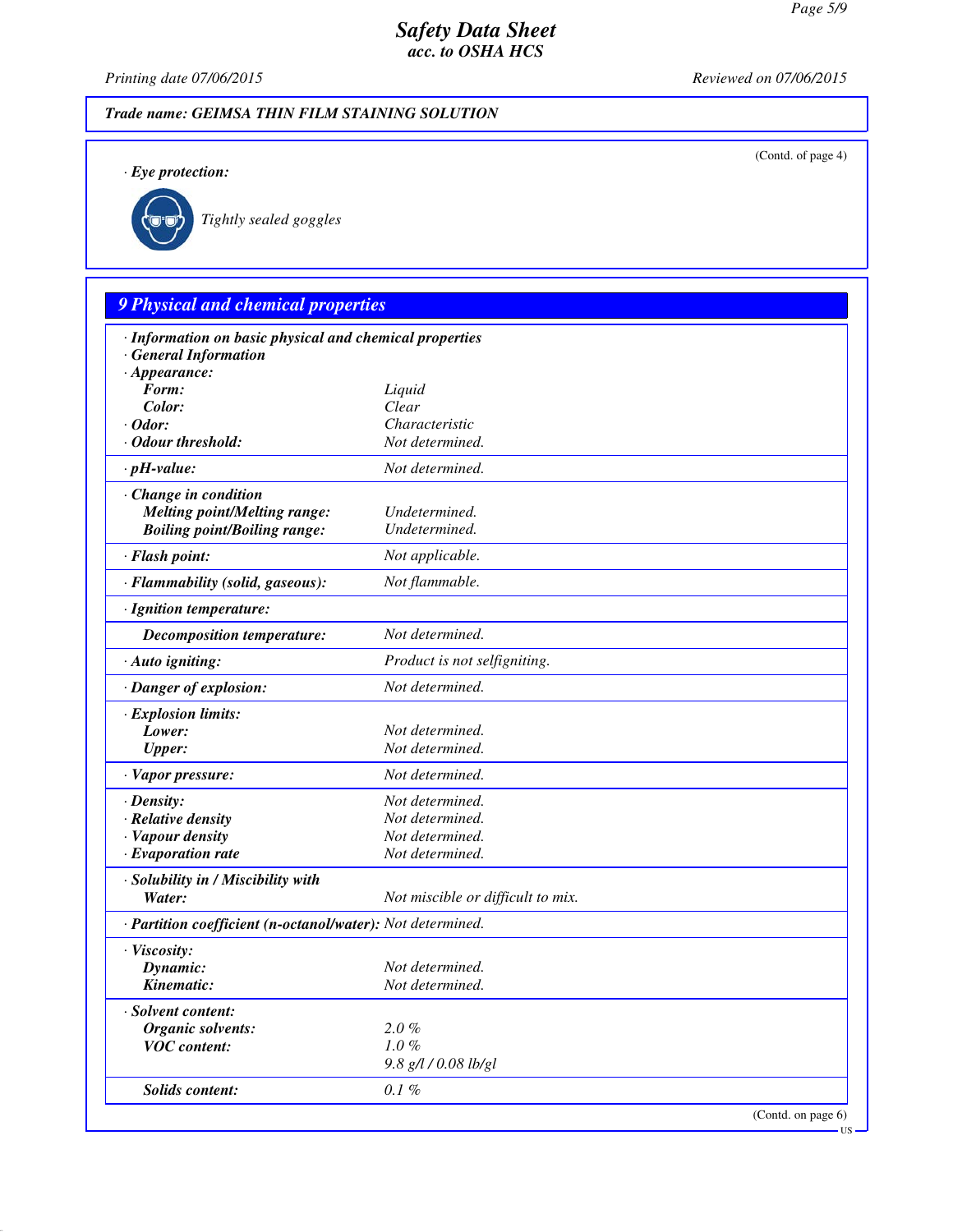*Printing date 07/06/2015 Reviewed on 07/06/2015*

### *Trade name: GEIMSA THIN FILM STAINING SOLUTION*

(Contd. of page 5)

*· Other information No further relevant information available.*

### *10 Stability and reactivity*

- *· Reactivity*
- *· Chemical stability*
- *· Thermal decomposition / conditions to be avoided: No decomposition if used according to specifications.*
- *· Possibility of hazardous reactions No dangerous reactions known.*
- *· Conditions to avoid No further relevant information available.*
- *· Incompatible materials: No further relevant information available.*
- *· Hazardous decomposition products: No dangerous decomposition products known.*

### *11 Toxicological information*

*· Information on toxicological effects*

- *· Acute toxicity:*
- *· Primary irritant effect:*
- *· on the skin: No irritant effect.*
- *· on the eye: Irritating effect.*
- *· Sensitization: No sensitizing effects known.*
- *· Additional toxicological information: The product shows the following dangers according to internally approved calculation methods for preparations: Toxic*

*Irritant*

*· Carcinogenic categories*

*· IARC (International Agency for Research on Cancer)*

*None of the ingredients is listed.*

*· NTP (National Toxicology Program)*

*None of the ingredients is listed.*

*· OSHA-Ca (Occupational Safety Health Administration)*

*None of the ingredients is listed.*

### *12 Ecological information*

- *· Toxicity*
- *· Aquatic toxicity: No further relevant information available.*
- *· Persistence and degradability No further relevant information available.*
- *· Behavior in environmental systems:*
- *· Bioaccumulative potential No further relevant information available.*
- *· Mobility in soil No further relevant information available.*
- *· Additional ecological information:*
- *· General notes: Generally not hazardous for water*
- *· Results of PBT and vPvB assessment*
- *· PBT: Not applicable.*
- *· vPvB: Not applicable.*
- *· Other adverse effects No further relevant information available.*

(Contd. on page 7)

US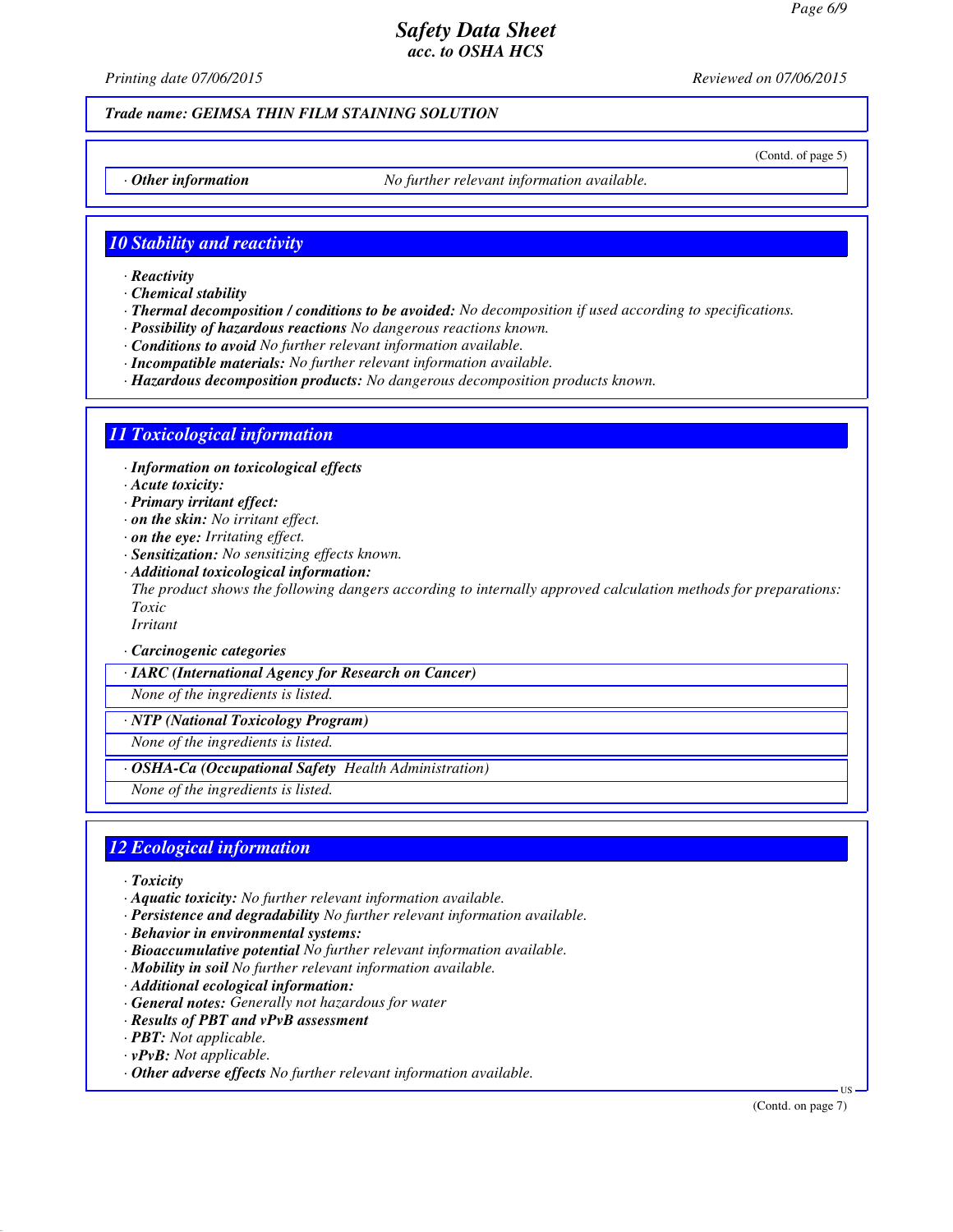*Printing date 07/06/2015 Reviewed on 07/06/2015*

*Trade name: GEIMSA THIN FILM STAINING SOLUTION*

(Contd. of page 6)

### *13 Disposal considerations*

#### *· Waste treatment methods*

#### *· Recommendation:*

*Must not be disposed of together with household garbage. Do not allow product to reach sewage system.*

#### *· Uncleaned packagings:*

*· Recommendation: Disposal must be made according to official regulations.*

# *14 Transport information · UN-Number · DOT, ADR, IMDG, IATA Void · UN proper shipping name · DOT, ADR, IMDG, IATA Void · Transport hazard class(es) · DOT, ADR, IMDG, IATA · Class Void · Packing group · DOT, ADR, IMDG, IATA Void · Environmental hazards: · Marine pollutant: No · Special precautions for user Not applicable. · Transport in bulk according to Annex II of MARPOL73/78 and the IBC Code Not applicable. · UN "Model Regulation": -*

### *15 Regulatory information*

*· Safety, health and environmental regulations/legislation specific for the substance or mixture · Sara*

*· Section 355 (extremely hazardous substances):*

*None of the ingredients is listed.*

*· Section 313 (Specific toxic chemical listings):*

*67-56-1 Methyl Alcohol*

*· TSCA (Toxic Substances Control Act):*

*All ingredients are listed.*

*· Proposition 65*

*· Chemicals known to cause cancer:*

*None of the ingredients is listed.*

*· Chemicals known to cause reproductive toxicity for females:*

*None of the ingredients is listed.*

*· Chemicals known to cause reproductive toxicity for males:*

*None of the ingredients is listed.*

(Contd. on page 8)

US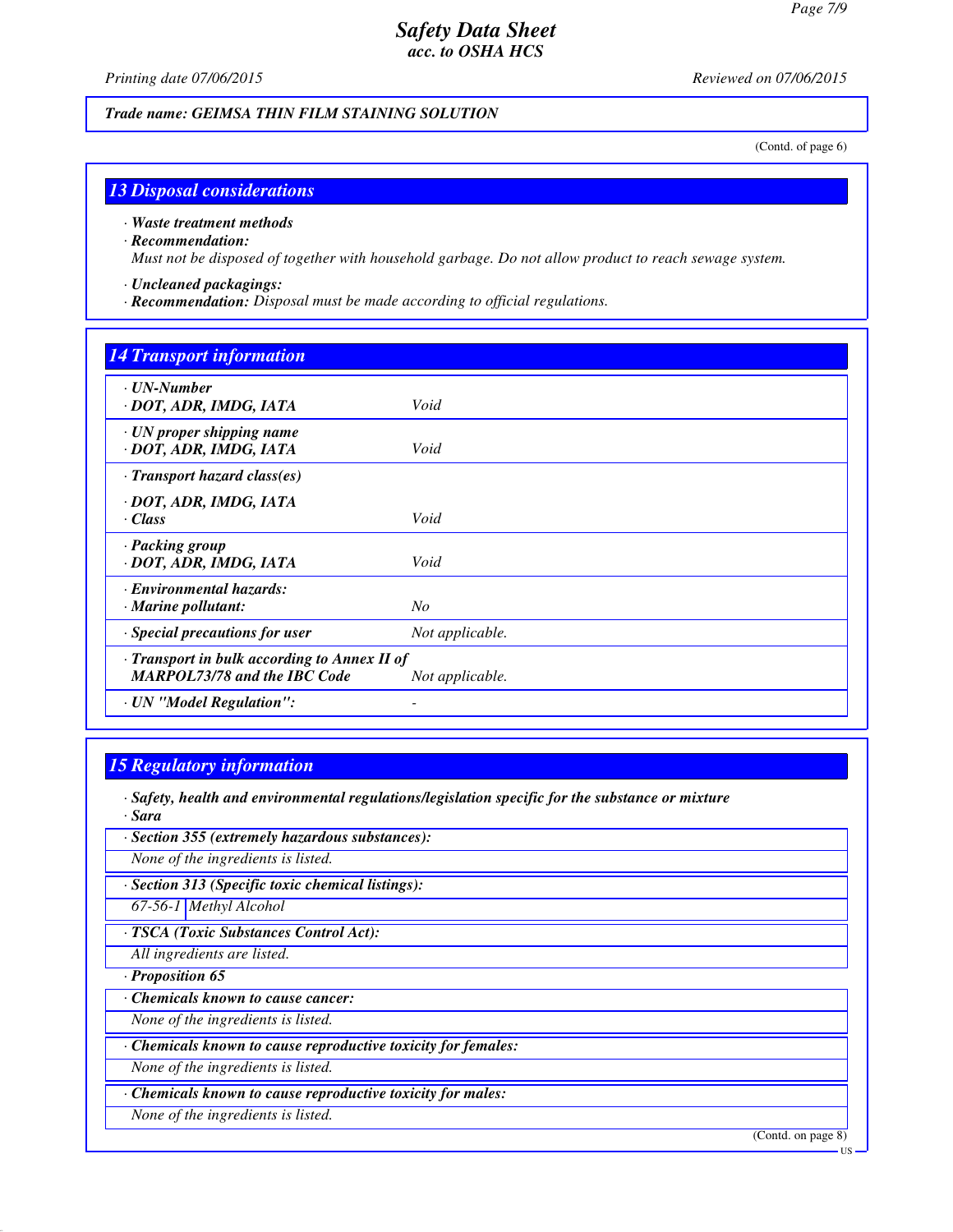*Printing date 07/06/2015 Reviewed on 07/06/2015*

#### *Trade name: GEIMSA THIN FILM STAINING SOLUTION*

(Contd. of page 7)

*· Chemicals known to cause developmental toxicity:*

*67-56-1 Methyl Alcohol*

*· Carcinogenic categories*

*· EPA (Environmental Protection Agency)*

*None of the ingredients is listed.*

*· TLV (Threshold Limit Value established by ACGIH)*

*None of the ingredients is listed.*

*· NIOSH-Ca (National Institute for Occupational Safety and Health)*

*None of the ingredients is listed.*

*· GHS label elements The product is classified and labeled according to the Globally Harmonized System (GHS). · Hazard pictograms*



*· Signal word Danger*

*· Hazard statements*

*Flammable liquid and vapor. Toxic in contact with skin. Causes serious eye irritation.*

*· Precautionary statements*

*Keep away from heat/sparks/open flames/hot surfaces. - No smoking.*

*Use explosion-proof electrical/ventilating/lighting/equipment.*

*Wear protective gloves / eye protection / face protection.*

*Wear protective gloves / protective clothing.*

*Wear eye protection / face protection.*

*Ground/bond container and receiving equipment.*

*Keep container tightly closed.*

*Use only non-sparking tools.*

*Take precautionary measures against static discharge.*

*Wash thoroughly after handling.*

*IF ON SKIN (or hair): Remove/Take off immediately all contaminated clothing. Rinse skin with water/shower. If in eyes: Rinse cautiously with water for several minutes. Remove contact lenses, if present and easy to do. Continue rinsing.*

*Specific treatment (see on this label).*

*Call a poison center/doctor if you feel unwell.*

*If eye irritation persists: Get medical advice/attention.*

*In case of fire: Use for extinction: CO2, powder or water spray.*

*Take off immediately all contaminated clothing and wash it before reuse.*

*Store locked up.*

*Store in a well-ventilated place. Keep cool.*

*Dispose of contents/container in accordance with local/regional/national/international regulations.*

*· Chemical safety assessment: A Chemical Safety Assessment has not been carried out.*

### *16 Other information*

*This information is based on our present knowledge. However, this shall not constitute a guarantee for any specific product features and shall not establish a legally valid contractual relationship.*

(Contd. on page 9)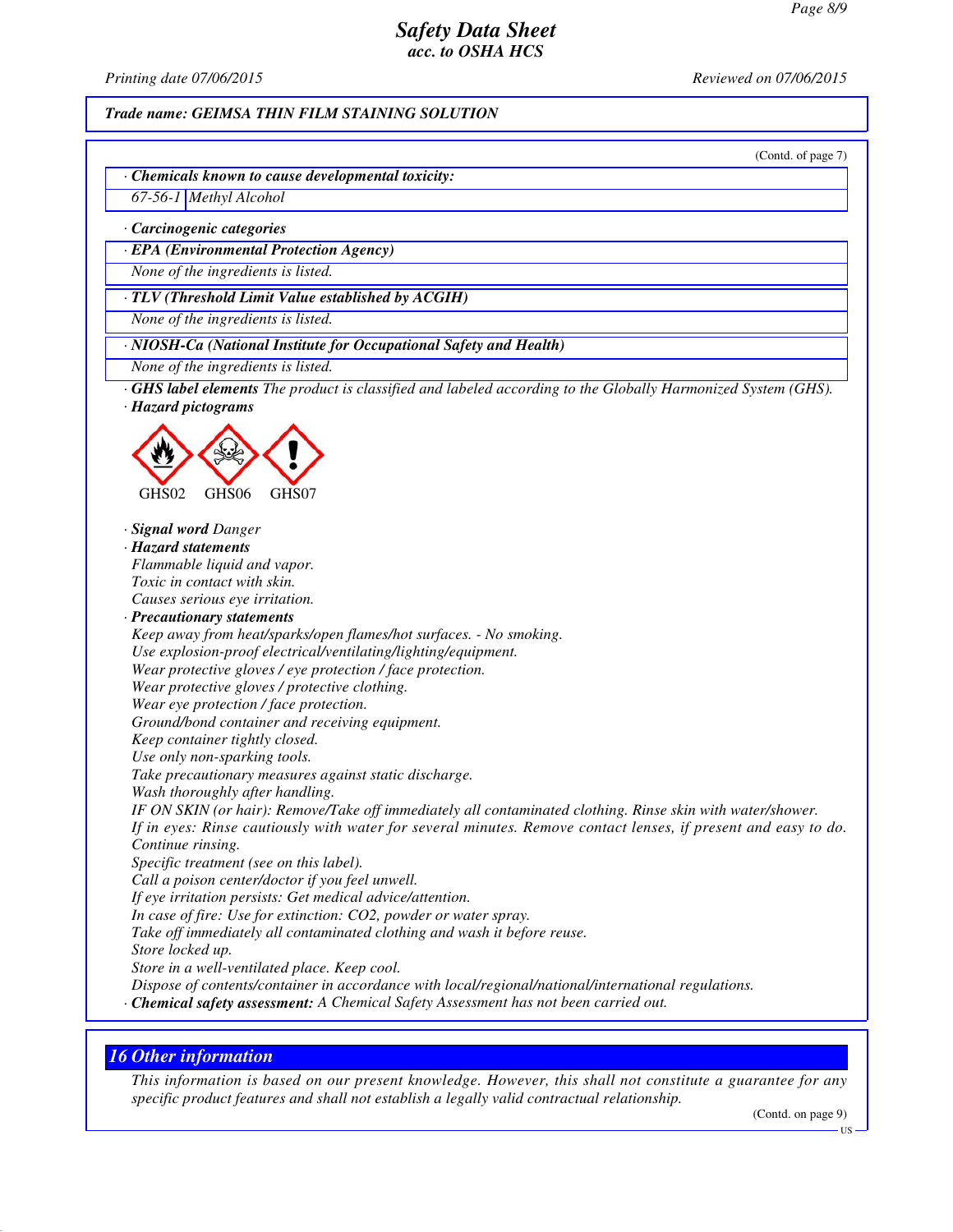*Printing date 07/06/2015 Reviewed on 07/06/2015*

# *Trade name: GEIMSA THIN FILM STAINING SOLUTION*

| (Contd. of page 8)                                                                                                            |
|-------------------------------------------------------------------------------------------------------------------------------|
| $\cdot$ Date of preparation / last revision 07/06/2015 / -                                                                    |
| · Abbreviations and acronyms:                                                                                                 |
| ADR: Accord européen sur le transport des marchandises dangereuses par Route (European Agreement concerning the International |
| Carriage of Dangerous Goods by Road)                                                                                          |
| <b>IMDG:</b> International Maritime Code for Dangerous Goods                                                                  |
| DOT: US Department of Transportation                                                                                          |
| <b>IATA</b> : International Air Transport Association                                                                         |
| ACGIH: American Conference of Governmental Industrial Hygienists                                                              |
| <b>EINECS:</b> European Inventory of Existing Commercial Chemical Substances                                                  |
| <b>ELINCS: European List of Notified Chemical Substances</b>                                                                  |
| CAS: Chemical Abstracts Service (division of the American Chemical Society)                                                   |
| NFPA: National Fire Protection Association (USA)                                                                              |
| HMIS: Hazardous Materials Identification System (USA)                                                                         |
| VOC: Volatile Organic Compounds (USA, EU)                                                                                     |
| Flam. Liq. 3: Flammable liquids, Hazard Category 3                                                                            |
| Acute Tox. 3: Acute toxicity, Hazard Category 3                                                                               |
| Eye Irrit. 2A: Serious eye damage/eye irritation, Hazard Category 2A                                                          |
| US -                                                                                                                          |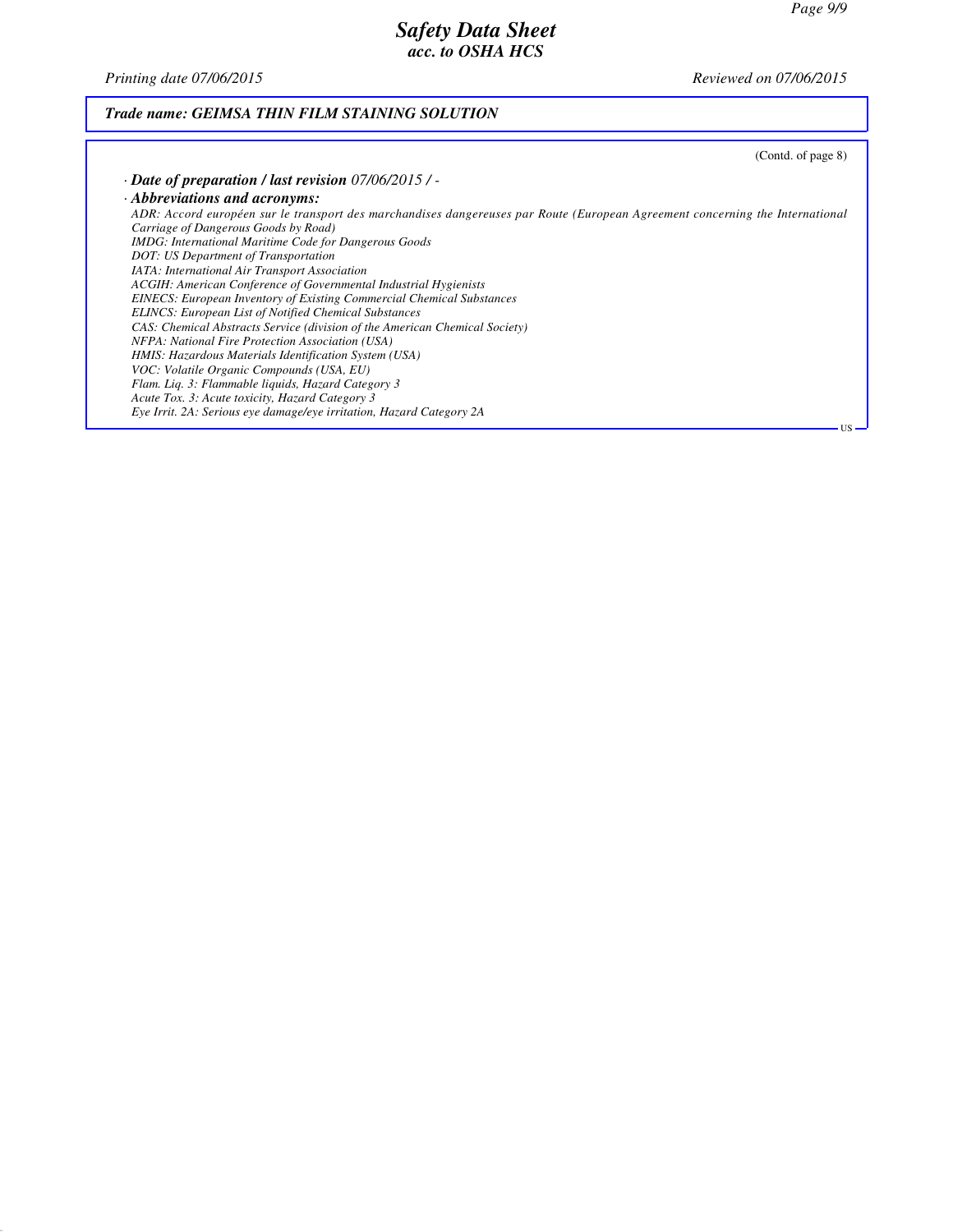*Printing date 06.07.2015 Revision: 06.07.2015*

| 1 Identification of the substance/mixture and of the company/undertaking                                                                                                                                                                                                    |
|-----------------------------------------------------------------------------------------------------------------------------------------------------------------------------------------------------------------------------------------------------------------------------|
| · Product identifier                                                                                                                                                                                                                                                        |
| · Trade name: GEIMSA THIN FILM STAINING SOLUTION                                                                                                                                                                                                                            |
| $\cdot$ Article number: 26153-01<br>· Relevant identified uses of the substance or mixture and uses advised against<br>No further relevant information available.<br>· Application of the substance / the mixture Laboratory chemicals                                      |
| $\cdot$ Details of the supplier of the safety data sheet<br>· Manufacturer/Supplier:<br><b>Electron Microscopy Sciences</b><br>1560 Industry Road<br>USA-Hatfield, PA 19440<br>Tel: 215-412-8400 Fax: 215-412-8450<br>email: sgkcck@aol.com<br>www.emsdiasum.com            |
| ProSciTech Pty Ltd<br>11 Carlton Street, Kirwan QLD 4817 Australia<br>Telephone Number: (07) 4773 9444 - 8:30am - 5:00pm, Monday to Friday (excluding Public Holidays)<br>Emergency Contact: (07) 4773 9444 - 8:30am - 5:00pm, Monday to Friday (excluding Public Holidays) |
| Emgrid Australia Pty. Ltd.<br>P.O. Box 118<br>The Patch VIC 3792<br>Australia<br>Tel: 03 9752 1785<br>Fax: 03 9752 1784<br>Website: www.emgrid.com.au                                                                                                                       |
| · Further information obtainable from: Product safety department<br>· Emergency telephone number:<br>ChemTrec 1-800-424-9300 Contract CCN7661<br>1-703-527-3887                                                                                                             |
| 2 Hazards identification                                                                                                                                                                                                                                                    |
| · Classification of the substance or mixture                                                                                                                                                                                                                                |
| GHS02 flame                                                                                                                                                                                                                                                                 |
| Flam. Liq. 3 H226 Flammable liquid and vapour.                                                                                                                                                                                                                              |
| GHS06 skull and crossbones                                                                                                                                                                                                                                                  |
| Acute Tox. 3 H311 Toxic in contact with skin.                                                                                                                                                                                                                               |
| GHS07                                                                                                                                                                                                                                                                       |
| Eye Irrit. 2 H319 Causes serious eye irritation.                                                                                                                                                                                                                            |
| · Label elements<br><b>GHS label elements</b> The product is classified and labelled according to the Globally Harmonised System (GHS).<br>(Contd. on page 2)<br>AU                                                                                                         |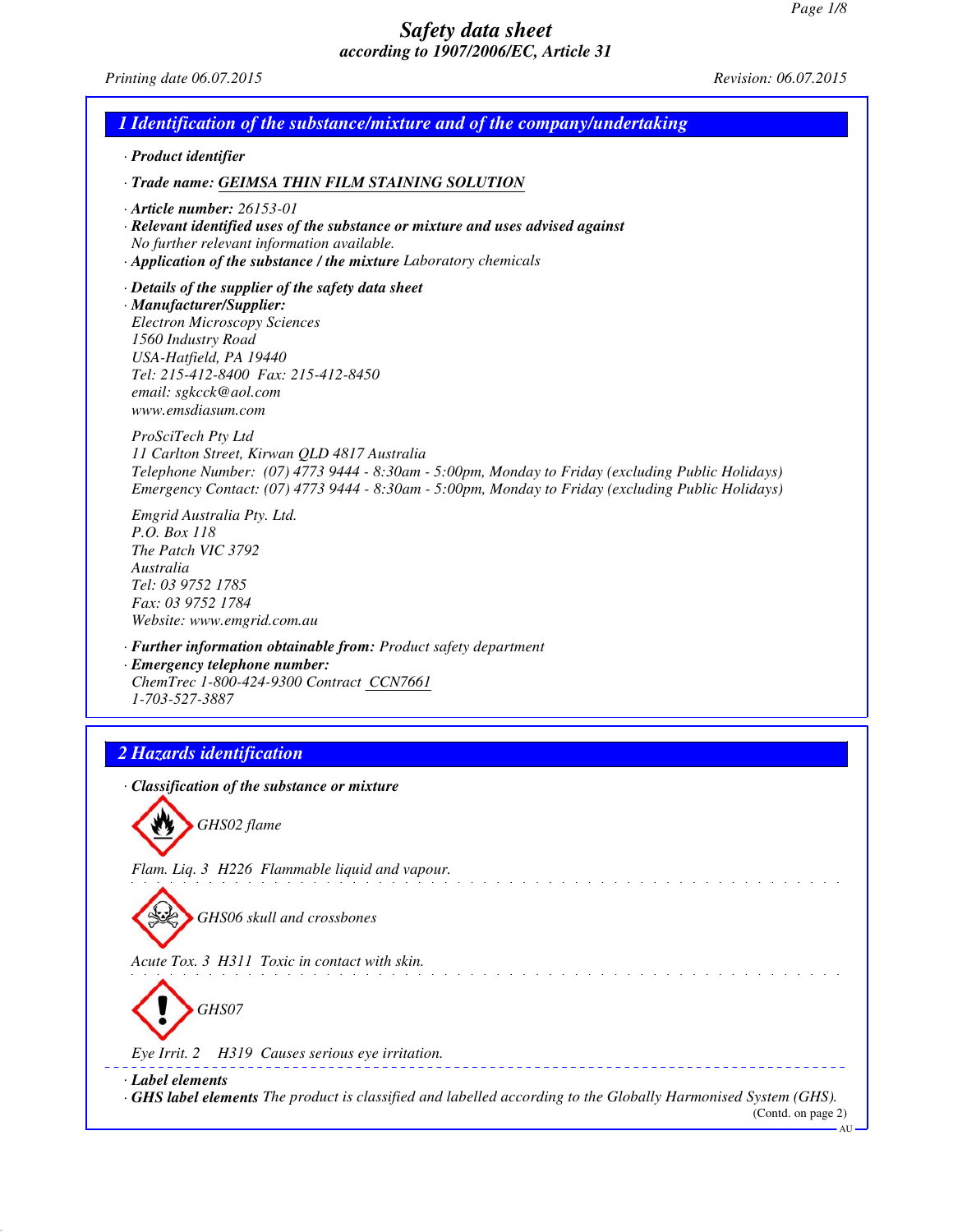*Printing date 06.07.2015 Revision: 06.07.2015*

*Trade name: GEIMSA THIN FILM STAINING SOLUTION*



### *3 Composition/information on ingredients*

*· Chemical characterisation: Mixtures*

*· Description: Mixture of substances listed below with nonhazardous additions.*

*· Dangerous components:*

*67-56-1 Methyl Alcohol* <sup>≤</sup> *2.5%*

*· Additional information: For the wording of the listed risk phrases refer to section 16.*

### *4 First aid measures*

*· Description of first aid measures*

*· General information:*

*Immediately remove any clothing soiled by the product.*

(Contd. on page 3)

AU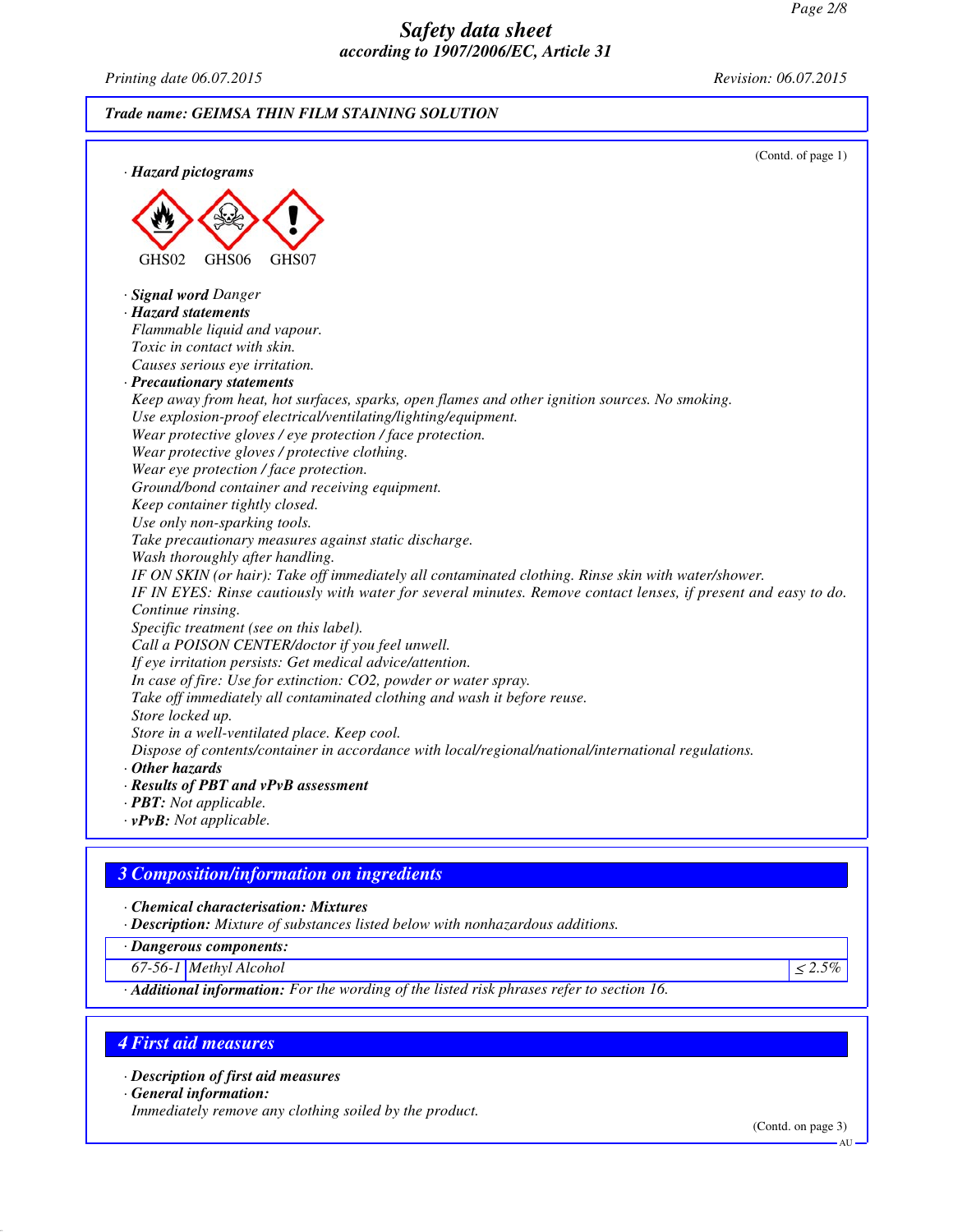*Printing date 06.07.2015 Revision: 06.07.2015*

#### *Trade name: GEIMSA THIN FILM STAINING SOLUTION*

(Contd. of page 2)

*In case of irregular breathing or respiratory arrest provide artificial respiration.*

- *· After inhalation: In case of unconsciousness place patient stably in side position for transportation.*
- *· After skin contact: Immediately wash with water and soap and rinse thoroughly.*
- *· After eye contact:*
- *Rinse opened eye for several minutes under running water. If symptoms persist, consult a doctor.*
- *· After swallowing: If symptoms persist consult doctor.*

*· Information for doctor:*

- *· Most important symptoms and effects, both acute and delayed No further relevant information available.*
- *· Indication of any immediate medical attention and special treatment needed*

*No further relevant information available.*

### *5 Firefighting measures*

*· Extinguishing media*

- *· Suitable extinguishing agents:*
- *CO2, powder or water spray. Fight larger fires with water spray or alcohol resistant foam.*
- *· Special hazards arising from the substance or mixture No further relevant information available.*
- *· Advice for firefighters*
- *· Protective equipment: No special measures required.*

### *6 Accidental release measures*

- *· Personal precautions, protective equipment and emergency procedures Not required.*
- *· Environmental precautions: No special measures required.*

*· Methods and material for containment and cleaning up: Absorb with liquid-binding material (sand, diatomite, acid binders, universal binders, sawdust). Dispose contaminated material as waste according to item 13. Ensure adequate ventilation.*

*· Reference to other sections See Section 7 for information on safe handling. See Section 8 for information on personal protection equipment. See Section 13 for disposal information.*

# *7 Handling and storage*

- *· Handling:*
- *· Precautions for safe handling Ensure good ventilation/exhaustion at the workplace. Prevent formation of aerosols.*
- *· Information about fire and explosion protection: Protect from heat. Protect against electrostatic charges.*
- *· Conditions for safe storage, including any incompatibilities*
- *· Storage:*
- *· Requirements to be met by storerooms and receptacles: No special requirements.*
- *· Information about storage in one common storage facility: Not required.*
- *· Further information about storage conditions: Keep container tightly sealed.*

*Protect from heat and direct sunlight.*

(Contd. on page 4)

**AU**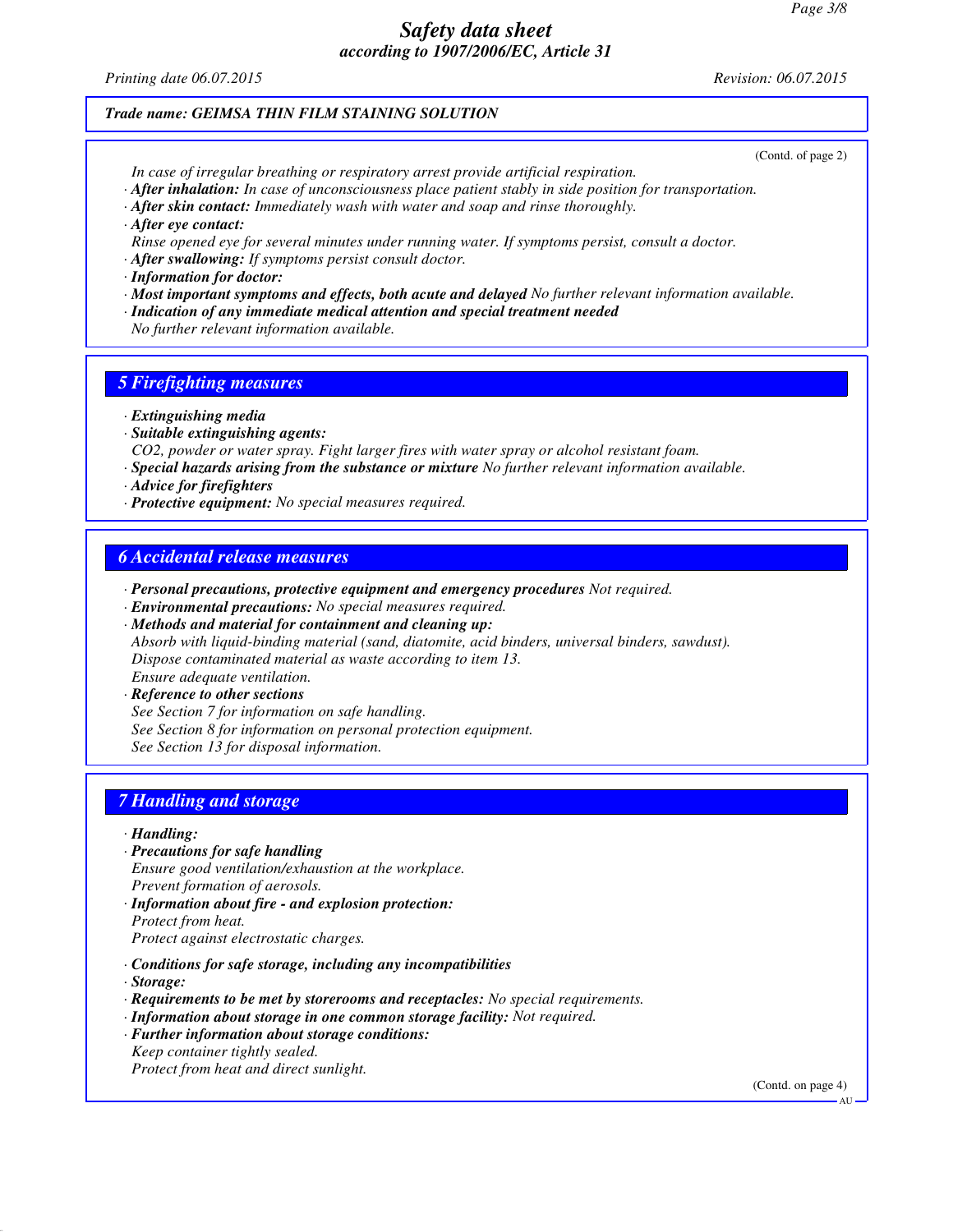*Printing date 06.07.2015 Revision: 06.07.2015*

#### *Trade name: GEIMSA THIN FILM STAINING SOLUTION*

*· Specific end use(s) No further relevant information available.*

### *8 Exposure controls/personal protection*

*· Additional information about design of technical facilities: No further data; see item 7.*

*· Control parameters*

#### *· Ingredients with limit values that require monitoring at the workplace:*

#### *67-56-1 Methyl Alcohol*

*NES Short-term value: 328 mg/m³, 250 ppm Long-term value: 262 mg/m³, 200 ppm Sk*

*· Additional information: The lists valid during the making were used as basis.*

#### *· Exposure controls*

- *· Personal protective equipment:*
- *· General protective and hygienic measures:*

*Keep away from foodstuffs, beverages and feed. Immediately remove all soiled and contaminated clothing Wash hands before breaks and at the end of work. Store protective clothing separately. Avoid contact with the eyes. Avoid contact with the eyes and skin.*

#### *· Respiratory protection:*

*In case of brief exposure or low pollution use respiratory filter device. In case of intensive or longer exposure use self-contained respiratory protective device.*

#### *· Protection of hands:*



*Protective gloves*

*The glove material has to be impermeable and resistant to the product/ the substance/ the preparation. Due to missing tests no recommendation to the glove material can be given for the product/ the preparation/ the chemical mixture.*

*Selection of the glove material on consideration of the penetration times, rates of diffusion and the degradation · Material of gloves*

*The selection of the suitable gloves does not only depend on the material, but also on further marks of quality and varies from manufacturer to manufacturer. As the product is a preparation of several substances, the resistance of the glove material can not be calculated in advance and has therefore to be checked prior to the application.*

#### *· Penetration time of glove material*

*The exact break through time has to be found out by the manufacturer of the protective gloves and has to be observed.*

#### *· Eye protection:*



*Tightly sealed goggles*

(Contd. of page 3)

(Contd. on page 5)

AU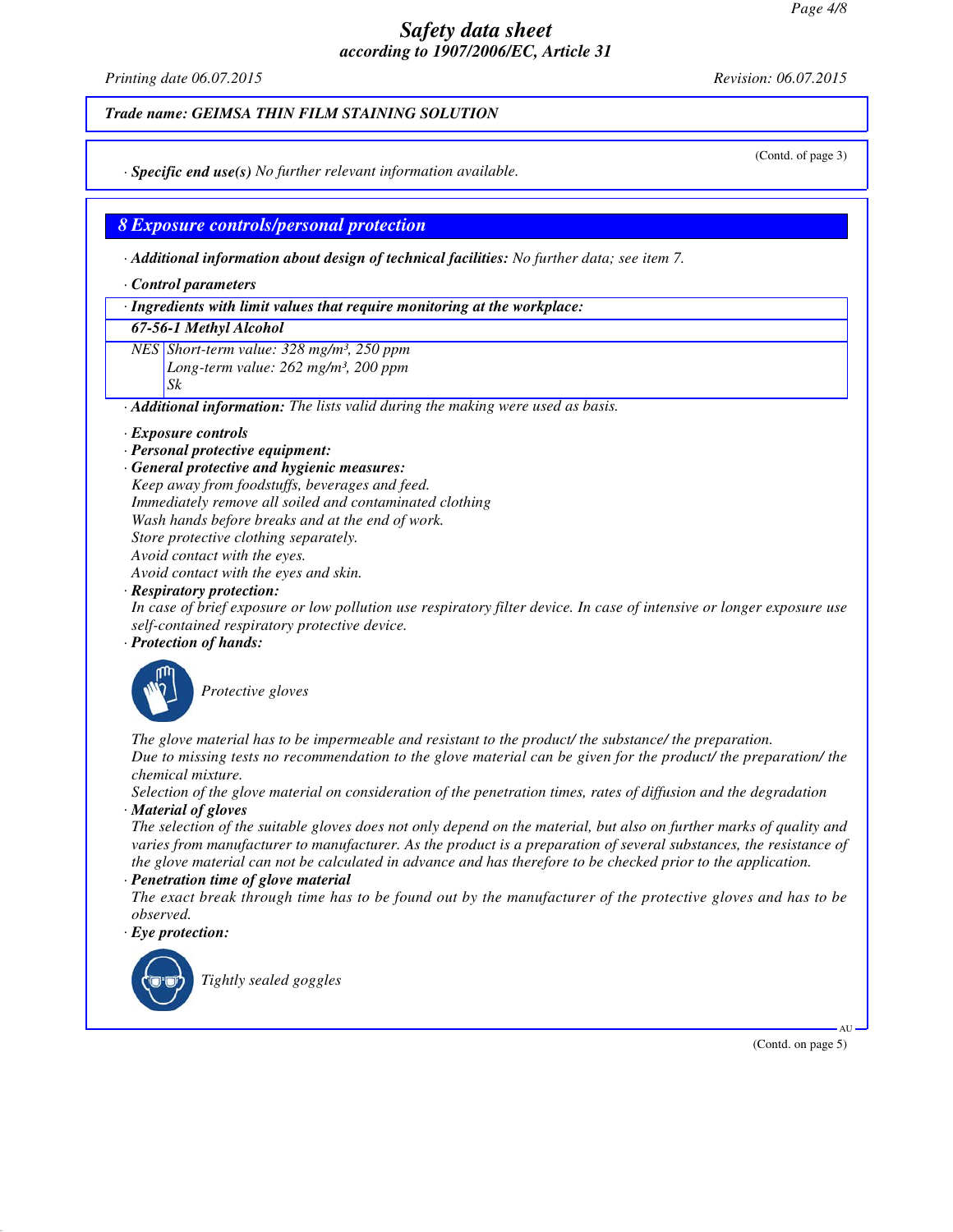*Printing date 06.07.2015 Revision: 06.07.2015*

*Trade name: GEIMSA THIN FILM STAINING SOLUTION*

(Contd. of page 4)

| <b>9 Physical and chemical properties</b>                                             |                                            |
|---------------------------------------------------------------------------------------|--------------------------------------------|
| · Information on basic physical and chemical properties<br><b>General Information</b> |                                            |
| $\cdot$ Appearance:                                                                   |                                            |
| Form:                                                                                 | Liquid                                     |
| Colour:<br>$\cdot$ Odour:                                                             | Clear<br>Characteristic                    |
| Odour threshold:                                                                      | Not determined.                            |
|                                                                                       |                                            |
| $\cdot$ pH-value:                                                                     | Not determined.                            |
| Change in condition                                                                   |                                            |
| <b>Melting point/Melting range:</b>                                                   | Undetermined.                              |
| <b>Boiling point/Boiling range:</b>                                                   | Undetermined.                              |
| · Flash point:                                                                        | Not applicable.                            |
| · Flammability (solid, gaseous):                                                      | Not applicable.                            |
| · Ignition temperature:                                                               |                                            |
| Decomposition temperature:                                                            | Not determined.                            |
| · Self-igniting:                                                                      | Product is not selfigniting.               |
| · Danger of explosion:                                                                | Not determined.                            |
| · Explosion limits:                                                                   |                                            |
| Lower:                                                                                | Not determined.                            |
| <b>Upper:</b>                                                                         | Not determined.                            |
| · Vapour pressure:                                                                    | Not determined.                            |
| · Density:                                                                            | Not determined.                            |
| · Relative density                                                                    | Not determined.                            |
| · Vapour density                                                                      | Not determined.                            |
| · Evaporation rate                                                                    | Not determined.                            |
| · Solubility in / Miscibility with                                                    |                                            |
| water:                                                                                | Not miscible or difficult to mix.          |
| · Partition coefficient (n-octanol/water): Not determined.                            |                                            |
| · Viscosity:                                                                          |                                            |
| Dynamic:                                                                              | Not determined.                            |
| Kinematic:                                                                            | Not determined.                            |
| Solvent content:                                                                      |                                            |
| Organic solvents:                                                                     | $2.0 \%$                                   |
| $VOC$ (EC)                                                                            | $0.98 \%$                                  |
| <b>Solids content:</b>                                                                | 0.1%                                       |
| Other information                                                                     | No further relevant information available. |

# *10 Stability and reactivity*

- *· Reactivity*
- *· Chemical stability*
- *· Thermal decomposition / conditions to be avoided: No decomposition if used according to specifications.*
- *· Possibility of hazardous reactions No dangerous reactions known.*

(Contd. on page 6)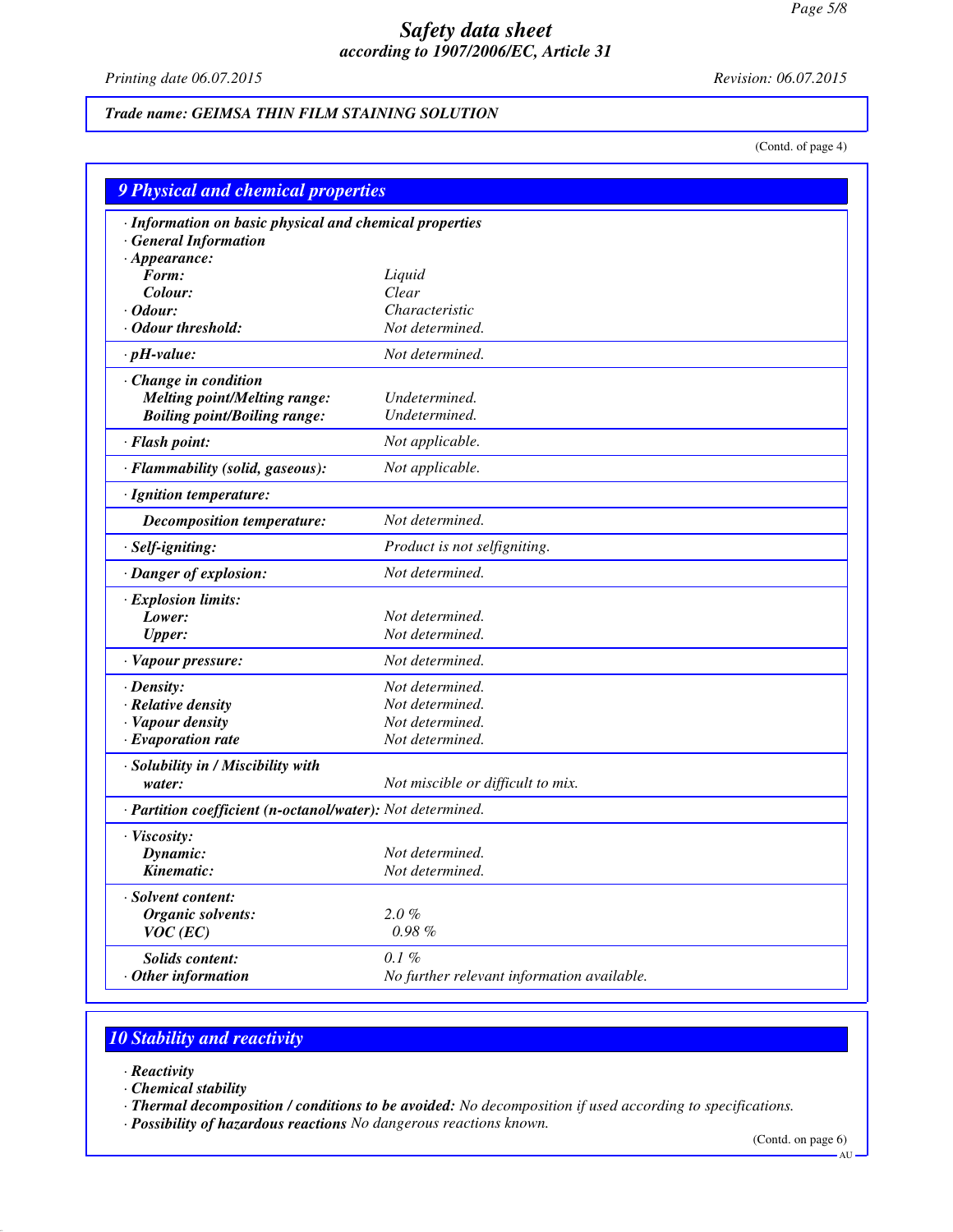*Printing date 06.07.2015 Revision: 06.07.2015*

### *Trade name: GEIMSA THIN FILM STAINING SOLUTION*

- *· Conditions to avoid No further relevant information available.*
- *· Incompatible materials: No further relevant information available.*
- *· Hazardous decomposition products: No dangerous decomposition products known.*

### *11 Toxicological information*

*· Information on toxicological effects*

- *· Acute toxicity*
- *· Primary irritant effect:*
- *· Skin corrosion/irritation No irritant effect.*
- *· Serious eye damage/irritation Irritating effect.*
- *· Respiratory or skin sensitisation No sensitising effects known.*
- *· Additional toxicological information:*

*The product shows the following dangers according to the calculation method of the General EU Classification Guidelines for Preparations as issued in the latest version:*

*Toxic*

*Irritant*

### *12 Ecological information*

*· Toxicity*

- *· Aquatic toxicity: No further relevant information available.*
- *· Persistence and degradability No further relevant information available.*
- *· Behaviour in environmental systems:*
- *· Bioaccumulative potential No further relevant information available.*
- *· Mobility in soil No further relevant information available.*
- *· Additional ecological information:*
- *· General notes: Generally not hazardous for water*
- *· Results of PBT and vPvB assessment*
- *· PBT: Not applicable.*
- *· vPvB: Not applicable.*
- *· Other adverse effects No further relevant information available.*

### *13 Disposal considerations*

- *· Waste treatment methods*
- *· Recommendation*
- *Must not be disposed together with household garbage. Do not allow product to reach sewage system.*
- *· Uncleaned packaging:*
- *· Recommendation: Disposal must be made according to official regulations.*

| ⋅ UN-Number                     |      |  |
|---------------------------------|------|--|
| ADG, ADN, IMDG, IATA            | Void |  |
| $\cdot$ UN proper shipping name |      |  |
| · ADG, ADN, IMDG, IATA          | Void |  |

#### (Contd. of page 5)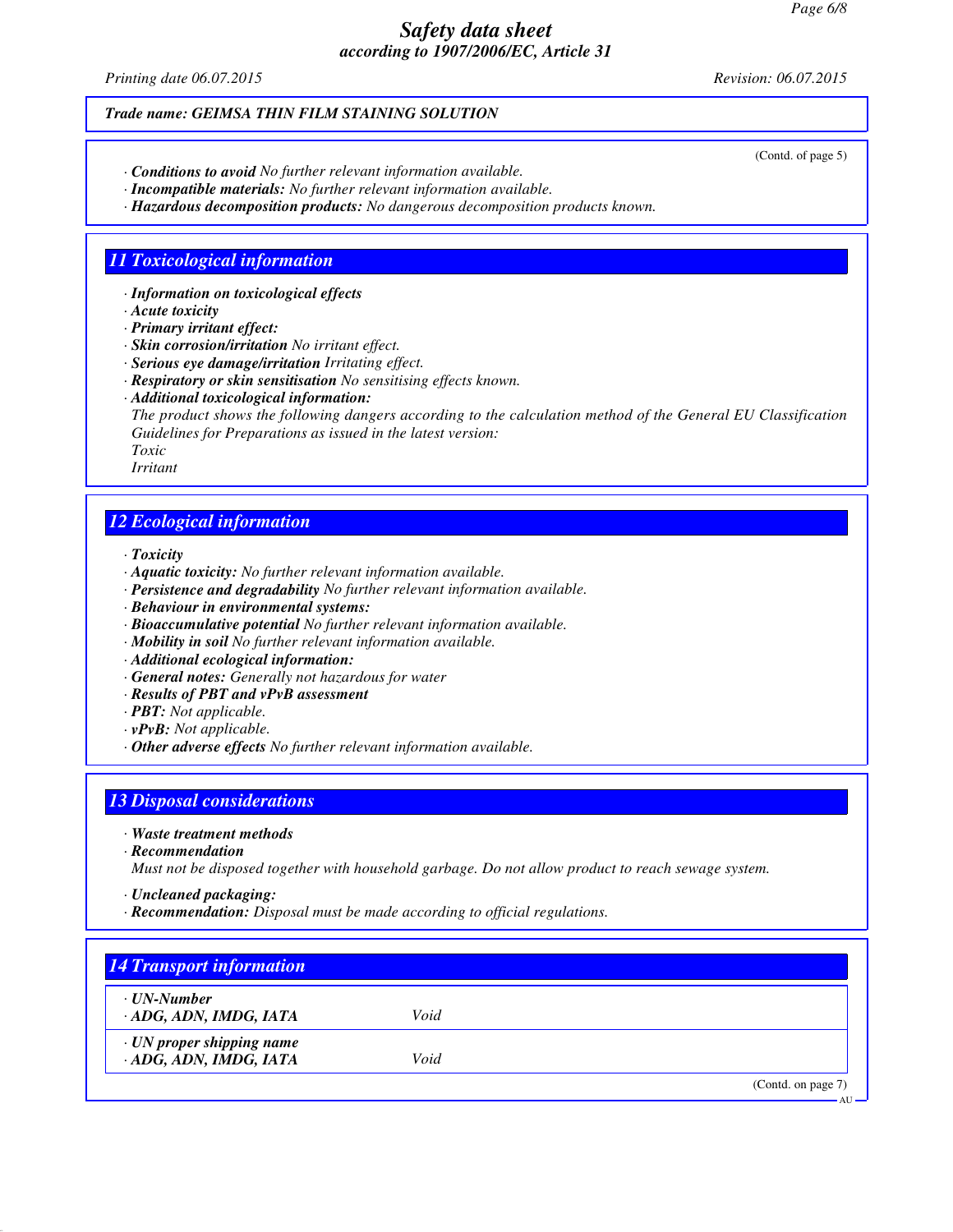*Printing date 06.07.2015 Revision: 06.07.2015*

# *Trade name: GEIMSA THIN FILM STAINING SOLUTION*

|                                                                                     |                 | (Contd. of page $6$ ) |
|-------------------------------------------------------------------------------------|-----------------|-----------------------|
| $\cdot$ Transport hazard class(es)                                                  |                 |                       |
| · ADG, ADN, IMDG, IATA<br>· Class                                                   | Void            |                       |
| · Packing group<br>· ADG, IMDG, IATA                                                | Void            |                       |
| · Environmental hazards:<br>$\cdot$ Marine pollutant:                               | No              |                       |
| · Special precautions for user                                                      | Not applicable. |                       |
| · Transport in bulk according to Annex II of<br><b>MARPOL73/78 and the IBC Code</b> | Not applicable. |                       |
| · UN "Model Regulation":                                                            |                 |                       |

# *15 Regulatory information*

*· Safety, health and environmental regulations/legislation specific for the substance or mixture*

| · Australian Inventory of Chemical Substances                                                                  |                    |
|----------------------------------------------------------------------------------------------------------------|--------------------|
| All ingredients are listed.                                                                                    |                    |
| Standard for the Uniform Scheduling of Medicines and Poisons                                                   |                    |
| 67-56-1 Methyl Alcohol                                                                                         | S5, S6             |
| 89-83-8 thymol                                                                                                 | S6                 |
| GHS label elements The product is classified and labelled according to the Globally Harmonised System (GHS).   |                    |
| · Hazard pictograms                                                                                            |                    |
| GHS02<br>GHS <sub>06</sub><br>GHS07                                                                            |                    |
| · Signal word Danger                                                                                           |                    |
| · Hazard statements                                                                                            |                    |
| Flammable liquid and vapour.                                                                                   |                    |
| Toxic in contact with skin.                                                                                    |                    |
| Causes serious eye irritation.                                                                                 |                    |
| · Precautionary statements                                                                                     |                    |
| Keep away from heat, hot surfaces, sparks, open flames and other ignition sources. No smoking.                 |                    |
| Use explosion-proof electrical/ventilating/lighting/equipment.                                                 |                    |
| Wear protective gloves / eye protection / face protection.                                                     |                    |
| Wear protective gloves / protective clothing.                                                                  |                    |
| Wear eye protection / face protection.                                                                         |                    |
| Ground/bond container and receiving equipment.                                                                 |                    |
| Keep container tightly closed.                                                                                 |                    |
| Use only non-sparking tools.                                                                                   |                    |
| Take precautionary measures against static discharge.                                                          |                    |
| Wash thoroughly after handling.                                                                                |                    |
| IF ON SKIN (or hair): Take off immediately all contaminated clothing. Rinse skin with water/shower.            |                    |
| IF IN EYES: Rinse cautiously with water for several minutes. Remove contact lenses, if present and easy to do. |                    |
| Continue rinsing.                                                                                              |                    |
|                                                                                                                | (Contd. on page 8) |
|                                                                                                                | AU                 |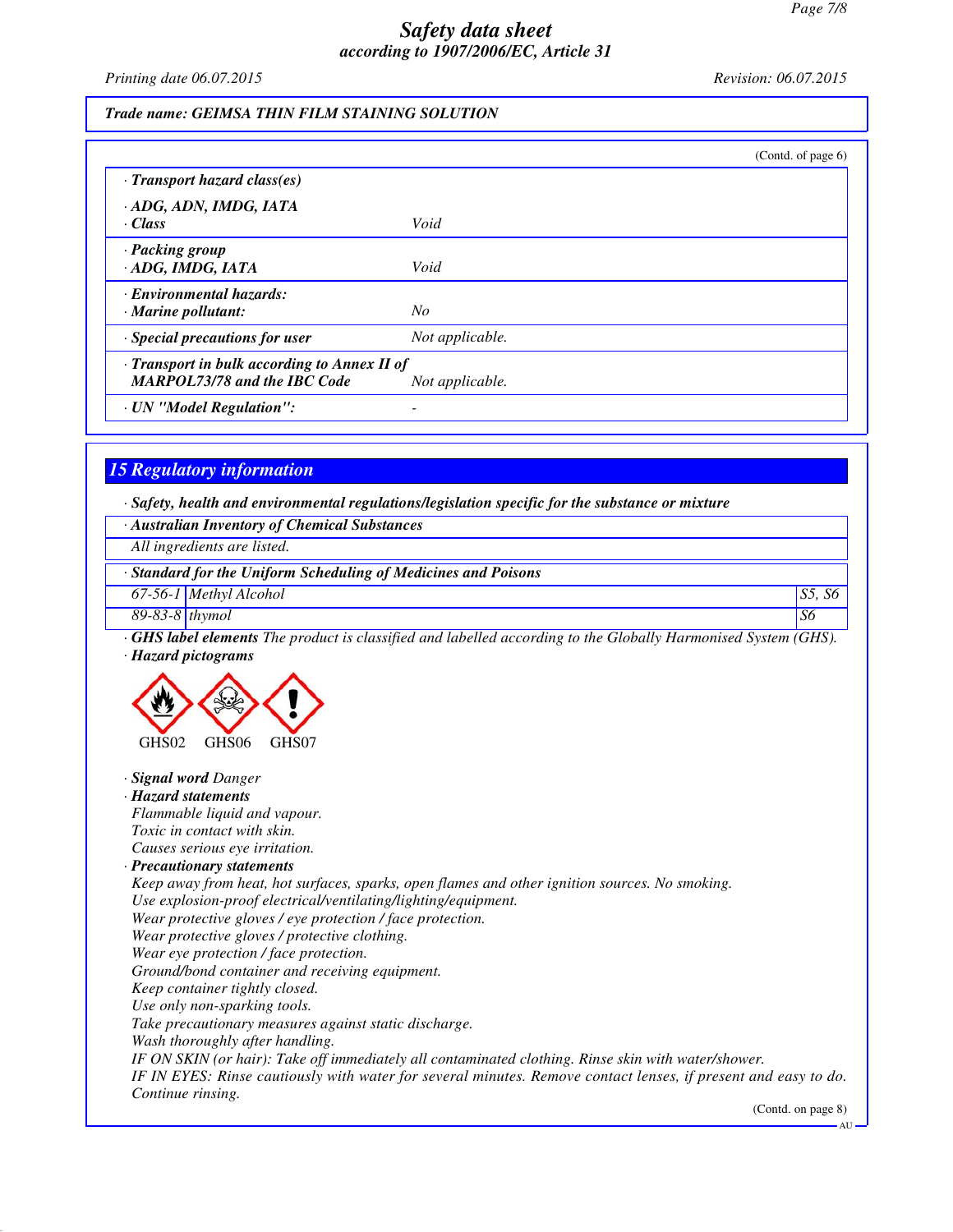*Printing date 06.07.2015 Revision: 06.07.2015*

#### *Trade name: GEIMSA THIN FILM STAINING SOLUTION*

(Contd. of page 7)

*Specific treatment (see on this label). Call a POISON CENTER/doctor if you feel unwell. If eye irritation persists: Get medical advice/attention. In case of fire: Use for extinction: CO2, powder or water spray. Take off immediately all contaminated clothing and wash it before reuse. Store locked up. Store in a well-ventilated place. Keep cool. Dispose of contents/container in accordance with local/regional/national/international regulations.*

*· Directive 2012/18/EU*

*· Named dangerous substances - ANNEX I None of the ingredients is listed.*

*· Chemical safety assessment: A Chemical Safety Assessment has not been carried out.*

#### *16 Other information*

*This information is based on our present knowledge. However, this shall not constitute a guarantee for any specific product features and shall not establish a legally valid contractual relationship.*

#### *· Abbreviations and acronyms:*

*ADR: Accord européen sur le transport des marchandises dangereuses par Route (European Agreement concerning the International Carriage of Dangerous Goods by Road) IMDG: International Maritime Code for Dangerous Goods IATA: International Air Transport Association EINECS: European Inventory of Existing Commercial Chemical Substances ELINCS: European List of Notified Chemical Substances CAS: Chemical Abstracts Service (division of the American Chemical Society) VOC: Volatile Organic Compounds (USA, EU) Flam. Liq. 3: Flammable liquids, Hazard Category 3 Acute Tox. 3: Acute toxicity, Hazard Category 3 Eye Irrit. 2: Serious eye damage/eye irritation, Hazard Category 2* AU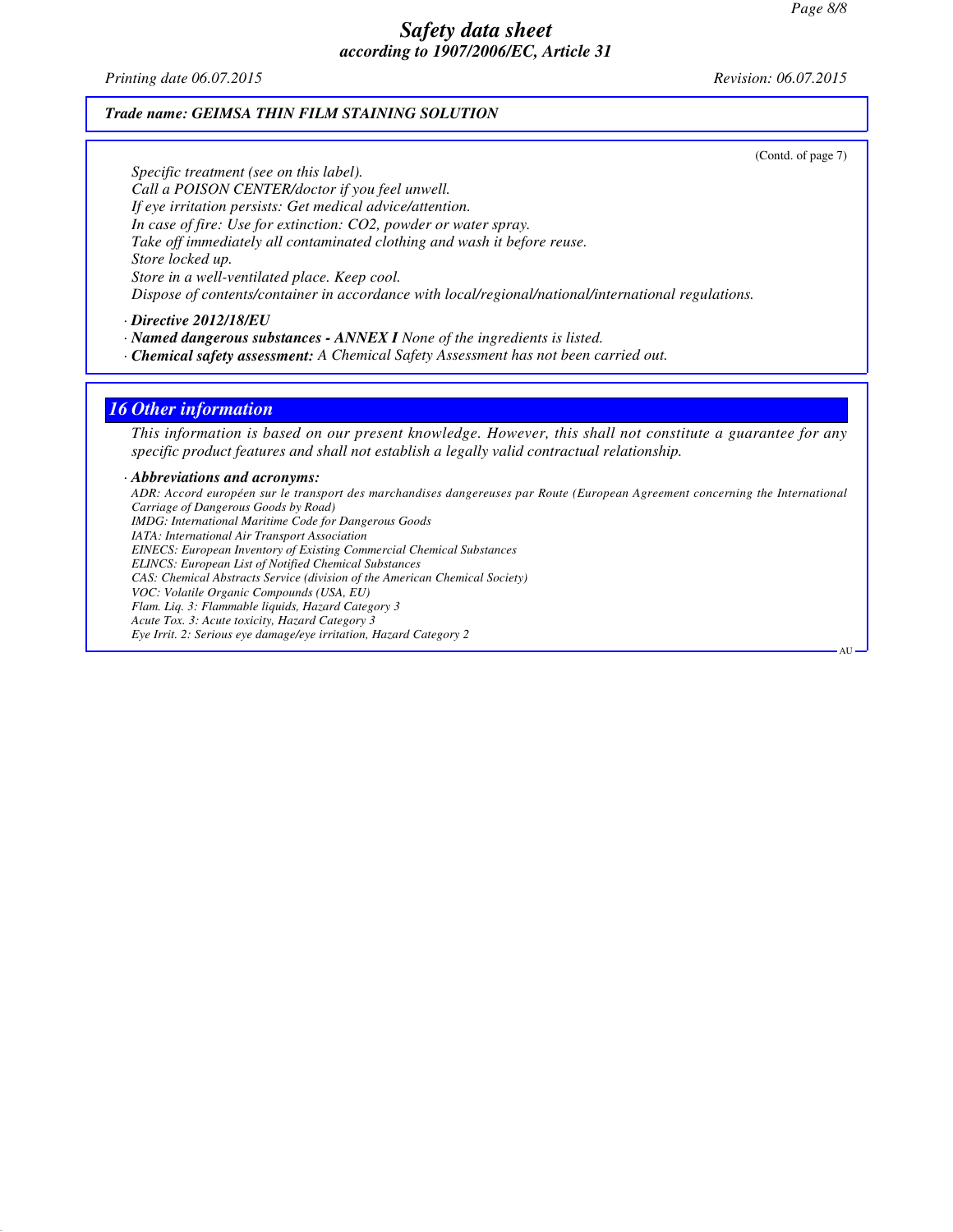*Printing date 07/06/2015 Reviewed on 07/06/2015*

# *1 Identification*

- *· Product identifier*
- *· Trade name: GEIMSA THIN FILM STAINING SOLUTION*
- *· Article number: 26153-01*
- *· Relevant identified uses of the substance or mixture and uses advised against No further relevant information available.*
- *· Application of the substance / the mixture Laboratory chemicals*
- *· Details of the supplier of the safety data sheet · Manufacturer/Supplier: Electron Microscopy Sciences 1560 Industry Road USA-Hatfield, PA 19440 Tel: 215-412-8400 Fax: 215-412-8450 email: sgkcck@aol.com www.emsdiasum.com*
- *· Information department: Product safety department · Emergency telephone number: ChemTrec 1-800-424-9300 Contract CCN7661 1-703-527-3887*

# *2 Hazard(s) identification*

| · Classification of the substance or mixture                                                                                                           |
|--------------------------------------------------------------------------------------------------------------------------------------------------------|
| GHS02 Flame                                                                                                                                            |
| Flam. Liq. 3 H226 Flammable liquid and vapor.                                                                                                          |
|                                                                                                                                                        |
| GHS06 Skull and crossbones                                                                                                                             |
| Acute Tox. 3 H311 Toxic in contact with skin.                                                                                                          |
| GHS07                                                                                                                                                  |
| Eye Irrit. 2A H319 Causes serious eye irritation.                                                                                                      |
| · Classification according to Directive 67/548/EEC or Directive 1999/45/EC                                                                             |
| Not applicable.<br><i>Toxic</i>                                                                                                                        |
| Toxic in contact with skin.                                                                                                                            |
| Irritant                                                                                                                                               |
| Irritating to eyes.<br>· Information concerning particular hazards for human and environment:                                                          |
| The product has to be labeled due to the calculation procedure of international guidelines.<br>· Classification system:                                |
| The classification was made according to the latest editions of international substances lists, and expanded upon<br>from company and literature data. |
| (Contd. on page 2)<br>CA                                                                                                                               |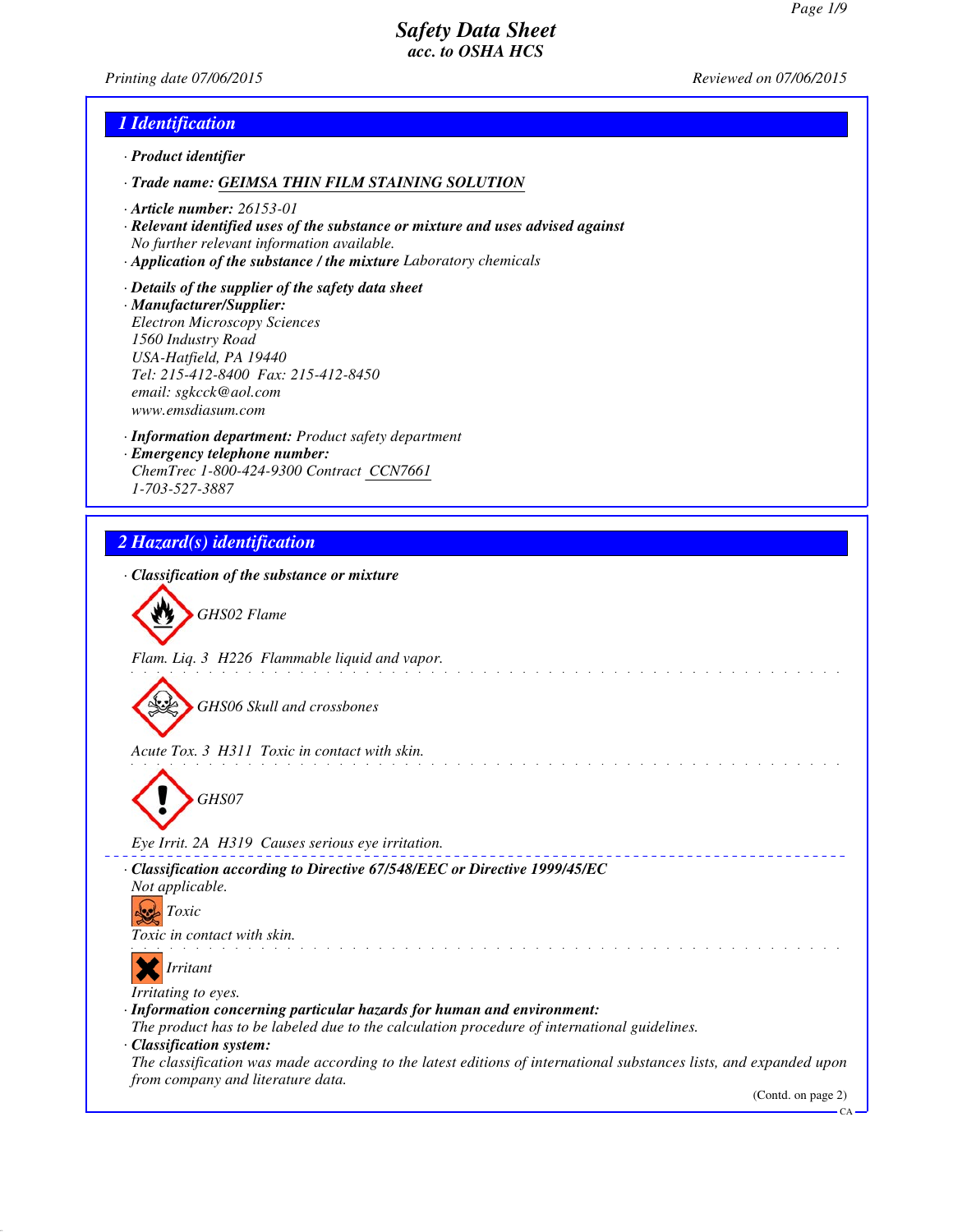*Printing date 07/06/2015 Reviewed on 07/06/2015*

### *Trade name: GEIMSA THIN FILM STAINING SOLUTION*

# (Contd. of page 1) *· Label elements · Labelling according to EU guidelines: The product has been classified and marked in accordance with directives on hazardous materials. · Code letter and hazard designation of product: Toxic · Risk phrases: Toxic in contact with skin. Irritating to eyes. · Safety phrases: Keep away from heat. Wear suitable protective clothing, gloves and eye/face protection. In case of accident or if you feel unwell, seek medical advice immediately (show the label where possible). This material and its container must be disposed of as hazardous waste. · Hazard description: · WHMIS-symbols: D1A - Very toxic material causing immediate and serious toxic effects D2B - Toxic material causing other toxic effects · Classification system: · NFPA ratings (scale 0 - 4)* 2 2  $\overline{0}$ *Health = 2 Fire = 2 Reactivity = 0 · HMIS-ratings (scale 0 - 4)* HEALTH FIRE  $R$ **REACTIVITY**  $\boxed{0}$  *Reactivity = 0*  $|2|$ 2 *Fire = 2 Health = 2 · Other hazards · Results of PBT and vPvB assessment · PBT: Not applicable. · vPvB: Not applicable. 3 Composition/information on ingredients · Chemical characterization: Mixtures · Description: Mixture of the substances listed below with nonhazardous additions. · Dangerous components:*

*67-56-1 Methyl Alcohol* <sup>≤</sup> *1%*

(Contd. on page 3)

CA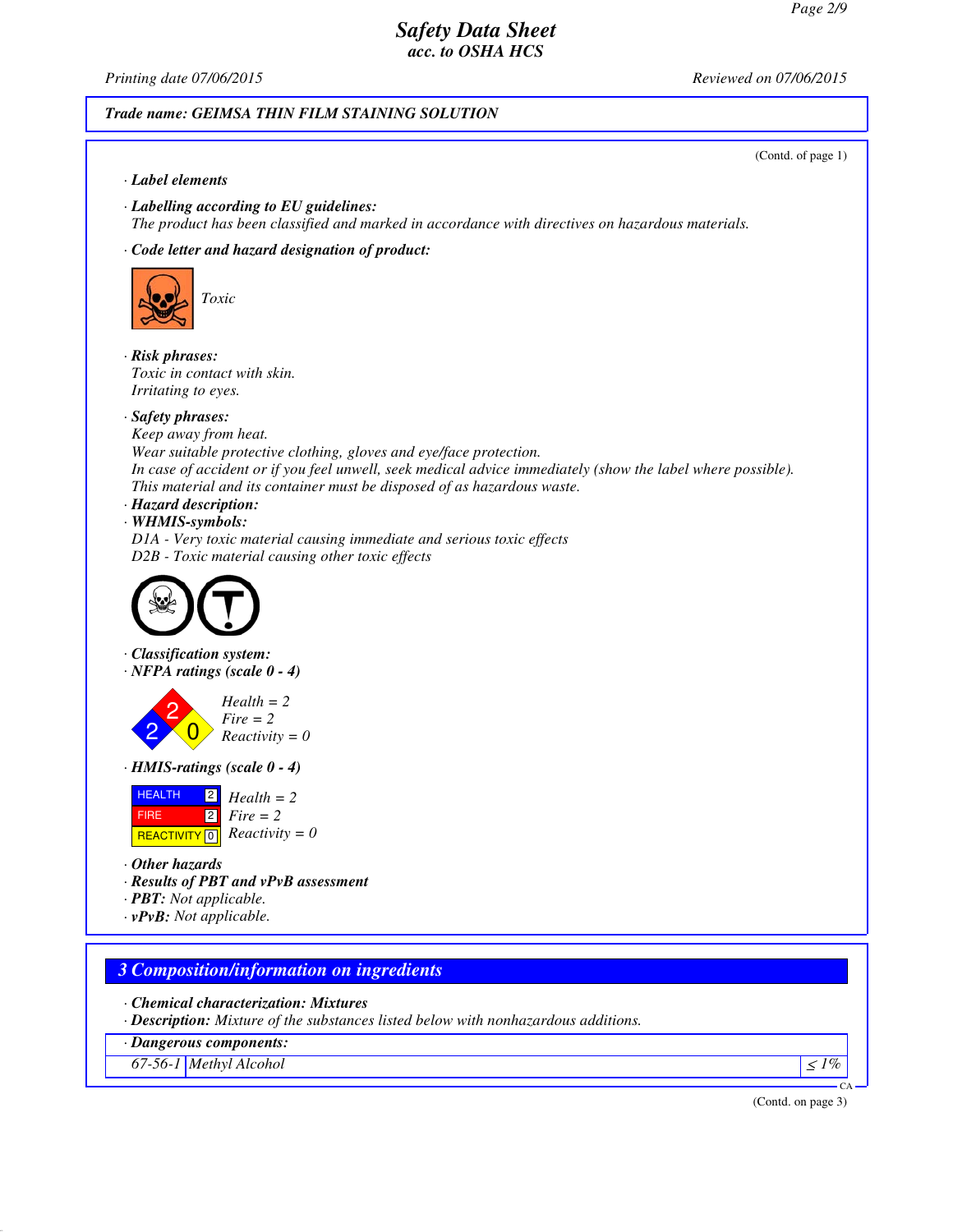*Printing date 07/06/2015 Reviewed on 07/06/2015*

#### *Trade name: GEIMSA THIN FILM STAINING SOLUTION*

(Contd. of page 2)

### *4 First-aid measures*

#### *· Description of first aid measures*

*· General information:*

*Immediately remove any clothing soiled by the product.*

*In case of irregular breathing or respiratory arrest provide artificial respiration.*

- *· After inhalation: In case of unconsciousness place patient stably in side position for transportation.*
- *· After skin contact: Immediately wash with water and soap and rinse thoroughly.*
- *· After eye contact:*
- *Rinse opened eye for several minutes under running water. If symptoms persist, consult a doctor.*
- *· After swallowing: If symptoms persist consult doctor.*
- *· Information for doctor:*
- *· Most important symptoms and effects, both acute and delayed No further relevant information available.*
- *· Indication of any immediate medical attention and special treatment needed No further relevant information available.*

### *5 Fire-fighting measures*

- *· Extinguishing media*
- *· Suitable extinguishing agents:*
- *CO2, extinguishing powder or water spray. Fight larger fires with water spray or alcohol resistant foam.*
- *· Special hazards arising from the substance or mixture No further relevant information available.*
- *· Advice for firefighters*
- *· Protective equipment: No special measures required.*

### *6 Accidental release measures*

- *· Personal precautions, protective equipment and emergency procedures Not required.*
- *· Environmental precautions: No special measures required.*
- *· Methods and material for containment and cleaning up:*

*Absorb with liquid-binding material (sand, diatomite, acid binders, universal binders, sawdust). Dispose contaminated material as waste according to item 13. Ensure adequate ventilation.*

- *· Reference to other sections*
- *See Section 7 for information on safe handling. See Section 8 for information on personal protection equipment. See Section 13 for disposal information.*

# *7 Handling and storage*

#### *· Handling:*

- *· Precautions for safe handling Ensure good ventilation/exhaustion at the workplace. Prevent formation of aerosols.*
- *· Information about protection against explosions and fires: Protect from heat. Protect against electrostatic charges.*
- *· Conditions for safe storage, including any incompatibilities*
- *· Storage:*
- *· Requirements to be met by storerooms and receptacles: No special requirements.*
- *· Information about storage in one common storage facility: Not required.*

(Contd. on page 4)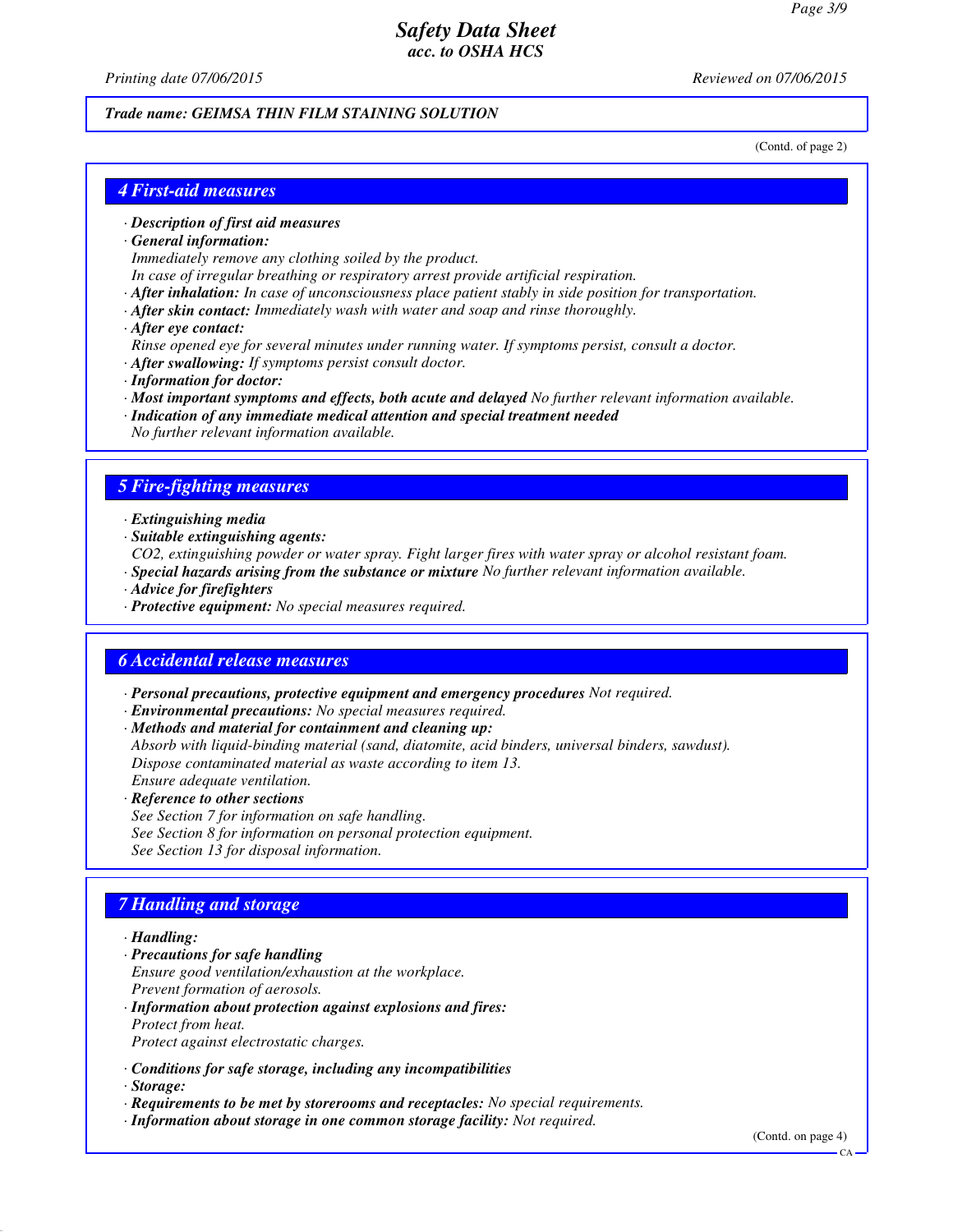*Printing date 07/06/2015 Reviewed on 07/06/2015*

#### *Trade name: GEIMSA THIN FILM STAINING SOLUTION*

(Contd. of page 3)

*· Further information about storage conditions: Keep receptacle tightly sealed. Protect from heat and direct sunlight.*

*· Specific end use(s) No further relevant information available.*

### *8 Exposure controls/personal protection*

*· Additional information about design of technical systems: No further data; see item 7.*

#### *· Control parameters*

*· Components with limit values that require monitoring at the workplace:*

#### *67-56-1 Methyl Alcohol*

*EL Short-term value: 250 ppm Long-term value: 200 ppm Skin*

*EV Short-term value: 325 mg/m³, 250 ppm Long-term value: 260 mg/m³, 200 ppm Skin*

*· Additional information: The lists that were valid during the creation were used as basis.*

*· Exposure controls*

*· Personal protective equipment:*

*· General protective and hygienic measures: Keep away from foodstuffs, beverages and feed.*

*Immediately remove all soiled and contaminated clothing.*

*Wash hands before breaks and at the end of work.*

*Store protective clothing separately.*

*Avoid contact with the eyes. Avoid contact with the eyes and skin.*

*· Breathing equipment:*

*In case of brief exposure or low pollution use respiratory filter device. In case of intensive or longer exposure use respiratory protective device that is independent of circulating air.*

*· Protection of hands:*



*Protective gloves*

*The glove material has to be impermeable and resistant to the product/ the substance/ the preparation. Due to missing tests no recommendation to the glove material can be given for the product/ the preparation/ the chemical mixture.*

*Selection of the glove material on consideration of the penetration times, rates of diffusion and the degradation · Material of gloves*

*The selection of the suitable gloves does not only depend on the material, but also on further marks of quality and varies from manufacturer to manufacturer. As the product is a preparation of several substances, the resistance of the glove material can not be calculated in advance and has therefore to be checked prior to the application.*

*· Penetration time of glove material*

*The exact break through time has to be found out by the manufacturer of the protective gloves and has to be observed.*

(Contd. on page 5)

CA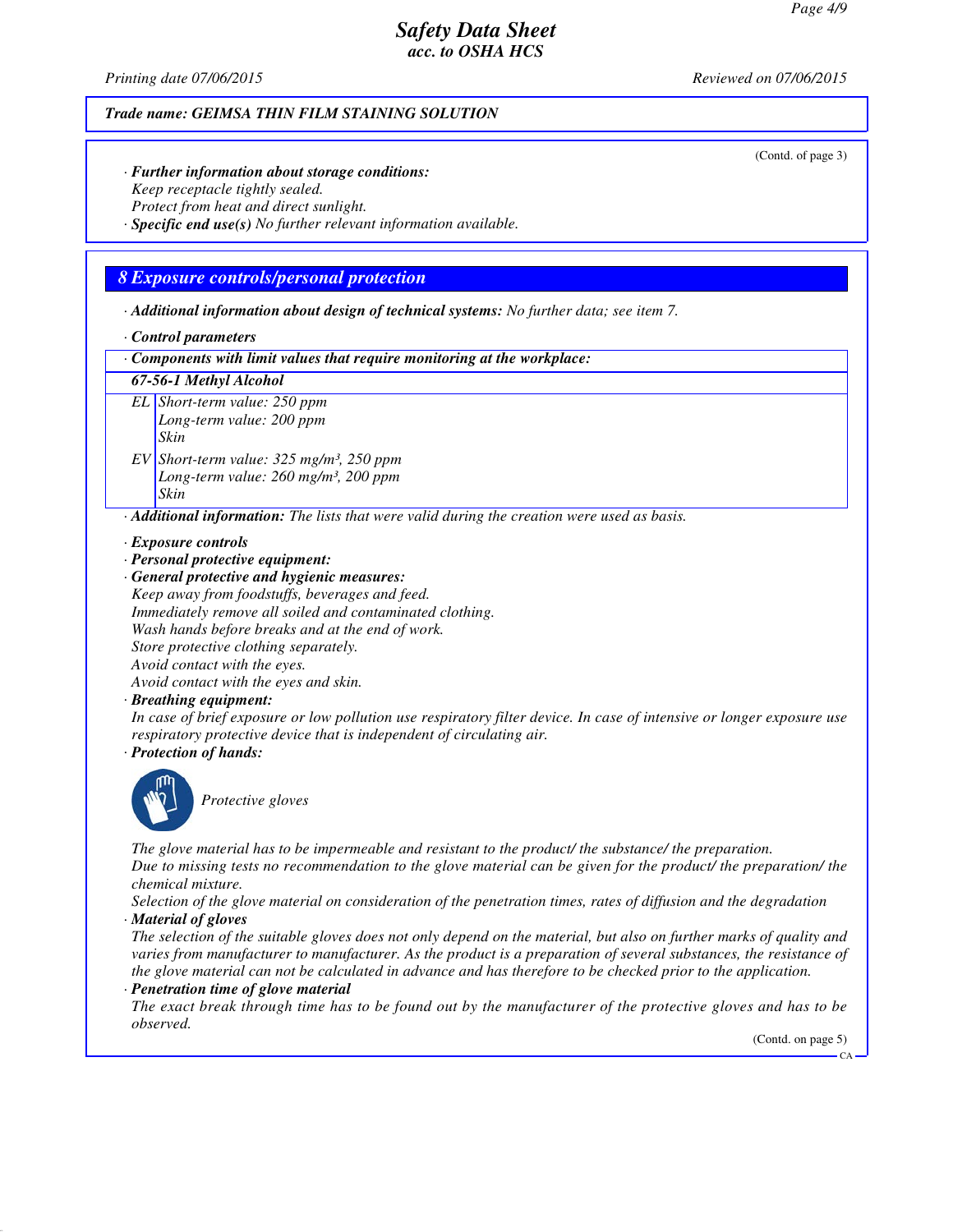(Contd. of page 4)

# *Safety Data Sheet acc. to OSHA HCS*

*Printing date 07/06/2015 Reviewed on 07/06/2015*

# *Trade name: GEIMSA THIN FILM STAINING SOLUTION*

*· Eye protection:*



*Tightly sealed goggles*

# *9 Physical and chemical properties*

| · Information on basic physical and chemical properties<br><b>General Information</b> |                                   |
|---------------------------------------------------------------------------------------|-----------------------------------|
| $\cdot$ Appearance:                                                                   |                                   |
| Form:                                                                                 | Liquid                            |
| Color:                                                                                | Clear                             |
| $\cdot$ Odor:                                                                         | Characteristic                    |
| · Odour threshold:                                                                    | Not determined.                   |
| $\cdot$ pH-value:                                                                     | Not determined.                   |
| $\cdot$ Change in condition                                                           |                                   |
| <b>Melting point/Melting range:</b>                                                   | Undetermined.                     |
| <b>Boiling point/Boiling range:</b>                                                   | Undetermined.                     |
| · Flash point:                                                                        | Not applicable.                   |
| · Flammability (solid, gaseous):                                                      | Not flammable.                    |
| · Ignition temperature:                                                               |                                   |
| <b>Decomposition temperature:</b>                                                     | Not determined.                   |
| · Auto igniting:                                                                      | Product is not selfigniting.      |
| · Danger of explosion:                                                                | Not determined.                   |
| · Explosion limits:                                                                   |                                   |
| Lower:                                                                                | Not determined.                   |
| <b>Upper:</b>                                                                         | Not determined.                   |
| · Vapor pressure:                                                                     | Not determined.                   |
| $\cdot$ Density:                                                                      | Not determined.                   |
| · Relative density                                                                    | Not determined.                   |
| · Vapour density                                                                      | Not determined.                   |
| $\cdot$ Evaporation rate                                                              | Not determined.                   |
| · Solubility in / Miscibility with                                                    |                                   |
| Water:                                                                                | Not miscible or difficult to mix. |
| · Partition coefficient (n-octanol/water): Not determined.                            |                                   |
| · Viscosity:                                                                          |                                   |
| Dynamic:                                                                              | Not determined.                   |
| Kinematic:                                                                            | Not determined.                   |
| · Solvent content:                                                                    |                                   |
| Organic solvents:                                                                     | $2.0 \%$                          |
| Solids content:                                                                       | 0.1%                              |
|                                                                                       | (Contd. on page 6)                |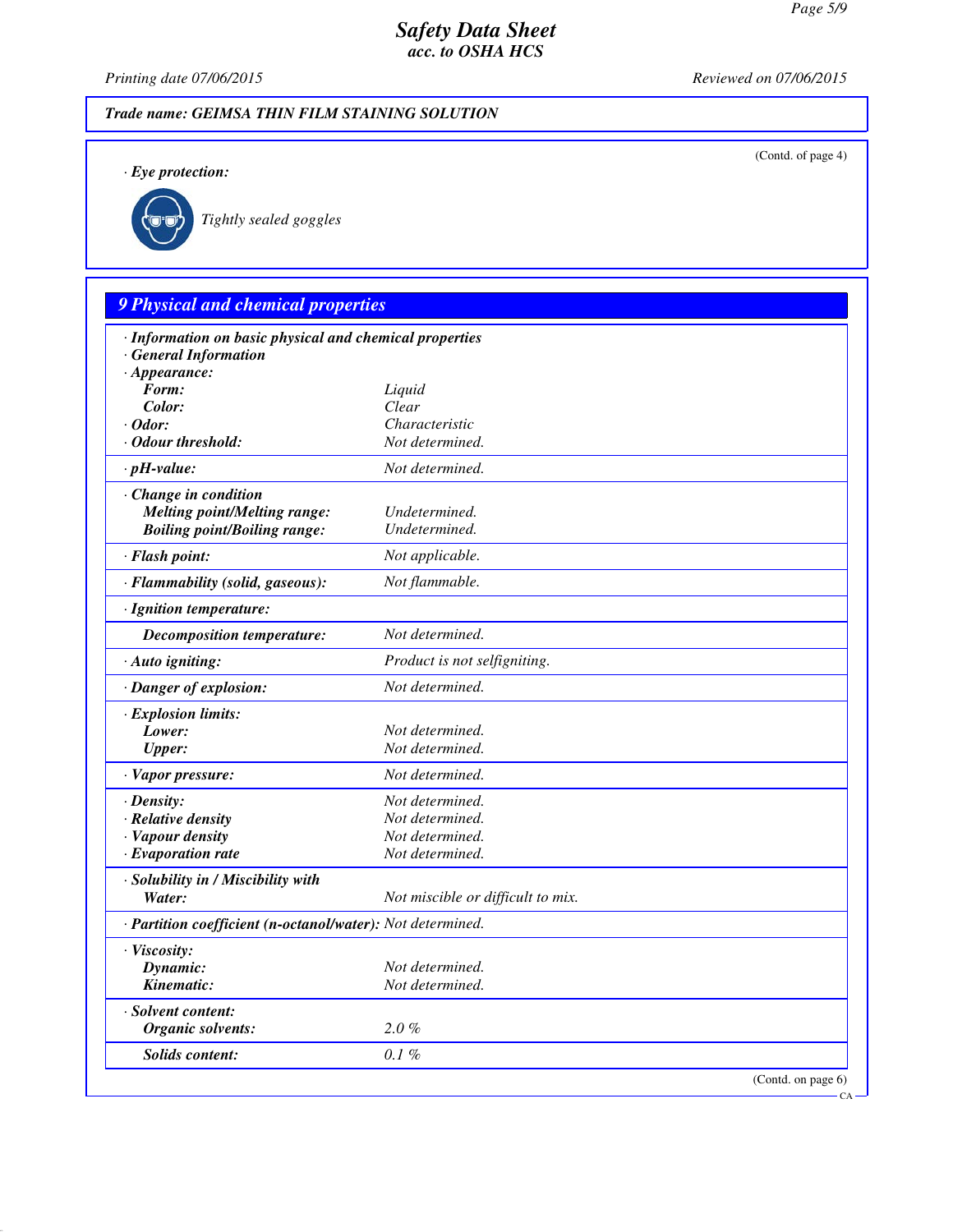*Printing date 07/06/2015 Reviewed on 07/06/2015*

### *Trade name: GEIMSA THIN FILM STAINING SOLUTION*

(Contd. of page 5)

*· Other information No further relevant information available.*

### *10 Stability and reactivity*

- *· Reactivity*
- *· Chemical stability*
- *· Thermal decomposition / conditions to be avoided: No decomposition if used according to specifications.*
- *· Possibility of hazardous reactions No dangerous reactions known.*
- *· Conditions to avoid No further relevant information available.*
- *· Incompatible materials: No further relevant information available.*
- *· Hazardous decomposition products: No dangerous decomposition products known.*

### *11 Toxicological information*

*· Information on toxicological effects*

- *· Acute toxicity:*
- *· Primary irritant effect:*
- *· on the skin: No irritant effect.*
- *· on the eye: Irritating effect.*
- *· Sensitization: No sensitizing effects known.*
- *· Additional toxicological information: The product shows the following dangers according to internally approved calculation methods for preparations: Toxic*

*Irritant*

*· Carcinogenic categories*

*· IARC (International Agency for Research on Cancer)*

*None of the ingredients is listed.*

*· NTP (National Toxicology Program)*

*None of the ingredients is listed.*

*· OSHA-Ca (Occupational Safety Health Administration)*

*None of the ingredients is listed.*

### *12 Ecological information*

- *· Toxicity*
- *· Aquatic toxicity: No further relevant information available.*
- *· Persistence and degradability No further relevant information available.*
- *· Behavior in environmental systems:*
- *· Bioaccumulative potential No further relevant information available.*
- *· Mobility in soil No further relevant information available.*
- *· Additional ecological information:*
- *· General notes: Generally not hazardous for water*
- *· Results of PBT and vPvB assessment*
- *· PBT: Not applicable.*
- *· vPvB: Not applicable.*
- *· Other adverse effects No further relevant information available.*

(Contd. on page 7)

CA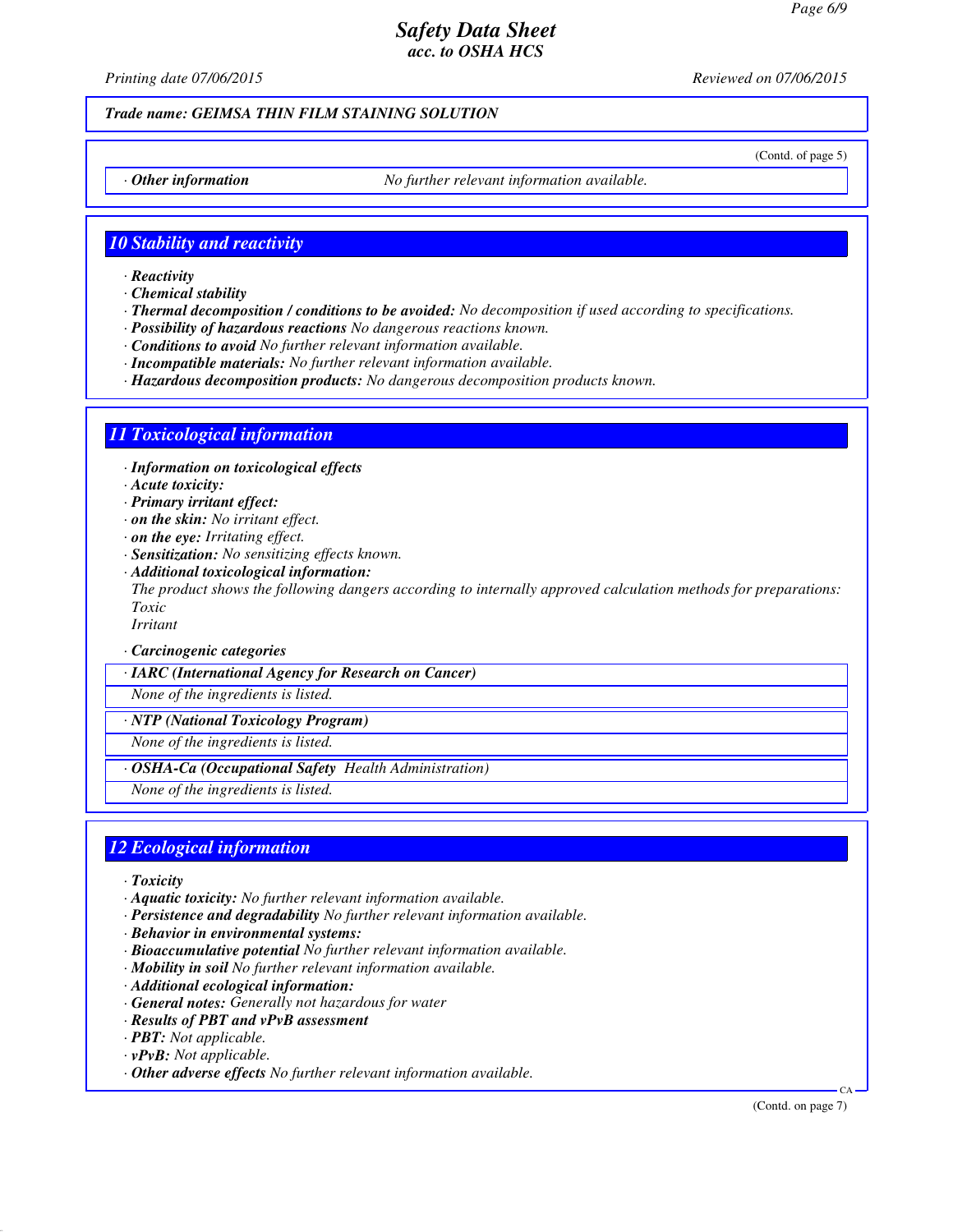*Printing date 07/06/2015 Reviewed on 07/06/2015*

*Trade name: GEIMSA THIN FILM STAINING SOLUTION*

(Contd. of page 6)

### *13 Disposal considerations*

#### *· Waste treatment methods*

#### *· Recommendation:*

*Must not be disposed of together with household garbage. Do not allow product to reach sewage system.*

### *· Uncleaned packagings:*

*· Recommendation: Disposal must be made according to official regulations.*

### *14 Transport information*

| $\cdot$ UN-Number<br>· DOT, TDG, ADN, IMDG, IATA                                          | Void                     |
|-------------------------------------------------------------------------------------------|--------------------------|
| $\cdot$ UN proper shipping name<br>· DOT, TDG, ADN, IMDG, IATA                            | Void                     |
| $\cdot$ Transport hazard class(es)                                                        |                          |
| · DOT, TDG, ADN, IMDG, IATA<br>$\cdot$ Class                                              | Void                     |
| · Packing group<br>· DOT, TDG, IMDG, IATA                                                 | Void                     |
| · Environmental hazards:<br>$\cdot$ Marine pollutant:                                     | No                       |
| · Special precautions for user                                                            | Not applicable.          |
| $\cdot$ Transport in bulk according to Annex II of<br><b>MARPOL73/78 and the IBC Code</b> | Not applicable.          |
| · UN "Model Regulation":                                                                  | $\overline{\phantom{0}}$ |

### *15 Regulatory information*

*· Safety, health and environmental regulations/legislation specific for the substance or mixture · Sara*

*· Section 355 (extremely hazardous substances):*

*None of the ingredients is listed.*

*· Section 313 (Specific toxic chemical listings):*

*67-56-1 Methyl Alcohol*

*· TSCA (Toxic Substances Control Act):*

*All ingredients are listed.*

*· Proposition 65*

*· Chemicals known to cause cancer:*

*None of the ingredients is listed.*

*· Chemicals known to cause reproductive toxicity for females:*

*None of the ingredients is listed.*

*· Chemicals known to cause reproductive toxicity for males:*

*None of the ingredients is listed.*

(Contd. on page 8)

CA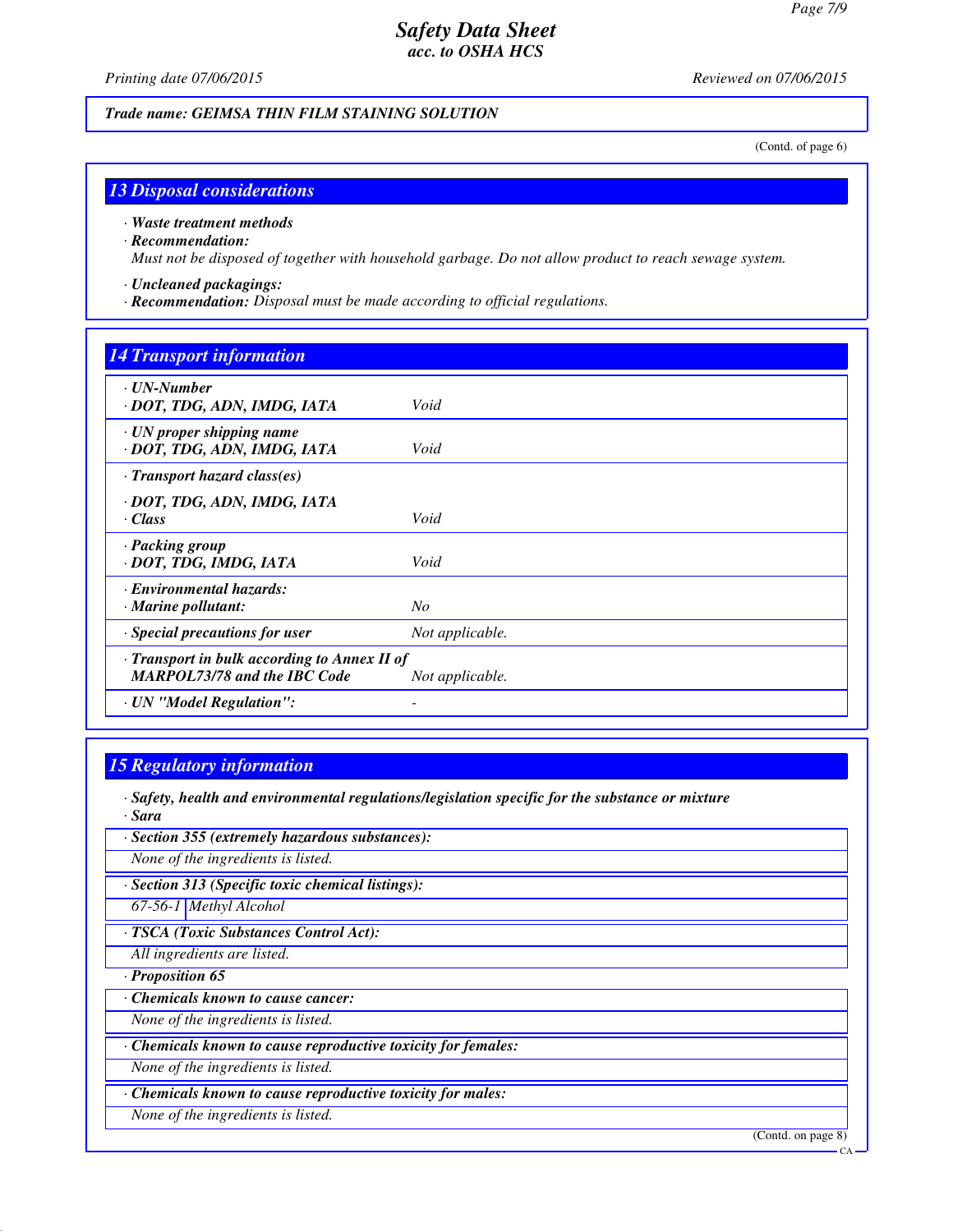*Printing date 07/06/2015 Reviewed on 07/06/2015*

#### *Trade name: GEIMSA THIN FILM STAINING SOLUTION*

(Contd. of page 7)

*· Chemicals known to cause developmental toxicity:*

*67-56-1 Methyl Alcohol*

*· Carcinogenic categories*

*· EPA (Environmental Protection Agency)*

*None of the ingredients is listed.*

*· TLV (Threshold Limit Value established by ACGIH)*

*None of the ingredients is listed.*

*· NIOSH-Ca (National Institute for Occupational Safety and Health)*

*None of the ingredients is listed.*

*· Canadian substance listings:*

*· Canadian Domestic Substances List (DSL)*

*All ingredients are listed.*

*· Canadian Ingredient Disclosure list (limit 0.1%)*

*None of the ingredients is listed.*

*· Canadian Ingredient Disclosure list (limit 1%)*

*None of the ingredients is listed.*

#### *· Product related hazard informations:*

*The product has been classified and marked in accordance with directives on hazardous materials.*

*· Hazard symbols:*



*· Risk phrases: Toxic in contact with skin. Irritating to eyes.*

# *· Safety phrases:*

*Keep away from heat. Wear suitable protective clothing, gloves and eye/face protection. In case of accident or if you feel unwell, seek medical advice immediately (show the label where possible). This material and its container must be disposed of as hazardous waste.*

*· Chemical safety assessment: A Chemical Safety Assessment has not been carried out.*

### *16 Other information*

*This information is based on our present knowledge. However, this shall not constitute a guarantee for any specific product features and shall not establish a legally valid contractual relationship.*

*· Date of preparation / last revision 07/06/2015 / -*

*· Abbreviations and acronyms:*

*IMDG: International Maritime Code for Dangerous Goods DOT: US Department of Transportation IATA: International Air Transport Association ACGIH: American Conference of Governmental Industrial Hygienists EINECS: European Inventory of Existing Commercial Chemical Substances ELINCS: European List of Notified Chemical Substances CAS: Chemical Abstracts Service (division of the American Chemical Society) NFPA: National Fire Protection Association (USA) HMIS: Hazardous Materials Identification System (USA)*

(Contd. on page 9)

CA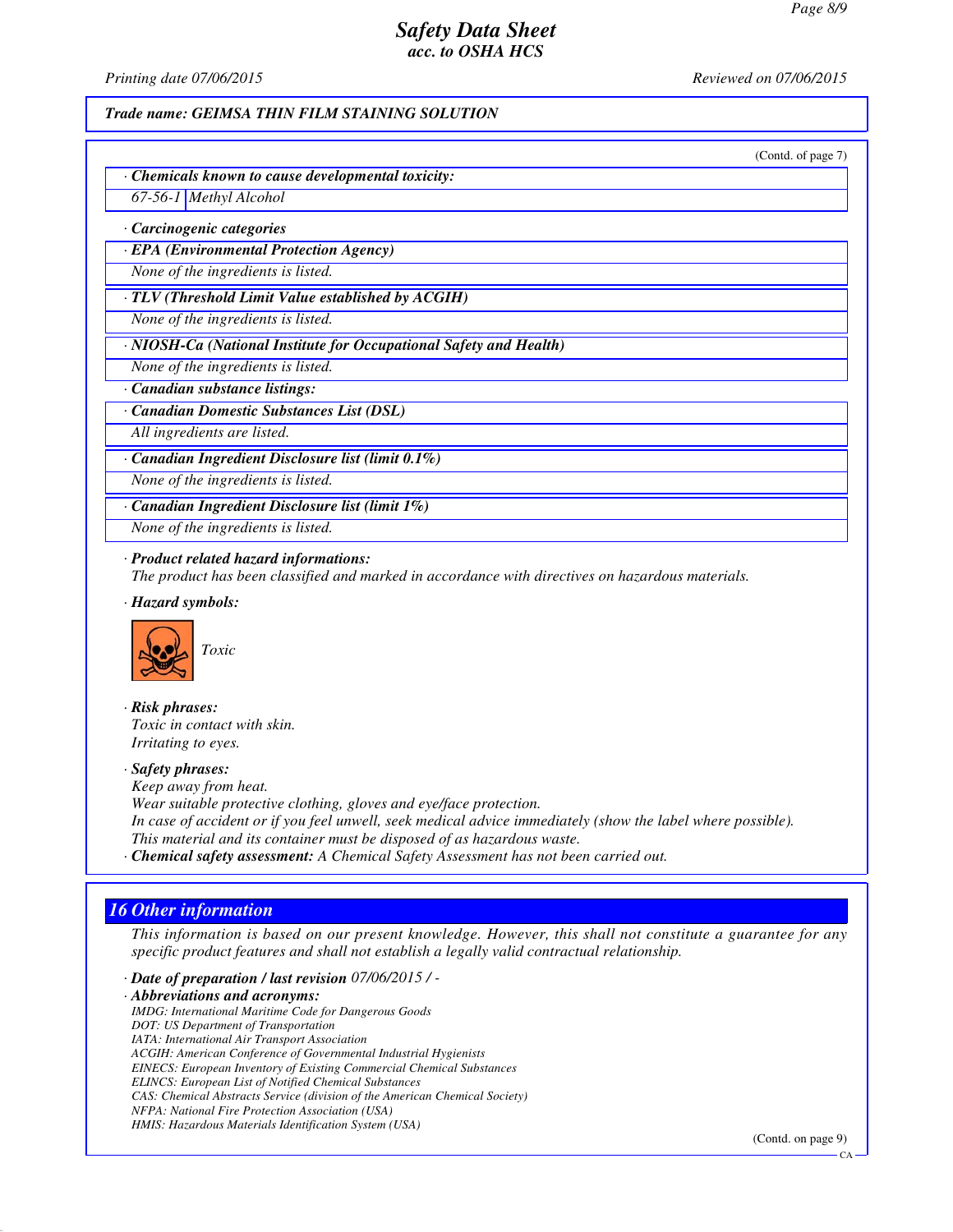*Printing date 07/06/2015 Reviewed on 07/06/2015*

### *Trade name: GEIMSA THIN FILM STAINING SOLUTION*

*WHMIS: Workplace Hazardous Materials Information System (Canada) Flam. Liq. 3: Flammable liquids, Hazard Category 3 Acute Tox. 3: Acute toxicity, Hazard Category 3 Eye Irrit. 2A: Serious eye damage/eye irritation, Hazard Category 2A*

(Contd. of page 8)

 $\overline{C}$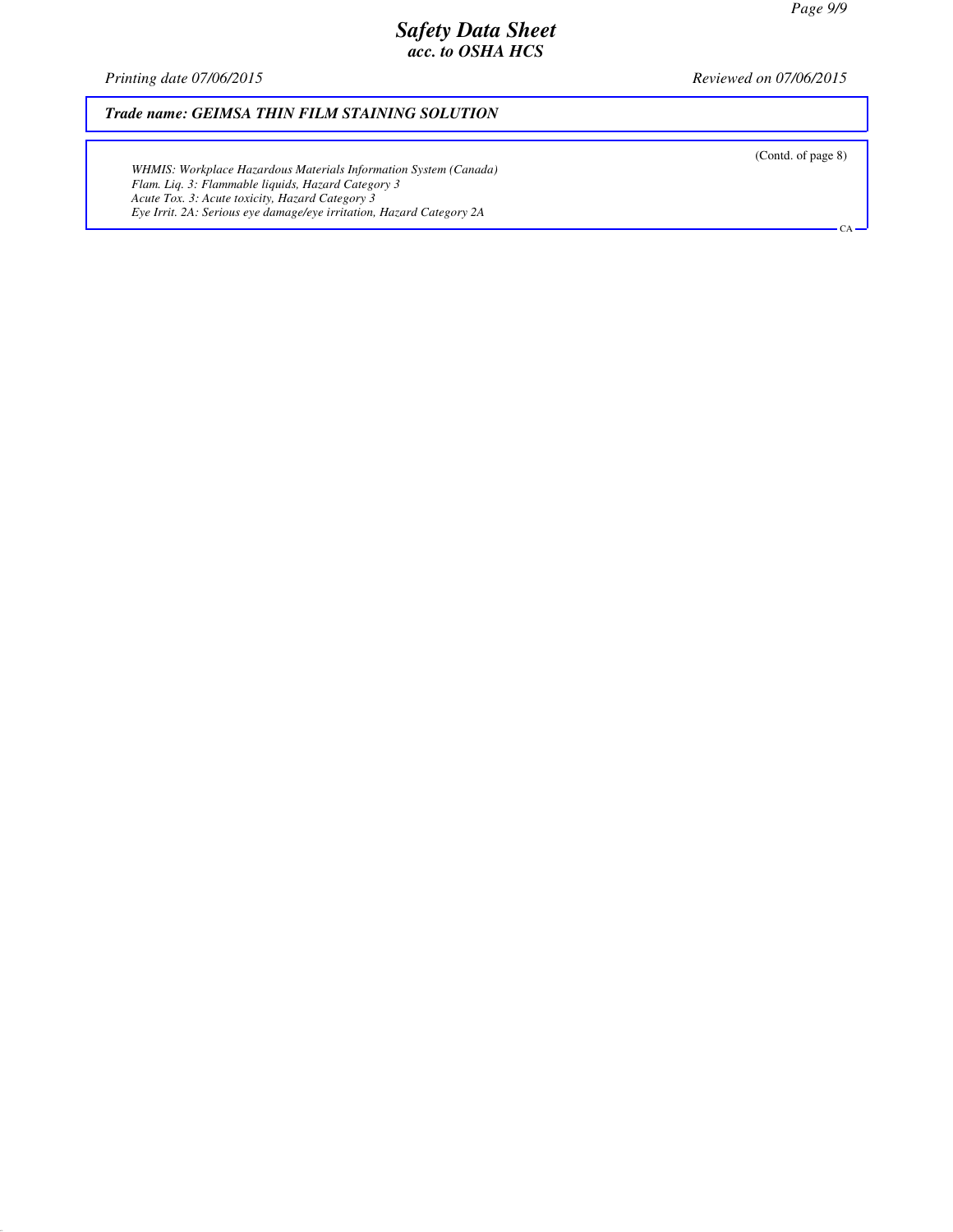*Printing date 06.07.2015 Revision: 06.07.2015*

| <b>SECTION 1: Identification of the substance/mixture and of the company/undertaking</b>                                                                                                                                                                                                                                             |
|--------------------------------------------------------------------------------------------------------------------------------------------------------------------------------------------------------------------------------------------------------------------------------------------------------------------------------------|
| · 1.1 Product identifier                                                                                                                                                                                                                                                                                                             |
| · Trade name: GEIMSA THIN FILM STAINING SOLUTION                                                                                                                                                                                                                                                                                     |
| $\cdot$ Article number: 26153-01<br>$\cdot$ 1.2 Relevant identified uses of the substance or mixture and uses advised against<br>No further relevant information available.<br>· Application of the substance / the mixture Laboratory chemicals                                                                                     |
| $\cdot$ 1.3 Details of the supplier of the safety data sheet<br>· Manufacturer/Supplier:<br><b>Electron Microscopy Sciences</b><br>1560 Industry Road<br>USA-Hatfield, PA 19440<br>Tel: 215-412-8400 Fax: 215-412-8450<br>email: sgkcck@aol.com<br>www.emsdiasum.com                                                                 |
| · Further information obtainable from: Product safety department<br>· 1.4 Emergency telephone number:<br>ChemTrec 1-800-424-9300 Contract CCN7661<br>1-703-527-3887                                                                                                                                                                  |
| <b>SECTION 2: Hazards identification</b>                                                                                                                                                                                                                                                                                             |
| $\cdot$ 2.1 Classification of the substance or mixture<br>· Classification according to Regulation (EC) No 1272/2008<br>GHS02 flame<br>Flam. Liq. 3 H226 Flammable liquid and vapour.<br>GHS06 skull and crossbones<br>Acute Tox. 3 H311 Toxic in contact with skin.<br>GHS07<br>H319 Causes serious eye irritation.<br>Eye Irrit. 2 |
| $\cdot$ 2.2 Label elements<br>$\cdot$ Labelling according to Regulation (EC) No 1272/2008<br>The product is classified and labelled according to the CLP regulation.<br>· Hazard pictograms<br>GHS02<br>GHS06<br>· Signal word Danger<br>· Hazard statements                                                                         |
| H226 Flammable liquid and vapour.<br>H311 Toxic in contact with skin.<br>(Contd. on page 2)<br><b>GB</b>                                                                                                                                                                                                                             |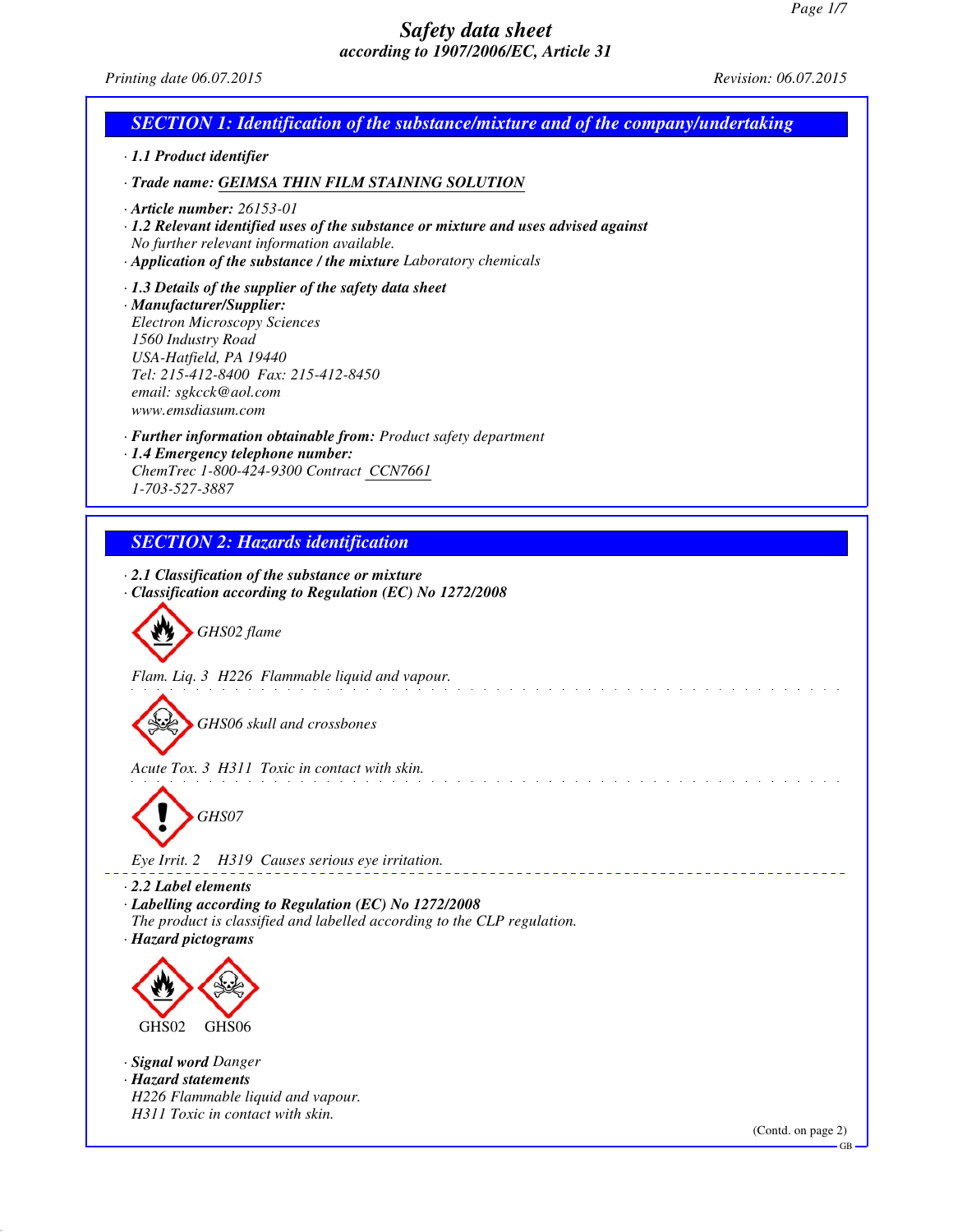*Printing date 06.07.2015 Revision: 06.07.2015*

### *Trade name: GEIMSA THIN FILM STAINING SOLUTION*

|                                            | (Contd. of page $1$ )                                                                                                                              |
|--------------------------------------------|----------------------------------------------------------------------------------------------------------------------------------------------------|
| H319 Causes serious eve irritation.        |                                                                                                                                                    |
| · Precautionary statements                 |                                                                                                                                                    |
| P <sub>210</sub>                           | Keep away from heat, hot surfaces, sparks, open flames and other ignition sources. No<br>smoking.                                                  |
|                                            | P303+P361+P353 IF ON SKIN (or hair): Take off immediately all contaminated clothing. Rinse skin with water/<br>shower.                             |
|                                            | P305+P351+P338 IF IN EYES: Rinse cautiously with water for several minutes. Remove contact lenses, if<br>present and easy to do. Continue rinsing. |
| <i>P321</i>                                | Specific treatment (see on this label).                                                                                                            |
| P405                                       | Store locked up.                                                                                                                                   |
| <i>P501</i>                                | Dispose of contents/container in accordance with local/regional/national/international<br>regulations.                                             |
| $\cdot$ 2.3 Other hazards                  |                                                                                                                                                    |
| $\cdot$ Results of PBT and vPvB assessment |                                                                                                                                                    |
| $\mathbf{p}$ <b>PRT</b> , Not applicable   |                                                                                                                                                    |

*· PBT: Not applicable.*

*· vPvB: Not applicable.*

# *SECTION 3: Composition/information on ingredients*

#### *· 3.2 Chemical characterisation: Mixtures*

*· Description: Mixture of substances listed below with nonhazardous additions.*

### *· Dangerous components:*

| CAS: 67-56-1 | Methyl Alcohol                                                                                                 |  |
|--------------|----------------------------------------------------------------------------------------------------------------|--|
|              | EINECS: 200-659-6 $\otimes$ Flam. Liq. 2, H225; $\otimes$ STOT SE 1, H370; $\otimes$ Acute Tox. 4, H302; Acute |  |
|              | $Tox. 4, H312$ ; Acute Tox. 4, H332; Skin Irrit. 2, H315                                                       |  |

*· Additional information: For the wording of the listed risk phrases refer to section 16.*

# *SECTION 4: First aid measures*

### *· 4.1 Description of first aid measures*

*· General information:*

*Immediately remove any clothing soiled by the product.*

*In case of irregular breathing or respiratory arrest provide artificial respiration.*

- *· After inhalation: In case of unconsciousness place patient stably in side position for transportation.*
- *· After skin contact: Immediately wash with water and soap and rinse thoroughly.*
- *· After eye contact:*
- *Rinse opened eye for several minutes under running water. If symptoms persist, consult a doctor.*
- *· After swallowing: If symptoms persist consult doctor.*
- *· 4.2 Most important symptoms and effects, both acute and delayed No further relevant information available.*
- *· 4.3 Indication of any immediate medical attention and special treatment needed*
- *No further relevant information available.*

# *SECTION 5: Firefighting measures*

- *· 5.1 Extinguishing media*
- *· Suitable extinguishing agents:*
- *CO2, powder or water spray. Fight larger fires with water spray or alcohol resistant foam.*
- *· 5.2 Special hazards arising from the substance or mixture No further relevant information available.*

(Contd. on page 3) GB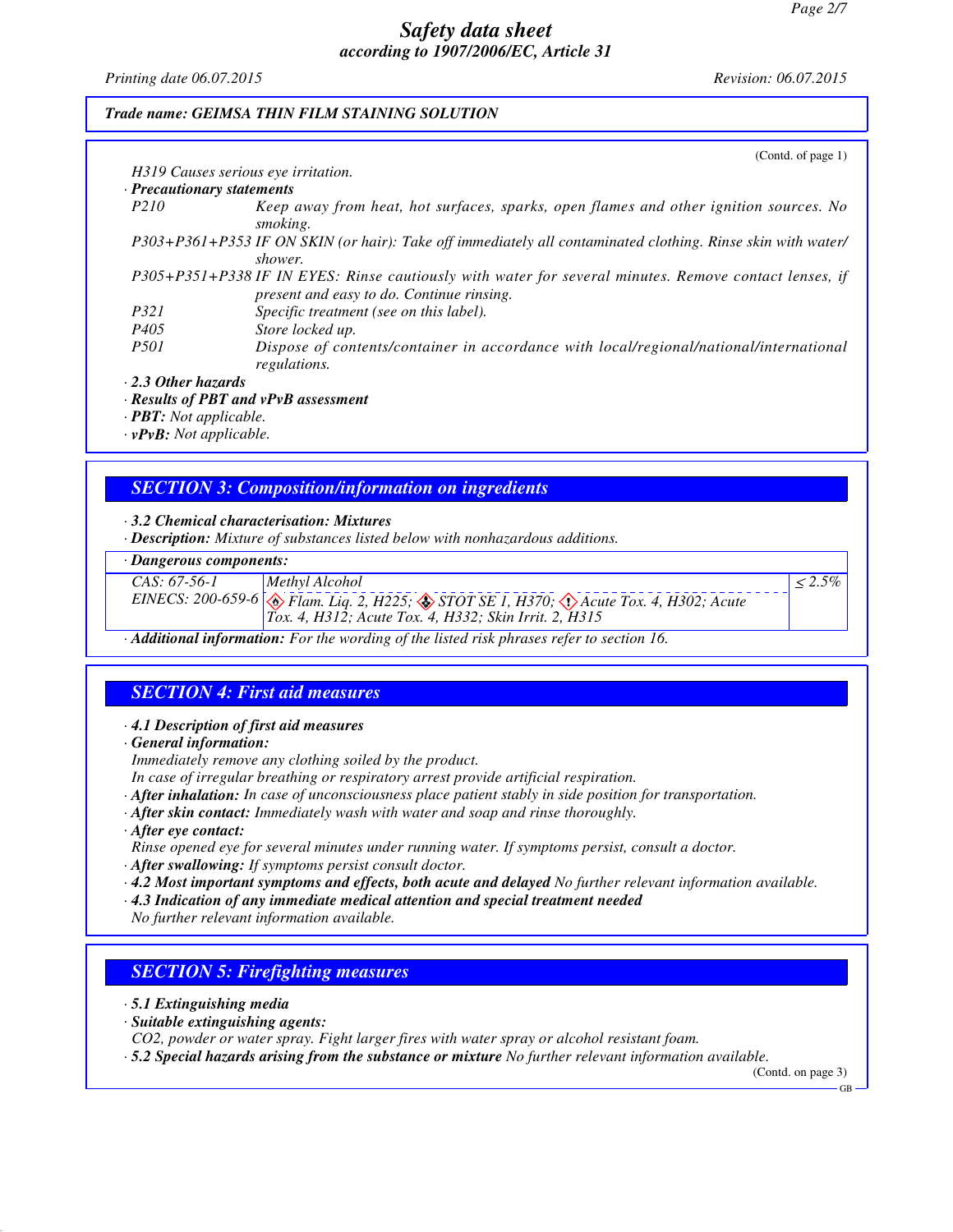*Printing date 06.07.2015 Revision: 06.07.2015*

*Trade name: GEIMSA THIN FILM STAINING SOLUTION*

*· 5.3 Advice for firefighters*

*· Protective equipment: No special measures required.*

### *SECTION 6: Accidental release measures*

*· 6.1 Personal precautions, protective equipment and emergency procedures Not required.*

*· 6.2 Environmental precautions: No special measures required.*

*· 6.3 Methods and material for containment and cleaning up: Absorb with liquid-binding material (sand, diatomite, acid binders, universal binders, sawdust). Dispose contaminated material as waste according to item 13. Ensure adequate ventilation.*

*· 6.4 Reference to other sections*

*See Section 7 for information on safe handling.*

*See Section 8 for information on personal protection equipment.*

*See Section 13 for disposal information.*

### *SECTION 7: Handling and storage*

*· 7.1 Precautions for safe handling Ensure good ventilation/exhaustion at the workplace. Prevent formation of aerosols.*

*· Information about fire - and explosion protection: Protect from heat. Protect against electrostatic charges.*

*· 7.2 Conditions for safe storage, including any incompatibilities*

*· Storage:*

*· Requirements to be met by storerooms and receptacles: No special requirements.*

*· Information about storage in one common storage facility: Not required.*

*· Further information about storage conditions:*

*Keep container tightly sealed.*

*Protect from heat and direct sunlight.*

*· 7.3 Specific end use(s) No further relevant information available.*

### *SECTION 8: Exposure controls/personal protection*

*· Additional information about design of technical facilities: No further data; see item 7.*

*· 8.1 Control parameters*

*· Ingredients with limit values that require monitoring at the workplace:*

*67-56-1 Methyl Alcohol*

*WEL Short-term value: 333 mg/m³, 250 ppm Long-term value: 266 mg/m³, 200 ppm Sk*

*· Additional information: The lists valid during the making were used as basis.*

*· 8.2 Exposure controls*

*· Personal protective equipment:*

*· General protective and hygienic measures:*

*Keep away from foodstuffs, beverages and feed. Immediately remove all soiled and contaminated clothing Wash hands before breaks and at the end of work.*

(Contd. on page 4)

(Contd. of page 2)

GB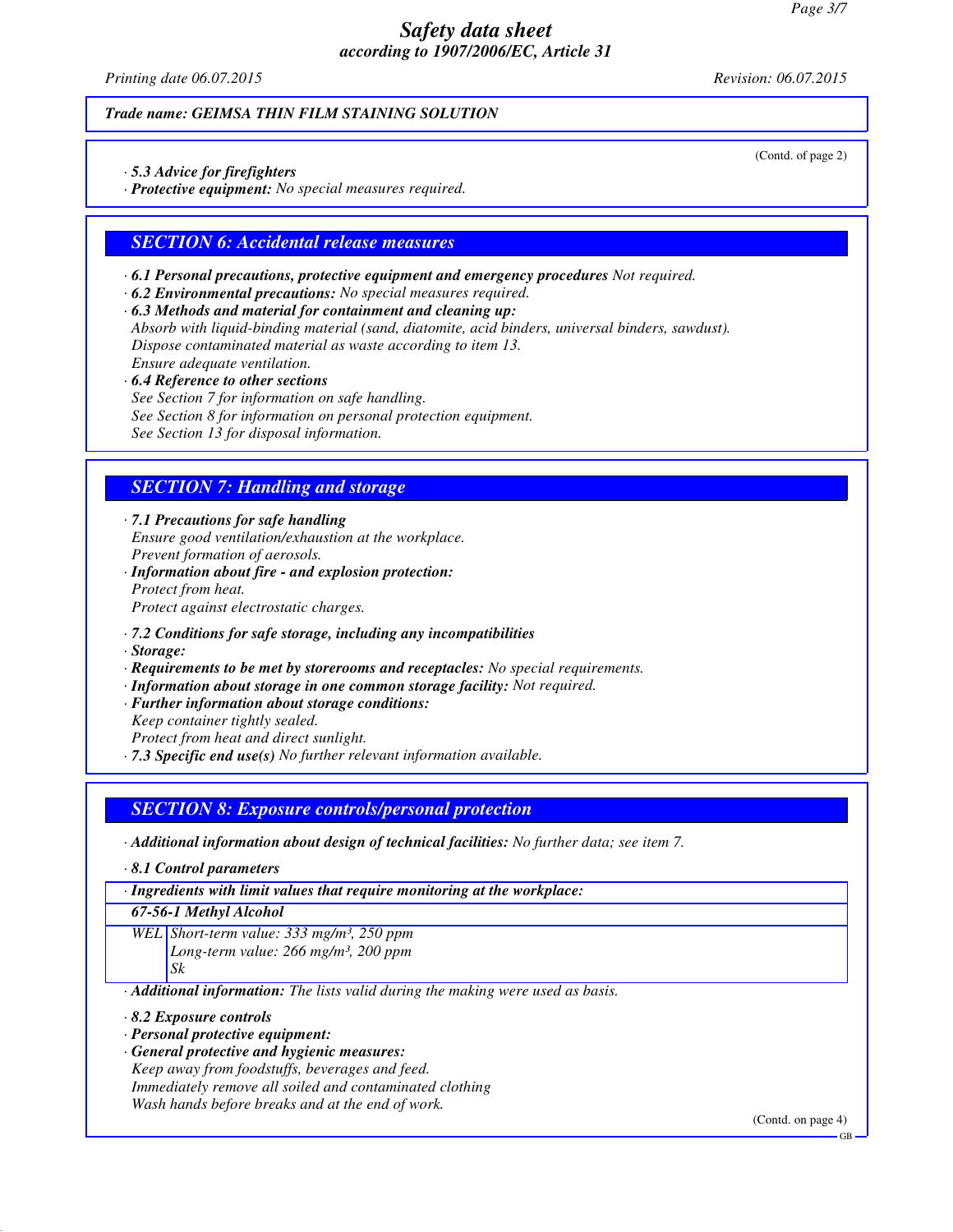GB

# *Safety data sheet according to 1907/2006/EC, Article 31*

*Printing date 06.07.2015 Revision: 06.07.2015*

### *Trade name: GEIMSA THIN FILM STAINING SOLUTION*

(Contd. of page 3) *Store protective clothing separately. Avoid contact with the eyes. Avoid contact with the eyes and skin. · Respiratory protection: In case of brief exposure or low pollution use respiratory filter device. In case of intensive or longer exposure use self-contained respiratory protective device. · Protection of hands: Protective gloves The glove material has to be impermeable and resistant to the product/ the substance/ the preparation. Due to missing tests no recommendation to the glove material can be given for the product/ the preparation/ the chemical mixture. Selection of the glove material on consideration of the penetration times, rates of diffusion and the degradation · Material of gloves The selection of the suitable gloves does not only depend on the material, but also on further marks of quality and varies from manufacturer to manufacturer. As the product is a preparation of several substances, the resistance of the glove material can not be calculated in advance and has therefore to be checked prior to the application. · Penetration time of glove material The exact break through time has to be found out by the manufacturer of the protective gloves and has to be observed. · Eye protection: Tightly sealed goggles SECTION 9: Physical and chemical properties*

| $\cdot$ 9.1 Information on basic physical and chemical properties |                              |                    |  |
|-------------------------------------------------------------------|------------------------------|--------------------|--|
| <b>General Information</b>                                        |                              |                    |  |
| $\cdot$ Appearance:                                               |                              |                    |  |
| Form:                                                             | Liquid                       |                    |  |
| Colour:                                                           | Clear                        |                    |  |
| $\cdot$ Odour:                                                    | Characteristic               |                    |  |
| · Odour threshold:                                                | Not determined.              |                    |  |
| $\cdot$ pH-value:                                                 | Not determined.              |                    |  |
| $\cdot$ Change in condition                                       |                              |                    |  |
| <b>Melting point/Melting range:</b>                               | Undetermined.                |                    |  |
| <b>Boiling point/Boiling range:</b>                               | Undetermined.                |                    |  |
| · Flash point:                                                    | Not applicable.              |                    |  |
| · Flammability (solid, gaseous):                                  | Not applicable.              |                    |  |
| · Ignition temperature:                                           |                              |                    |  |
| Decomposition temperature:                                        | Not determined.              |                    |  |
| · Self-igniting:                                                  | Product is not selfigniting. |                    |  |
| · Danger of explosion:                                            | Not determined.              |                    |  |
|                                                                   |                              | (Contd. on page 5) |  |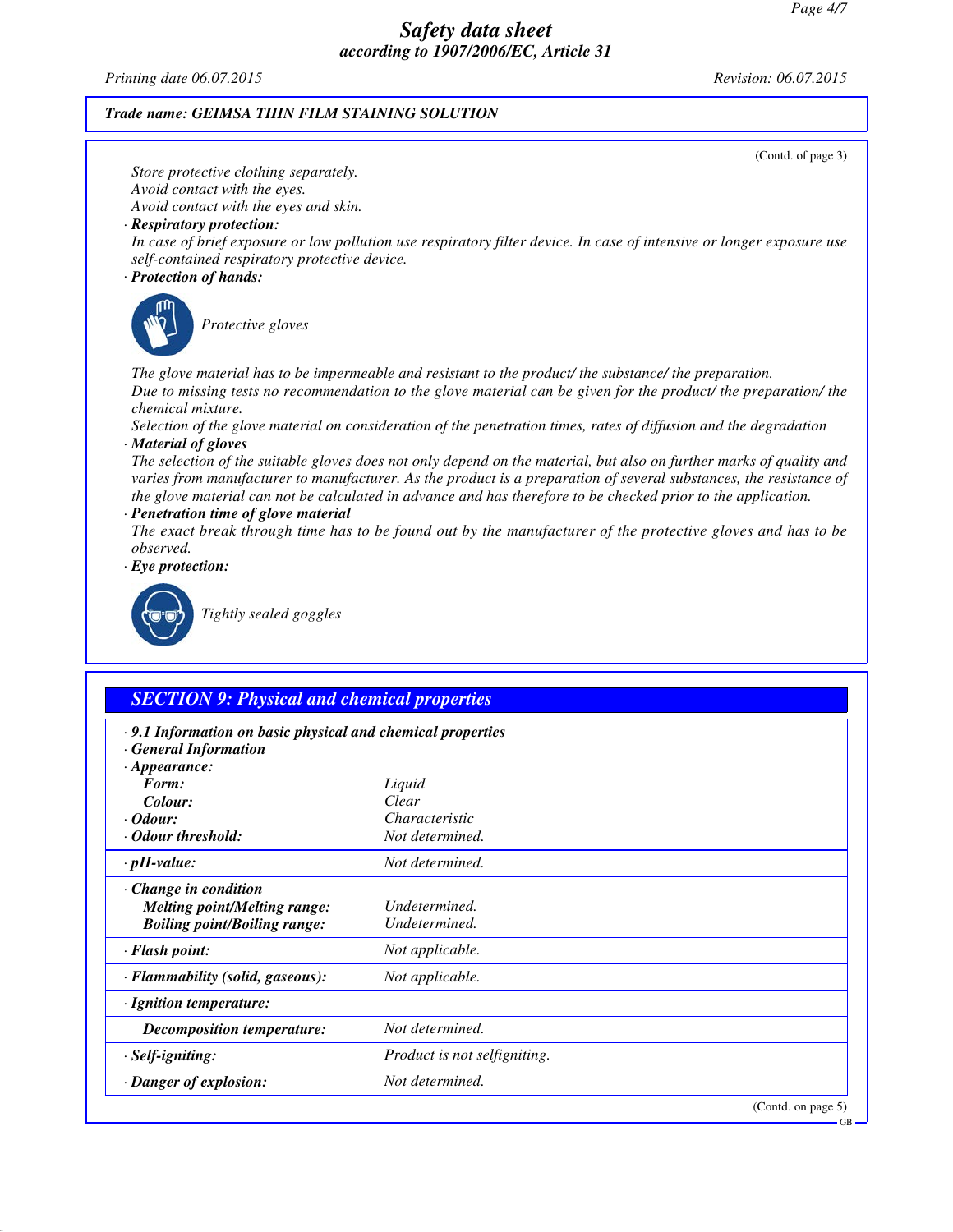*Printing date 06.07.2015 Revision: 06.07.2015*

#### *Trade name: GEIMSA THIN FILM STAINING SOLUTION*

|                                                            |                                            | (Contd. of page 4) |
|------------------------------------------------------------|--------------------------------------------|--------------------|
| · Explosion limits:                                        |                                            |                    |
| Lower:                                                     | Not determined.                            |                    |
| <b>Upper:</b>                                              | Not determined.                            |                    |
| · Vapour pressure:                                         | Not determined.                            |                    |
| $\cdot$ Density:                                           | Not determined.                            |                    |
| · Relative density                                         | Not determined.                            |                    |
| · Vapour density                                           | Not determined.                            |                    |
| $\cdot$ Evaporation rate                                   | Not determined.                            |                    |
| · Solubility in / Miscibility with                         |                                            |                    |
| water:                                                     | Not miscible or difficult to mix.          |                    |
| · Partition coefficient (n-octanol/water): Not determined. |                                            |                    |
| $\cdot$ Viscosity:                                         |                                            |                    |
| Dynamic:                                                   | Not determined.                            |                    |
| Kinematic:                                                 | Not determined.                            |                    |
| · Solvent content:                                         |                                            |                    |
| Organic solvents:                                          | $2.0\%$                                    |                    |
| $VOC$ (EC)                                                 | $0.98\%$                                   |                    |
| <b>Solids content:</b>                                     | $0.1\%$                                    |                    |
| $\cdot$ 9.2 Other information                              | No further relevant information available. |                    |

### *SECTION 10: Stability and reactivity*

- *· 10.1 Reactivity*
- *· 10.2 Chemical stability*
- *· Thermal decomposition / conditions to be avoided: No decomposition if used according to specifications.*
- *· 10.3 Possibility of hazardous reactions No dangerous reactions known.*
- *· 10.4 Conditions to avoid No further relevant information available.*
- *· 10.5 Incompatible materials: No further relevant information available.*
- *· 10.6 Hazardous decomposition products: No dangerous decomposition products known.*

### *SECTION 11: Toxicological information*

- *· 11.1 Information on toxicological effects*
- *· Acute toxicity*
- *· Primary irritant effect:*
- *· Skin corrosion/irritation No irritant effect.*
- *· Serious eye damage/irritation Irritating effect.*
- *· Respiratory or skin sensitisation No sensitising effects known.*
- *· Additional toxicological information:*

*The product shows the following dangers according to the calculation method of the General EU Classification Guidelines for Preparations as issued in the latest version:*

*Toxic Irritant*

(Contd. on page 6)

GB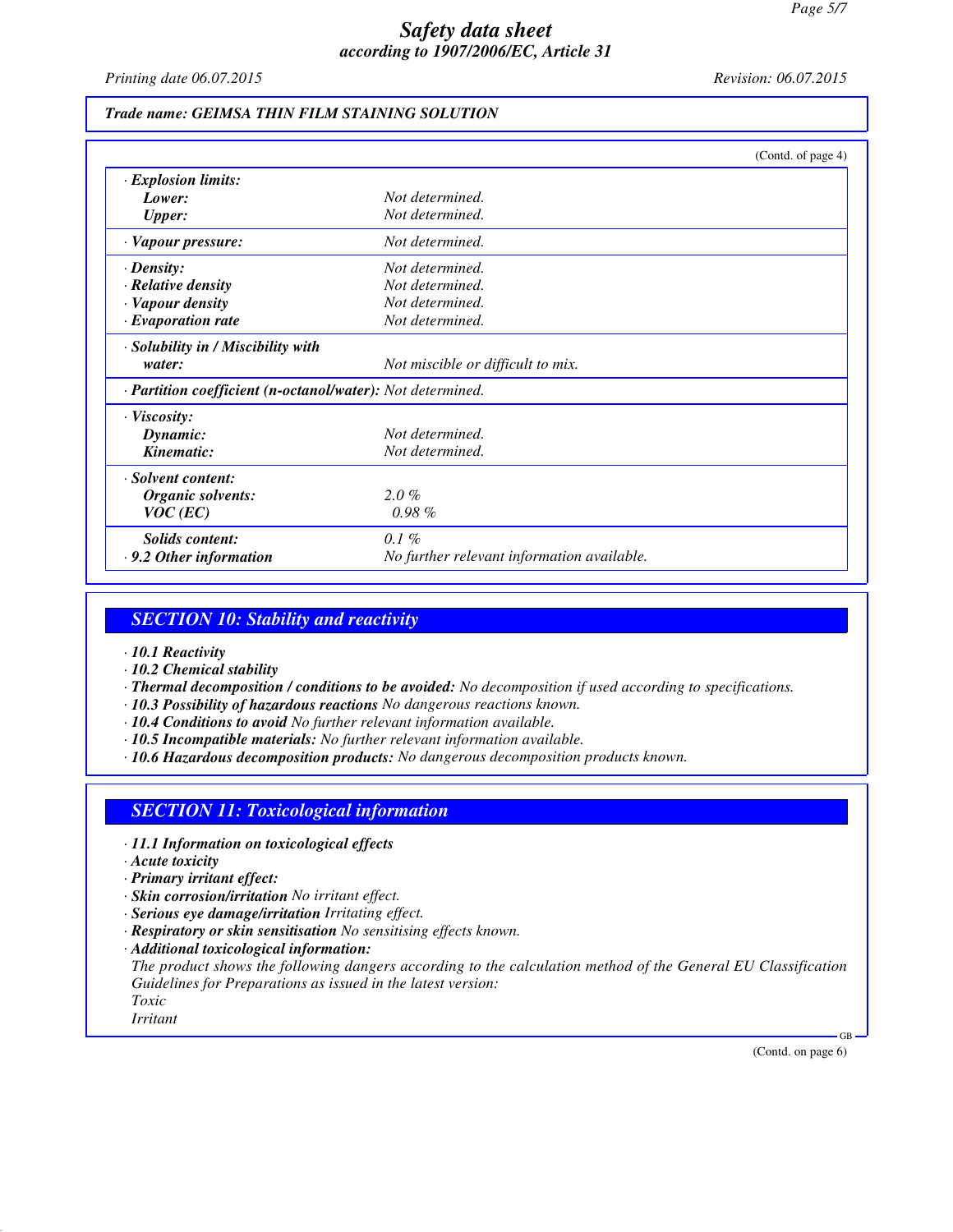*Printing date 06.07.2015 Revision: 06.07.2015*

*Trade name: GEIMSA THIN FILM STAINING SOLUTION*

(Contd. of page 5)

### *SECTION 12: Ecological information*

- *· 12.1 Toxicity*
- *· Aquatic toxicity: No further relevant information available.*
- *· 12.2 Persistence and degradability No further relevant information available.*
- *· 12.3 Bioaccumulative potential No further relevant information available.*
- *· 12.4 Mobility in soil No further relevant information available.*
- *· Additional ecological information:*
- *· General notes: Generally not hazardous for water*
- *· 12.5 Results of PBT and vPvB assessment*
- *· PBT: Not applicable.*
- *· vPvB: Not applicable.*
- *· 12.6 Other adverse effects No further relevant information available.*

### *SECTION 13: Disposal considerations*

*· 13.1 Waste treatment methods*

*· Recommendation*

*Must not be disposed together with household garbage. Do not allow product to reach sewage system.*

*· Uncleaned packaging:*

*· Recommendation: Disposal must be made according to official regulations.*

| <b>SECTION 14: Transport information</b>                                                       |                 |
|------------------------------------------------------------------------------------------------|-----------------|
| $\cdot$ 14.1 UN-Number<br>· ADR, ADN, IMDG, IATA                                               | Void            |
| $\cdot$ 14.2 UN proper shipping name<br>· ADR, ADN, IMDG, IATA                                 | Void            |
| $\cdot$ 14.3 Transport hazard class(es)                                                        |                 |
| · ADR, ADN, IMDG, IATA<br>· Class                                                              | Void            |
| $\cdot$ 14.4 Packing group<br>· ADR, IMDG, IATA                                                | Void            |
| · 14.5 Environmental hazards:<br>$\cdot$ Marine pollutant:                                     | N <sub>O</sub>  |
| $\cdot$ 14.6 Special precautions for user                                                      | Not applicable. |
| $\cdot$ 14.7 Transport in bulk according to Annex II of<br><b>MARPOL73/78 and the IBC Code</b> | Not applicable. |
| · UN "Model Regulation":                                                                       |                 |

### *SECTION 15: Regulatory information*

*· 15.1 Safety, health and environmental regulations/legislation specific for the substance or mixture*

*· Directive 2012/18/EU*

*· Named dangerous substances - ANNEX I None of the ingredients is listed.*

(Contd. on page 7)

GB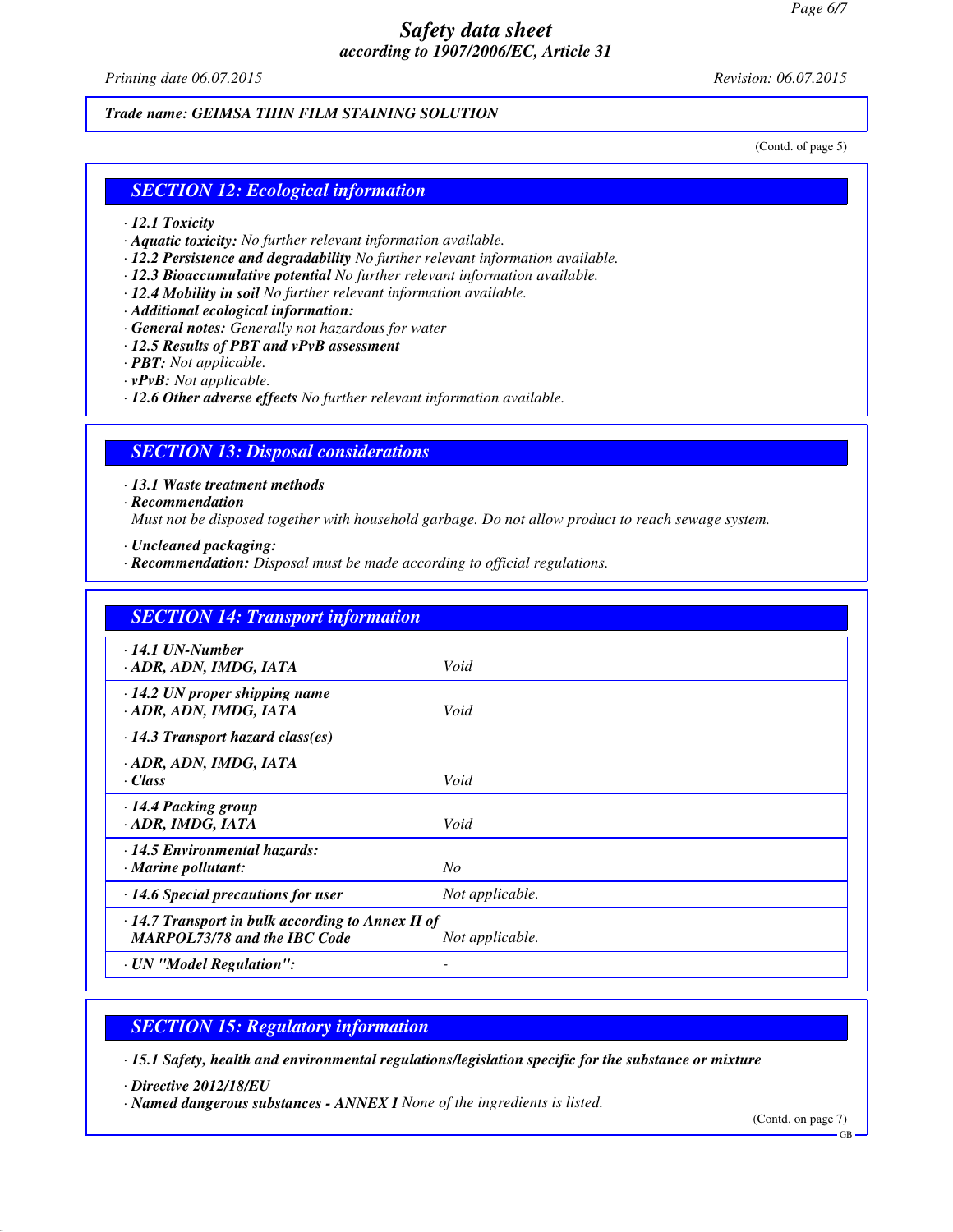*Printing date 06.07.2015 Revision: 06.07.2015*

(Contd. of page 6)

GB

*Trade name: GEIMSA THIN FILM STAINING SOLUTION*

*· 15.2 Chemical safety assessment: A Chemical Safety Assessment has not been carried out.*

### *SECTION 16: Other information*

*This information is based on our present knowledge. However, this shall not constitute a guarantee for any specific product features and shall not establish a legally valid contractual relationship.*

#### *· Relevant phrases*

*H225 Highly flammable liquid and vapour. H302 Harmful if swallowed. H312 Harmful in contact with skin. H315 Causes skin irritation. H332 Harmful if inhaled. H370 Causes damage to organs. · Abbreviations and acronyms: ADR: Accord européen sur le transport des marchandises dangereuses par Route (European Agreement concerning the International Carriage of Dangerous Goods by Road) IMDG: International Maritime Code for Dangerous Goods IATA: International Air Transport Association GHS: Globally Harmonised System of Classification and Labelling of Chemicals EINECS: European Inventory of Existing Commercial Chemical Substances ELINCS: European List of Notified Chemical Substances CAS: Chemical Abstracts Service (division of the American Chemical Society) VOC: Volatile Organic Compounds (USA, EU) Flam. Liq. 2: Flammable liquids, Hazard Category 2 Flam. Liq. 3: Flammable liquids, Hazard Category 3 Acute Tox. 4: Acute toxicity, Hazard Category 4 Acute Tox. 3: Acute toxicity, Hazard Category 3 Skin Irrit. 2: Skin corrosion/irritation, Hazard Category 2 Eye Irrit. 2: Serious eye damage/eye irritation, Hazard Category 2 STOT SE 1: Specific target organ toxicity - Single exposure, Hazard Category 1*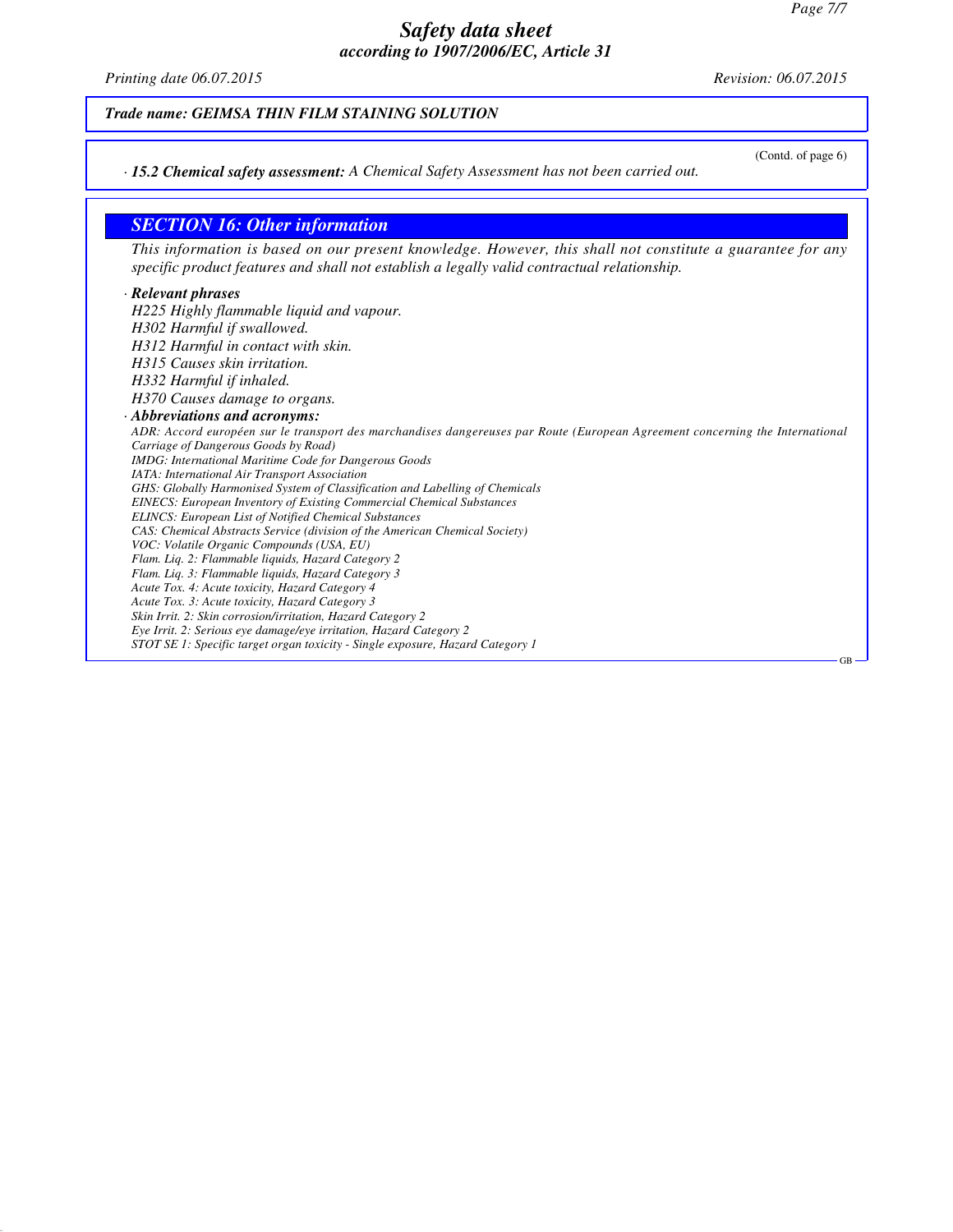# *Veiligheidsinformatieblad volgens 1907/2006/EG, Artikel 31*

# *datum van de druk: 06.07.2015 Herziening van: 06.07.2015*

| <b>RUBRIEK 1: Identificatie van de stof of het mengsel en van de vennootschap/onderneming</b>                                                                                                                                                                                      |
|------------------------------------------------------------------------------------------------------------------------------------------------------------------------------------------------------------------------------------------------------------------------------------|
| · 1.1 Productidentificatie                                                                                                                                                                                                                                                         |
| · Handelsnaam: GEIMSA THIN FILM STAINING SOLUTION                                                                                                                                                                                                                                  |
| $\cdot$ Artikelnummer: 26153-01<br>· 1.2 Relevant geïdentificeerd gebruik van de stof of het mengsel en ontraden gebruik<br>Geen verdere relevante informatie verkrijgbaar.<br>· Toepassing van de stof / van de bereiding Laboratoriumchemcaliën                                  |
| · 1.3 Details betreffende de verstrekker van het veiligheidsinformatieblad<br>· Fabrikant/leverancier:<br><b>Electron Microscopy Sciences</b><br>1560 Industry Road<br>USA-Hatfield, PA 19440<br>Tel: 215-412-8400 Fax: 215-412-8450<br>email: sgkcck@aol.com<br>www.emsdiasum.com |
| Aurion<br>Binnenhaven 5<br>6709 PD Wageningen<br><i>The Netherlands</i><br>Tel: 31 317 415094<br>Fax: 31 317 415955<br>email: info@aurion.nl                                                                                                                                       |
| · Inlichtingengevende sector: Product safety department<br>· 1.4 Telefoonnummer voor noodgevallen:<br>ChemTrec 1-800-424-9300 Contract CCN7661<br>1-703-527-3887                                                                                                                   |
|                                                                                                                                                                                                                                                                                    |
| <b>RUBRIEK 2: Identificatie van de gevaren</b>                                                                                                                                                                                                                                     |
| · 2.1 Indeling van de stof of het mengsel<br>· Indeling overeenkomstig Verordening (EG) nr. 1272/2008                                                                                                                                                                              |
| GHS02 vlam                                                                                                                                                                                                                                                                         |
| Flam. Liq. 3 H226 Ontvlambare vloeistof en damp.                                                                                                                                                                                                                                   |
| GHS06 doodshoofd met gekruiste beenderen                                                                                                                                                                                                                                           |
| Acute Tox. 3 H311 Giftig bij contact met de huid.                                                                                                                                                                                                                                  |
| GHS07                                                                                                                                                                                                                                                                              |
| H319 Veroorzaakt ernstige oogirritatie.<br>Eye Irrit. 2                                                                                                                                                                                                                            |
| $\cdot$ 2.2 Etiketteringselementen<br>· Etikettering overeenkomstig Verordening (EG) nr. 1272/2008<br>Het product is geclassificeerd en geëtiketteerd volgens de CLP-verordening.                                                                                                  |
| (Vervolg op blz. 2)                                                                                                                                                                                                                                                                |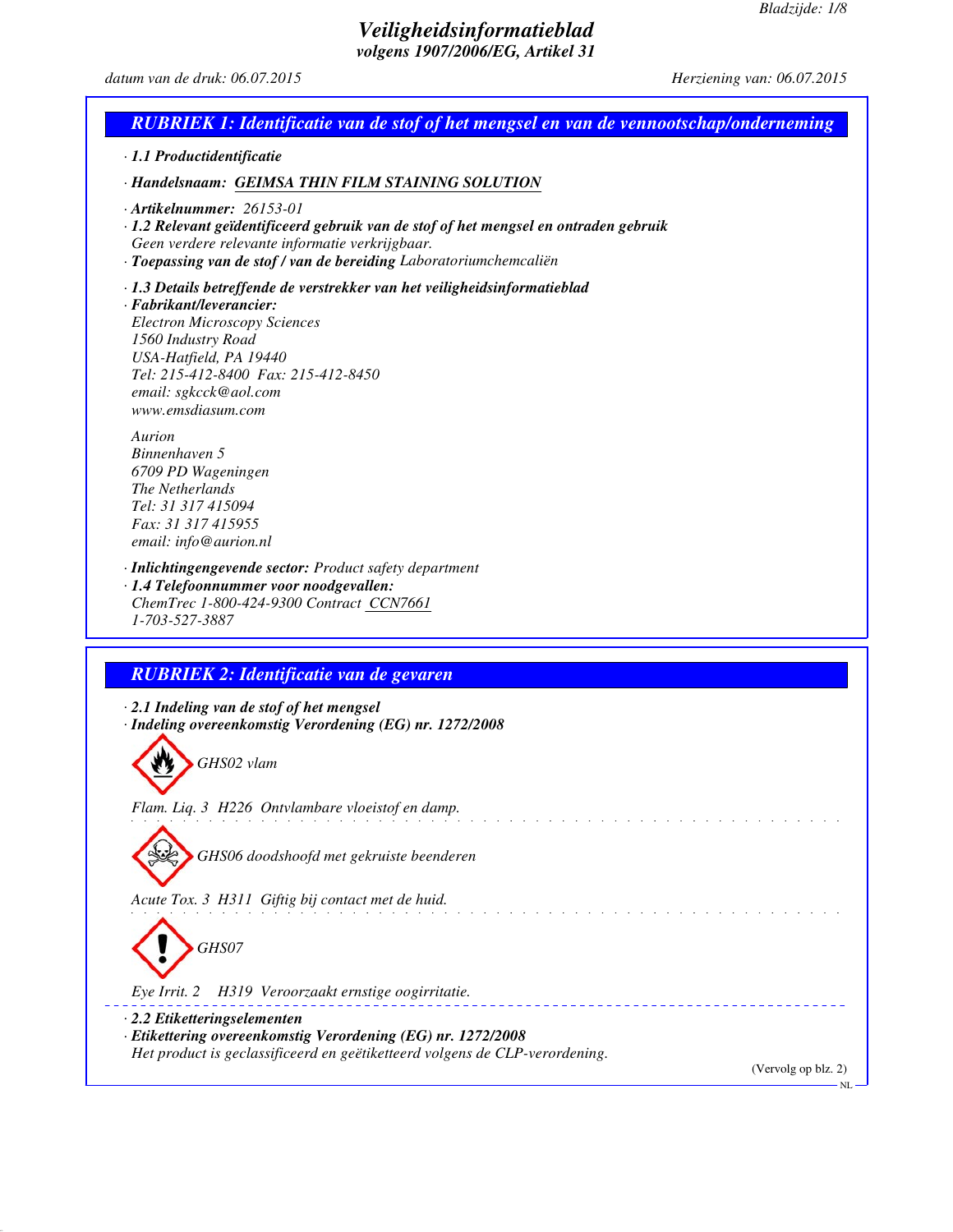# *Veiligheidsinformatieblad volgens 1907/2006/EG, Artikel 31*

*datum van de druk: 06.07.2015 Herziening van: 06.07.2015*

#### *Handelsnaam: GEIMSA THIN FILM STAINING SOLUTION*

| · Gevarenpictogrammen       | (Vervolg van blz. 1)                                                                                                                                                  |
|-----------------------------|-----------------------------------------------------------------------------------------------------------------------------------------------------------------------|
|                             |                                                                                                                                                                       |
|                             |                                                                                                                                                                       |
| GHS02                       | GHS <sub>06</sub>                                                                                                                                                     |
| · Signaalwoord Gevaar       |                                                                                                                                                                       |
| $\cdot$ Gevarenaanduidingen |                                                                                                                                                                       |
|                             | H226 Ontvlambare vloeistof en damp.                                                                                                                                   |
|                             | H311 Giftig bij contact met de huid.                                                                                                                                  |
|                             | H319 Veroorzaakt ernstige oogirritatie.                                                                                                                               |
| · Veiligheidsaanbevelingen  |                                                                                                                                                                       |
| <i>P210</i>                 | Verwijderd houden van warmte, hete oppervlakken, vonken, open vuur en andere<br>ontstekingsbronnen. Niet roken.                                                       |
|                             | P303+P361+P353 BIJ CONTACT MET DE HUID (of het haar): verontreinigde kleding onmiddellijk uittrekken.<br>Huid met water afspoelen/afdouchen.                          |
|                             | P305+P351+P338 BIJ CONTACT MET DE OGEN: voorzichtig afspoelen met water gedurende een aantal<br>minuten; contactlenzen verwijderen, indien mogelijk; blijven spoelen. |
| <i>P321</i>                 | Specifieke behandeling vereist (zie op dit etiket).                                                                                                                   |
| P405                        | Achter slot bewaren.                                                                                                                                                  |
| <i>P501</i>                 | De inhoud en de verpakking verwerken volgens de plaatselijke/regionale/nationale/<br>internationale voorschriften.                                                    |
| $\cdot$ 2.3 Andere gevaren  |                                                                                                                                                                       |
|                             | · Resultaten van PBT- en zPzB-beoordeling                                                                                                                             |

*· PBT: Niet bruikbaar. · zPzB: Niet bruikbaar.*

# *RUBRIEK 3: Samenstelling en informatie over de bestanddelen*

*· 3.2 Chemische karakterisering: Mengsels*

*· Beschrijving: Mengsel van na elkaar aangevoerde stoffen met ongevaarlijke bijmengingen.*

### *· Gevaarlijke inhoudstoffen:*

| $CAS: 67-56-1$ | methanol                                                                                                       |  |
|----------------|----------------------------------------------------------------------------------------------------------------|--|
|                | EINECS: 200-659-6 $\otimes$ Flam. Liq. 2, H225; $\otimes$ STOT SE 1, H370; $\otimes$ Acute Tox. 4, H302; Acute |  |
|                | <i>Tox. 4, H312; Acute Tox. 4, H332; Skin Irrit. 2, H315</i>                                                   |  |
|                |                                                                                                                |  |

*· Aanvullende gegevens:*

*De woordelijke inhoud van de opgegeven aanwijzingen inzake de mogelijke gevaren is te vinden in hoofdstuk 16.*

# *RUBRIEK 4: Eerstehulpmaatregelen*

#### *· 4.1 Beschrijving van de eerstehulpmaatregelen*

*· Algemene informatie:*

*Verontreinigde kleding onmiddellijk uittrekken.*

*Bij onregelmatige ademhaling of ademstilstand kunstmatige ademhaling toepassen.*

- *· Na het inademen: Bij bewusteloosheid ligging en vervoer in stabiele zijligging.*
- *· Na huidcontact: Onmiddellijk met water en zeep afwassen en goed naspoelen.*

*· Na oogcontact:*

*De ogen gedurende verscheidene minuten onder stromend water afspoelen terwijl de oogspleet geopend blijft. Bij aanhoudende klachten een dokter raadplegen.*

*· Na inslikken: Als de klachten niet minderen, een arts raadplegen*

*· 4.2 Belangrijkste acute en uitgestelde symptomen en effecten Geen verdere relevante informatie verkrijgbaar.*

(Vervolg op blz. 3)

NL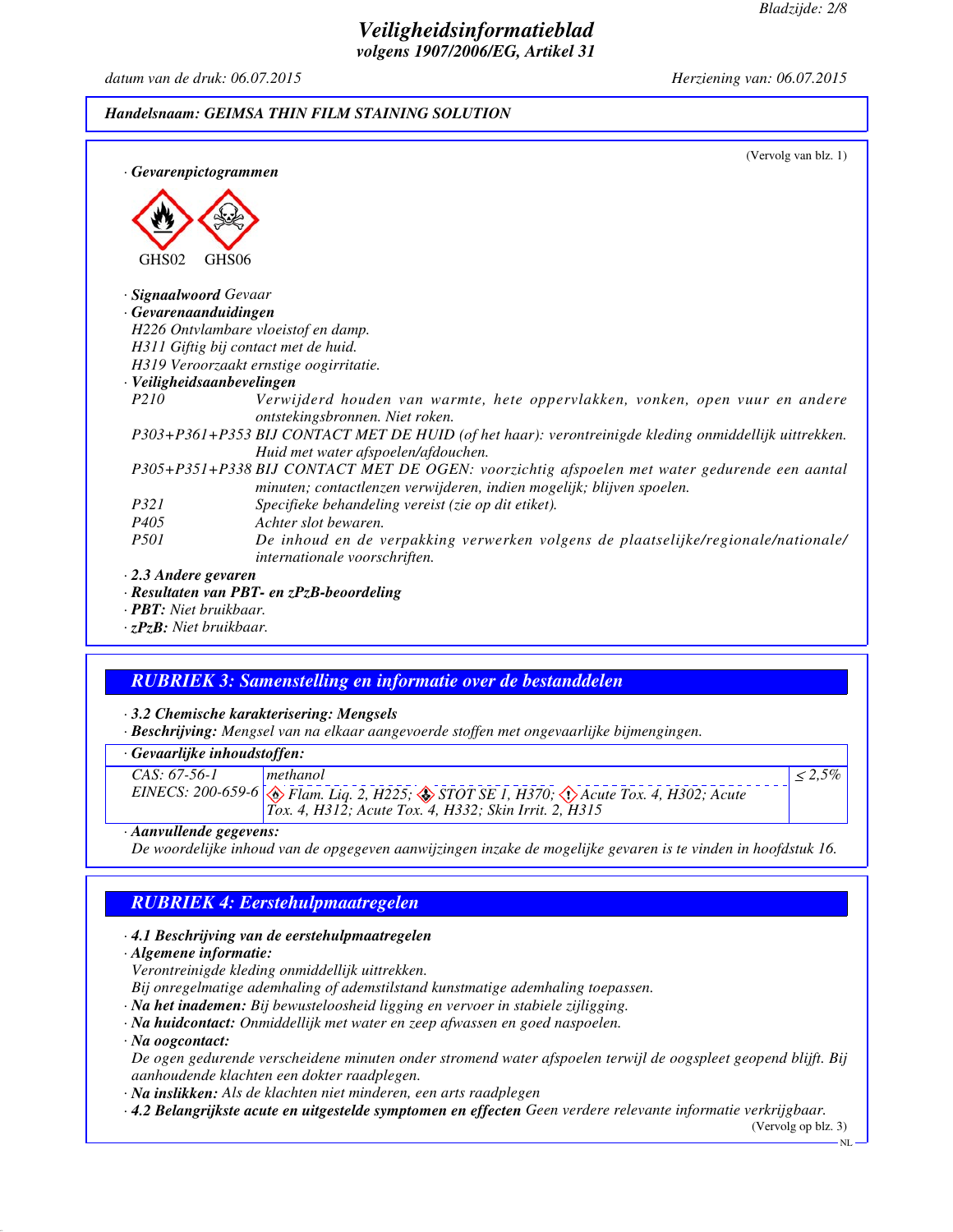# *Veiligheidsinformatieblad volgens 1907/2006/EG, Artikel 31*

*datum van de druk: 06.07.2015 Herziening van: 06.07.2015*

### *Handelsnaam: GEIMSA THIN FILM STAINING SOLUTION*

(Vervolg van blz. 2)

*· 4.3 Vermelding van de vereiste onmiddellijke medische verzorging en speciale behandeling Geen verdere relevante informatie verkrijgbaar.*

### *RUBRIEK 5: Brandbestrijdingsmaatregelen*

#### *· 5.1 Blusmiddelen*

*· Geschikte blusmiddelen:*

*CO2, bluspoeder of waterstraal. Grotere brand met waterstraal bestrijden of met schuim, dat tegen alcohol bestand is.*

*· 5.2 Speciale gevaren die door de stof of het mengsel worden veroorzaakt*

*Geen verdere relevante informatie verkrijgbaar.*

*· 5.3 Advies voor brandweerlieden*

*· Speciale beschermende kleding: Geen bijzondere maatregelen nodig.*

### *RUBRIEK 6: Maatregelen bij het accidenteel vrijkomen van de stof of het mengsel*

*· 6.1 Persoonlijke voorzorgsmaatregelen, beschermde uitrusting en noodprocedures Niet nodig.*

- *· 6.2 Milieuvoorzorgsmaatregelen: Geen speciale maatregelen noodzakelijk.*
- *· 6.3 Insluitings- en reinigingsmethoden en -materiaal: Met vloeistofbindend materiaal (zand, bergmeel, zuurbinder, universele binder, zaagmeel) opnemen. Besmet materiaal zoals afval volgens punt 13 verwijderen. Voor voldoende ventilatie zorgen.*
- *· 6.4 Verwijzing naar andere rubrieken Informatie inzake veilig gebruik - zie hoofdstuk 7. Informatie inzake persoonlijke beschermingsuitrusting - zie hoofdstuk 8. Informatie inzake berging - zie hoofdstuk 13.*

### *RUBRIEK 7: Hantering en opslag*

- *· 7.1 Voorzorgsmaatregelen voor het veilig hanteren van de stof of het mengsel Voor goede ventilatie/afzuiging op de werkplaatsen zorgen. Aërosolvorming vermijden.*
- *· Informatie m.b.t. brand- en ontploffingsgevaar: Beschermen tegen hitte. Maatregelen treffen tegen ontlading van statische elektriciteit.*
- *· 7.2 Voorwaarden voor een veilige opslag, met inbegrip van incompatibele producten*
- *· Opslag:*
- *· Eisen ten opzichte van opslagruimte en tanks: Geen bijzondere eisen.*
- *· Informatie m.b.t. gezamenlijke opslag: Niet noodzakelijk.*
- *· Verdere inlichtingen over eisen m.b.t. de opslag:*
- *Tanks ondoordringbaar gesloten houden.*
- *Tegen hitte en directe zonnestralen beschermen.*

*· 7.3 Specifiek eindgebruik Geen verdere relevante informatie verkrijgbaar.*

*RUBRIEK 8: Maatregelen ter beheersing van blootstelling/persoonlijke bescherming*

*· Aanvullende gegevens m.b.t. de inrichting van technische installaties: Geen aanvullende gegevens. Zie 7.* (Vervolg op blz. 4)

NL<sub>1</sub>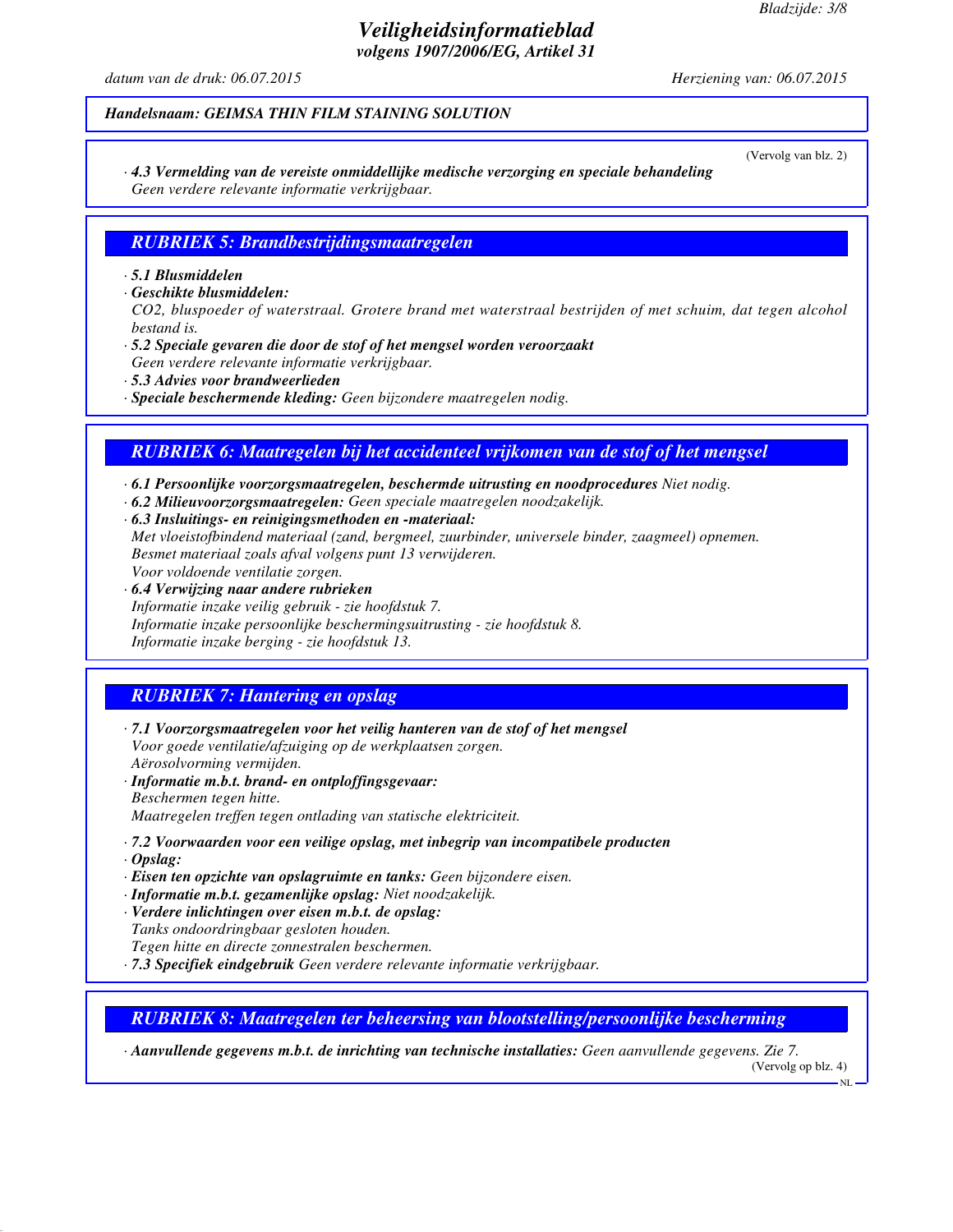(Vervolg van blz. 3)

## *Veiligheidsinformatieblad volgens 1907/2006/EG, Artikel 31*

*datum van de druk: 06.07.2015 Herziening van: 06.07.2015*

#### *Handelsnaam: GEIMSA THIN FILM STAINING SOLUTION*

*· 8.1 Controleparameters*

*· Bestanddelen met grenswaarden die m.b.t. de werkruimte in acht genomen moeten worden:*

*67-56-1 methanol*

*WGW Lange termijn waarde: 133 mg/m³, 100 ppm*

*· Aanvullende gegevens: Als basis dienden lijsten die bij opstelling geldig waren.*

#### *· 8.2 Maatregelen ter beheersing van blootstelling*

- *· Persoonlijke beschermingsvoorzieningen:*
- *· Algemene beschermings- en gezondheidsmaatregelen:*

*Verwijderd houden van eet- en drinkwaren.*

- *Verontreinigde kleding onmiddellijk uittrekken.*
- *Vóór de pauze en aan het einde van werktijd handen wassen.*
- *Beschermende kleding afzonderlijk bewaren.*

*Aanraking met de ogen vermijden.*

*Aanraking met de ogen en de huid vermijden.*

*· Ademhalingsbescherming:*

*Bij korte of geringe belasting ademfiltertoestel; bij intensieve resp. langdurige expositie een van de omringende lucht onafhankelijk ademhalingstoestel gebruiken.*

*· Handbescherming:*



*Veiligheidshandschoenen*

*Het handschoenmateriaal moet ondoorlatend en bestand zijn tegen het product / de stof / de bereiding. Op grond van falende testen kan geen aanbeveling voor handschoenmateriaal voor het product / de bereiding / het chemicaliënmengsel afgegeven worden.*

*Kies handschoenmateriaal rekening houdend met de penetratietijden, de permeatiegraden en de degradatie. · Handschoenmateriaal*

*De keuze van een geschikte handschoen is niet alleen afhankelijk van het materiaal, maar ook van andere kwaliteitskenmerken en verschilt van fabrikant tot fabrikant. Aangezien het product uit meerdere stoffen is samengesteld, is de duurzaamheid van de handschoenmaterialen niet vooraf berekenbaar en moet derhalve vóór het gebruik worden getest.*

*· Doordringingstijd van het handschoenmateriaal*

*De precieze penetratietijd kunt u te weten komen bij de handschoenfabrikant; houd er rekening mee. · Oogbescherming:*



*Nauw aansluitende veiligheidsbril*

## *RUBRIEK 9: Fysische en chemische eigenschappen*

- *· 9.1 Informatie over fysische en chemische basiseigenschappen*
- *· Algemene gegevens*
- *· Voorkomen:*

| Vorm:                      | Vloeistof      |
|----------------------------|----------------|
| Kleur:                     | Helder         |
| $\cdot$ Reuk:              | Karakteristiek |
| $\cdot$ Geurdrempelwaarde: | Niet bepaald.  |

(Vervolg op blz. 5)

NL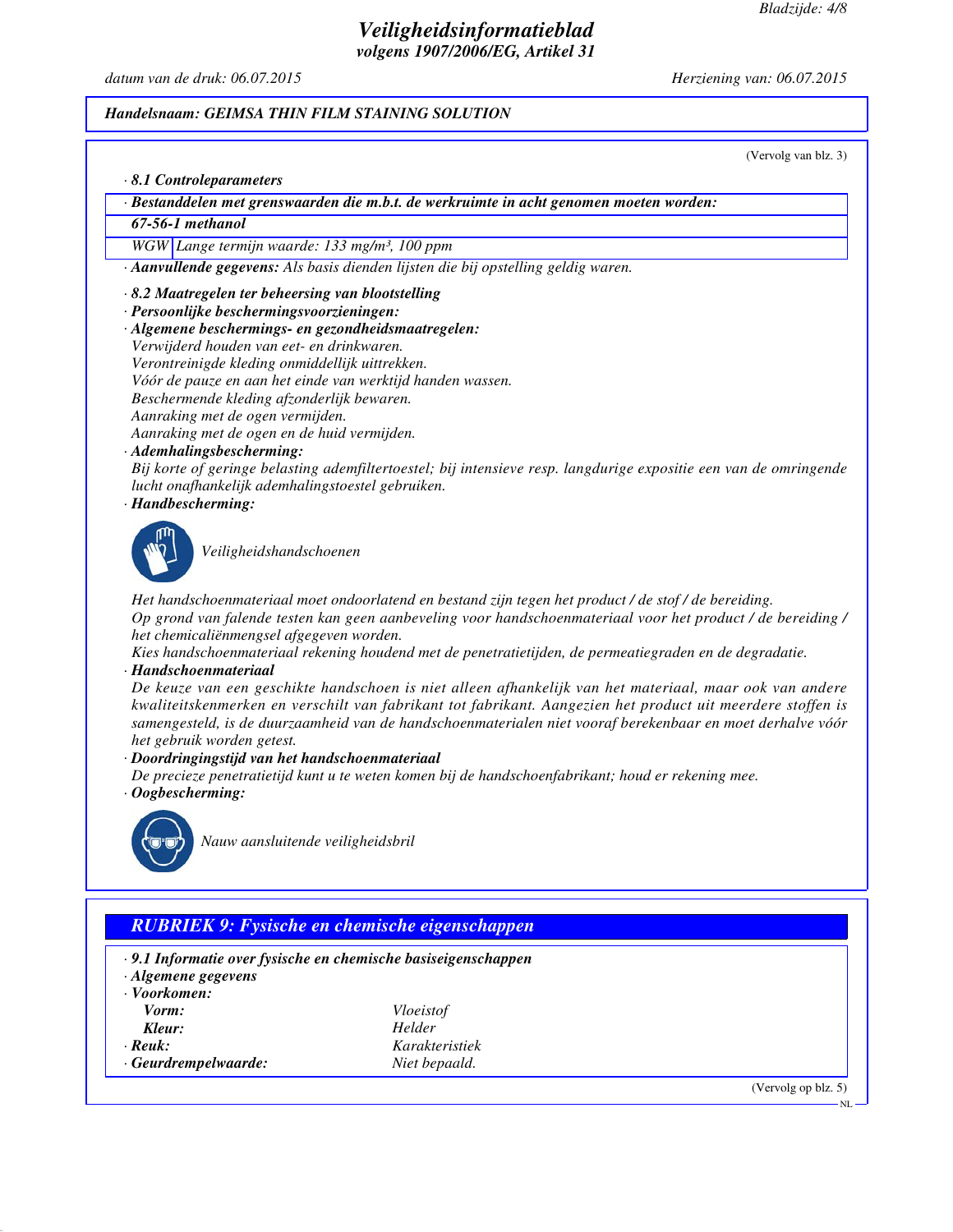## *Veiligheidsinformatieblad volgens 1907/2006/EG, Artikel 31*

*datum van de druk: 06.07.2015 Herziening van: 06.07.2015*

## *Handelsnaam: GEIMSA THIN FILM STAINING SOLUTION*

|                                                          |                                                 | (Vervolg van blz. 4) |
|----------------------------------------------------------|-------------------------------------------------|----------------------|
| $\cdot$ pH-waarde:                                       | Niet bepaald.                                   |                      |
| · Toestandsverandering                                   |                                                 |                      |
| Smeltpunt/smeltbereik:                                   | Niet bepaald.                                   |                      |
| Kookpunt/kookpuntbereik:                                 | Niet bepaald.                                   |                      |
| · Vlampunt:                                              | Niet bruikbaar.                                 |                      |
| · Ontvlambaarheid (vast, gasvormig):                     | Niet bruikbaar.                                 |                      |
| · Ontstekingstemperatuur:                                |                                                 |                      |
| Ontbindingstemperatuur:                                  | Niet bepaald.                                   |                      |
| · Zelfonsteking:                                         | Het produkt ontbrandt niet uit zichzelf.        |                      |
| · Ontploffingsgevaar:                                    | Niet bepaald.                                   |                      |
| · Ontploffingsgrenzen:                                   |                                                 |                      |
| Onderste:                                                | Niet bepaald.                                   |                      |
| <b>Bovenste:</b>                                         | Niet bepaald.                                   |                      |
| · Dampspanning:                                          | Niet bepaald.                                   |                      |
| Dichtheid:                                               | Niet bepaald.                                   |                      |
| · Relatieve dichtheid                                    | Niet bepaald.                                   |                      |
| · Dampdichtheid                                          | Niet bepaald.                                   |                      |
| · Verdampingssnelheid                                    | Niet bepaald.                                   |                      |
| · Oplosbaarheid in/mengbaarheid met                      |                                                 |                      |
| Water:                                                   | Niet resp. gering mengbaar.                     |                      |
| · Verdelingscoëfficiënt (n-octanol/water): Niet bepaald. |                                                 |                      |
| · Viscositeit                                            |                                                 |                      |
| Dynamisch:                                               | Niet bepaald.                                   |                      |
| Kinematisch:                                             | Niet bepaald.                                   |                      |
| · Oplosmiddelgehalte:                                    |                                                 |                      |
| Organisch oplosmiddel:                                   | $2.0\%$                                         |                      |
| $VOC$ (EG)                                               | 0.98%                                           |                      |
| Gehalte aan vaste bestanddelen:                          | $0.1 \%$                                        |                      |
| · 9.2 Overige informatie                                 | Geen verdere relevante informatie verkrijgbaar. |                      |

## *RUBRIEK 10: Stabiliteit en reactiviteit*

*· 10.1 Reactiviteit*

*· 10.2 Chemische stabiliteit*

*· Thermische afbraak / te vermijden omstandigheden: Geen afbraak bij gebruik volgens voorschrift.*

*· 10.3 Mogelijke gevaarlijke reacties Geen gevaarlijke reacties bekend.*

*· 10.4 Te vermijden omstandigheden Geen verdere relevante informatie verkrijgbaar.*

*· 10.5 Chemisch op elkaar inwerkende materialen: Geen verdere relevante informatie verkrijgbaar.*

*· 10.6 Gevaarlijke ontledingsproducten: Geen gevaarlijke ontbindingsprodukten bekend.*

(Vervolg op blz. 6)

N<sub>L</sub>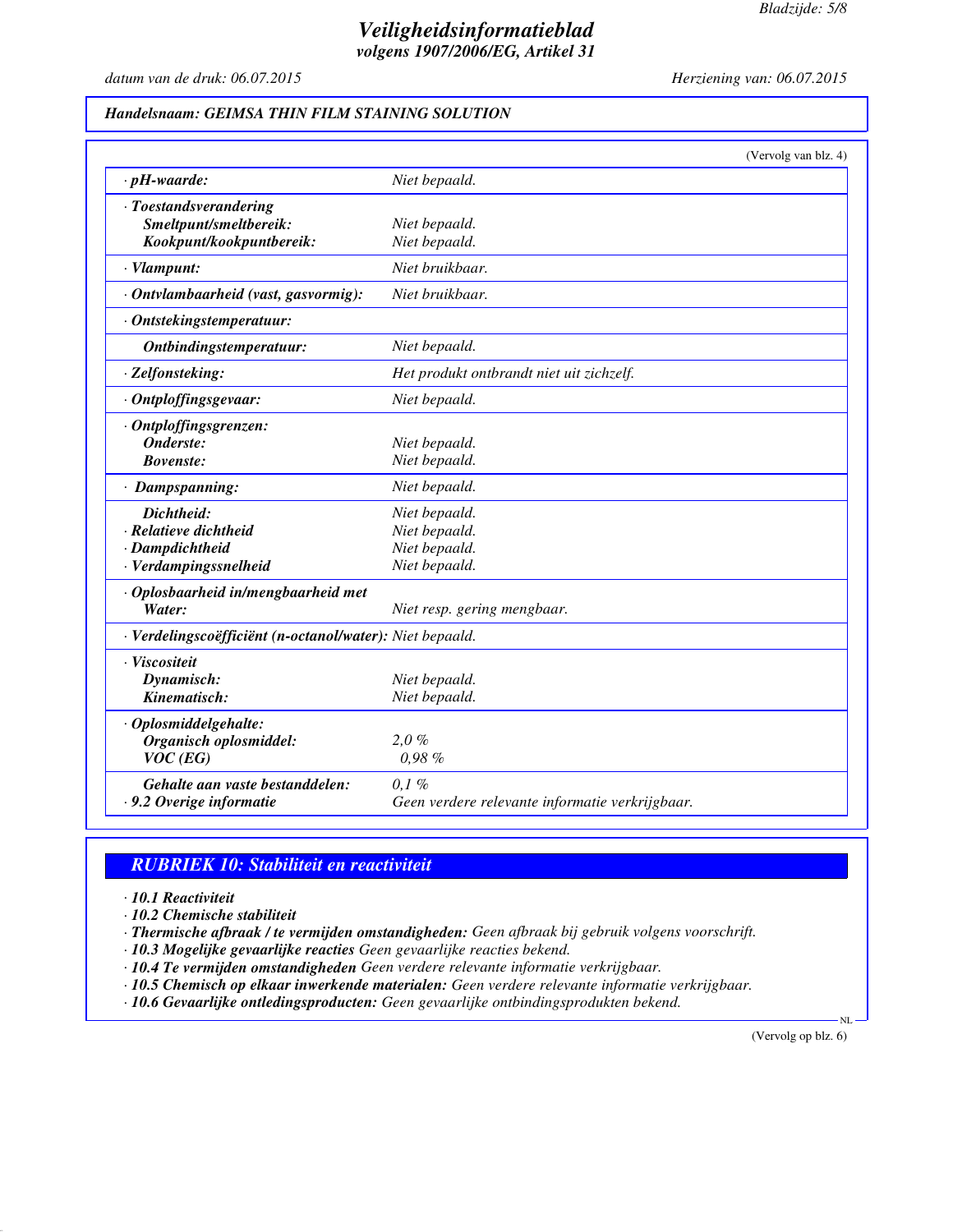## *Veiligheidsinformatieblad volgens 1907/2006/EG, Artikel 31*

*datum van de druk: 06.07.2015 Herziening van: 06.07.2015*

## *Handelsnaam: GEIMSA THIN FILM STAINING SOLUTION*

(Vervolg van blz. 5)

## *RUBRIEK 11: Toxicologische informatie*

- *· 11.1 Informatie over toxicologische effecten*
- *· Acute toxiciteit*
- *· Primaire aandoening:*
- *· Huidcorrosie/-irritatie Geen prikkelend effect.*
- *· Ernstig oogletsel/oogirritatie Prikkeling*
- *· Sensibilisatie van de luchtwegen/de huid Geen effect van overgevoeligheid bekend.*
- *· Aanvullende toxicologische informatie:*

*Het produkt vertoont op grond van het berekeningsprocédé van de algemene classificatie-richtlijnen van de EG voor toebereidingen in de laatste geldige redactie de volgende gevaren: Vergiftig Irriterend*

### *RUBRIEK 12: Ecologische informatie*

#### *· 12.1 Toxiciteit*

- *· Aquatische toxiciteit: Geen verdere relevante informatie verkrijgbaar.*
- *· 12.2 Persistentie en afbreekbaarheid Geen verdere relevante informatie verkrijgbaar.*
- *· 12.3 Bioaccumulatie Geen verdere relevante informatie verkrijgbaar.*
- *· 12.4 Mobiliteit in de bodem Geen verdere relevante informatie verkrijgbaar.*
- *· Verdere ecologische informatie:*
- *· Algemene informatie: Waterbezwaarlijkheid (NL) 10: Kan in het aquatisch milieu op lange termijn schadelijke effecten veroorzaken. Over het algemeen geen gevaar voor water*
- *· 12.5 Resultaten van PBT- en zPzB-beoordeling*
- *· PBT: Niet bruikbaar.*
- *· zPzB: Niet bruikbaar.*
- *· 12.6 Andere schadelijke effecten Geen verdere relevante informatie verkrijgbaar.*

### *RUBRIEK 13: Instructies voor verwijdering*

*· 13.1 Afvalverwerkingsmethoden*

*· Aanbeveling: Mag niet tesamen met huisvuil gestort worden of in de riolering terechtkomen.*

*· Aanbeveling: Afvalverwijdering volgens overheidsbepalingen.*

### *RUBRIEK 14: Informatie met betrekking tot het vervoer*

*· 14.1 VN-nummer*

*· ADR, ADN, IMDG, IATA Niet van toepassing*

*· 14.2 Juiste ladingnaam overeenkomstig de modelreglementen van de VN · ADR, ADN, IMDG, IATA Niet van toepassing*

*· 14.3 Transportgevarenklasse(n)*

*· ADR, ADN, IMDG, IATA*

*· klasse Niet van toepassing*

(Vervolg op blz. 7)

*<sup>·</sup> Niet gereinigde verpakkingen:*

NL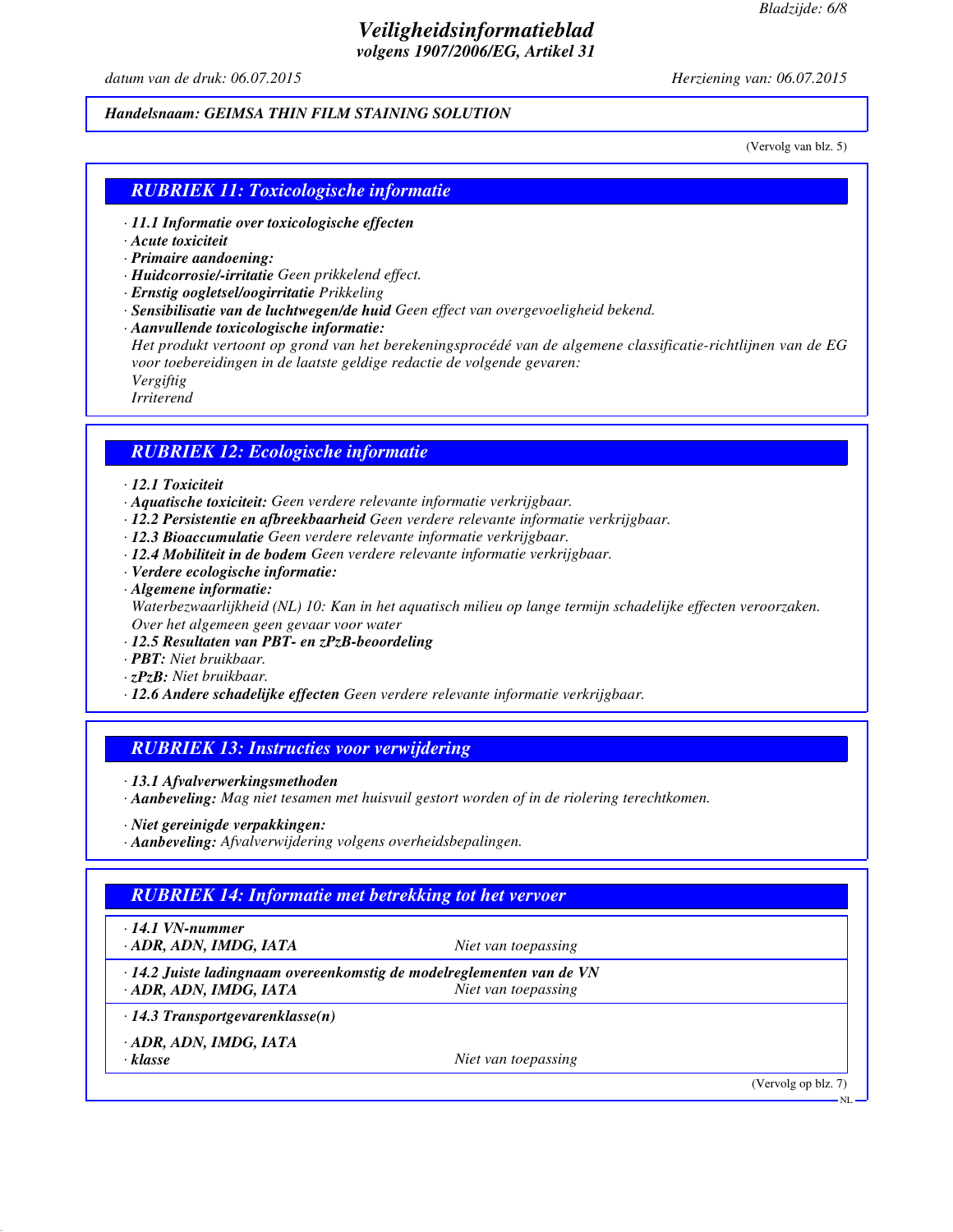## *Veiligheidsinformatieblad volgens 1907/2006/EG, Artikel 31*

*datum van de druk: 06.07.2015 Herziening van: 06.07.2015*

## *Handelsnaam: GEIMSA THIN FILM STAINING SOLUTION*

|                                                                                                      |                     | (Vervolg van blz. 6) |
|------------------------------------------------------------------------------------------------------|---------------------|----------------------|
| $\cdot$ 14.4 Verpakkingsgroep:<br>· ADR, IMDG, IATA                                                  | Niet van toepassing |                      |
| $\cdot$ 14.5 Milieugevaren:<br>$\cdot$ Marine pollutant:                                             | <b>Neen</b>         |                      |
| · 14.6 Bijzondere voorzorgen voor de gebruiker                                                       | Niet bruikbaar.     |                      |
| 14.7 Vervoer in bulk overeenkomstig bijlage II bij<br>MARPOL 73/78 en de IBC-code<br>Niet bruikbaar. |                     |                      |
| · VN "Model Regulation":                                                                             |                     |                      |

## *RUBRIEK 15: Regelgeving*

*· 15.1 Specifieke veiligheids-, gezondheids- en milieureglementen en -wetgeving voor de stof of het mengsel*

*· SZW-lijst van kankerverwekkende stoffen*

*geen der bestanddelen staat op de lijst.*

*· SZW-lijst van mutagene stoffen*

*geen der bestanddelen staat op de lijst.*

*· NIET-limitatieve lijst van voor de voortplanting giftige stoffen - Vruchtbaarheid*

*geen der bestanddelen staat op de lijst.*

*· NIET-limitatieve lijst van voor de voortplanting giftige stoffen - Ontwikkeling*

*67-56-1 methanol 2* 

*· NIET-limitatieve lijst van voor de voortplanting giftige stoffen - Borstvoeding*

*geen der bestanddelen staat op de lijst.*

*· Richtlijn 2012/18/EU*

*· Gevaarlijke stoffen die met naam genoemd worden - BIJLAGE I geen der bestanddelen staat op de lijst.*

*· Nationale voorschriften:*

*· Gevaarklasse v. water: Waterbezwaarlijkheid (NL) 10: Saneringsinspanning A*

*· 15.2 Chemischeveiligheidsbeoordeling: Een chemische veiligheidsbeoordeling is niet uitgevoerd.*

## *RUBRIEK 16: Overige informatie*

*Deze gegevens zijn gebaseerd op de huidige stand van onze kennis. Zij beschrijven echter geen garantie van produkteigenschappen en vestigen geen contractuele rechtsbetrekking.*

#### *· Relevante zinnen*

*H225 Licht ontvlambare vloeistof en damp.*

*H302 Schadelijk bij inslikken.*

*H312 Schadelijk bij contact met de huid.*

*H315 Veroorzaakt huidirritatie.*

*H332 Schadelijk bij inademing.*

*H370 Veroorzaakt schade aan organen.*

*· Afkortingen en acroniemen:*

*ADR: Accord européen sur le transport des marchandises dangereuses par Route (European Agreement concerning the International Carriage of Dangerous Goods by Road) IMDG: International Maritime Code for Dangerous Goods*

*IATA: International Air Transport Association*

*GHS: Globally Harmonised System of Classification and Labelling of Chemicals*

*EINECS: European Inventory of Existing Commercial Chemical Substances*

(Vervolg op blz. 8)

NL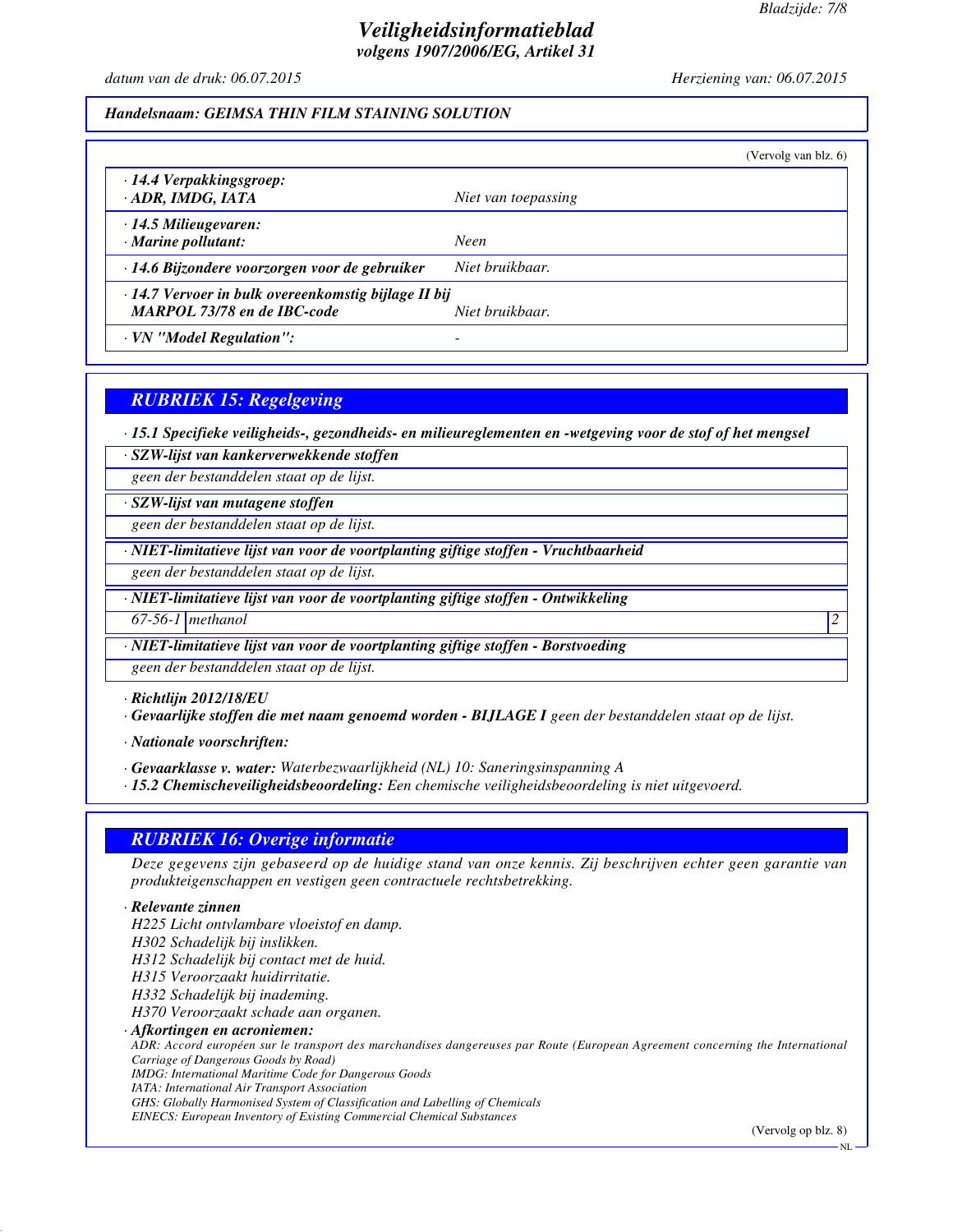(Vervolg van blz. 7)

NL

## *Veiligheidsinformatieblad volgens 1907/2006/EG, Artikel 31*

*datum van de druk: 06.07.2015 Herziening van: 06.07.2015*

#### *Handelsnaam: GEIMSA THIN FILM STAINING SOLUTION*

*ELINCS: European List of Notified Chemical Substances CAS: Chemical Abstracts Service (division of the American Chemical Society) VOC: Volatile Organic Compounds (USA, EU) Flam. Liq. 2: Flammable liquids, Hazard Category 2 Flam. Liq. 3: Flammable liquids, Hazard Category 3 Acute Tox. 4: Acute toxicity, Hazard Category 4 Acute Tox. 3: Acute toxicity, Hazard Category 3 Skin Irrit. 2: Skin corrosion/irritation, Hazard Category 2 Eye Irrit. 2: Serious eye damage/eye irritation, Hazard Category 2 STOT SE 1: Specific target organ toxicity - Single exposure, Hazard Category 1*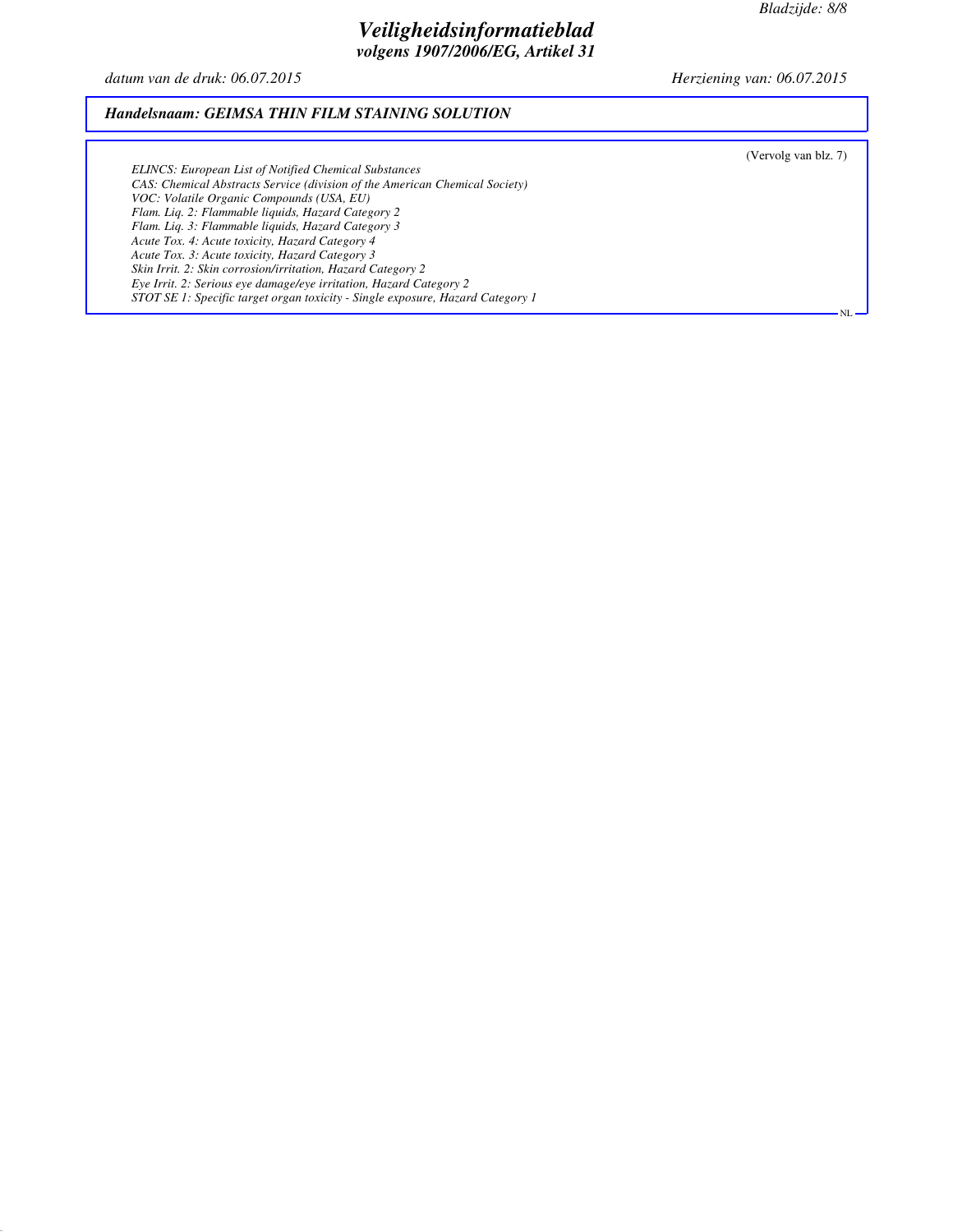## *Date d'impression : 06.07.2015 Révision: 06.07.2015*

| <b>SECTION 1: Identification de la substance/du mélange et de la société/l'entreprise</b>                                                                                                                                                                                                                                                                |
|----------------------------------------------------------------------------------------------------------------------------------------------------------------------------------------------------------------------------------------------------------------------------------------------------------------------------------------------------------|
| · 1.1 Identificateur de produit                                                                                                                                                                                                                                                                                                                          |
| · Nom du produit: GEIMSA THIN FILM STAINING SOLUTION                                                                                                                                                                                                                                                                                                     |
| $\cdot$ Code du produit: 26153-01<br>1.2 Utilisations identifiées pertinentes de la substance ou du mélange et utilisations déconseillées<br>Pas d'autres informations importantes disponibles.<br>· Emploi de la substance / de la préparation Produits chimiques pour laboratoires                                                                     |
| $\cdot$ 1.3 Renseignements concernant le fournisseur de la fiche de données de sécurité<br>· Producteur/fournisseur:<br><b>Electron Microscopy Sciences</b><br>1560 Industry Road<br>USA-Hatfield, PA 19440<br>Tel: 215-412-8400 Fax: 215-412-8450<br>email: sgkcck@aol.com<br>www.emsdiasum.com                                                         |
| · Service chargé des renseignements: Product safety department<br>· 1.4 Numéro d'appel d'urgence:<br>ChemTrec 1-800-424-9300 Contract CCN7661<br>1-703-527-3887                                                                                                                                                                                          |
| <b>SECTION 2: Identification des dangers</b>                                                                                                                                                                                                                                                                                                             |
| · 2.1 Classification de la substance ou du mélange<br>$\cdot$ Classification selon le règlement (CE) n° 1272/2008<br>GHS02 flamme<br>Flam. Liq. 3 H226 Liquide et vapeurs inflammables.<br>GHS06 tête de mort sur deux tibias<br>Acute Tox. 3 H311 Toxique par contact cutané.<br>GHS07<br>H319 Provoque une sévère irritation des yeux.<br>Eye Irrit. 2 |
| $\cdot$ 2.2 Éléments d'étiquetage<br>Etiquetage selon le règlement (CE) n° 1272/2008 Le produit est classifié et étiqueté selon le règlement CLP.<br>· Pictogrammes de danger<br>GHS02<br>GHS06<br>· <b>Mention d'avertissement</b> Danger<br>· Mentions de danger<br>H226 Liquide et vapeurs inflammables.<br>H311 Toxique par contact cutané.          |
| H319 Provoque une sévère irritation des yeux.<br>(suite page 2)                                                                                                                                                                                                                                                                                          |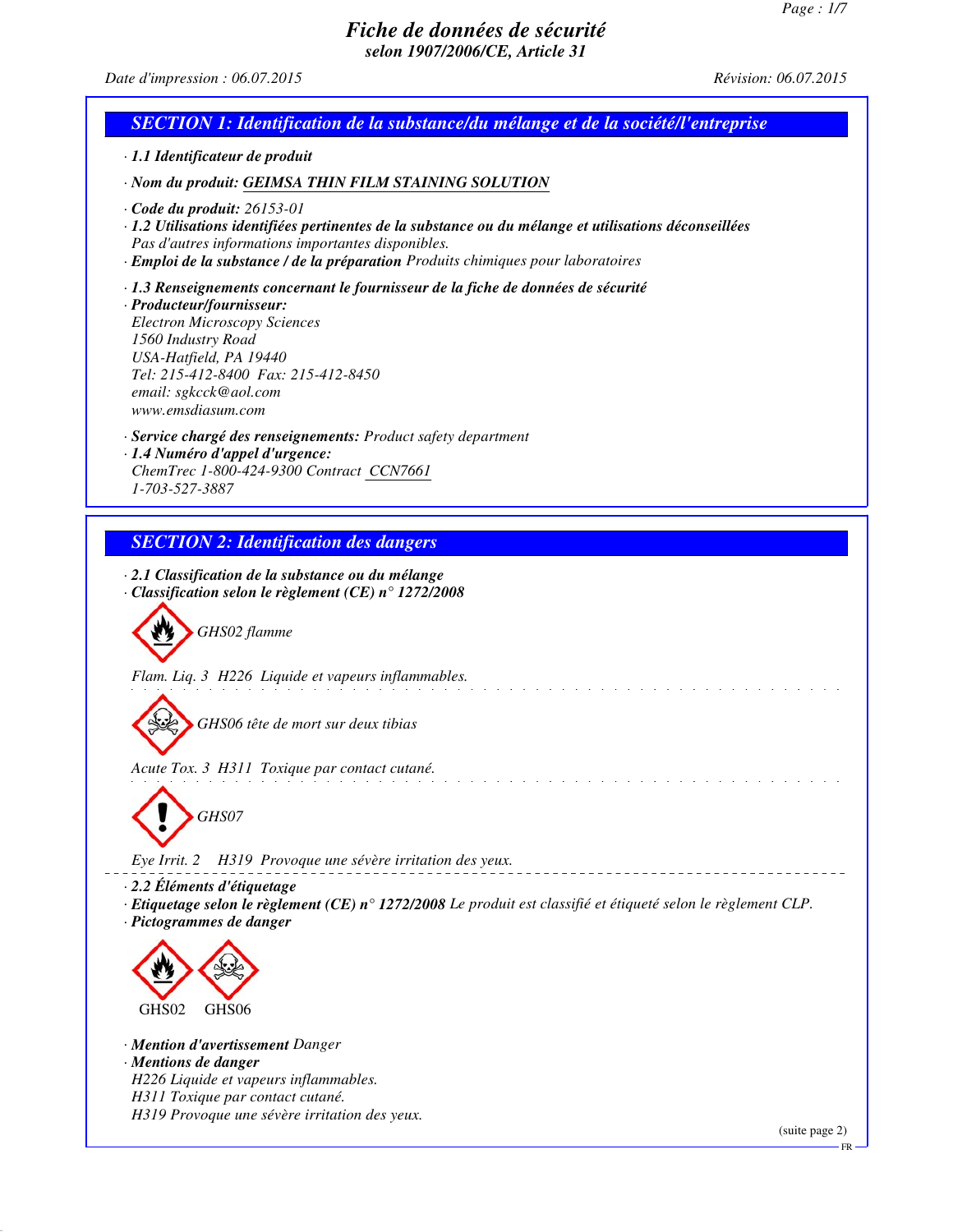*Date d'impression : 06.07.2015 Révision: 06.07.2015*

#### *Nom du produit: GEIMSA THIN FILM STAINING SOLUTION*

|                            | (suite de la page 1)                                                                                                                                                                                                                      |
|----------------------------|-------------------------------------------------------------------------------------------------------------------------------------------------------------------------------------------------------------------------------------------|
| Conseils de prudence       |                                                                                                                                                                                                                                           |
| P <sub>210</sub>           | Tenir à l'écart de la chaleur, des surfaces chaudes, des étincelles, des flammes nues et de<br>toute autre source d'inflammation. Ne pas fumer.                                                                                           |
|                            | P303+P361+P353 EN CAS DE CONTACT AVEC LA PEAU (ou les cheveux): Enlever immédiatement tous les<br>vêtements contaminés. Rincer la peau à l'eau/Se doucher.                                                                                |
|                            | P305+P351+P338 EN CAS DE CONTACT AVEC LES YEUX: rincer avec précaution à l'eau pendant plusieurs<br>minutes. Enlever les lentilles de contact si la victime en porte et si elles peuvent être<br>facilement enlevées. Continuer à rincer. |
| P321                       | Traitement spécifique (voir sur cette étiquette).                                                                                                                                                                                         |
| P405                       | Garder sous clef.                                                                                                                                                                                                                         |
| <i>P501</i>                | Éliminer le contenu/récipient conformément à la réglementation locale/régionale/nationale/<br><i>internationale.</i>                                                                                                                      |
| $\cdot$ 2.3 Autres dangers |                                                                                                                                                                                                                                           |
|                            | · Résultats des évaluations PBT et vPvB                                                                                                                                                                                                   |

*· PBT: Non applicable.*

*· vPvB: Non applicable.*

## *SECTION 3: Composition/informations sur les composants*

*· 3.2 Caractérisation chimique: Mélanges*

*· Description: Mélange des substances mentionnées à la suite avec des additifs non dangereux.*

## *· Composants dangereux:*

| $CAS: 67-56-1$ | méthanol                                                                                                                                                                   |  |
|----------------|----------------------------------------------------------------------------------------------------------------------------------------------------------------------------|--|
|                | EINECS: 200-659-6 $\otimes$ Flam. Liq. 2, H225; $\otimes$ STOT SE 1, H370; $\otimes$ Acute Tox. 4, H302; Acute<br>$Tox. 4, H312$ ; Acute Tox. 4, H332; Skin Irrit. 2, H315 |  |
|                |                                                                                                                                                                            |  |

*· Indications complémentaires: Pour le libellé des phrases de risque citées, se référer au chapitre 16.*

## *SECTION 4: Premiers secours*

*· 4.1 Description des premiers secours*

*· Remarques générales:*

*Enlever immédiatement les vêtements contaminés par le produit.*

*Respiration artificielle dans le cas d'une respiration irrégulière ou d'un arrêt respiratoire.*

- *· Après inhalation: En cas d'inconscience, coucher et transporter la personne en position latérale stable.*
- *· Après contact avec la peau: Laver immédiatement à l'eau et au savon et bien rincer.*

#### *· Après contact avec les yeux:*

*Rincer les yeux, pendant plusieurs minutes, sous l'eau courante en écartant bien les paupières. Si les troubles persistent, consulter un médecin.*

*· Après ingestion: Si les troubles persistent, consulter un médecin.*

*· 4.2 Principaux symptômes et effets, aigus et différés Pas d'autres informations importantes disponibles.*

*· 4.3 Indication des éventuels soins médicaux immédiats et traitements particuliers nécessaires*

*Pas d'autres informations importantes disponibles.*

## *SECTION 5: Mesures de lutte contre l'incendie*

#### *· 5.1 Moyens d'extinction*

*· Moyens d'extinction:*

*CO2, poudre d'extinction ou eau pulvérisée. Combattre les foyers importants avec de l'eau pulvérisée ou de la mousse résistant à l'alcool.*

*· 5.2 Dangers particuliers résultant de la substance ou du mélange Pas d'autres informations importantes disponibles.*

(suite page 3)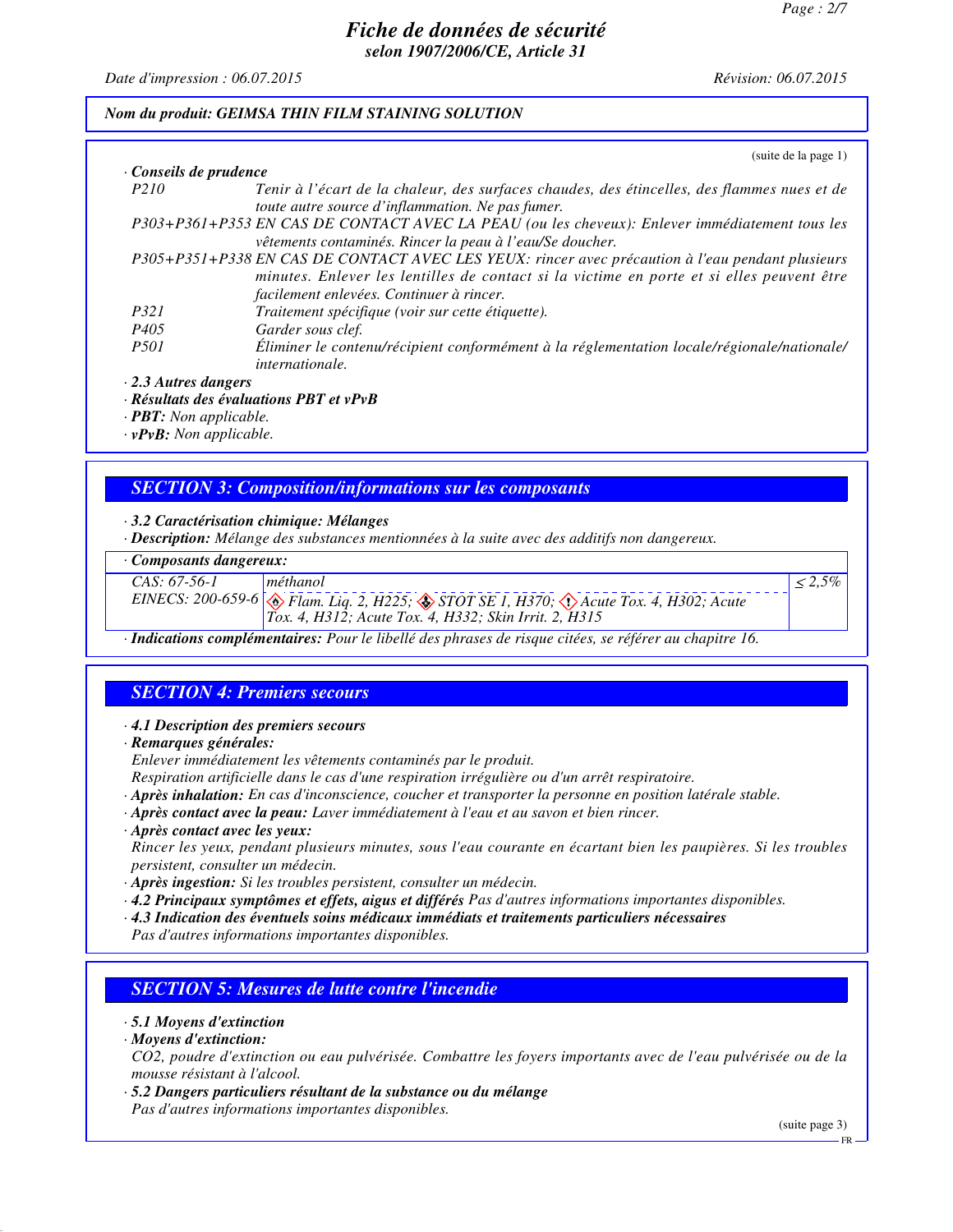*Date d'impression : 06.07.2015 Révision: 06.07.2015*

#### *Nom du produit: GEIMSA THIN FILM STAINING SOLUTION*

(suite de la page 2)

*· 5.3 Conseils aux pompiers*

*· Equipement spécial de sécurité: Aucune mesure particulière n'est requise.*

*SECTION 6: Mesures à prendre en cas de dispersion accidentelle*

- *· 6.1 Précautions individuelles, équipement de protection et procédures d'urgence Pas nécessaire.*
- *· 6.2 Précautions pour la protection de l'environnement: Aucune mesure particulière n'est requise.*
- *· 6.3 Méthodes et matériel de confinement et de nettoyage:*

*Recueillir les liquides à l'aide d'un produit absorbant (sable, kieselguhr, neutralisant d'acide, liant universel, sciure).*

*Evacuer les matériaux contaminés en tant que déchets conformément au point 13. Assurer une aération suffisante.*

*· 6.4 Référence à d'autres sections*

*Afin d'obtenir des informations pour une manipulation sûre, consulter le chapitre 7.*

*Afin d'obtenir des informations sur les équipements de protection personnels, consulter le chapitre 8.*

*Afin d'obtenir des informations sur l'élimination, consulter le chapitre 13.*

## *SECTION 7: Manipulation et stockage*

*· 7.1 Précautions à prendre pour une manipulation sans danger Veiller à une bonne ventilation/aspiration du poste de travail. Eviter la formation d'aérosols.*

*· Préventions des incendies et des explosions: Tenir à l'abri de la chaleur. Prendre des mesures contre les charges électrostatiques.*

- *· 7.2 Conditions d'un stockage sûr, y compris d'éventuelles incompatibilités*
- *· Stockage:*

*· Exigences concernant les lieux et conteneurs de stockage: Aucune exigence particulière.*

- *· Indications concernant le stockage commun: Pas nécessaire.*
- *· Autres indications sur les conditions de stockage:*

*Tenir les emballages hermétiquement fermés.*

*Protéger de la forte chaleur et du rayonnement direct du soleil.*

*· 7.3 Utilisation(s) finale(s) particulière(s) Pas d'autres informations importantes disponibles.*

## *SECTION 8: Contrôles de l'exposition/protection individuelle*

- *· Indications complémentaires pour l'agencement des installations techniques: Sans autre indication, voir point 7.*
- *· 8.1 Paramètres de contrôle*
- *· Composants présentant des valeurs-seuil à surveiller par poste de travail:*

*67-56-1 méthanol*

*VME Valeur momentanée: 1300 mg/m³, 1000 ppm Valeur à long terme: 260 mg/m³, 200 ppm risque de pénétration percutanée, (11)*

## *· Remarques supplémentaires:*

*Le présent document s'appuie sur les listes en vigueur au moment de son élaboration.*

(suite page 4)

FR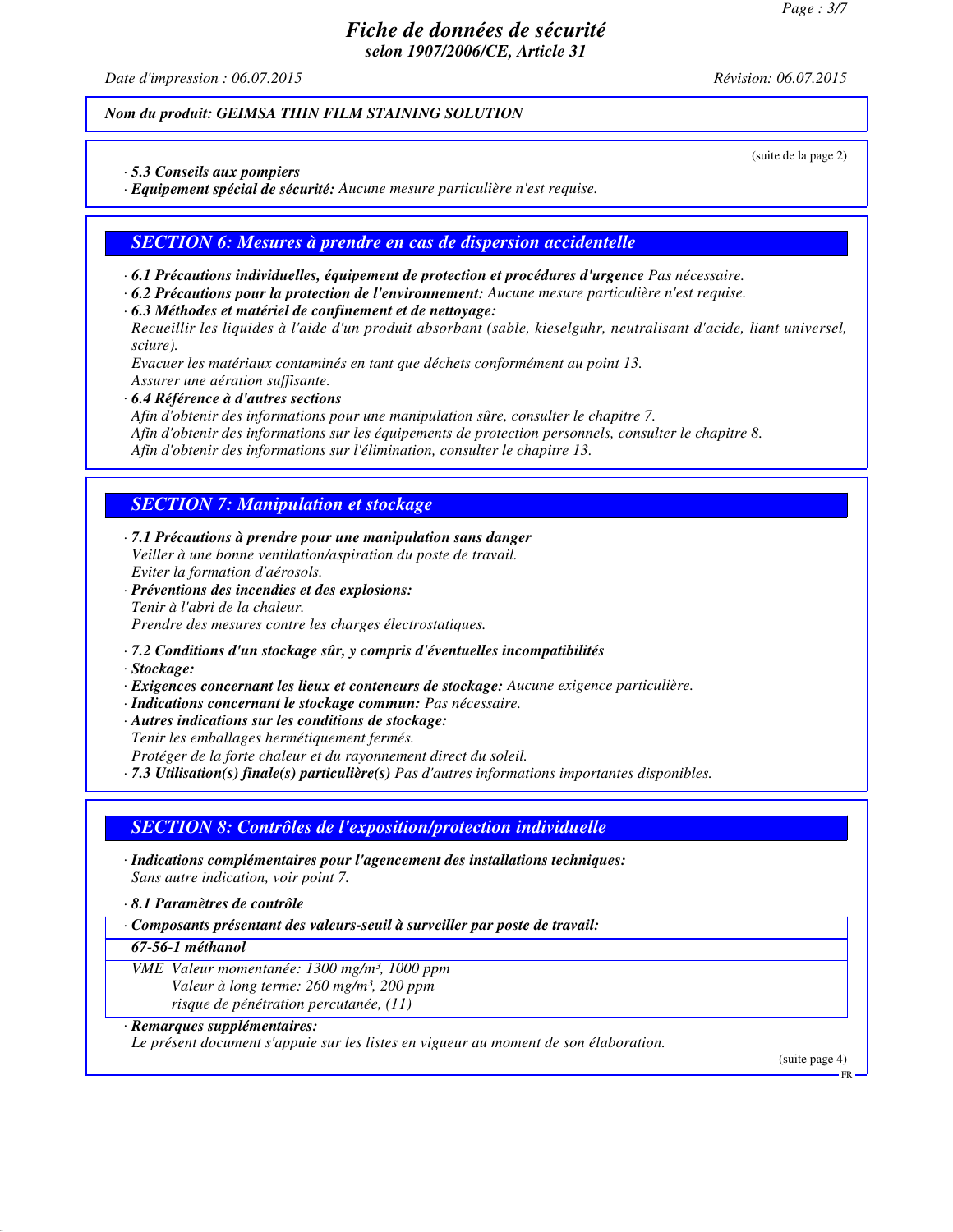*Date d'impression : 06.07.2015 Révision: 06.07.2015*

## *Nom du produit: GEIMSA THIN FILM STAINING SOLUTION*

|                                                                                                                | (suite de la page 3) |
|----------------------------------------------------------------------------------------------------------------|----------------------|
| · 8.2 Contrôles de l'exposition                                                                                |                      |
| $\cdot$ Equipement de protection individuel:                                                                   |                      |
| · Mesures générales de protection et d'hygiène:                                                                |                      |
| Tenir à l'écart des produits alimentaires, des boissons et de la nourriture pour animaux.                      |                      |
| Retirer immédiatement les vêtements souillés ou humectés.                                                      |                      |
| Se laver les mains avant les pauses et en fin de travail.                                                      |                      |
| Conserver à part les vêtements de protection.                                                                  |                      |
| Eviter tout contact avec les yeux.                                                                             |                      |
| Eviter tout contact avec les yeux et avec la peau.                                                             |                      |
| $\cdot$ Protection respiratoire:                                                                               |                      |
| En cas d'exposition faible ou de courte durée, utiliser un filtre respiratoire; en cas d'exposition intense ou |                      |
| durable, utiliser un appareil de respiration indépendant de l'air ambiant.                                     |                      |

*· Protection des mains:*



*Gants de protection*

*Le matériau des gants doit être imperméable et résistant au produit / à la substance / à la préparation. À cause du manque de tests, aucune recommandation pour un matériau de gants pour le produit / la préparation / le mélange de produits chimiques ne peut être donnée.*

*Choix du matériau des gants en fonction des temps de pénétration, du taux de perméabilité et de la dégradation. · Matériau des gants*

*Le choix de gants appropriés dépend non seulement du matériau, mais aussi d'autres critères de qualité qui peuvent varier d'un fabricant à l'autre. Puisque le produit représente une préparation composée de plusieurs substances, la résistance des matériaux des gants ne peut pas être calculée à l'avance et doit, alors, être contrôlée avant l'utilisation.*

*· Temps de pénétration du matériau des gants*

*Le temps de pénétration exact est à déterminer par le fabricant des gants de protection et à respecter. · Protection des yeux:*



*Lunettes de protection hermétiques*

|                         | · 9.1 Informations sur les propriétés physiques et chimiques essentielles |  |
|-------------------------|---------------------------------------------------------------------------|--|
| · Indications générales |                                                                           |  |
| $\cdot$ Aspect:         |                                                                           |  |
| Forme:                  | Liquide                                                                   |  |
| Couleur:                | Transparent                                                               |  |
| · Odeur:                | Caractéristique                                                           |  |
| · Seuil olfactif:       | Non déterminé.                                                            |  |
| $\cdot$ valeur du pH:   | Non déterminé.                                                            |  |
| · Changement d'état     |                                                                           |  |
| Point de fusion:        | Non déterminé.                                                            |  |
| Point d'ébullition:     | Non déterminé.                                                            |  |
| · Point d'éclair        | Non applicable.                                                           |  |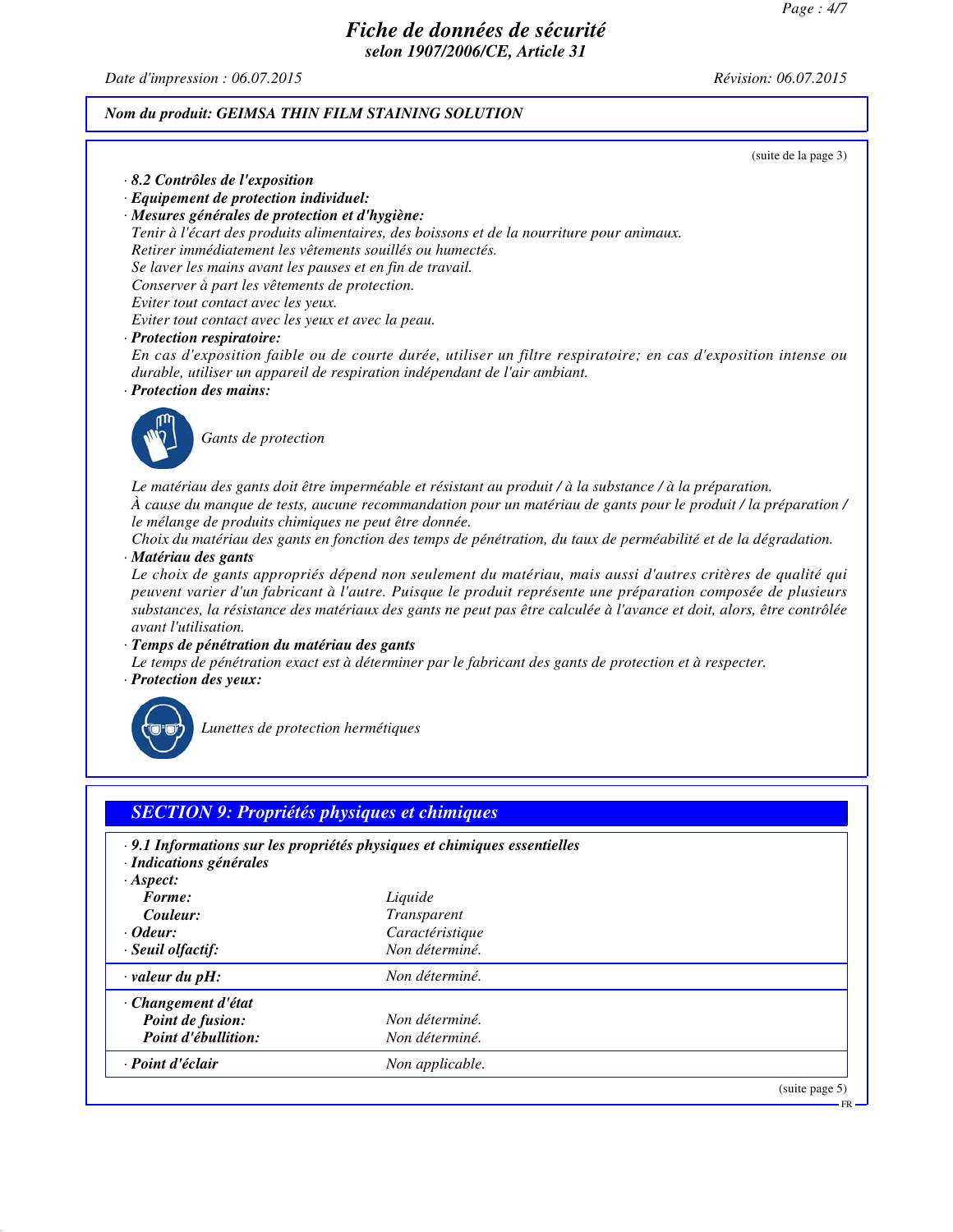*Date d'impression : 06.07.2015 Révision: 06.07.2015*

#### *Nom du produit: GEIMSA THIN FILM STAINING SOLUTION*

|                                                          | (suite de la page 4)                               |
|----------------------------------------------------------|----------------------------------------------------|
| · Inflammabilité (solide, gazeux):                       | Non applicable.                                    |
| · Température d'inflammation:                            |                                                    |
| Température de décomposition:                            | Non déterminé.                                     |
| $\cdot$ Auto-inflammation:                               | Le produit ne s'enflamme pas spontanément.         |
| · Danger d'explosion:                                    | Non déterminé.                                     |
| · Limites d'explosion:                                   |                                                    |
| Inférieure:                                              | Non déterminé.                                     |
| Supérieure:                                              | Non déterminé.                                     |
| · Pression de vapeur:                                    | Non déterminé.                                     |
| · Densité:                                               | Non déterminée.                                    |
| · Densité relative                                       | Non déterminé.                                     |
| · Densité de vapeur.                                     | Non déterminé.                                     |
| · Vitesse d'évaporation                                  | Non déterminé.                                     |
| · Solubilité dans/miscibilité avec                       |                                                    |
| l'eau:                                                   | Pas ou peu miscible                                |
| · Coefficient de partage (n-octanol/eau): Non déterminé. |                                                    |
| · Viscosité:                                             |                                                    |
| Dynamique:                                               | Non déterminé.                                     |
| Cinématique:                                             | Non déterminé.                                     |
| · Teneur en solvants:                                    |                                                    |
| <b>Solvants organiques:</b>                              | $2.0\%$                                            |
| VOC(CE)                                                  | 0.98%                                              |
| Teneur en substances solides:                            | $0.1 \%$                                           |
| · 9.2 Autres informations                                | Pas d'autres informations importantes disponibles. |

### *SECTION 10: Stabilité et réactivité*

*· 10.1 Réactivité*

- *· 10.2 Stabilité chimique*
- *· Décomposition thermique/conditions à éviter: Pas de décomposition en cas d'usage conforme.*
- *· 10.3 Possibilité de réactions dangereuses Aucune réaction dangereuse connue.*
- *· 10.4 Conditions à éviter Pas d'autres informations importantes disponibles.*
- *· 10.5 Matières incompatibles: Pas d'autres informations importantes disponibles.*
- *· 10.6 Produits de décomposition dangereux: Pas de produits de décomposition dangereux connus*

## *SECTION 11: Informations toxicologiques*

- *· 11.1 Informations sur les effets toxicologiques*
- *· Toxicité aiguë*
- *· Effet primaire d'irritation:*
- *· Corrosion cutanée/irritation cutanée Pas d'effet d'irritation.*
- *· Lésions oculaires graves/irritation oculaire Effet d'irritation.*
- *· Sensibilisation respiratoire ou cutanée Aucun effet de sensibilisation connu.*

(suite page 6)

FR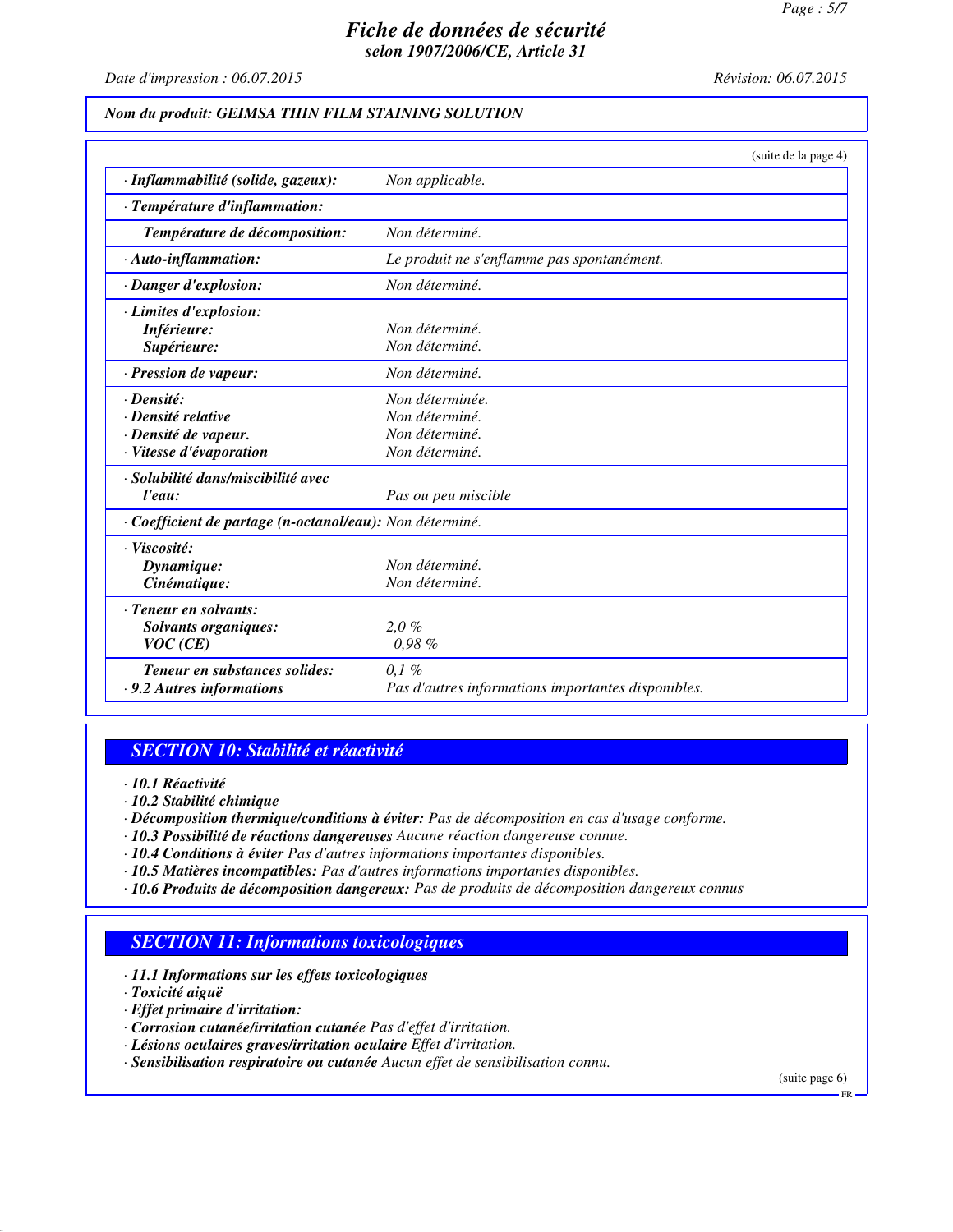*Date d'impression : 06.07.2015 Révision: 06.07.2015*

## *Nom du produit: GEIMSA THIN FILM STAINING SOLUTION*

*· Indications toxicologiques complémentaires:*

*Selon le procédé de calcul de la dernière version en vigueur de la directive générale CEE sur la classification des préparations, le produit présente les dangers suivants: Toxique Irritant*

### *SECTION 12: Informations écologiques*

*· 12.1 Toxicité*

*· Toxicité aquatique: Pas d'autres informations importantes disponibles.*

*· 12.2 Persistance et dégradabilité Pas d'autres informations importantes disponibles.*

*· 12.3 Potentiel de bioaccumulation Pas d'autres informations importantes disponibles.*

*· 12.4 Mobilité dans le sol Pas d'autres informations importantes disponibles.*

*· Autres indications écologiques:*

*· Indications générales: En général non polluant*

*· 12.5 Résultats des évaluations PBT et VPVB*

*· PBT: Non applicable.*

*· vPvB: Non applicable.*

*· 12.6 Autres effets néfastes Pas d'autres informations importantes disponibles.*

*SECTION 13: Considérations relatives à l'élimination*

*· 13.1 Méthodes de traitement des déchets*

*· Recommandation: Ne doit pas être évacué avec les ordures ménagères. Ne pas laisser pénétrer dans les égouts.*

*· Emballages non nettoyés:*

*· Recommandation: Evacuation conformément aux prescriptions légales.*

### *SECTION 14: Informations relatives au transport*

| $\cdot$ 14.1 No ONU<br>ADR, ADN, IMDG, IATA                                                            | néant           |
|--------------------------------------------------------------------------------------------------------|-----------------|
| · 14.2 Nom d'expédition des Nations unies<br>· ADR, ADN, IMDG, IATA                                    | néant           |
| $\cdot$ 14.3 Classe(s) de danger pour le transport                                                     |                 |
| · ADR, ADN, IMDG, IATA<br>· Classe                                                                     | néant           |
| · 14.4 Groupe d'emballage<br>· ADR, IMDG, IATA                                                         | néant           |
| · 14.5 Dangers pour l'environnement:<br>· Marine Pollutant:                                            | <b>Non</b>      |
| · 14.6 Précautions particulières à prendre par<br>l'utilisateur                                        | Non applicable. |
| · 14.7 Transport en vrac conformément à l'annexe II de<br>la convention Marpol 73/78 et au recueil IBC | Non applicable. |
|                                                                                                        | (suite page 7)  |

(suite de la page 5)

FR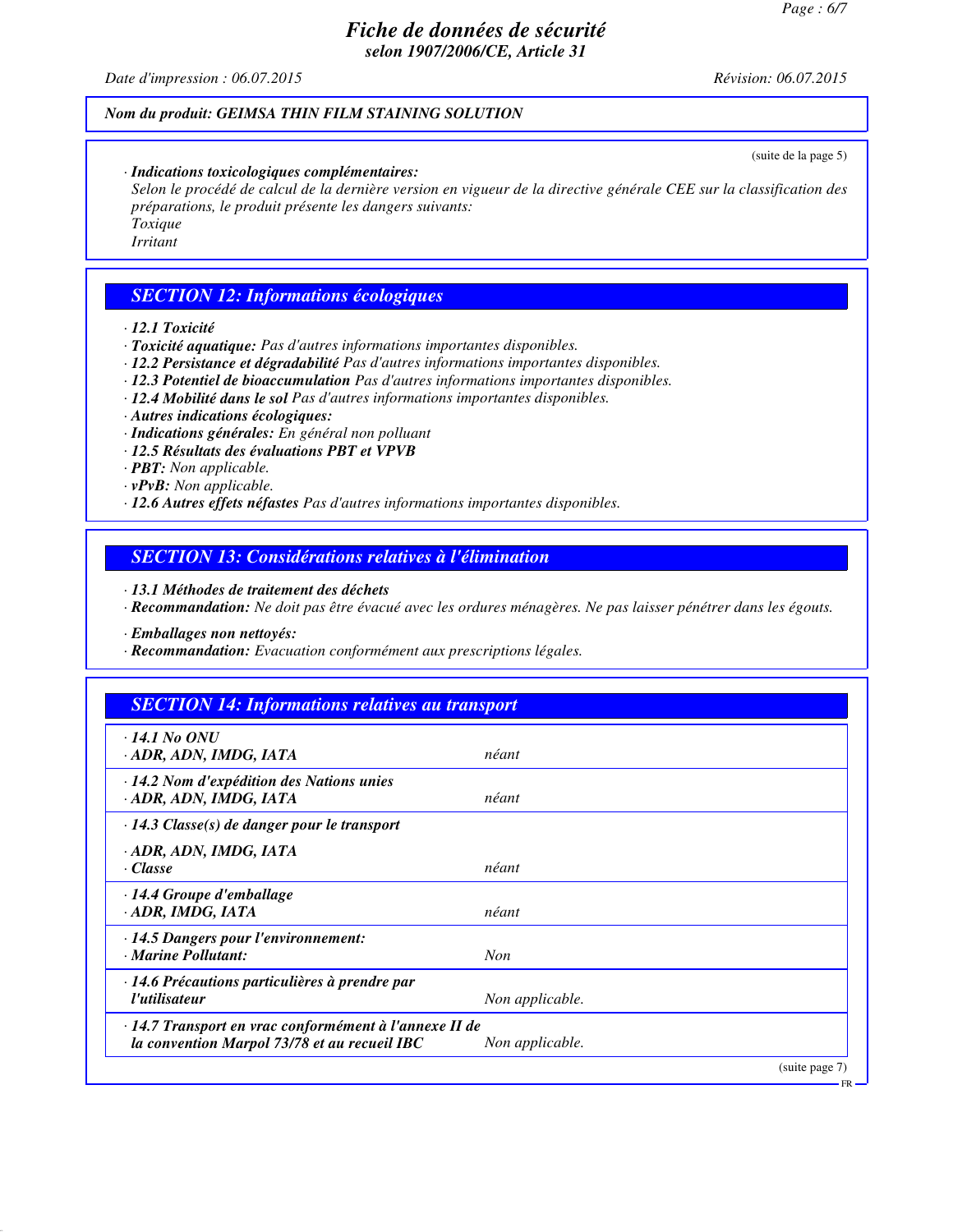*Date d'impression : 06.07.2015 Révision: 06.07.2015*

*Nom du produit: GEIMSA THIN FILM STAINING SOLUTION*

(suite de la page 6)

## *· "Règlement type" de l'ONU: -*

#### *SECTION 15: Informations réglementaires*

- *· 15.1 Réglementations/législation particulières à la substance ou au mélange en matière de sécurité, de santé et d'environnement*
- *· Directive 2012/18/UE*
- *· Substances dangereuses désignées ANNEXE I Aucun des composants n'est compris.*
- *· 15.2 Évaluation de la sécurité chimique: Une évaluation de la sécurité chimique n'a pas été réalisée.*

#### *SECTION 16: Autres informations*

*Ces indications sont fondées sur l'état actuel de nos connaissances, mais ne constituent pas une garantie quant aux propriétés du produit et ne donnent pas lieu à un rapport juridique contractuel.*

#### *· Phrases importantes*

*H225 Liquide et vapeurs très inflammables. H302 Nocif en cas d'ingestion. H312 Nocif par contact cutané. H315 Provoque une irritation cutanée. H332 Nocif par inhalation. H370 Risque avéré d'effets graves pour les organes. · Acronymes et abréviations: ADR: Accord européen sur le transport des marchandises dangereuses par Route IMDG: International Maritime Code for Dangerous Goods IATA: International Air Transport Association GHS: Globally Harmonised System of Classification and Labelling of Chemicals EINECS: European Inventory of Existing Commercial Chemical Substances ELINCS: European List of Notified Chemical Substances CAS: Chemical Abstracts Service (division of the American Chemical Society) VOC: Volatile Organic Compounds (USA, EU) Flam. Liq. 2: Flammable liquids, Hazard Category 2 Flam. Liq. 3: Flammable liquids, Hazard Category 3 Acute Tox. 4: Acute toxicity, Hazard Category 4 Acute Tox. 3: Acute toxicity, Hazard Category 3 Skin Irrit. 2: Skin corrosion/irritation, Hazard Category 2 Eye Irrit. 2: Serious eye damage/eye irritation, Hazard Category 2 STOT SE 1: Specific target organ toxicity - Single exposure, Hazard Category 1* FR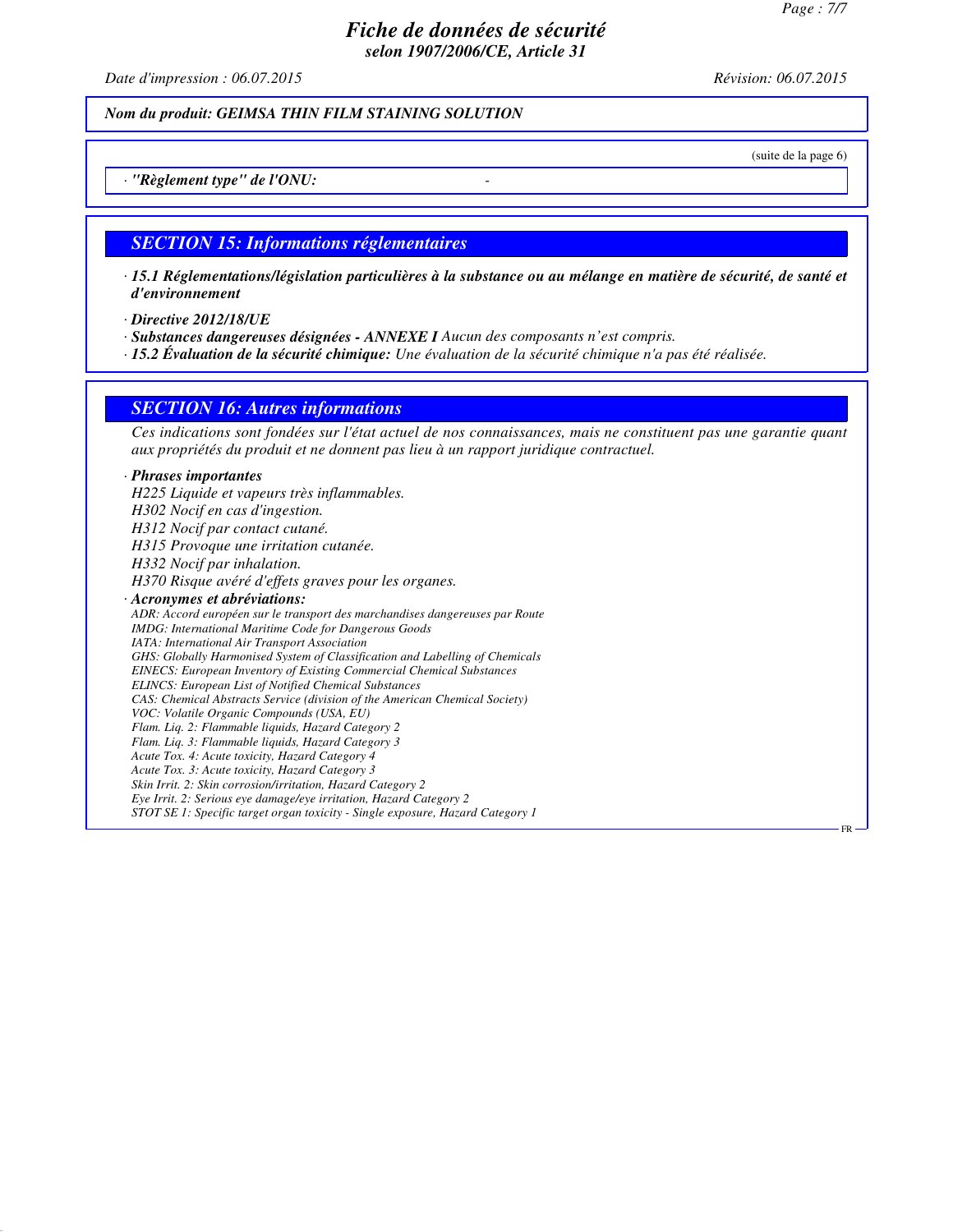# *Seite: 1/8 Sicherheitsdatenblatt gemäß 1907/2006/EG, Artikel 31 Druckdatum: 06.07.2015 überarbeitet am: 06.07.2015 ABSCHNITT 1: Bezeichnung des Stoffs bzw. des Gemischs und des Unternehmens · 1.1 Produktidentifikator · Handelsname: GEIMSA THIN FILM STAINING SOLUTION · Artikelnummer: 26153-01 · 1.2 Relevante identifizierte Verwendungen des Stoffs oder Gemischs und Verwendungen, von denen abgeraten wird Keine weiteren relevanten Informationen verfügbar. · Verwendung des Stoffes / des Gemisches Laborchemikalien · 1.3 Einzelheiten zum Lieferanten, der das Sicherheitsdatenblatt bereitstellt · Hersteller/Lieferant: Electron Microscopy Sciences 1560 Industry Road USA-Hatfield, PA 19440 Tel: 215-412-8400 Fax: 215-412-8450 email: sgkcck@aol.com www.emsdiasum.com Science Services GmbH Unterhachinger Str. 75 81737 München Germany Tel: +49(0)89 18 93 668-0 safety@scienceservices.de 24h Giftnotruf Munchen: +49 (0)89 19240 Toxikologische Abteilung der II. Medizinischen Klinik rechts der Isar, Munchen. - www.toxinfo.org · Auskunftgebender Bereich: Product safety department · 1.4 Notrufnummer: ChemTrec 1-800-424-9300 Contract CCN7661 1-703-527-3887 ABSCHNITT 2: Mögliche Gefahren · 2.1 Einstufung des Stoffs oder Gemischs · Einstufung gemäß Verordnung (EG) Nr. 1272/2008 GHS02 Flamme Flam. Liq. 3 H226 Flüssigkeit und Dampf entzündbar. GHS06 Totenkopf mit gekreuzten Knochen Acute Tox. 3 H311 Giftig bei Hautkontakt.*

*Eye Irrit. 2 H319 Verursacht schwere Augenreizung.*

*· 2.2 Kennzeichnungselemente*

*GHS07*

*· Kennzeichnung gemäß Verordnung (EG) Nr. 1272/2008 Das Produkt ist gemäß CLP-Verordnung eingestuft und gekennzeichnet.*

(Fortsetzung auf Seite 2)

\_ \_ \_ \_ \_ \_ \_ \_ \_ \_ \_

DE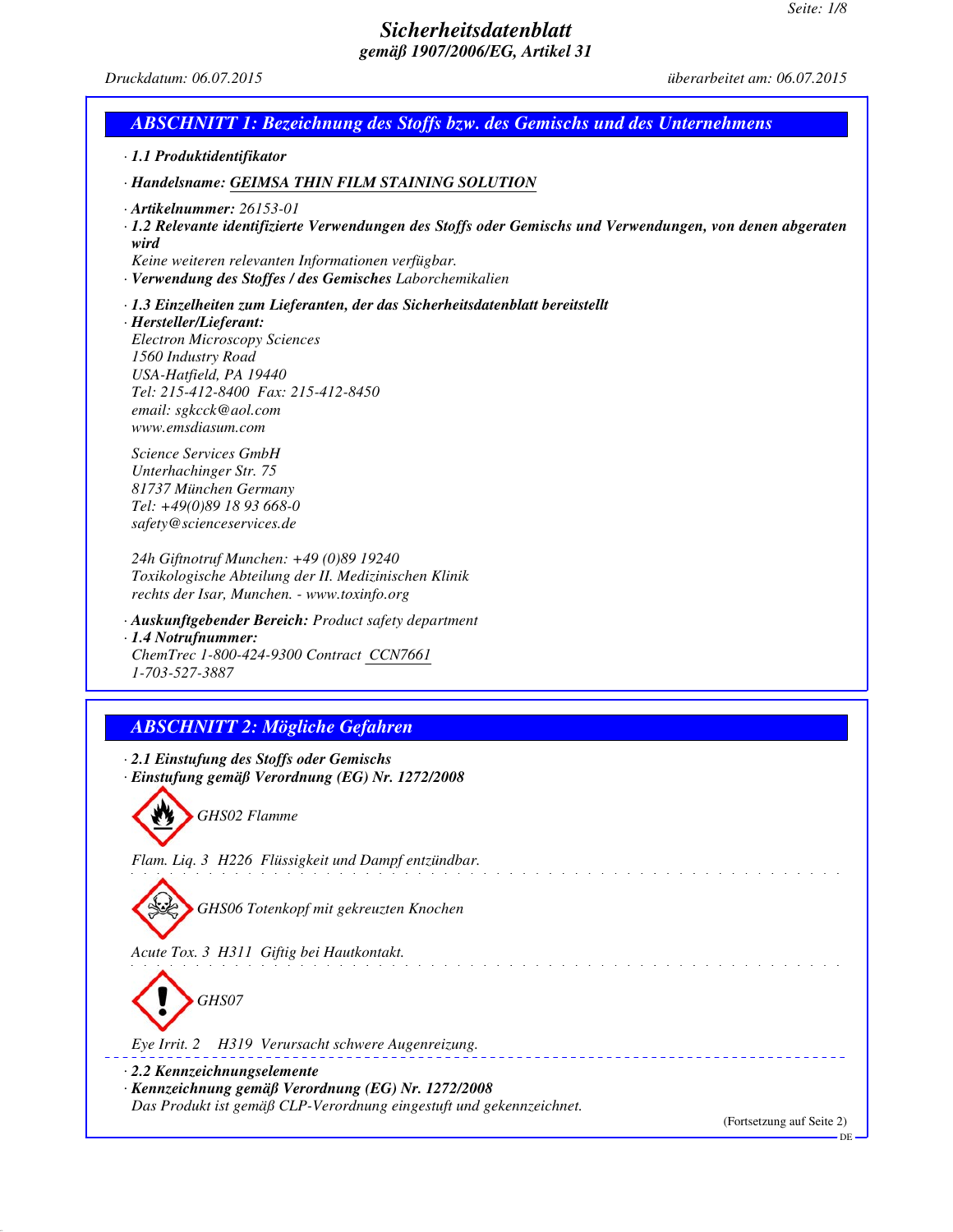*Druckdatum: 06.07.2015 überarbeitet am: 06.07.2015*

#### *Handelsname: GEIMSA THIN FILM STAINING SOLUTION*

|                                | (Fortsetzung von Seite 1)                                                                                                                                                  |
|--------------------------------|----------------------------------------------------------------------------------------------------------------------------------------------------------------------------|
| · Gefahrenpiktogramme          |                                                                                                                                                                            |
| GHS02                          | GHS <sub>06</sub>                                                                                                                                                          |
| · Signalwort Gefahr            |                                                                                                                                                                            |
| · Gefahrenhinweise             |                                                                                                                                                                            |
|                                | H226 Flüssigkeit und Dampf entzündbar.                                                                                                                                     |
|                                | H311 Giftig bei Hautkontakt.                                                                                                                                               |
|                                | H319 Verursacht schwere Augenreizung.                                                                                                                                      |
| $\cdot$ Sicherheitshinweise    |                                                                                                                                                                            |
| P <sub>210</sub>               | Von Hitze, heißen Oberflächen, Funken, offenen Flammen und anderen Zündquellen<br>fernhalten. Nicht rauchen.                                                               |
|                                | P303+P361+P353 BEI BERÜHRUNG MIT DER HAUT (oder dem Haar): Alle kontaminierten Kleidungsstücke<br>sofort ausziehen. Haut mit Wasser abwaschen/duschen.                     |
|                                | P305+P351+P338 BEI KONTAKT MIT DEN AUGEN: Einige Minuten lang behutsam mit Wasser spülen.<br>Eventuell vorhandene Kontaktlinsen nach Möglichkeit entfernen. Weiter spülen. |
| <i>P321</i>                    | Besondere Behandlung (siehe auf diesem Kennzeichnungsetikett).                                                                                                             |
| P <sub>405</sub>               | Unter Verschluss aufbewahren.                                                                                                                                              |
| <i>P501</i>                    | Entsorgung des Inhalts / des Behälters gemäß den örtlichen / regionalen / nationalen/<br>internationalen Vorschriften.                                                     |
| 2.3 Sonstige Gefahren          |                                                                                                                                                                            |
|                                | · Ergebnisse der PBT- und vPvB-Beurteilung                                                                                                                                 |
| <b>· PBT:</b> Nicht anwendbar. |                                                                                                                                                                            |

*· vPvB: Nicht anwendbar.*

### *ABSCHNITT 3: Zusammensetzung/Angaben zu Bestandteilen*

*· 3.2 Chemische Charakterisierung: Gemische*

*· Beschreibung: Gemisch aus nachfolgend angeführten Stoffen mit ungefährlichen Beimengungen.*

| $CAS: 67-56-1$ | Methanol                                                                                                       |  |
|----------------|----------------------------------------------------------------------------------------------------------------|--|
|                | EINECS: 200-659-6 $\otimes$ Flam. Liq. 2, H225; $\otimes$ STOT SE 1, H370; $\otimes$ Acute Tox. 4, H302; Acute |  |
|                | <i>Tox. 4, H312; Acute Tox. 4, H332; Skin Irrit. 2, H315</i>                                                   |  |
|                |                                                                                                                |  |

*· Zusätzliche Hinweise: Der Wortlaut der angeführten Gefahrenhinweise ist dem Abschnitt 16 zu entnehmen.*

## *ABSCHNITT 4: Erste-Hilfe-Maßnahmen*

#### *· 4.1 Beschreibung der Erste-Hilfe-Maßnahmen*

*· Allgemeine Hinweise:*

*Mit Produkt verunreinigte Kleidungsstücke unverzüglich entfernen.*

*Bei unregelmäßiger Atmung oder Atemstillstand künstliche Beatmung.*

*· Nach Einatmen: Bei Bewußtlosigkeit Lagerung und Transport in stabiler Seitenlage.*

*· Nach Hautkontakt: Sofort mit Wasser und Seife abwaschen und gut nachspülen.*

*· Nach Augenkontakt:*

*Augen mehrere Minuten bei geöffnetem Lidspalt unter fließendem Wasser spülen. Bei anhaltenden Beschwerden Arzt konsultieren.*

- *· Nach Verschlucken: Bei anhaltenden Beschwerden Arzt konsultieren.*
- *· 4.2 Wichtigste akute und verzögert auftretende Symptome und Wirkungen Keine weiteren relevanten Informationen verfügbar.*

(Fortsetzung auf Seite 3)

DE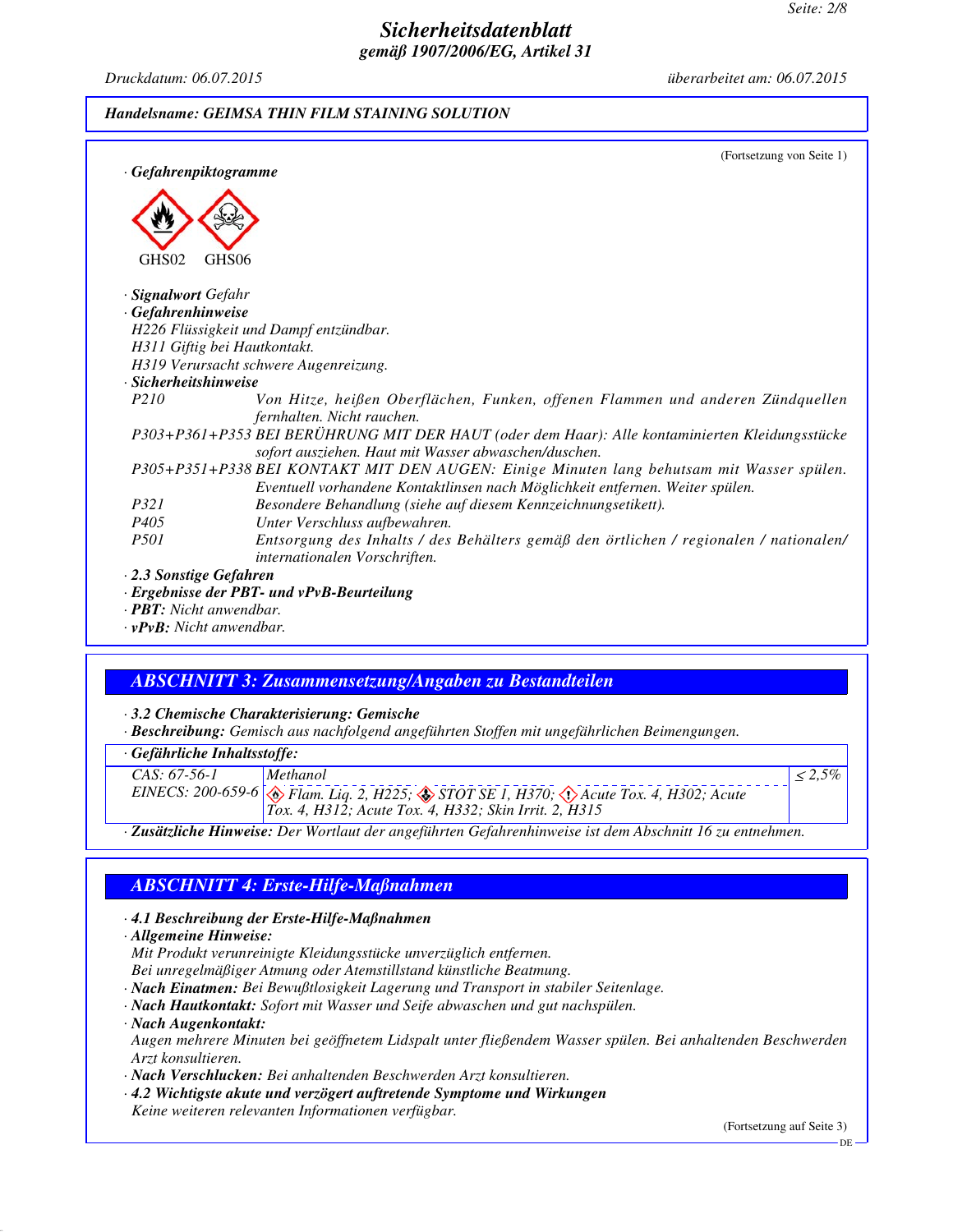*Druckdatum: 06.07.2015 überarbeitet am: 06.07.2015*

#### *Handelsname: GEIMSA THIN FILM STAINING SOLUTION*

(Fortsetzung von Seite 2)

#### *· 4.3 Hinweise auf ärztliche Soforthilfe oder Spezialbehandlung Keine weiteren relevanten Informationen verfügbar.*

### *ABSCHNITT 5: Maßnahmen zur Brandbekämpfung*

#### *· 5.1 Löschmittel*

*· Geeignete Löschmittel:*

*CO2, Löschpulver oder Wassersprühstrahl. Größeren Brand mit Wassersprühstrahl oder alkoholbeständigem Schaum bekämpfen.*

- *· 5.2 Besondere vom Stoff oder Gemisch ausgehende Gefahren*
- *Keine weiteren relevanten Informationen verfügbar.*
- *· 5.3 Hinweise für die Brandbekämpfung*
- *· Besondere Schutzausrüstung: Keine besonderen Maßnahmen erforderlich.*

### *ABSCHNITT 6: Maßnahmen bei unbeabsichtigter Freisetzung*

- *· 6.1 Personenbezogene Vorsichtsmaßnahmen, Schutzausrüstungen und in Notfällen anzuwendende Verfahren Nicht erforderlich.*
- *· 6.2 Umweltschutzmaßnahmen: Keine besonderen Maßnahmen erforderlich.*
- *· 6.3 Methoden und Material für Rückhaltung und Reinigung:*

*Mit flüssigkeitsbindendem Material (Sand, Kieselgur, Säurebinder, Universalbinder, Sägemehl) aufnehmen. Kontaminiertes Material als Abfall nach Abschnitt 13 entsorgen.*

- *Für ausreichende Lüftung sorgen.*
- *· 6.4 Verweis auf andere Abschnitte Informationen zur sicheren Handhabung siehe Abschnitt 7. Informationen zur persönlichen Schutzausrüstung siehe Abschnitt 8. Informationen zur Entsorgung siehe Abschnitt 13.*

## *ABSCHNITT 7: Handhabung und Lagerung*

- *· 7.1 Schutzmaßnahmen zur sicheren Handhabung Für gute Belüftung/Absaugung am Arbeitsplatz sorgen. Aerosolbildung vermeiden.*
- *· Hinweise zum Brand- und Explosionsschutz: Vor Hitze schützen. Maßnahmen gegen elektrostatische Aufladung treffen.*
- *· 7.2 Bedingungen zur sicheren Lagerung unter Berücksichtigung von Unverträglichkeiten*
- *· Lagerung:*
- *· Anforderung an Lagerräume und Behälter: Keine besonderen Anforderungen.*
- *· Zusammenlagerungshinweise: Nicht erforderlich.*
- *· Weitere Angaben zu den Lagerbedingungen: Behälter dicht geschlossen halten.*
- *Vor Hitze und direkter Sonnenbestrahlung schützen.*
- *· Lagerklasse:*
- *· Klassifizierung nach Betriebssicherheitsverordnung (BetrSichV):*
- *· 7.3 Spezifische Endanwendungen Keine weiteren relevanten Informationen verfügbar.*

(Fortsetzung auf Seite 4)

DE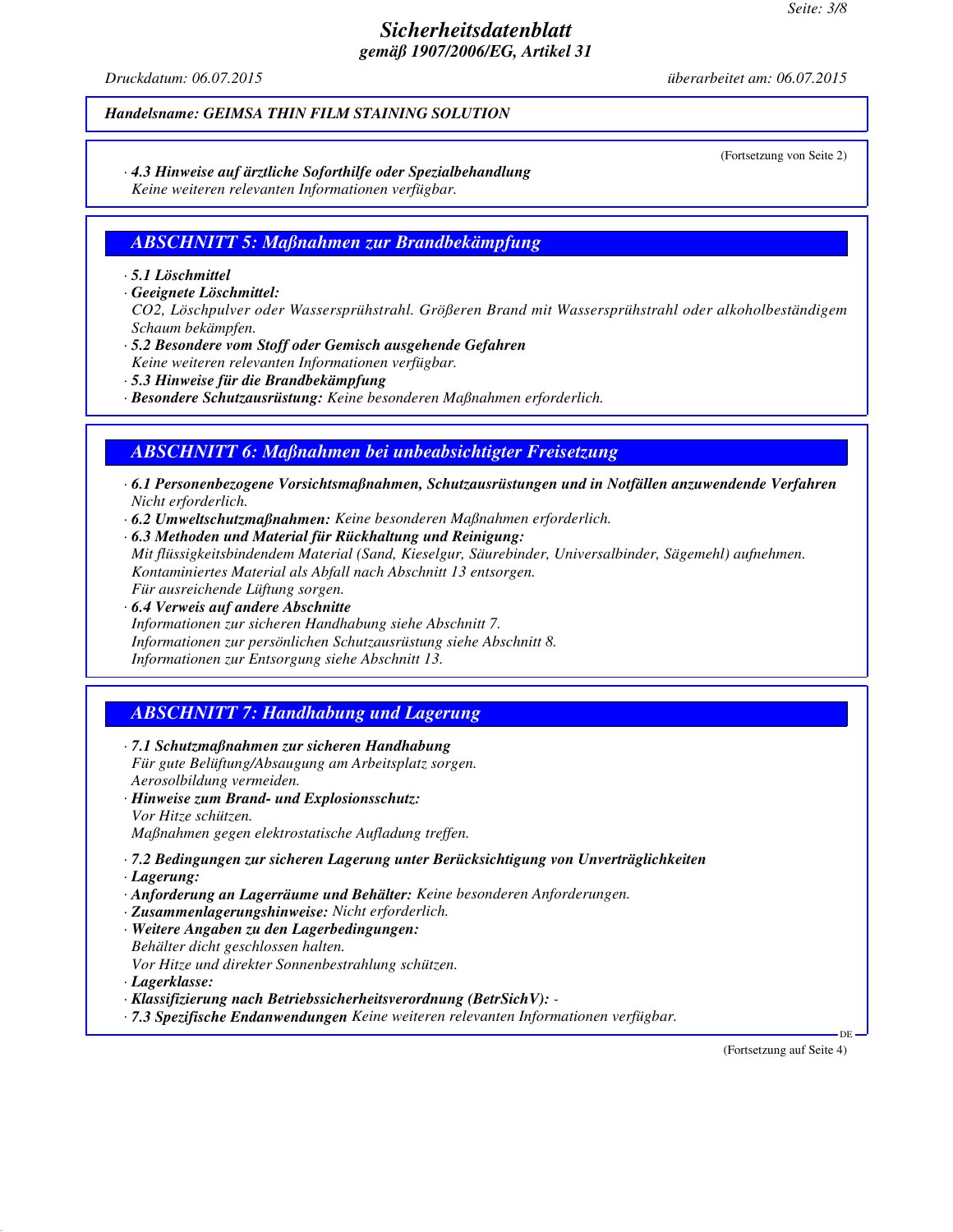*Druckdatum: 06.07.2015 überarbeitet am: 06.07.2015*

#### *Handelsname: GEIMSA THIN FILM STAINING SOLUTION*

(Fortsetzung von Seite 3)

## *ABSCHNITT 8: Begrenzung und Überwachung der Exposition/Persönliche Schutzausrüstungen*

*· Zusätzliche Hinweise zur Gestaltung technischer Anlagen: Keine weiteren Angaben, siehe Abschnitt 7.*

#### *· 8.1 Zu überwachende Parameter*

*· Bestandteile mit arbeitsplatzbezogenen, zu überwachenden Grenzwerten:*

#### *67-56-1 Methanol*

*AGW Langzeitwert: 270 mg/m³, 200 ml/m³ 4(II);DFG, EU, H, Y*

#### *· Bestandteile mit biologischen Grenzwerten:*

#### *67-56-1 Methanol*

*BGW 30 mg/l*

*Untersuchungsmaterial: Urin*

*Probennahmezeitpunkt: bei Langzeitexposition: Nach mehreren vorangegangenen Schichten, Expositionsende bzw. Schichtende Parameter: Methanol*

*· Zusätzliche Hinweise: Als Grundlage dienten die bei der Erstellung gültigen Listen.*

- *· 8.2 Begrenzung und Überwachung der Exposition*
- *· Persönliche Schutzausrüstung:*

*· Allgemeine Schutz- und Hygienemaßnahmen: Von Nahrungsmitteln, Getränken und Futtermitteln fernhalten. Beschmutzte, getränkte Kleidung sofort ausziehen. Vor den Pausen und bei Arbeitsende Hände waschen. Getrennte Aufbewahrung der Schutzkleidung. Berührung mit den Augen vermeiden. Berührung mit den Augen und der Haut vermeiden.*

*· Atemschutz:*

*Bei kurzzeitiger oder geringer Belastung Atemfiltergerät; bei intensiver bzw. längerer Exposition umluftunabhängiges Atemschutzgerät verwenden.*

*· Handschutz:*



*Schutzhandschuhe*

*Das Handschuhmaterial muss undurchlässig und beständig gegen das Produkt / den Stoff / die Zubereitung sein. Aufgrund fehlender Tests kann keine Empfehlung zum Handschuhmaterial für das Produkt / die Zubereitung / das Chemikaliengemisch abgegeben werden.*

*Auswahl des Handschuhmaterials unter Beachtung der Durchbruchzeiten, Permeationsraten und der Degradation.*

*· Handschuhmaterial*

*Die Auswahl eines geeigneten Handschuhs ist nicht nur vom Material, sondern auch von weiteren Qualitätsmerkmalen abhängig und von Hersteller zu Hersteller unterschiedlich. Da das Produkt eine Zubereitung aus mehreren Stoffen darstellt, ist die Beständigkeit von Handschuhmaterialen nicht vorausberechenbar und muß deshalb vor dem Einsatz überprüft werden.*

#### *· Durchdringungszeit des Handschuhmaterials*

*Die genaue Durchbruchzeit ist beim Schutzhandschuhhersteller zu erfahren und einzuhalten.*

(Fortsetzung auf Seite 5)

DE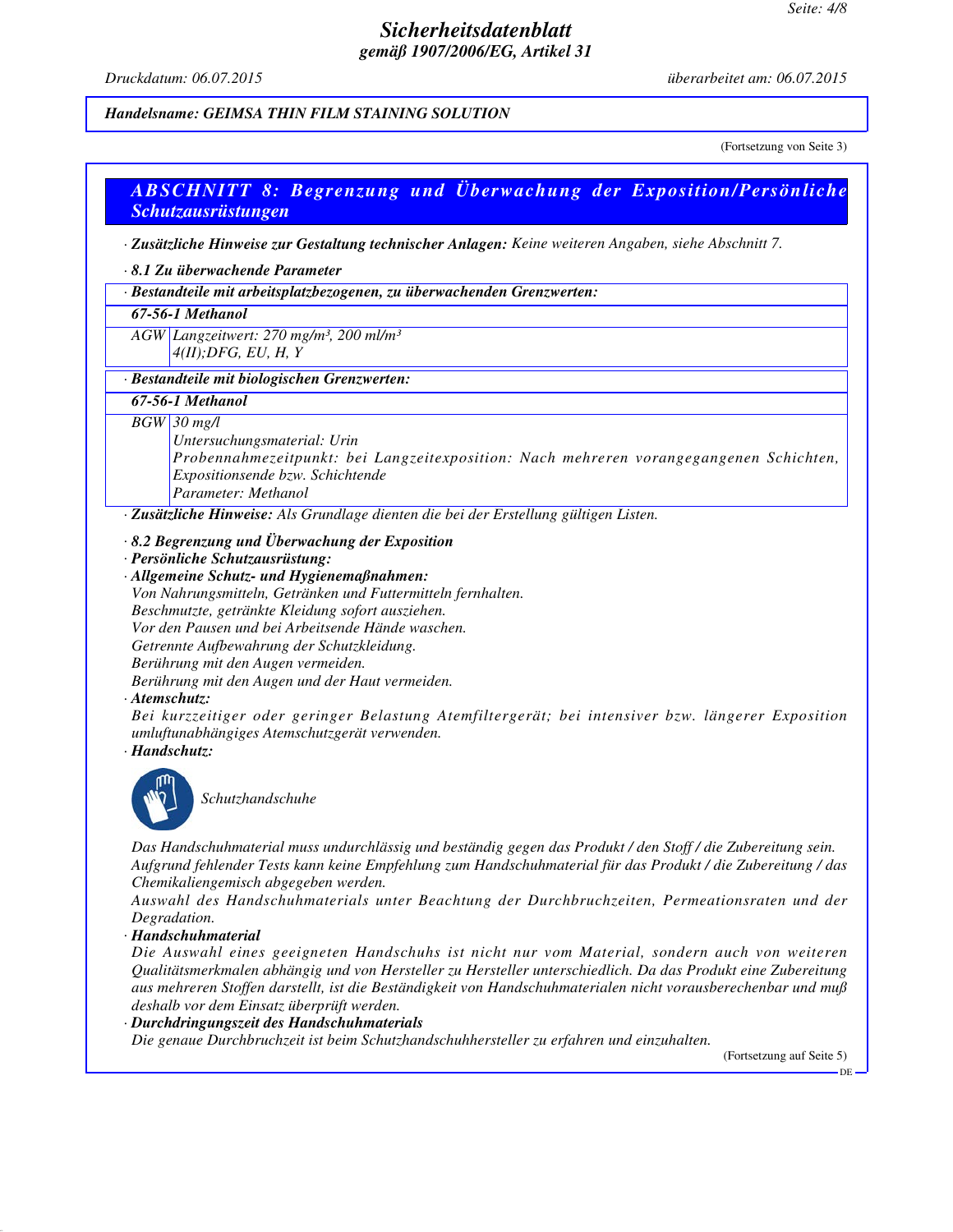*Druckdatum: 06.07.2015 überarbeitet am: 06.07.2015*

(Fortsetzung von Seite 4)

### *Handelsname: GEIMSA THIN FILM STAINING SOLUTION*

*· Augenschutz:*



*Dichtschließende Schutzbrille*

# *ABSCHNITT 9: Physikalische und chemische Eigenschaften*

| · Allgemeine Angaben                                         | · 9.1 Angaben zu den grundlegenden physikalischen und chemischen Eigenschaften |
|--------------------------------------------------------------|--------------------------------------------------------------------------------|
| $\cdot$ Aussehen:                                            |                                                                                |
| Form:                                                        | Flüssigkeit                                                                    |
| Farbe:                                                       | Klar                                                                           |
| $\cdot$ Geruch:                                              | Charakteristisch                                                               |
| · Geruchsschwelle:                                           | Nicht bestimmt.                                                                |
| $\cdot$ pH-Wert:                                             | Nicht bestimmt.                                                                |
| · Zustandsänderung                                           |                                                                                |
| Schmelzpunkt/Schmelzbereich:                                 | Nicht bestimmt.                                                                |
| Siedepunkt/Siedebereich:                                     | Nicht bestimmt.                                                                |
| · Flammpunkt:                                                | Nicht anwendbar.                                                               |
| · Entzündlichkeit (fest, gasförmig):                         | Nicht anwendbar.                                                               |
| · Zündtemperatur:                                            |                                                                                |
| Zersetzungstemperatur:                                       | Nicht bestimmt.                                                                |
| · Selbstentzündlichkeit:                                     | Das Produkt ist nicht selbstentzündlich.                                       |
| · Explosionsgefahr:                                          | Nicht bestimmt.                                                                |
| · Explosionsgrenzen:                                         |                                                                                |
| Untere:                                                      | Nicht bestimmt.                                                                |
| Obere:                                                       | Nicht bestimmt.                                                                |
| · Dampfdruck:                                                | Nicht bestimmt.                                                                |
| · Dichte:                                                    | Nicht bestimmt.                                                                |
| · Relative Dichte                                            | Nicht bestimmt.                                                                |
| · Dampfdichte                                                | Nicht bestimmt.                                                                |
| · Verdampfungsgeschwindigkeit                                | Nicht bestimmt.                                                                |
| · Löslichkeit in / Mischbarkeit mit                          |                                                                                |
| Wasser:                                                      | Nicht bzw. wenig mischbar.                                                     |
| · Verteilungskoeffizient (n-Octanol/Wasser): Nicht bestimmt. |                                                                                |
| · Viskosität:                                                |                                                                                |
| Dynamisch:                                                   | Nicht bestimmt.                                                                |
| Kinematisch:                                                 | Nicht bestimmt.                                                                |
| · Lösemittelgehalt:                                          |                                                                                |
| Organische Lösemittel:                                       | 2,0%                                                                           |
| $VOC$ (EU)                                                   | 0,98%                                                                          |
| Festkörpergehalt:                                            | 0,1%                                                                           |
|                                                              | (Fortsetzung auf Seite 6)<br>$DE -$                                            |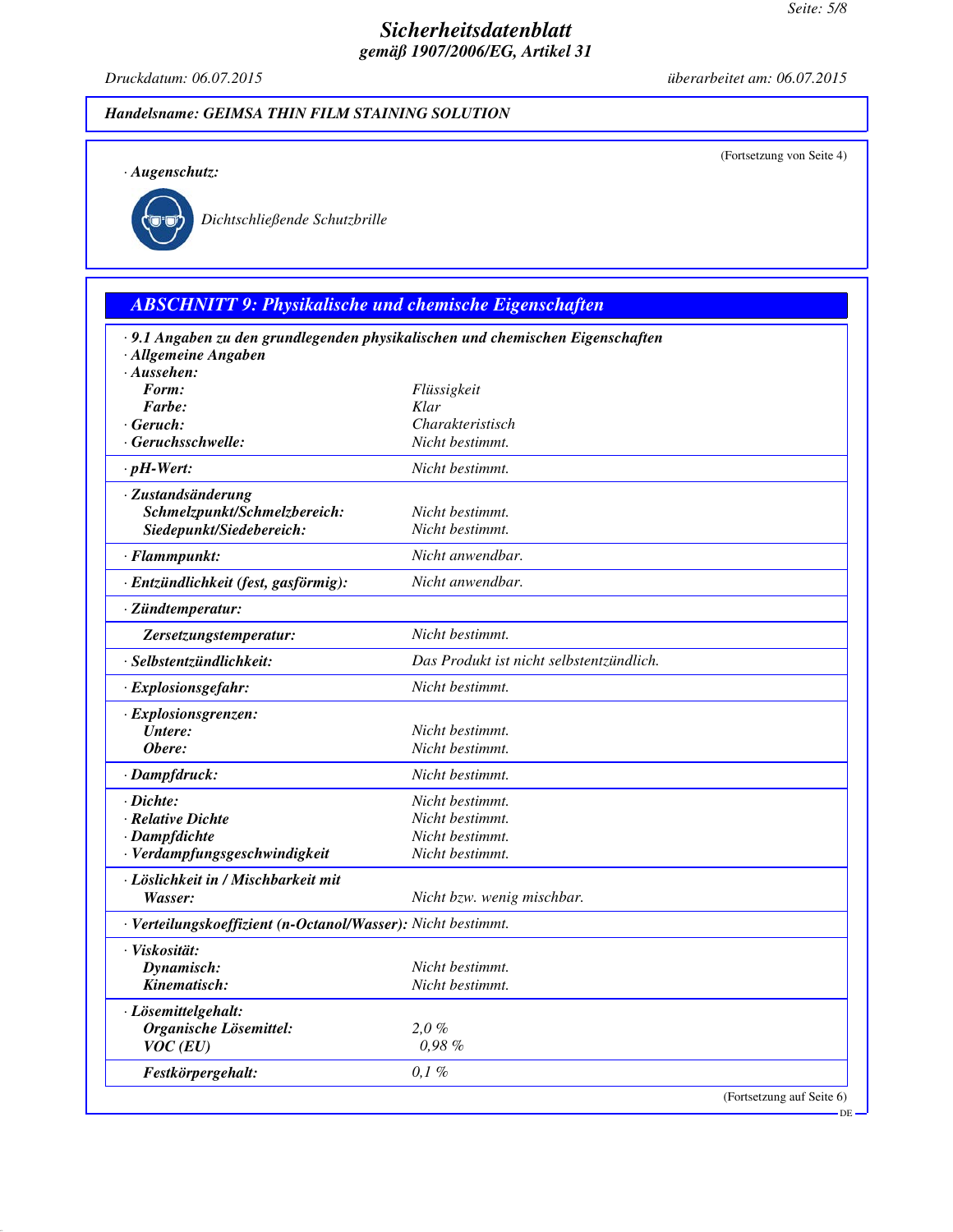*Druckdatum: 06.07.2015 überarbeitet am: 06.07.2015*

(Fortsetzung von Seite 5)

#### *Handelsname: GEIMSA THIN FILM STAINING SOLUTION*

*· 9.2 Sonstige Angaben Keine weiteren relevanten Informationen verfügbar.*

#### *ABSCHNITT 10: Stabilität und Reaktivität*

*· 10.1 Reaktivität*

*· 10.2 Chemische Stabilität*

*· Thermische Zersetzung / zu vermeidende Bedingungen:*

*Keine Zersetzung bei bestimmungsgemäßer Verwendung.*

*· 10.3 Möglichkeit gefährlicher Reaktionen Keine gefährlichen Reaktionen bekannt.*

*· 10.4 Zu vermeidende Bedingungen Keine weiteren relevanten Informationen verfügbar.*

*· 10.5 Unverträgliche Materialien: Keine weiteren relevanten Informationen verfügbar.*

*· 10.6 Gefährliche Zersetzungsprodukte: Keine gefährlichen Zersetzungsprodukte bekannt.*

### *ABSCHNITT 11: Toxikologische Angaben*

*· 11.1 Angaben zu toxikologischen Wirkungen*

*· Akute Toxizität*

*· Primäre Reizwirkung:*

*· Ätz-/Reizwirkung auf die Haut Keine Reizwirkung.*

*· Schwere Augenschädigung/-reizung Reizwirkung.*

*· Sensibilisierung der Atemwege/Haut Keine sensibilisierende Wirkung bekannt.*

*· Zusätzliche toxikologische Hinweise:*

*Das Produkt weist aufgrund des Berechnungsverfahrens der Allgemeinen Einstufungsrichtlinie der EG für Zubereitungen in der letztgültigen Fassung folgende Gefahren auf: Giftig*

*Reizend*

## *ABSCHNITT 12: Umweltbezogene Angaben*

*· 12.1 Toxizität*

*· Aquatische Toxizität: Keine weiteren relevanten Informationen verfügbar.*

*· 12.2 Persistenz und Abbaubarkeit Keine weiteren relevanten Informationen verfügbar.*

- *· 12.3 Bioakkumulationspotenzial Keine weiteren relevanten Informationen verfügbar.*
- *· 12.4 Mobilität im Boden Keine weiteren relevanten Informationen verfügbar.*
- *· Weitere ökologische Hinweise:*
- *· Allgemeine Hinweise: Im allgemeinen nicht wassergefährdend*
- *· 12.5 Ergebnisse der PBT- und vPvB-Beurteilung*
- *· PBT: Nicht anwendbar.*

*· vPvB: Nicht anwendbar.*

*· 12.6 Andere schädliche Wirkungen Keine weiteren relevanten Informationen verfügbar.*

## *ABSCHNITT 13: Hinweise zur Entsorgung*

*· 13.1 Verfahren der Abfallbehandlung*

*· Empfehlung: Darf nicht zusammen mit Hausmüll entsorgt werden. Nicht in die Kanalisation gelangen lassen.* (Fortsetzung auf Seite 7)

DE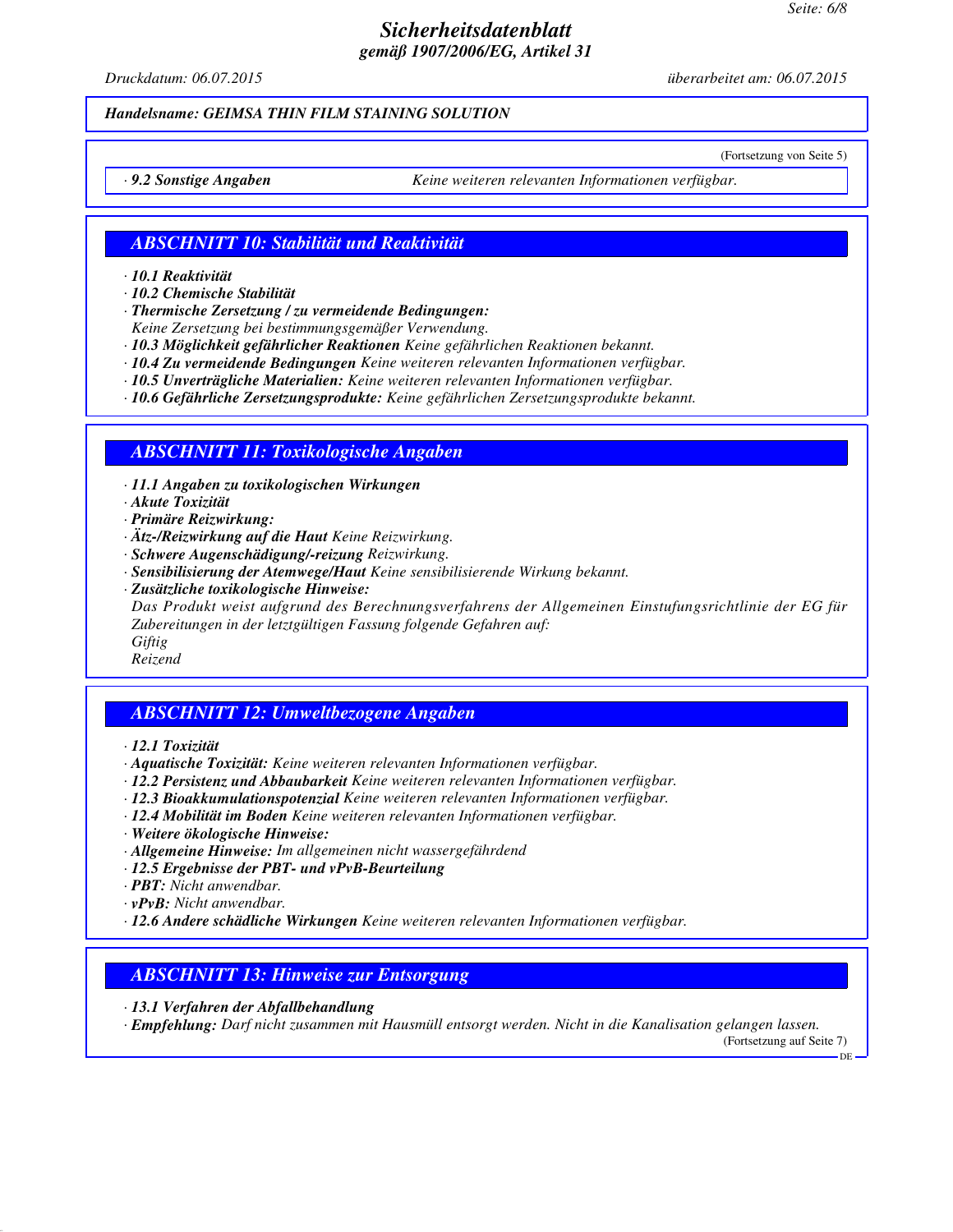*Druckdatum: 06.07.2015 überarbeitet am: 06.07.2015*

#### *Handelsname: GEIMSA THIN FILM STAINING SOLUTION*

(Fortsetzung von Seite 6)

- *· Ungereinigte Verpackungen:*
- *· Empfehlung: Entsorgung gemäß den behördlichen Vorschriften.*

| <b>ABSCHNITT 14: Angaben zum Transport</b>                                                    |                  |
|-----------------------------------------------------------------------------------------------|------------------|
| $\cdot$ 14.1 UN-Nummer<br>· ADR, ADN, IMDG, IATA                                              | entfällt         |
| ⋅14.2 Ordnungsgemäße UN-Versandbezeichnung<br>· ADR, ADN, IMDG, IATA                          | entfällt         |
| $\cdot$ 14.3 Transportgefahrenklassen                                                         |                  |
| · ADR, ADN, IMDG, IATA<br>· Klasse                                                            | entfällt         |
| $\cdot$ 14.4 Verpackungsgruppe<br>· ADR, IMDG, IATA                                           | entfällt         |
| $\cdot$ 14.5 Umweltgefahren:<br>· Marine pollutant:                                           | Nein             |
| · 14.6 Besondere Vorsichtsmaßnahmen für den<br><i><b>Verwender</b></i>                        | Nicht anwendbar. |
| · 14.7 Massengutbeförderung gemäß Anhang II des<br>MARPOL-Übereinkommens 73/78 und gemäß IBC- |                  |
| Code                                                                                          | Nicht anwendbar. |
| · UN "Model Regulation":                                                                      |                  |

## *ABSCHNITT 15: Rechtsvorschriften*

- *· 15.1 Vorschriften zu Sicherheit, Gesundheits- und Umweltschutz/spezifische Rechtsvorschriften für den Stoff oder das Gemisch*
- *· Richtlinie 2012/18/EU*
- *· Namentlich aufgeführte gefährliche Stoffe ANHANG I Keiner der Inhaltsstoffe ist enthalten.*
- *· Nationale Vorschriften:*
- *· Technische Anleitung Luft:*

|    | Klasse   Anteil in $\%$ |
|----|-------------------------|
|    | 1.0                     |
| NK | 1.0                     |

*· Wassergefährdungsklasse: Im allgemeinen nicht wassergefährdend.*

*· 15.2 Stoffsicherheitsbeurteilung: Eine Stoffsicherheitsbeurteilung wurde nicht durchgeführt.*

### *ABSCHNITT 16: Sonstige Angaben*

*Die Angaben stützen sich auf den heutigen Stand unserer Kenntnisse, sie stellen jedoch keine Zusicherung von Produkteigenschaften dar und begründen kein vertragliches Rechtsverhältnis.*

## *· Relevante Sätze*

*H225 Flüssigkeit und Dampf leicht entzündbar.*

(Fortsetzung auf Seite 8)

DE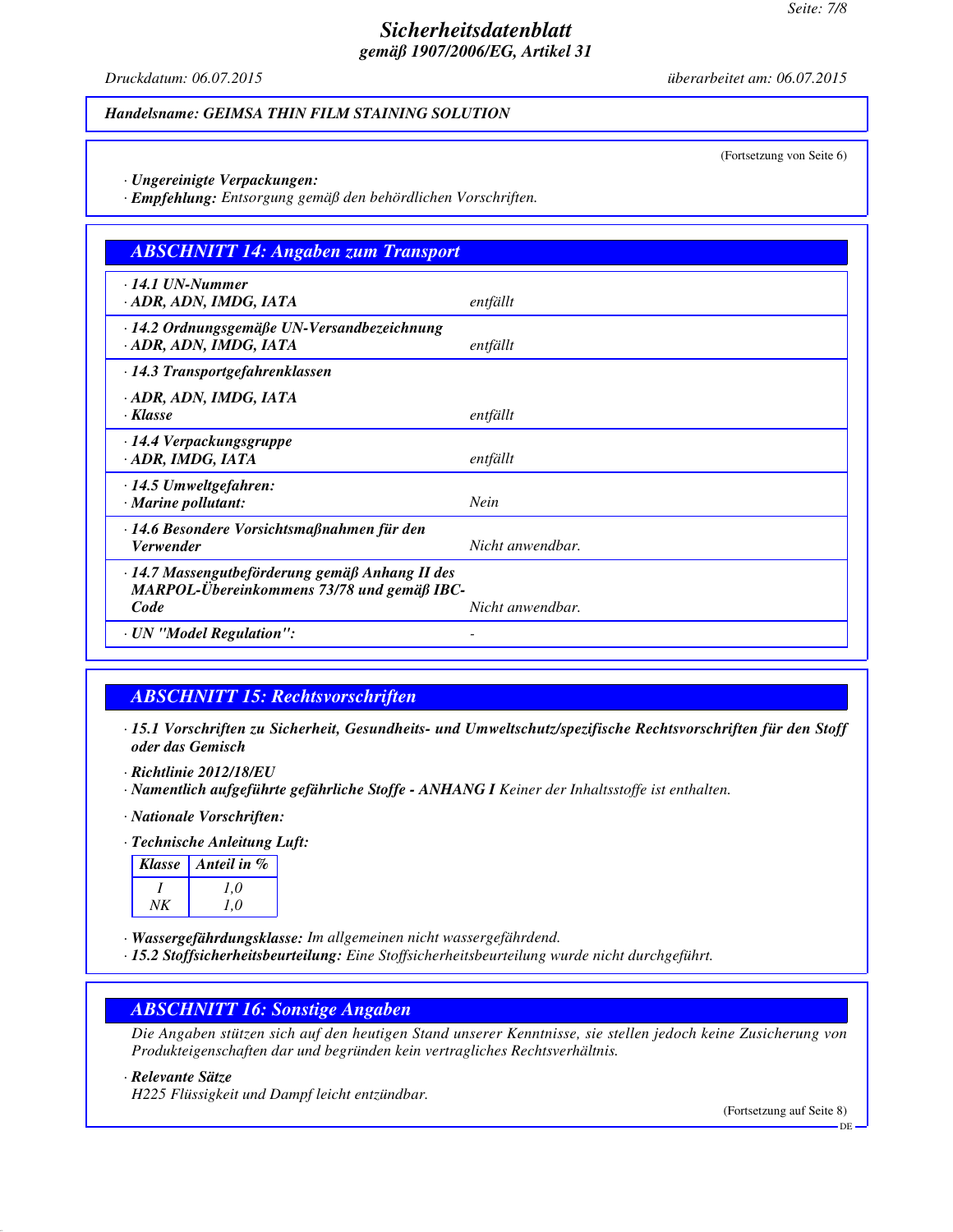*Druckdatum: 06.07.2015 überarbeitet am: 06.07.2015*

## *Handelsname: GEIMSA THIN FILM STAINING SOLUTION*

| (Fortsetzung von Seite 7)                                                                                                     |
|-------------------------------------------------------------------------------------------------------------------------------|
| H302 Gesundheitsschädlich bei Verschlucken.                                                                                   |
| H312 Gesundheitsschädlich bei Hautkontakt.                                                                                    |
| H315 Verursacht Hautreizungen.                                                                                                |
| H332 Gesundheitsschädlich bei Einatmen.                                                                                       |
| H370 Schädigt die Organe.                                                                                                     |
|                                                                                                                               |
| $\cdot$ Abkürzungen und Akronyme:                                                                                             |
| ADR: Accord européen sur le transport des marchandises dangereuses par Route (European Agreement concerning the International |
| Carriage of Dangerous Goods by Road)                                                                                          |
| <b>IMDG:</b> International Maritime Code for Dangerous Goods                                                                  |
| <b>IATA</b> : International Air Transport Association                                                                         |
| GHS: Globally Harmonised System of Classification and Labelling of Chemicals                                                  |
| <b>EINECS:</b> European Inventory of Existing Commercial Chemical Substances                                                  |
| <b>ELINCS: European List of Notified Chemical Substances</b>                                                                  |
| CAS: Chemical Abstracts Service (division of the American Chemical Society)                                                   |
| VOC: Volatile Organic Compounds (USA, EU)                                                                                     |
| Flam. Liq. 2: Flammable liquids, Hazard Category 2                                                                            |
| Flam. Liq. 3: Flammable liquids, Hazard Category 3                                                                            |
| Acute Tox. 4: Acute toxicity, Hazard Category 4                                                                               |
| Acute Tox. 3: Acute toxicity, Hazard Category 3                                                                               |
| Skin Irrit. 2: Skin corrosion/irritation, Hazard Category 2                                                                   |
| Eye Irrit. 2: Serious eye damage/eye irritation, Hazard Category 2                                                            |
| STOT SE 1: Specific target organ toxicity - Single exposure, Hazard Category 1                                                |
| $DE -$                                                                                                                        |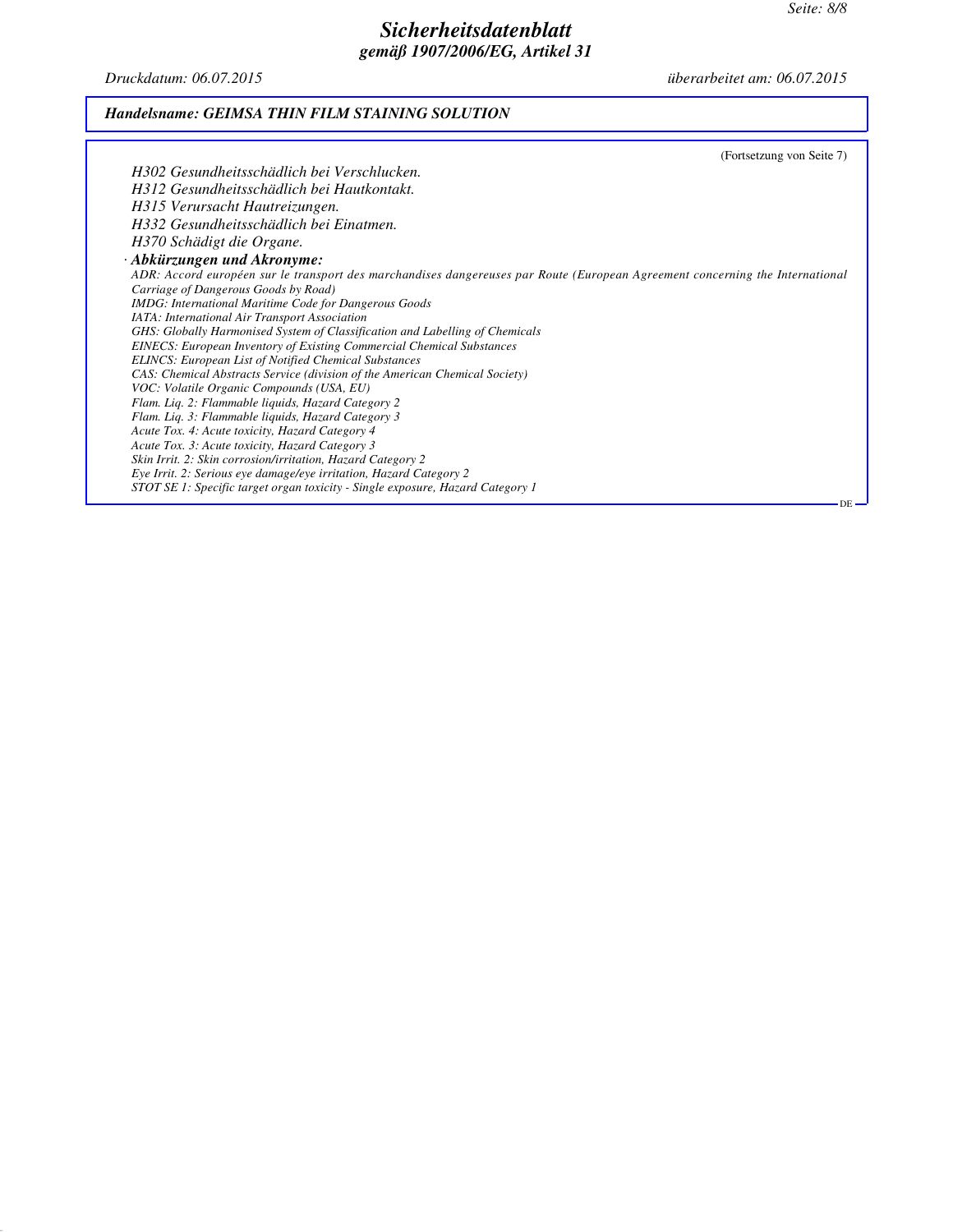*Stampato il: 06.07.2015 Revisione: 06.07.2015*

### *SEZIONE 1: Identificazione della sostanza o della miscela e della società/impresa*

*· 1.1 Identificatore del prodotto*

*· Denominazione commerciale: GEIMSA THIN FILM STAINING SOLUTION*

*· Articolo numero: 26153-01*

*· 1.2 Usi pertinenti identificati della sostanza o miscela e usi sconsigliati Non sono disponibili altre informazioni.*

a shekara ta 1912

- *· Utilizzazione della Sostanza / del Preparato Prodotti chimici per laboratorio*
- *· 1.3 Informazioni sul fornitore della scheda di dati di sicurezza*

*· Produttore/fornitore: Electron Microscopy Sciences 1560 Industry Road USA-Hatfield, PA 19440 Tel: 215-412-8400 Fax: 215-412-8450 email: sgkcck@aol.com www.emsdiasum.com*

*Societa Italiana Chimici Via Rio Nell Ellba 140 00138 Rome, Italy Tel: 39 06 8800211 Fax: 39 30 06 8815313 Web: www.sichim.com*

*· Informazioni fornite da: Product safety department*

*· 1.4 Numero telefonico di emergenza: ChemTrec 1-800-424-9300 Contract CCN7661 1-703-527-3887*

### *SEZIONE 2: Identificazione dei pericoli*

*· 2.1 Classificazione della sostanza o della miscela · Classificazione secondo il regolamento (CE) n. 1272/2008*

*GHS02 fiamma*

*Flam. Liq. 3 H226 Liquido e vapori infiammabili.*

*GHS06 teschio e tibie incrociate*

*Acute Tox. 3 H311 Tossico per contatto con la pelle.*



*Eye Irrit. 2 H319 Provoca grave irritazione oculare.*

*· 2.2 Elementi dell'etichetta · Etichettatura secondo il regolamento (CE) n. 1272/2008 Il prodotto è classificato ed etichettato conformemente al regolamento CLP.*

(continua a pagina 2)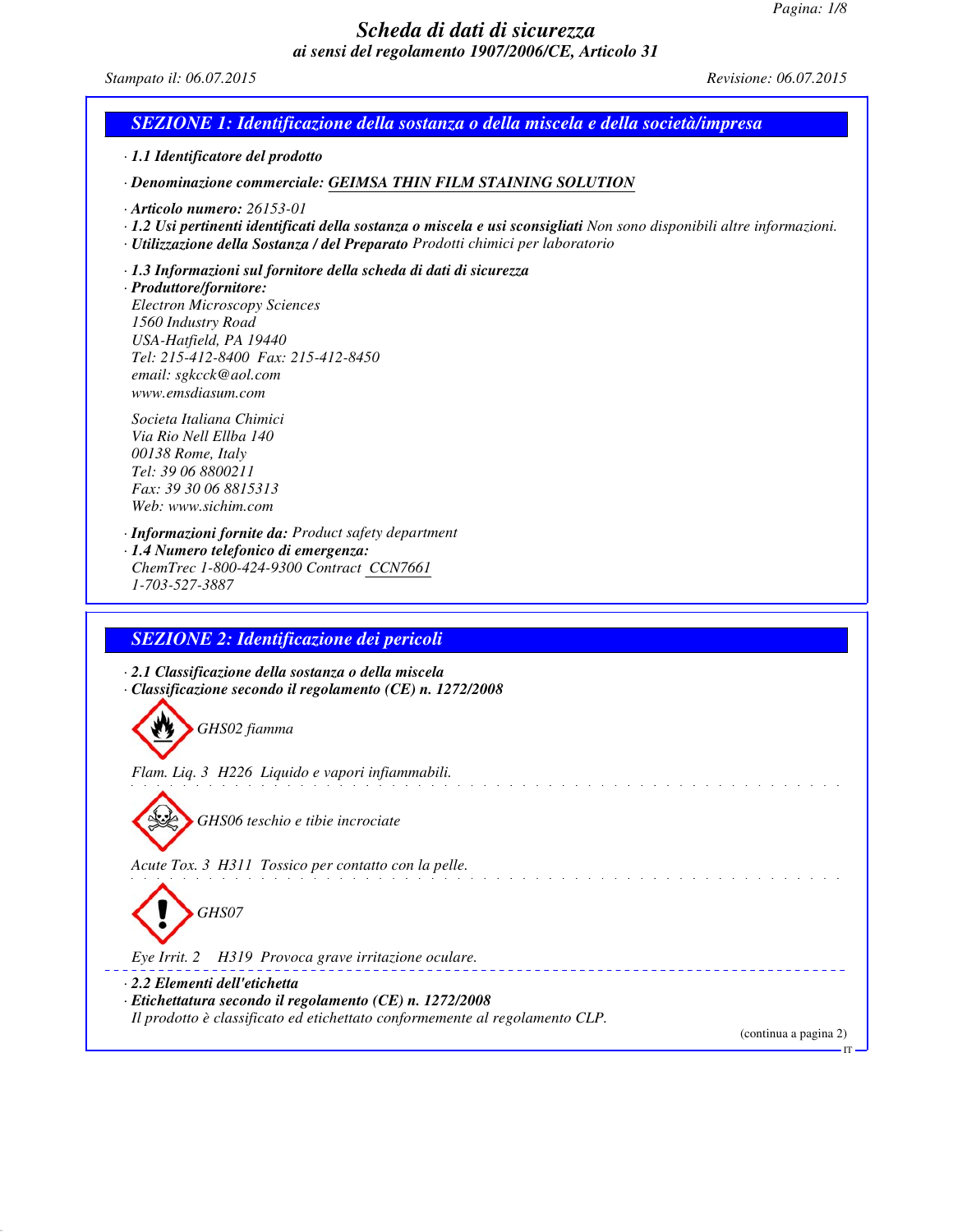*Stampato il: 06.07.2015 Revisione: 06.07.2015*

#### *Denominazione commerciale: GEIMSA THIN FILM STAINING SOLUTION*

| · Pittogrammi di pericolo            | (Segue da pagina 1)                                                                                                                                                                    |
|--------------------------------------|----------------------------------------------------------------------------------------------------------------------------------------------------------------------------------------|
|                                      |                                                                                                                                                                                        |
|                                      |                                                                                                                                                                                        |
| GHS02<br>GHS <sub>06</sub>           |                                                                                                                                                                                        |
| Avvertenza Pericolo                  |                                                                                                                                                                                        |
| · Indicazioni di pericolo            |                                                                                                                                                                                        |
|                                      | H226 Liquido e vapori infiammabili.                                                                                                                                                    |
|                                      | H311 Tossico per contatto con la pelle.                                                                                                                                                |
|                                      | H319 Provoca grave irritazione oculare.                                                                                                                                                |
| · Consigli di prudenza               |                                                                                                                                                                                        |
| P <sub>210</sub>                     | Tenere lontano da fonti di calore, superfici riscaldate, scintille, fiamme e altre fonti di<br>innesco. Vietato fumare.                                                                |
|                                      | P303+P361+P353 IN CASO DI CONTATTO CON LA PELLE (o con i capelli): togliere immediatamente tutti gli<br>indumenti contaminati. Sciacquare la pelle/fare una doccia.                    |
|                                      | P305+P351+P338 IN CASO DI CONTATTO CON GLI OCCHI: sciacquare accuratamente per parecchi minuti.<br>Togliere le eventuali lenti a contatto se è agevole farlo. Continuare a sciacquare. |
| P321                                 | Trattamento specifico (vedere su questa etichetta).                                                                                                                                    |
| P405                                 | Conservare sotto chiave.                                                                                                                                                               |
| <i>P501</i>                          | Smaltire il prodotto/recipiente in conformità con le disposizioni locali / regionali / nazionali /<br>internazionali.                                                                  |
| $\cdot$ 2.3 Altri pericoli           |                                                                                                                                                                                        |
| $\cdot$ <b>PBT:</b> Non applicabile. | $\cdot$ Risultati della valutazione PBT e vPvB                                                                                                                                         |

*· vPvB: Non applicabile.*

## *SEZIONE 3: Composizione/informazioni sugli ingredienti*

*· 3.2 Caratteristiche chimiche: Miscele*

*· Descrizione: Miscela delle seguenti sostanze con additivi non pericolosi.*

|  | · Sostanze pericolose: |
|--|------------------------|
|  |                        |

| $CAS: 67-56-1$ | metanolo                                                                                                       |  |
|----------------|----------------------------------------------------------------------------------------------------------------|--|
|                | EINECS: 200-659-6 $\otimes$ Flam. Liq. 2, H225; $\otimes$ STOT SE 1, H370; $\otimes$ Acute Tox. 4, H302; Acute |  |
|                | <i>Tox.</i> 4, <i>H312; Acute Tox.</i> 4, <i>H332; Skin Irrit.</i> 2, <i>H315</i>                              |  |

*· Ulteriori indicazioni: Il testo dell'avvertenza dei pericoli citati può essere appreso dal capitolo 16*

## *SEZIONE 4: Misure di primo soccorso*

*· 4.1 Descrizione delle misure di primo soccorso*

*· Indicazioni generali:*

*Allontanare immediatamente gli abiti contaminati dal prodotto.*

*In caso di respirazione irregolare o di blocco respiratorio praticare la respirazione artificiale.*

*· Inalazione: Se il soggetto è svenuto provvedere a tenerlo durante il trasporto in posizione stabile su un fianco.*

*· Contatto con la pelle: Lavare immediatamente con acqua e sapone sciacquando accuratamente.*

*· Contatto con gli occhi:*

*Lavare con acqua corrente per diversi minuti tenendo le palpebre ben aperte Se persiste il dolore consultare il medico.*

*· Ingestione: Se il dolore persiste consultare il medico.*

*· 4.2 Principali sintomi ed effetti, sia acuti che ritardati Non sono disponibili altre informazioni.*

(continua a pagina 3)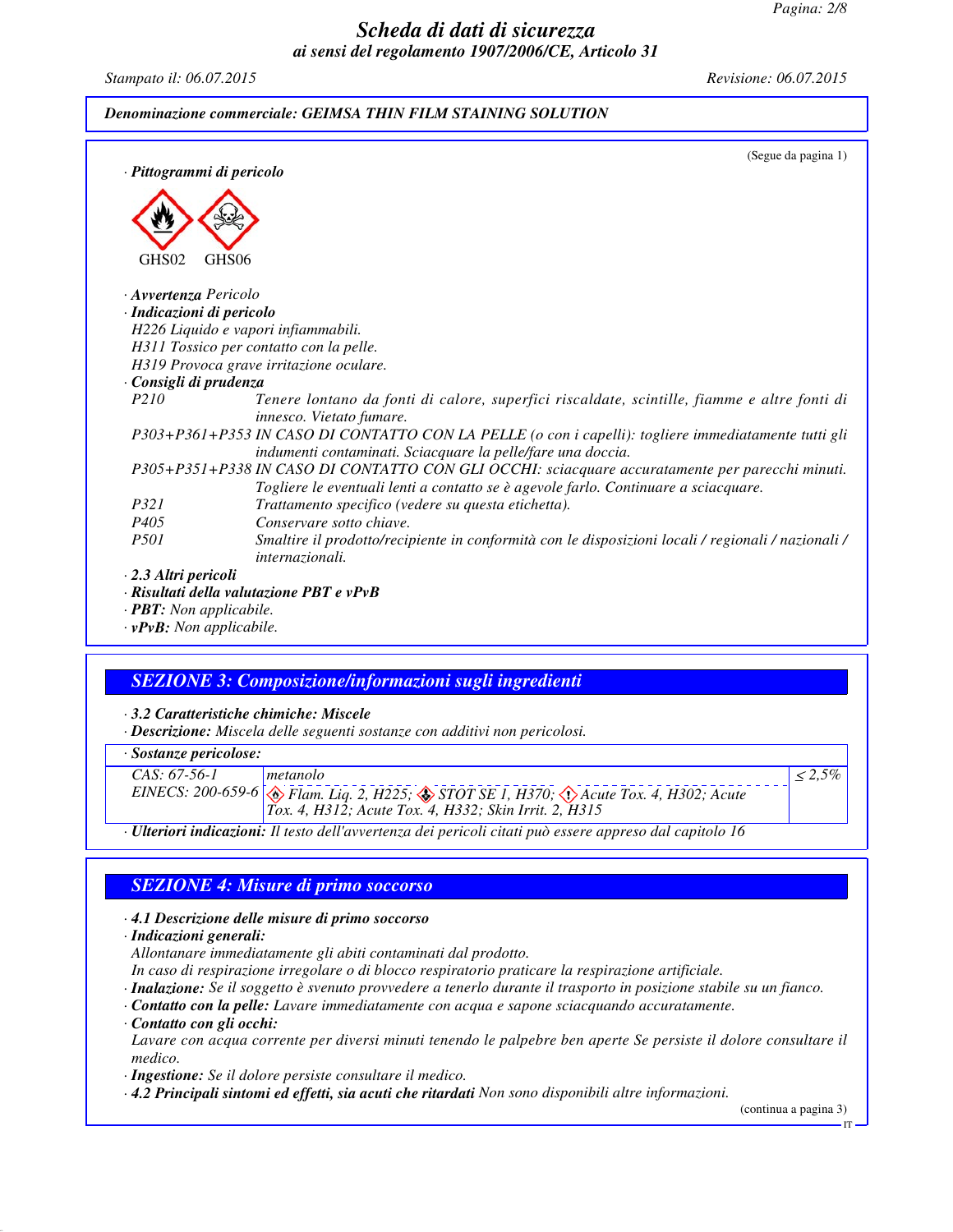*Stampato il: 06.07.2015 Revisione: 06.07.2015*

*Denominazione commerciale: GEIMSA THIN FILM STAINING SOLUTION*

(Segue da pagina 2)

*· 4.3 Indicazione della eventuale necessità di consultare immediatamente un medico e di trattamenti speciali Non sono disponibili altre informazioni.*

#### *SEZIONE 5: Misure antincendio*

*· 5.1 Mezzi di estinzione*

*· Mezzi di estinzione idonei:*

*CO2, polvere o acqua nebulizzata. Estinguere gli incendi di grosse dimensioni con acqua nebulizzata o con schiuma resistente all'alcool.*

*· 5.2 Pericoli speciali derivanti dalla sostanza o dalla miscela Non sono disponibili altre informazioni.*

*· 5.3 Raccomandazioni per gli addetti all'estinzione degli incendi*

*· Mezzi protettivi specifici: Non sono richiesti provvedimenti particolari.*

#### *SEZIONE 6: Misure in caso di rilascio accidentale*

*· 6.1 Precauzioni personali, dispositivi di protezione e procedure in caso di emergenza Non necessario.*

- *· 6.2 Precauzioni ambientali: Non sono richiesti provvedimenti particolari.*
- *· 6.3 Metodi e materiali per il contenimento e per la bonifica: Raccogliere il liquido con materiale assorbente (sabbia, tripoli, legante di acidi, legante universale, segatura). Smaltimento del materiale contaminato conformemente al punto 13. Provvedere ad una sufficiente areazione.*
- *· 6.4 Riferimento ad altre sezioni*

*Per informazioni relative ad un manipolazione sicura, vedere capitolo 7.*

*Per informazioni relative all'equipaggiamento protettivo ad uso personale vedere Capitolo 8.*

*Per informazioni relative allo smaltimento vedere Capitolo 13.*

#### *SEZIONE 7: Manipolazione e immagazzinamento*

*· 7.1 Precauzioni per la manipolazione sicura Accurata ventilazione/aspirazione nei luoghi di lavoro. Evitare la formazione di aerosol.*

- *· Indicazioni in caso di incendio ed esplosione:*
- *Proteggere dal calore.*

*Adottare provvedimenti contro cariche elettrostatiche.*

#### *· 7.2 Condizioni per l'immagazzinamento sicuro, comprese eventuali incompatibilità*

- *· Stoccaggio:*
- *· Requisiti dei magazzini e dei recipienti: Non sono richiesti requisiti particolari.*
- *· Indicazioni sullo stoccaggio misto: Non necessario.*
- *· Ulteriori indicazioni relative alle condizioni di immagazzinamento: Mantenere i recipienti ermeticamente chiusi. Proteggere dal calore e dai raggi diretti del sole.*
- *· 7.3 Usi finali specifici Non sono disponibili altre informazioni.*

## *SEZIONE 8: Controllo dell'esposizione/protezione individuale*

*· Ulteriori indicazioni sulla struttura di impianti tecnici: Nessun dato ulteriore, vedere punto 7.*

(continua a pagina 4)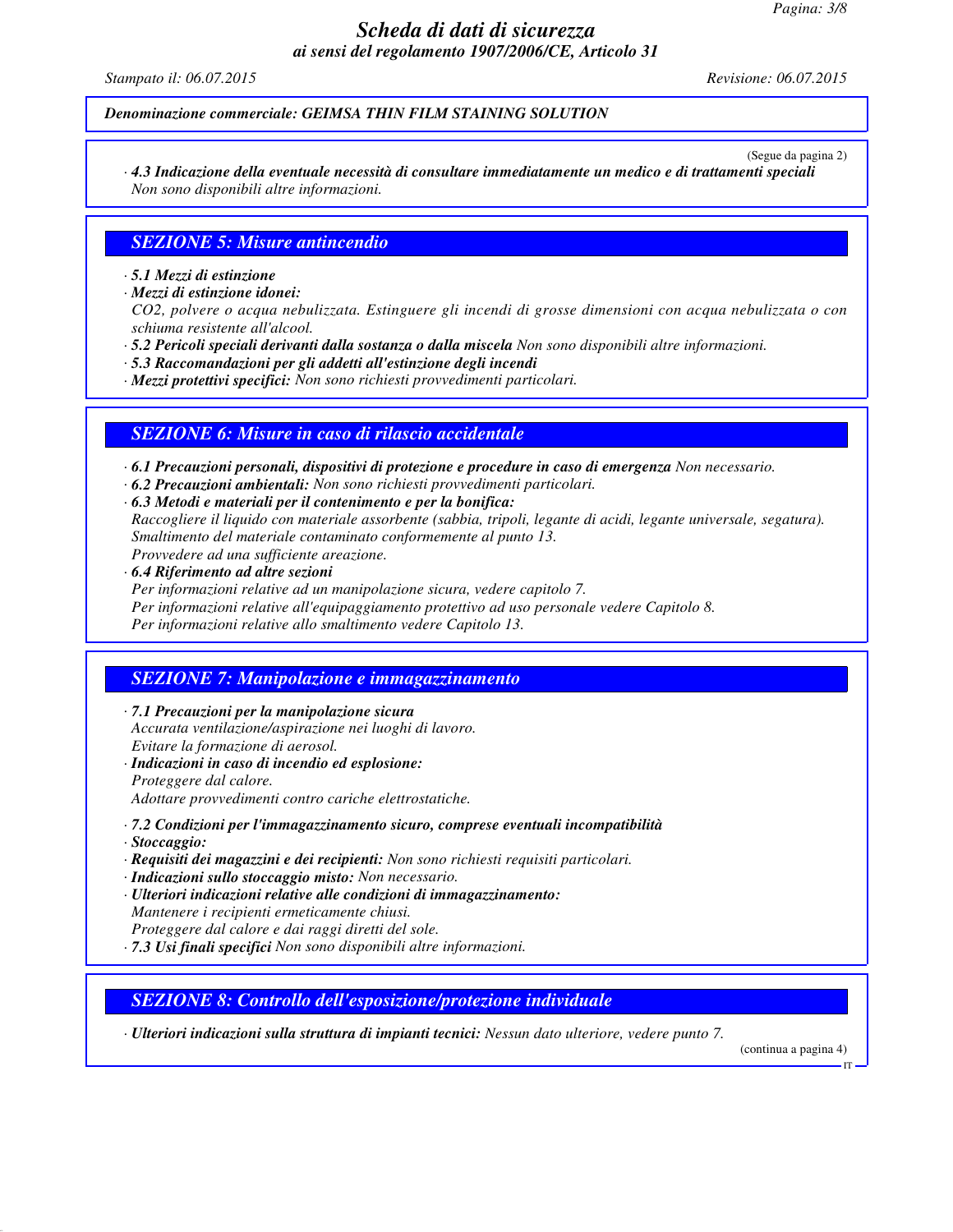*Stampato il: 06.07.2015 Revisione: 06.07.2015*

#### *Denominazione commerciale: GEIMSA THIN FILM STAINING SOLUTION*

(Segue da pagina 3)

*· 8.1 Parametri di controllo*

|  | Componenti i cui valori limite devono essere tenuti sotto controllo negli ambienti di lavoro: |
|--|-----------------------------------------------------------------------------------------------|
|  |                                                                                               |

### *67-56-1 metanolo*

*TWA Valore a breve termine: 328 mg/m³, 250 ppm Valore a lungo termine: 262 mg/m³, 200 ppm Cute, IBE*

*VL Valore a lungo termine: 260 mg/m³, 200 ppm Pelle*

#### *· Componenti con valori limite biologici:*

*67-56-1 metanolo*

*IBE 15 mg/l*

*Campioni: urine Momento del prelievo: a fine turno Indicatore biologico: metanolo*

*· Ulteriori indicazioni: Le liste valide alla data di compilazione sono state usate come base.*

*· 8.2 Controlli dell'esposizione*

*· Mezzi protettivi individuali:*

*· Norme generali protettive e di igiene del lavoro:*

*Tenere lontano da cibo, bevande e foraggi. Togliere immediatamente gli abiti contaminati. Lavarsi le mani prima dell'intervallo o a lavoro terminato. Custodire separatamente l'equipaggiamento protettivo. Evitare il contatto con gli occhi. Evitare il contatto con gli occhi e la pelle.*

*· Maschera protettiva:*

 *Nelle esposizioni brevi e minime utilizzare la maschera; nelle esposizioni più intense e durature indossare l'autorespiratore.*

#### *· Guanti protettivi:*



*Guanti protettivi*

*Il materiale dei guanti deve essere impermeabile e stabile contro il prodotto/ la sostanza/ la formulazione. A causa della mancanza di tests non può essere consigliato alcun tipo di materiale per i guanti con cui manipolare il prodotto / la formulazione / la miscela di sostanze chimiche.*

*Scelta del materiale dei guanti in considerazione dei tempi di passaggio, dei tassi di permeazione e della degradazione.*

*· Materiale dei guanti*

*La scelta dei guanti adatti non dipende soltanto dal materiale bensí anche da altre caratteristiche di qualità variabili da un produttore a un altro. Poiché il prodotto rappresenta una formulazione di più sostanze, la stabilità dei materiali dei guanti non è calcolabile in anticipo e deve essere testata prima dell'impiego*

#### *· Tempo di permeazione del materiale dei guanti*

*Richiedere dal fornitore dei guanti il tempo di passaggio preciso il quale deve essere rispettato.*

(continua a pagina 5)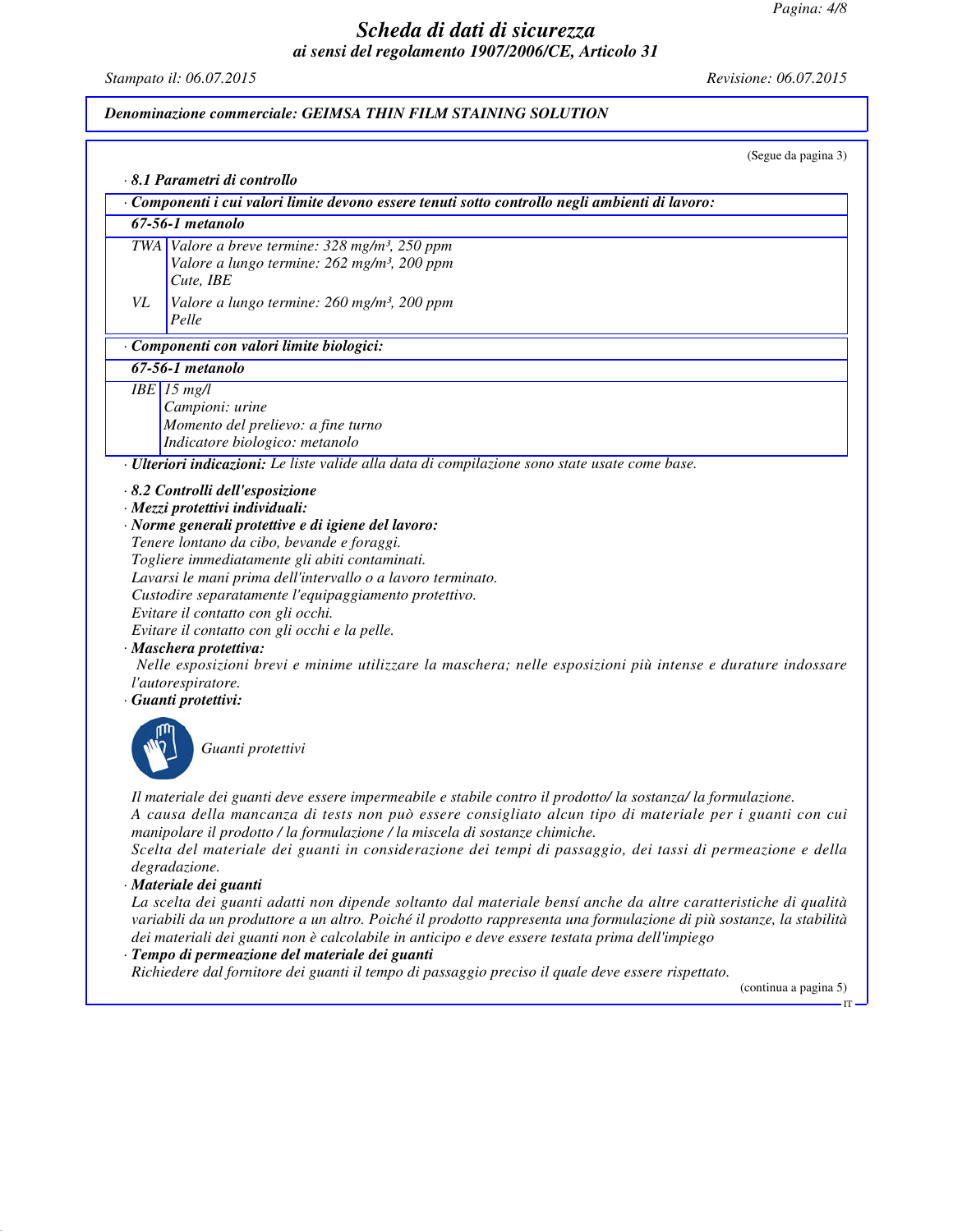*Stampato il: 06.07.2015 Revisione: 06.07.2015*

(Segue da pagina 4)

IT

*Denominazione commerciale: GEIMSA THIN FILM STAINING SOLUTION*

*· Occhiali protettivi:*



*Occhiali protettivi a tenuta*

# *SEZIONE 9: Proprietà fisiche e chimiche*

| · 9.1 Informazioni sulle proprietà fisiche e chimiche fondamentali<br>· Indicazioni generali |                                |
|----------------------------------------------------------------------------------------------|--------------------------------|
| $\cdot$ Aspetto:                                                                             |                                |
| Forma:                                                                                       | Liquido                        |
| Colore:                                                                                      | Chiaro                         |
| · Odore:                                                                                     | Caratteristico                 |
| · Soglia olfattiva:                                                                          | Non definito.                  |
| valori di pH:                                                                                | Non definito.                  |
| · Cambiamento di stato                                                                       |                                |
| Temperatura di fusione/ambito di fusione:                                                    | Non definito.                  |
| Temperatura di ebollizione/ambito di ebollizione: Non definito.                              |                                |
| · Punto di infiammabilità:                                                                   | Non applicabile.               |
| · Infiammabilità (solido, gassoso):                                                          | Non applicabile.               |
| · Temperatura di accensione:                                                                 |                                |
| Temperatura di decomposizione:                                                               | Non definito.                  |
| $\cdot$ Autoaccensione:                                                                      | Prodotto non autoinfiammabile. |
| · Pericolo di esplosione:                                                                    | Non definito.                  |
| · Limiti di infiammabilità:                                                                  |                                |
| Inferiore:                                                                                   | Non definito.                  |
| Superiore:                                                                                   | Non definito.                  |
| · Tensione di vapore:                                                                        | Non definito.                  |
| · Densità:                                                                                   | Non definito.                  |
| · Densità relativa                                                                           | Non definito.                  |
| · Densità del vapore                                                                         | Non definito.                  |
| · Velocità di evaporazione                                                                   | Non definito.                  |
| · Solubilità in/Miscibilità con                                                              |                                |
| acqua:                                                                                       | Poco e/o non miscibile.        |
| · Coefficiente di distribuzione (n-Octanol/acqua):                                           | Non definito.                  |
| · Viscosità:                                                                                 |                                |
| Dinamica:                                                                                    | Non definito.                  |
| Cinematica:                                                                                  | Non definito.                  |
| · Tenore del solvente:                                                                       |                                |
| Solventi organici:                                                                           | 2.0 %                          |
| $VOC$ (CE)                                                                                   | 0,98 %                         |
| Contenuto solido:                                                                            | $0,1\%$                        |
|                                                                                              | (continua a pagina 6)          |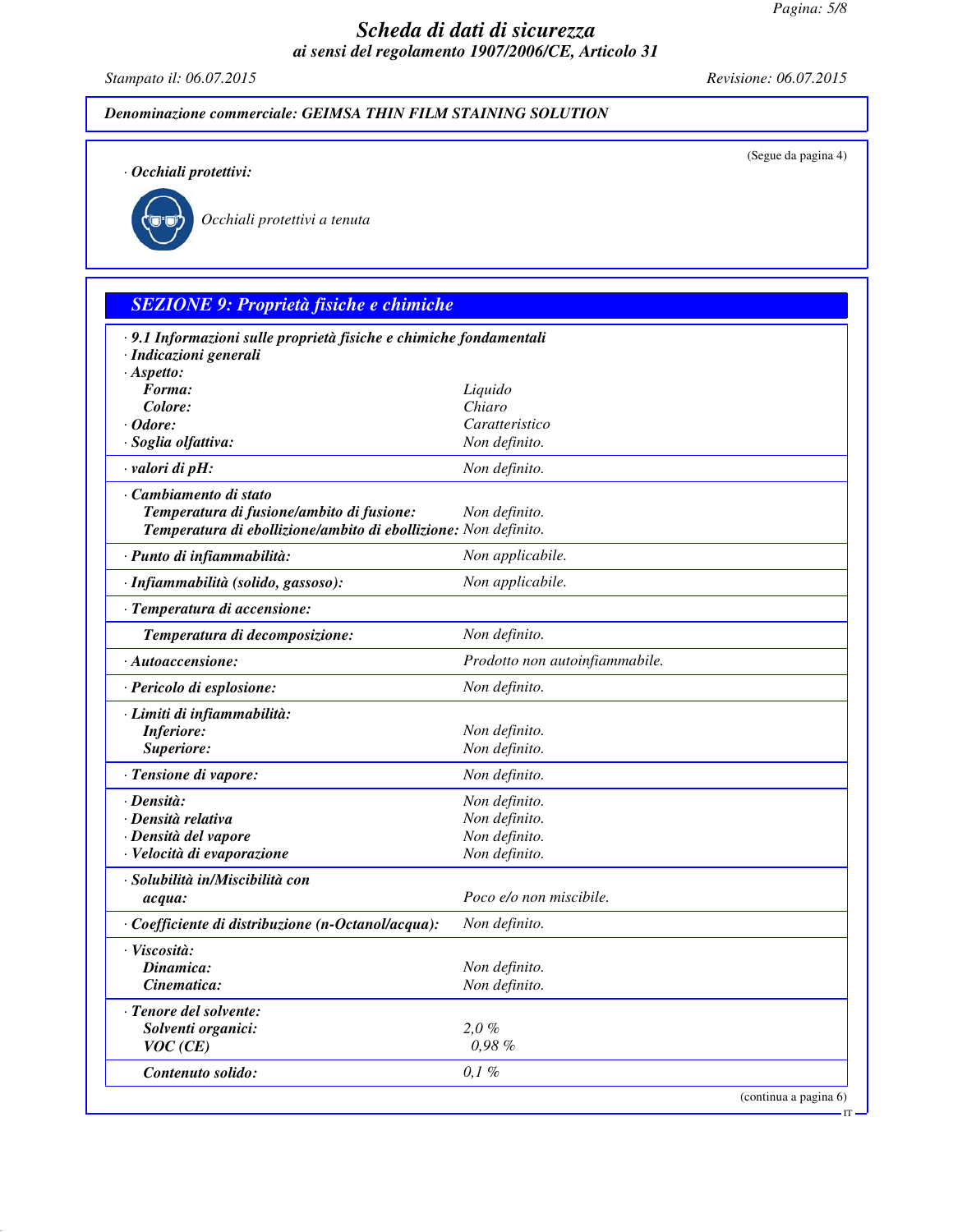*Pagina: 6/8*

## *Scheda di dati di sicurezza ai sensi del regolamento 1907/2006/CE, Articolo 31*

*Stampato il: 06.07.2015 Revisione: 06.07.2015*

*Denominazione commerciale: GEIMSA THIN FILM STAINING SOLUTION*

(Segue da pagina 5)

*· 9.2 Altre informazioni Non sono disponibili altre informazioni.*

#### *SEZIONE 10: Stabilità e reattività*

*· 10.1 Reattività*

*· 10.2 Stabilità chimica*

*· Decomposizione termica/ condizioni da evitare: Il prodotto non si decompone se utilizzato secondo le norme.*

- *· 10.3 Possibilità di reazioni pericolose Non sono note reazioni pericolose.*
- *· 10.4 Condizioni da evitare Non sono disponibili altre informazioni.*
- *· 10.5 Materiali incompatibili: Non sono disponibili altre informazioni.*

*· 10.6 Prodotti di decomposizione pericolosi: Non sono noti prodotti di decomposizione pericolosi.*

#### *SEZIONE 11: Informazioni tossicologiche*

- *· 11.1 Informazioni sugli effetti tossicologici*
- *· Tossicità acuta*
- *· Irritabilità primaria:*
- *· Corrosione/irritazione cutanea Non ha effetti irritanti.*
- *· Lesioni oculari gravi/irritazioni oculari gravi Irritante.*
- *· Sensibilizzazione respiratoria o cutanea Non si conoscono effetti sensibilizzanti.*
- *· Ulteriori dati tossicologici:*

*Il prodotto, in base al metodo di calcolo della direttiva generale della Comunità sulla classificazione dei preparati nella sua ultima versione valida, presenta i seguenti rischi:*

*Tossico*

## *Irritante*

### *SEZIONE 12: Informazioni ecologiche*

- *· 12.1 Tossicità*
- *· Tossicità acquatica: Non sono disponibili altre informazioni.*
- *· 12.2 Persistenza e degradabilità Non sono disponibili altre informazioni.*
- *· 12.3 Potenziale di bioaccumulo Non sono disponibili altre informazioni.*
- *· 12.4 Mobilità nel suolo Non sono disponibili altre informazioni.*
- *· Ulteriori indicazioni in materia ambientale:*
- *· Ulteriori indicazioni: Generalmente non pericoloso*
- *· 12.5 Risultati della valutazione PBT e vPvB*
- *· PBT: Non applicabile.*
- *· vPvB: Non applicabile.*
- *· 12.6 Altri effetti avversi Non sono disponibili altre informazioni.*

### *SEZIONE 13: Considerazioni sullo smaltimento*

- *· 13.1 Metodi di trattamento dei rifiuti*
- *· Consigli: Non smaltire il prodotto insieme ai rifiuti domestici Non immettere nelle fognature.*
- *· Imballaggi non puliti:*
- *· Consigli: Smaltimento in conformità con le disposizioni amministrative.*

(continua a pagina 7)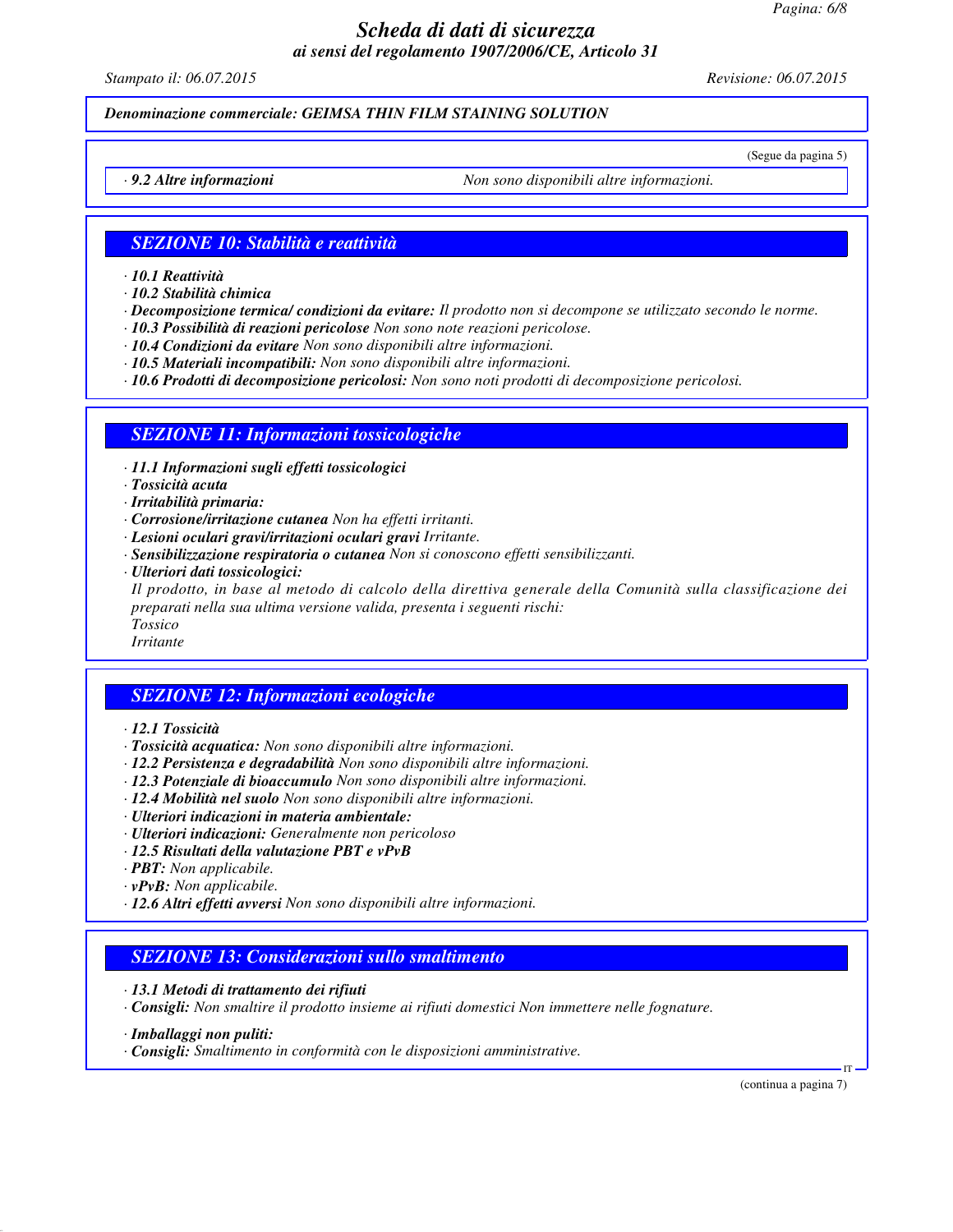*Stampato il: 06.07.2015 Revisione: 06.07.2015*

#### *Denominazione commerciale: GEIMSA THIN FILM STAINING SOLUTION*

(Segue da pagina 6)

| <b>SEZIONE 14: Informazioni sul trasporto</b>                                         |                  |
|---------------------------------------------------------------------------------------|------------------|
| $\cdot$ 14.1 Numero ONU<br>· ADR, ADN, IMDG, IATA                                     | non applicabile  |
| $\cdot$ 14.2 Nome di spedizione dell'ONU<br>· ADR, ADN, IMDG, IATA                    | non applicabile  |
| · 14.3 Classi di pericolo connesso al trasporto                                       |                  |
| · ADR, ADN, IMDG, IATA<br>· Classe                                                    | non applicabile  |
| $\cdot$ 14.4 Gruppo di imballaggio<br>· ADR, IMDG, IATA                               | non applicabile  |
| · 14.5 Pericoli per l'ambiente:<br>$\cdot$ Marine pollutant:                          | $N_{O}$          |
| · 14.6 Precauzioni speciali per gli utilizzatori                                      | Non applicabile. |
| · 14.7 Trasporto di rinfuse secondo l'allegato II di<br>MARPOL 73/78 ed il codice IBC | Non applicabile. |
| · UN "Model Regulation":                                                              |                  |

#### *SEZIONE 15: Informazioni sulla regolamentazione*

*· 15.1 Norme e legislazione su salute, sicurezza e ambiente specifiche per la sostanza o la miscela*

- *· Direttiva 2012/18/UE*
- *· Sostanze pericolose specificate ALLEGATO I Nessuno dei componenti è contenuto.*
- *· Disposizioni nazionali:*
- *· Istruzione tecnica aria:*

|     | Classe <i>quota</i> in $\%$ |
|-----|-----------------------------|
| NG. | 20                          |

*· 15.2 Valutazione della sicurezza chimica: Una valutazione della sicurezza chimica non è stata effettuata.*

#### *SEZIONE 16: Altre informazioni*

*I dati sono riportati sulla base delle nostre conoscenze attuali, non rappresentano tuttavia alcuna garanzia delle caratteristiche del prodotto e non motivano alcun rapporto giuridico contrattuale.*

#### *· Frasi rilevanti*

*H225 Liquido e vapori facilmente infiammabili. H302 Nocivo se ingerito. H312 Nocivo per contatto con la pelle. H315 Provoca irritazione cutanea. H332 Nocivo se inalato. H370 Provoca danni agli organi. · Abbreviazioni e acronimi: ADR: Accord européen sur le transport des marchandises dangereuses par Route (European Agreement concerning the International Carriage of Dangerous Goods by Road) IMDG: International Maritime Code for Dangerous Goods IATA: International Air Transport Association*

*GHS: Globally Harmonised System of Classification and Labelling of Chemicals*

*EINECS: European Inventory of Existing Commercial Chemical Substances*

(continua a pagina 8)

IT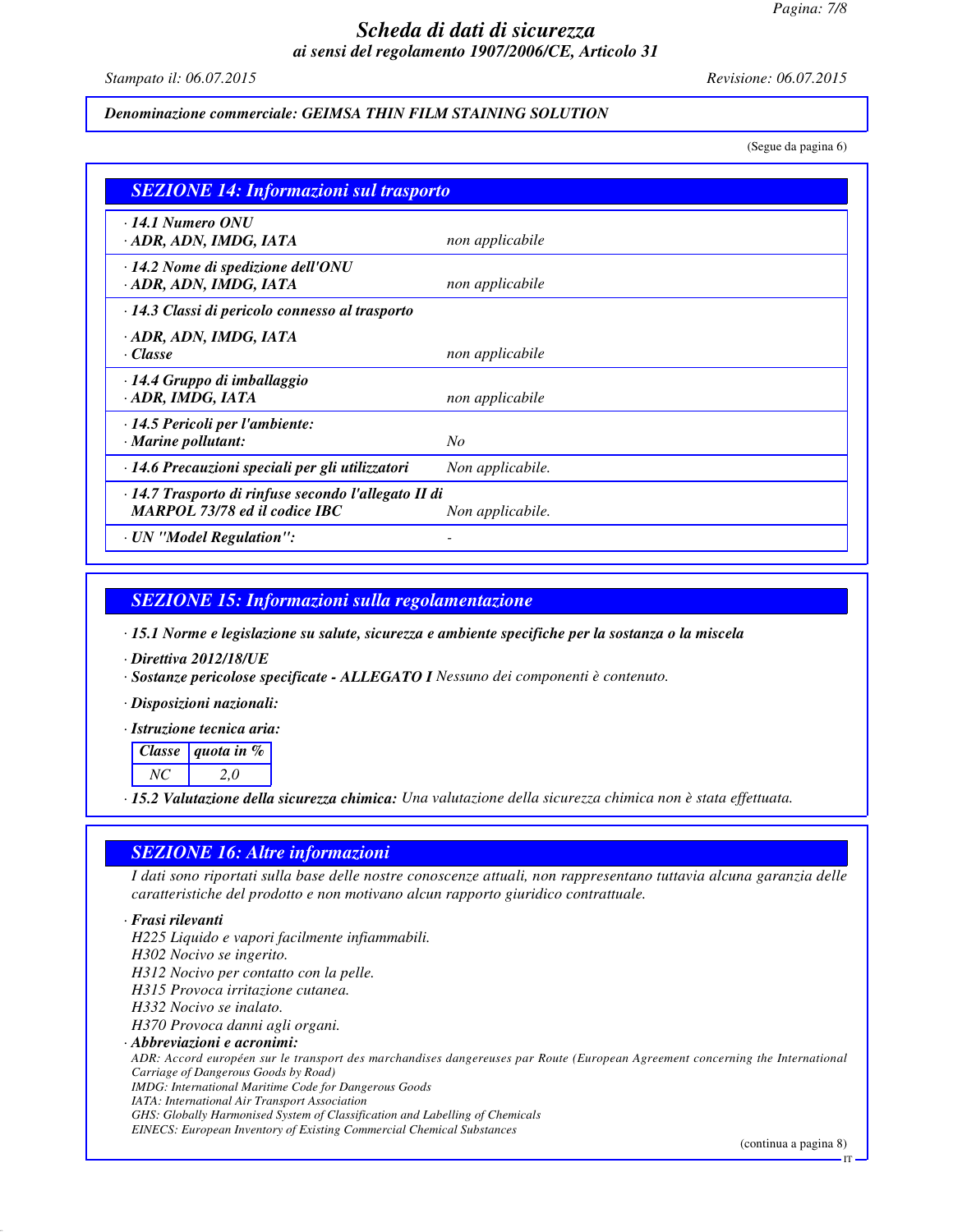*Stampato il: 06.07.2015 Revisione: 06.07.2015*

#### *Denominazione commerciale: GEIMSA THIN FILM STAINING SOLUTION*

(Segue da pagina 7)

IT

*ELINCS: European List of Notified Chemical Substances CAS: Chemical Abstracts Service (division of the American Chemical Society) VOC: Volatile Organic Compounds (USA, EU) Flam. Liq. 2: Flammable liquids, Hazard Category 2 Flam. Liq. 3: Flammable liquids, Hazard Category 3 Acute Tox. 4: Acute toxicity, Hazard Category 4 Acute Tox. 3: Acute toxicity, Hazard Category 3 Skin Irrit. 2: Skin corrosion/irritation, Hazard Category 2 Eye Irrit. 2: Serious eye damage/eye irritation, Hazard Category 2 STOT SE 1: Specific target organ toxicity - Single exposure, Hazard Category 1*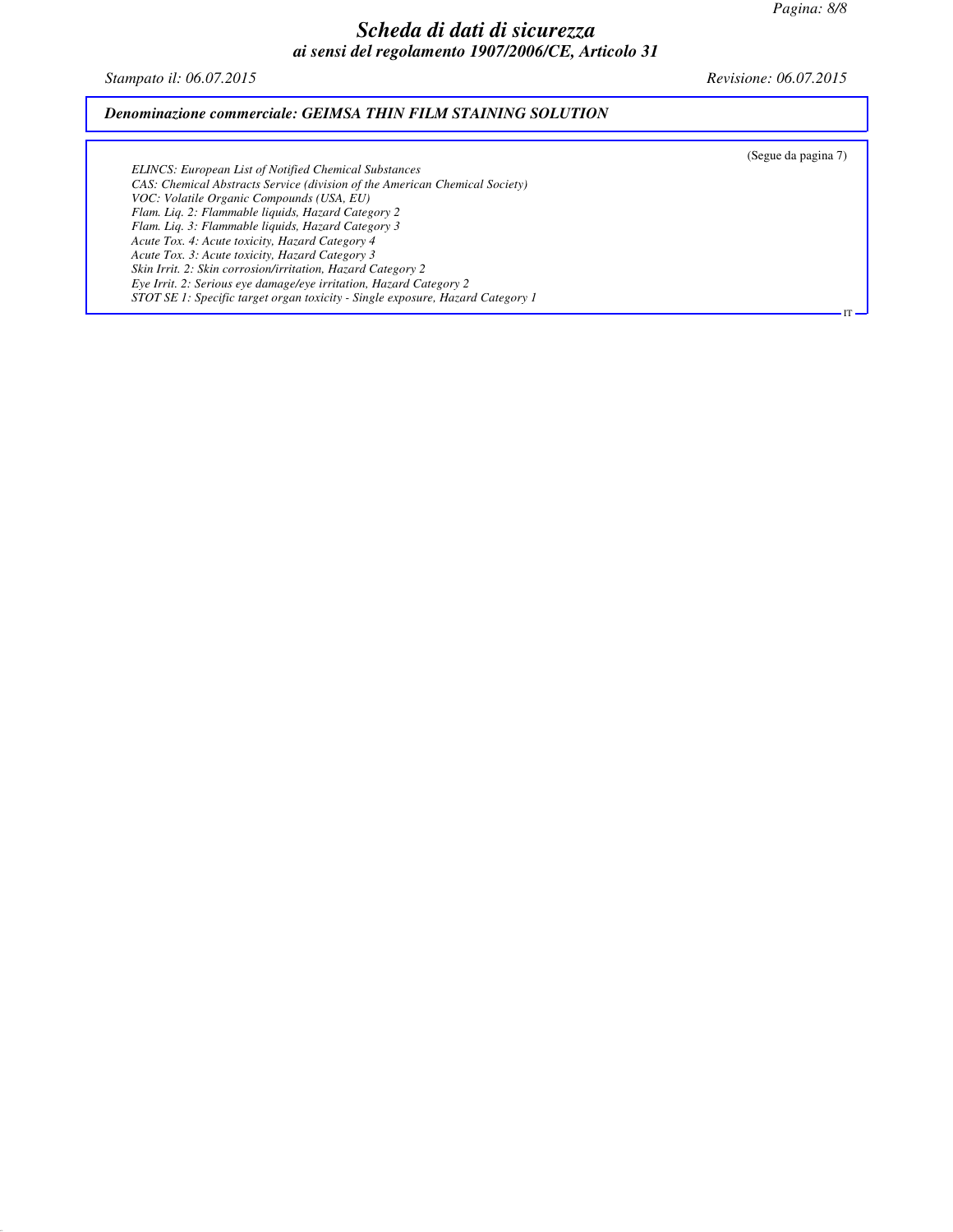기압점: 2015.07.06 개정: 2015.07.06

## **1** 화학제품과 회사에 관한 정보 · 제품 식별자 · 제품명**: GEIMSA THIN FILM STAINING SOLUTION** · 상품번호**:** 26153-01 ·해당 순물질이나 혼합물의 관련 하위용도 및 사용금지용도 추가적인 정보가 존재하지 않습니다. · 제품의 권고 용도와 사용상의 제한**:** 실 험 실 화 학품 · 안전데이터표**(Safety Data Sheet)**내 공급업체 관련 상세 정보 · 제조자**/**수입자**/**유통업자 정보**:** Electron Microscopy Sciences 1560 Industry Road USA-Hatfield, PA 19440 Tel: 215-412-8400 Fax: 215-412-8450 email: sgkcck@aol.com www.emsdiasum.com Samchang Commercial Co., Ltd. Yeo Eui Do PO Box 1110 Seoul, Korea Tel: 82 2 703 3040 Fax: 82 2 717 3298 · 추가적인 정보 획득 가능**:** Product safety department · 비상연락 전화번호**:** ChemTrec 1-800-424-9300 Contract CCN7661 1-703-527-3887 **2** 유해성․위험성 · 순물질 또는 혼합물의 분류

₩ 화염 인화성 액체 구분3 H226 인화성 액체 및 증기 **승수 두개골과 대퇴골** 급성 독성(경피) 구분3 H311 피부와 접촉하면 유독함 심한 눈 손상/자극성 구분2 H319 눈에 심한 자극을 일으킴 · 라벨표기 요소 · **GHS** 라벨 요소 본 제품은 화학물질의 분류 및 표기에 관한 국제조화시스템(GHS)에 따라 분류 및 표기되었습니다. (2 쪽에계속) v<sub>D</sub>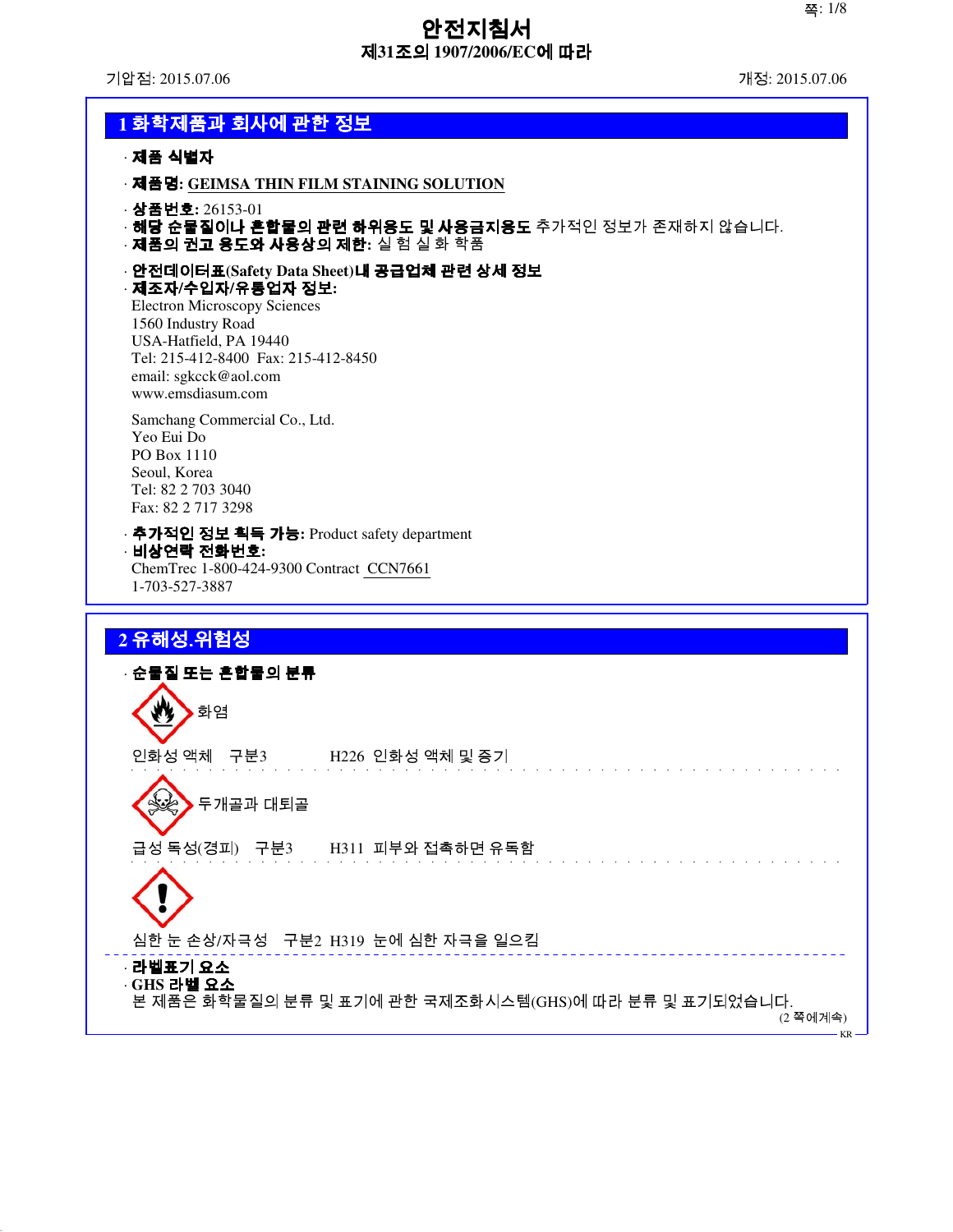기압점: 2015.07.06 개정: 2015.07.06

#### 제품명**: GEIMSA THIN FILM STAINING SOLUTION**



## **3** 구성성분의 명칭 및 함유량

· 화 학 적 특 성**:** 혼합물

· 설명**:** 무해한 첨 가 물 이 함유된 아래에 열 거 된 물 질 로 만 들 어 진 혼 합 물.

· 위 험 요소**:**

67-56-1 Methyl Alcohol

```
<u>인화성 액체 「구분2, H225; ◈ 표적장기-1회노출 「구분1, H370; <mark>√</mark>》급성 독성(경구)</u>
\checkmark 구분4, H302; 급성 독성(경피\checkmark 구분4, H312; 급성 독성(흡입) \checkmark 분4, H332; 심한 눈
손상/자극성 구분2, H319
```
## **4** 응급조치 요령

## · 응급조치요령 내용

· 일 반 적 정보**:** 이 제품에 의해 오 염 된 의상은 즉 시 제 거 한 다. 불 규 칙 적 인 호 흡 이 나 호 흡 정 지 상 태 에 서는 인 공 호 흡을 실시한다. · 흡입했을 때**:** 환자가 의식을 잃었을 경우에는 안전한 자세에서 환자를 운반한다. · 피부에 접촉했을 때**:** 즉시물과비누로씻고잘헹군다. · 눈에 들어갔을 때**:** 흐르는 물에 눈을 몇분동안 씻어내고나서, 증상이 지속될 경우에는 의사와 상담한 다 · 먹었을 때**:** 증상이 지 속될 경우에는 의사와 상 담 한 다. · 기타 의사의 주의사항**:** · **가장 중요한 급∙만성 증상 및 영향** 추가적인 정보가 존재하지 않습니다. · **즉각적인 의료처치 및 특별치료가 필요함을 시사하는 징후** 추가적인 정보가 존재하지 않습니다.

(3 쪽에계속)

KR

≤ 2.5%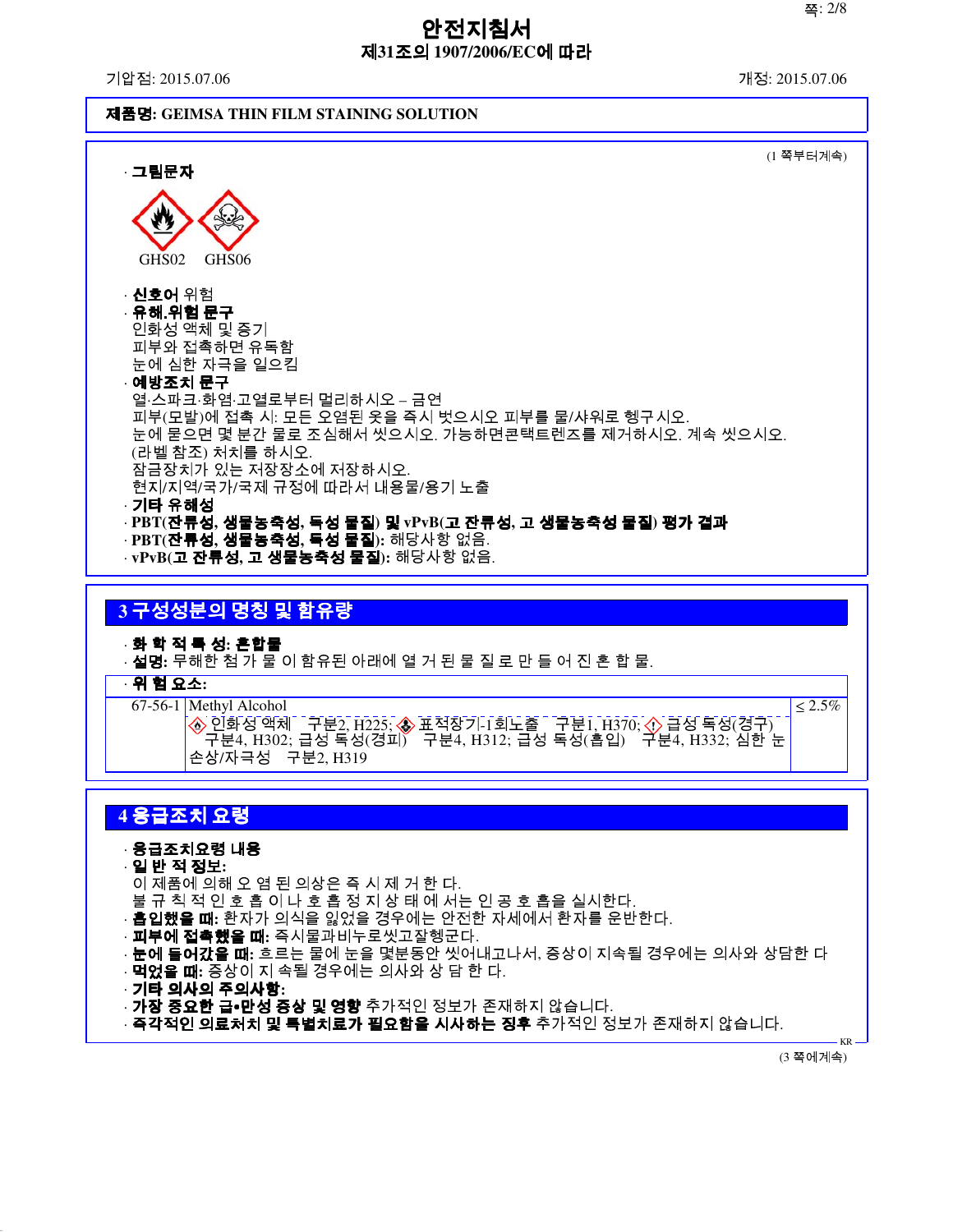기압점: 2015.07.06 개정: 2015.07.06

제품명**: GEIMSA THIN FILM STAINING SOLUTION**

(2 쪽부터계속)

## **5** 폭발․화재시 대처방법

· 소화제

· 적절한 소화제**:**

이 산 화 탄 소, 진 화 용 석 회 가 루 또 는 물 방 사를 사용하고, 더 큰 화재는 물 을 분 사 하 거 나 알 코 올 이 함 유 된 거 품 으 로 끈 다.

· **본 화학물질이나 혼합물에서 발생하는 특별 유해성** 추가적인 정보가 존재하지 않습니다.

· 소방관에 대한 권고사항

· 화재 진압 시 착용할 보호구 및 예방조치**:** 특 별 한 조 치 가 필요없음.

## **6** 누출 사고 시 대처방법

· 개인적 예방조치**,** 보호장비 및 응급처치 절차 필요없음. · 환경 관련 예방조치**:** 특 별 한 조 치 가 필요없음. · 밀폐 및 정화 방법과 소재**:** 액 체 가 혼 합 된 물 질 (모 래, 규 조 토, 산 성 결 합 물, 일 반 결 합 물, 톱 밥)에 흡입되도록 한다. 항목 13에 따라 오염된 물질을 쓰레기로 처분한다. 충분한 환기가 되도록 한다. · 타 섹션 참조 안 전 관 리 에 대한 정보는 제7 장 을 참고하시오.

개 인 보 호 장 비에 대한 정보는 제8 장 을 참고하시 오. 쓰 레 기 처 리 에 대한 정보는 제13 장 을 참고하시 오.

### **7** 취급 및 저장방법

· 취급**:** · 안전 취급을 위한 예방조치 작업장에서는통풍이잘되고/습기제거가잘되게주의한다. 연무질이형성되는것을피한다. · 화재 및 폭발 사고 예방대책에 관한 정보**:** 열로부터보호한다.

정 전 기 의 충 전 으로부터 보호한다.

· 혼합위험성 등 안전 저장 조건 · 보관**:** · 안전한 저장 방법**:** 특 별 한 요구사항이 없음. · 하나의 공동 보관 시설에 대한 보관 관련 정보**:** 필 요없음 · 보 관 조 건 에 관 한 추가적인 정보**:** 용기를새지않게밀폐한채보관한다. 열이나직사광선으로부터보호한다. · **구체적 최종 사용자** 추가적인 정보가 존재하지 않습니다.

## **8** 노출방지 및 개인보호구

· 첨단시설 디자인에 대한 추가정보**:** 더 이 상 의 자료는 없음. 항 목 7 을 참고하시 오.

(4 쪽에계속)

KR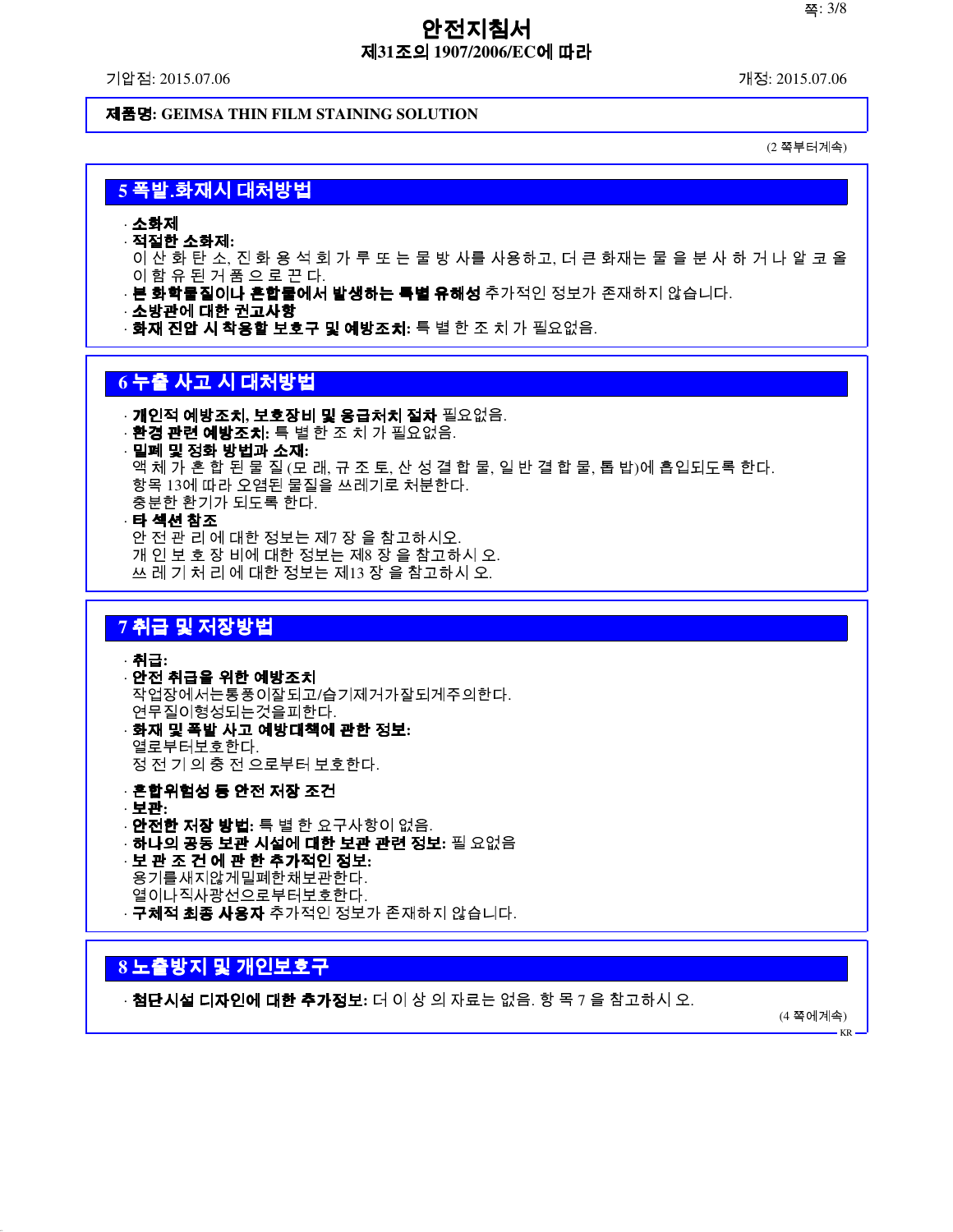기압점: 2015.07.06 개정: 2015.07.06

## 제품명**: GEIMSA THIN FILM STAINING SOLUTION**

(3 쪽부터계속)

| · 통제 변수                                                 |                                                                                                                                                                                                                 |
|---------------------------------------------------------|-----------------------------------------------------------------------------------------------------------------------------------------------------------------------------------------------------------------|
| 67-56-1 Methyl Alcohol                                  | · 화학물질의 노출기준, 생물학적 노출기준 등:                                                                                                                                                                                      |
|                                                         | TLV (ROK) 단기간의값: 310 mg/m <sup>3</sup> , 250 ppm<br>장기간의값: 260 mg/m <sup>3</sup> , 200 ppm<br>Skin                                                                                                              |
|                                                         | IOELV (EU) 장기간의값: 260 mg/m <sup>3</sup> , 200 ppm<br>Skin                                                                                                                                                       |
| PEL (USA)                                               | 장기간의값: 260 mg/m <sup>3</sup> , 200 ppm                                                                                                                                                                          |
| REL (USA)                                               | 단기간의값: 325 mg/m <sup>3</sup> , 250 ppm<br>장기간의값: 260 mg/m <sup>3</sup> , 200 ppm<br>Skin                                                                                                                        |
| TLV (USA)                                               | 단기간의값: 328 mg/m <sup>3</sup> , 250 ppm<br>장기간의값: 262 mg/m <sup>3</sup> , 200 ppm<br>Skin; BEI                                                                                                                   |
|                                                         | · <b>추 가 정보:</b> 제 조 할 당시에 유 효 한 목 록을 기초로 사용했다.                                                                                                                                                                 |
| 방호복은따로보관한다.<br>눈과의 접 촉 을 피 한 다.<br>· 호흡기 보호:<br>· 손 보호: | 휴 식 전 이 나 작업이 끝날때마다 손을 씻는다.<br>눈 과 피 부와의 접 촉 은 피 한 다.<br>단 시 간 또 는 경 미 한 오 염 의 경 우에는 호 흡 여 과 기 를 사 용 한 다. 심각한 또 는 장 기 간 노 출시에 는<br>호흡 보 호 장 비 를 사 용 한 다.                                                        |
|                                                         | 보 호용 장 갑                                                                                                                                                                                                        |
| <b>장간이재료</b>                                            | 장갑재질은제품 / 원료 / 조제를투과시키지않아야하고, 내구성이있어야한다.<br>테 스 트 를 하 지 않 았기 때문에 제 품 / 조 제 / 화 학 혼 합 물에 적합한 장갑재질에 대한 추천이 없다.<br>투과 시 간, 침 투 율 과 저하를 고 려해서 장 갑 재 료를 선택한다.                                                        |
| · 눈 보호:                                                 | 적합한장갑의선정은재질차이뿐아니라품질기준의차이도고려하여이루어져야하고제조업종에따라서도다<br>르게선정되어야한다. 제품은다양한재료로부터의조제로이루어지는것이기때문에, 장갑재질의안정성은사<br>전에예측되어질수있는것이아니고, 반드시사용전에 (그안전성이) 체크되어져야한다.<br>· <b>장 갑 재 료 의 투과시 간</b> 정확한관통시간은보호장갑제조자에의하여인지되고. 준수되어야한다. |
|                                                         | 꽉조이는보안경                                                                                                                                                                                                         |

(5 쪽에계속)

KR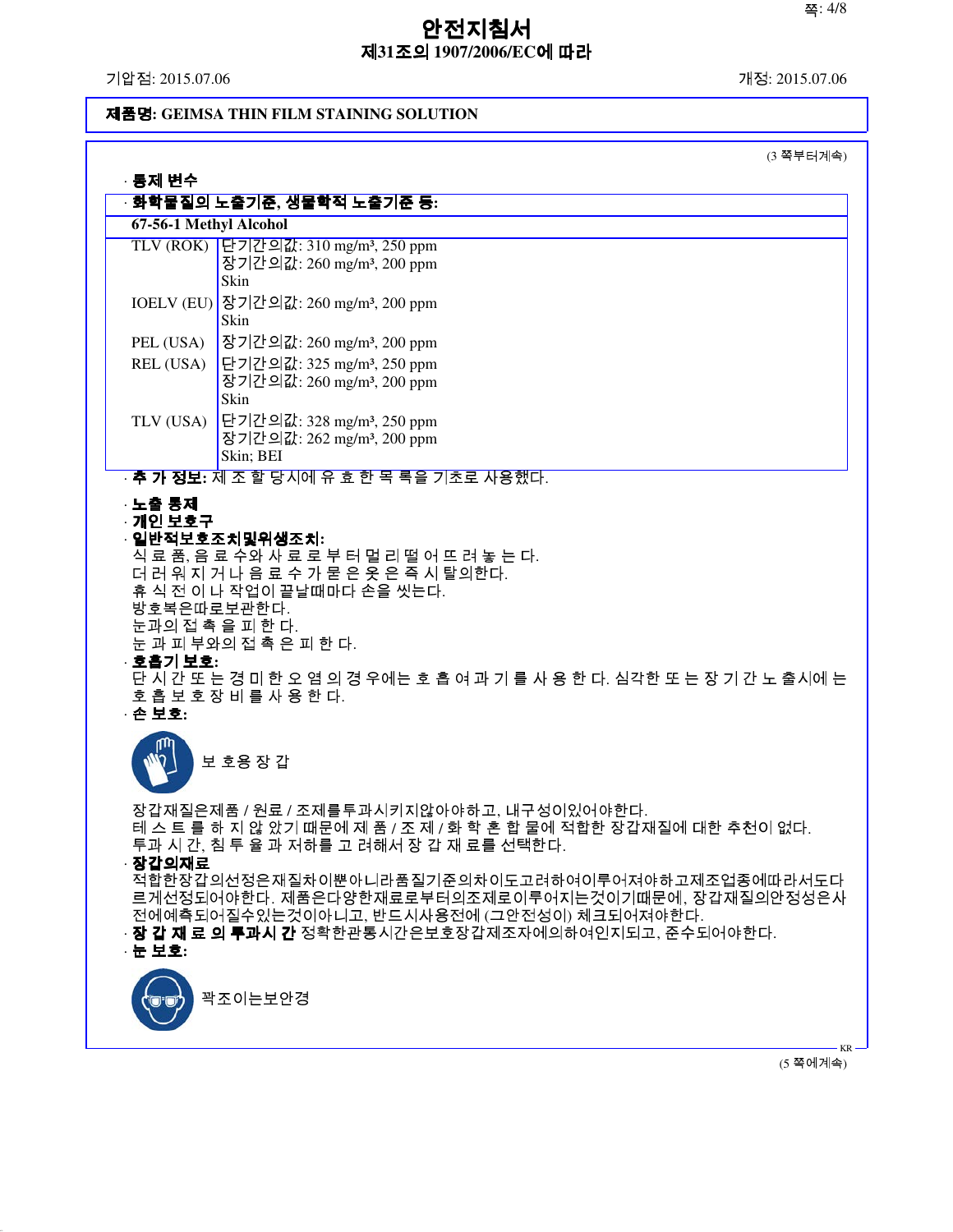기압점: 2015.07.06 개정: 2015.07.06

### 제품명**: GEIMSA THIN FILM STAINING SOLUTION**

(4 쪽부터계속)

| 9 물리화학적 특성                                |                                      |
|-------------------------------------------|--------------------------------------|
| · 기본 물리 및 화학적 특성에 대한 정보<br>· 일반정보<br>· 외형 |                                      |
| 물리적 상태:<br>색:<br>· 냄새:<br>· 후각역치          | 액체<br>밝은<br>특색있는<br>알맞지않다.           |
| $\cdot$ pH:                               | 알맞지않다.                               |
| · 상태변화<br>녹는점/어는점:<br>초기 끓는점과 끓는점 범위:     | 맞지않는<br>맞지않는                         |
| · 인화점:                                    | 해당사항 없음.                             |
| · 인화성(고체, 기체):                            | 해당사항 없음.                             |
| · 점화온도:                                   |                                      |
| 분해 온도:                                    | 알맞지않다.                               |
| · 자기점화:                                   | 이제품은자연발화성이없다.                        |
| 폭발위험:                                     | 알맞지않다.                               |
| · 인화 또는 폭발 범위의 상한/하한<br>아래로:<br>위로:       | 알맞지않다.<br>알맞지않다.                     |
| 증기압:                                      | 알맞지않다.                               |
| · 밀도:<br>· 비중:<br>· 증기밀도:<br>· 증발 속도:     | 맞지않는다.<br>알맞지않다.<br>알맞지않다.<br>알맞지않다. |
| · 용해도:<br>물:                              | 각각의경우에따라서는거의혼합할수없는                   |
| · n 옥탄올/물 분배계수:                           | 알맞지않다.                               |
| · 점도:<br>역학성:<br>동점성:                     | 알맞지않다.<br>알맞지않다.                     |
| · 용매내용물<br>유기용매:<br>VOC (EU)              | $2.0 \%$<br>$0.98~\%$                |
| 고체의 함량:<br>· 기타 정보                        | $0.1 \%$<br>추가적인 정보가 존재하지 않습니다.      |

# **10** 안정성 및 반응성

- · 반응성
- · 화학적 안정성
- · 화학적 안정성 및 유해 반응의 가능성 **/** 피해야 할 조건**:** 규정에따라사용할경우해체는없다
- · **유해반응 가능성** 위험한반응으로는알려지지않았다.

(6 쪽에계속)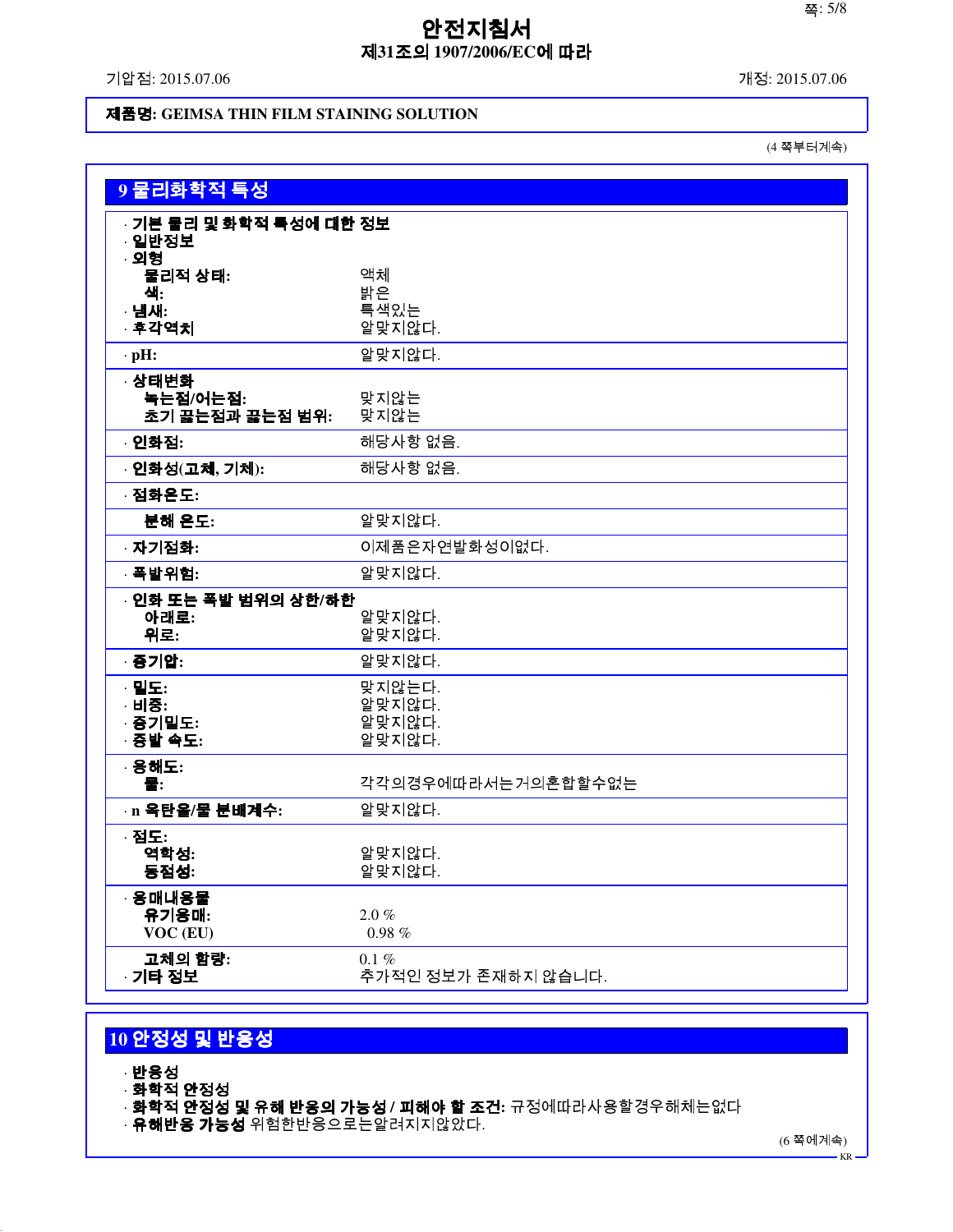기압점: 2015.07.06 개정: 2015.07.06

(5 쪽부터계속)

#### 제품명**: GEIMSA THIN FILM STAINING SOLUTION**

· **피해야 할 조건** 추가적인 정보가 존재하지 않습니다. · 혼합 금지 물질**:** 추가적인 정보가 존재하지 않습니다.

· 유해분해물질**:** 위험성있는분해물들은알려지지않았다.

## **11** 독성에 관한 정보

· 독성학적 영향에 대한 정보

- · 급성 독성**:**
- · 일차적 자극 효과**:**
- · 피부 부식성 또는 자극성**:** 무자극
- · 심한 눈 손상 또는 자극성**:** 자극 · 감각화**:** 민감한영향이없는것으로알려져있다.
- · 추 가 적 인 독성에 관한 정보**:** 이제품은유럽공동체의공동분류원칙의합법적인절차에근거하여최근에발효된원고에서아래위험들의사전 준비에대하여제시하고있다. 독성의 자극적인

## **12** 환경에 미치는 영향

· 독성

- · 수생독성**:** 추가적인 정보가 존재하지 않습니다.
- · 지속성 및 분해성 추가적인 정보가 존재하지 않습니다.
- · 환 경 시스템에서의 행 동**:**
- · **생물농축 잠재성** 추가적인 정보가 존재하지 않습니다.
- · **토양내 이동성** 추가적인 정보가 존재하지 않습니다.
- · 추가적인 생태학 정보**:**
- · 일반 특징**:** 일반적으로수질오염이되지않는다
- · **PBT(**잔류성**,** 생물농축성**,** 독성 물질**)** 및 **vPvB(**고 잔류성**,** 고 생물농축성 물질**)** 평가 결과
- · **PBT(**잔류성**,** 생물농축성**,** 독성 물질**):** 해당사항 없음.
- · **vPvB(**고 잔류성**,** 고 생물농축성 물질**):** 해당사항 없음.
- · **기타 부작용** 추가적인 정보가 존재하지 않습니다.

## **13** 폐기시 주의사항

#### · 폐기물 처리 방법

- · 권고**:** 생활쓰레기와함께처리되어서는안된다. 하수도망으로유입되서는안된다.
- · 비위생적 포장**:**
- · 권고**:** 당국의지침에입각한쓰레기처리.

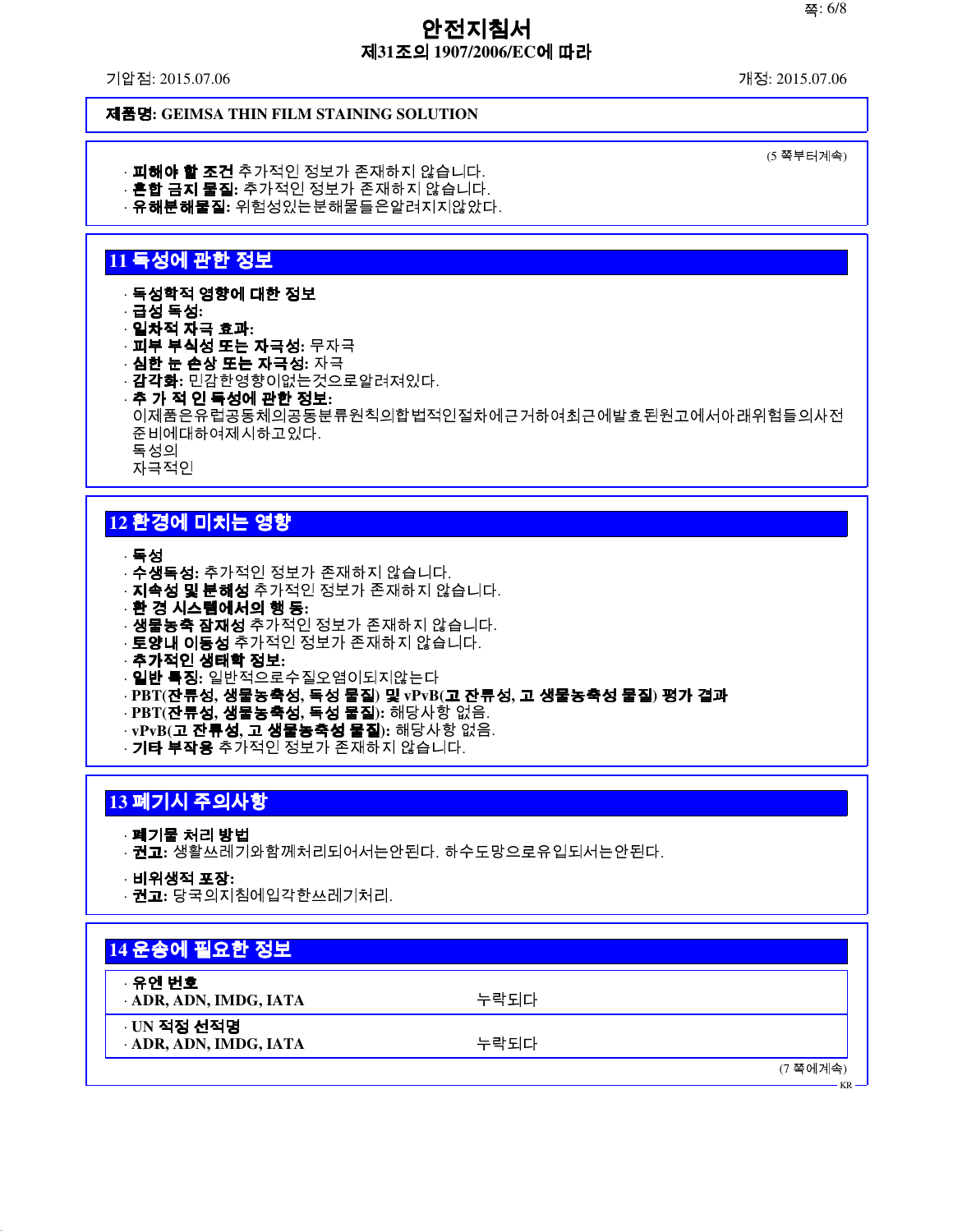기압점: 2015.07.06 개정: 2015.07.06

#### 제품명**: GEIMSA THIN FILM STAINING SOLUTION**

|                                                                                   |          | (6 쪽부터계속) |
|-----------------------------------------------------------------------------------|----------|-----------|
| · 교통 위험 클래스                                                                       |          |           |
| · ADR, ADN, IMDG, IATA<br>·동급                                                     | 누락되다     |           |
| · 용기등급<br>· ADR, IMDG, IATA                                                       | 누락되다     |           |
| · 환경적 유해물질:<br>해양오염물질:                                                            | 아니오      |           |
| ◦이용자 특별 예방조치                                                                      | 해당사항 없음. |           |
| · MARPOL73/78(선박으로부터의 해양오염방지협<br>약) 부속서2 및 IBC Code(국제선적화물코드)에 따<br>른 벌크(bulk) 운송 | 해당사항 없음. |           |
| · UN "모범 규제":                                                                     |          |           |

## **15** 법적 규제현황

#### · 해당 순물질 또는 혼합물에 대한 안전**,** 보건 및 환경 규제**/**법률

| <b>Korean Existing Chemical Inventory</b> |                                              |          |
|-------------------------------------------|----------------------------------------------|----------|
|                                           | $56-81-5$ glycerol                           | KE-29297 |
|                                           | 67-56-1 Methyl Alcohol                       | KE-23193 |
|                                           | 7778-77-0 potassium dihydrogenorthophosphate | KE-28622 |
| $89-83-8$ thymol                          |                                              | KE-24420 |
|                                           | 7558-79-4 disodium hydrogenorthophosphate    | KE-12344 |
| <b>CHC 기베 ㅇㅅ</b>                          |                                              |          |

· **GHS** 라벨 요소

본 제품은 화학물질의 분류 및 표기에 관한 국제조화시스템(GHS)에 따라 분류 및 표기되었습니다. · 위험 도표



· 표지어 위험 · 위험 문구 인화성 액체 및 증기 피부와 접촉하면 유독함 눈에 심한 자극을 일으킴 · 주의 문구 열·스파크·화염·고열로부터 멀리하시오 – 금연 피부(모발)에 접촉 시: 모든 오염된 옷을 즉시 벗으시오 피부를 물/샤워로 헹구시오. 눈에 묻으면 몇 분간 물로 조심해서 씻으시오. 가능하면콘택트렌즈를 제거하시오. 계속 씻으시오. (라벨 참조) 처치를 하시오. 잠금장치가 있는 저장장소에 저장하시오. 현지/지역/국가/국제 규정에 따라서 내용물/용기 노출 · 화학물질 안전성 평가**:** 화학물질 안전성 평가가 수행되지 않음

(8 쪽에계속)

KR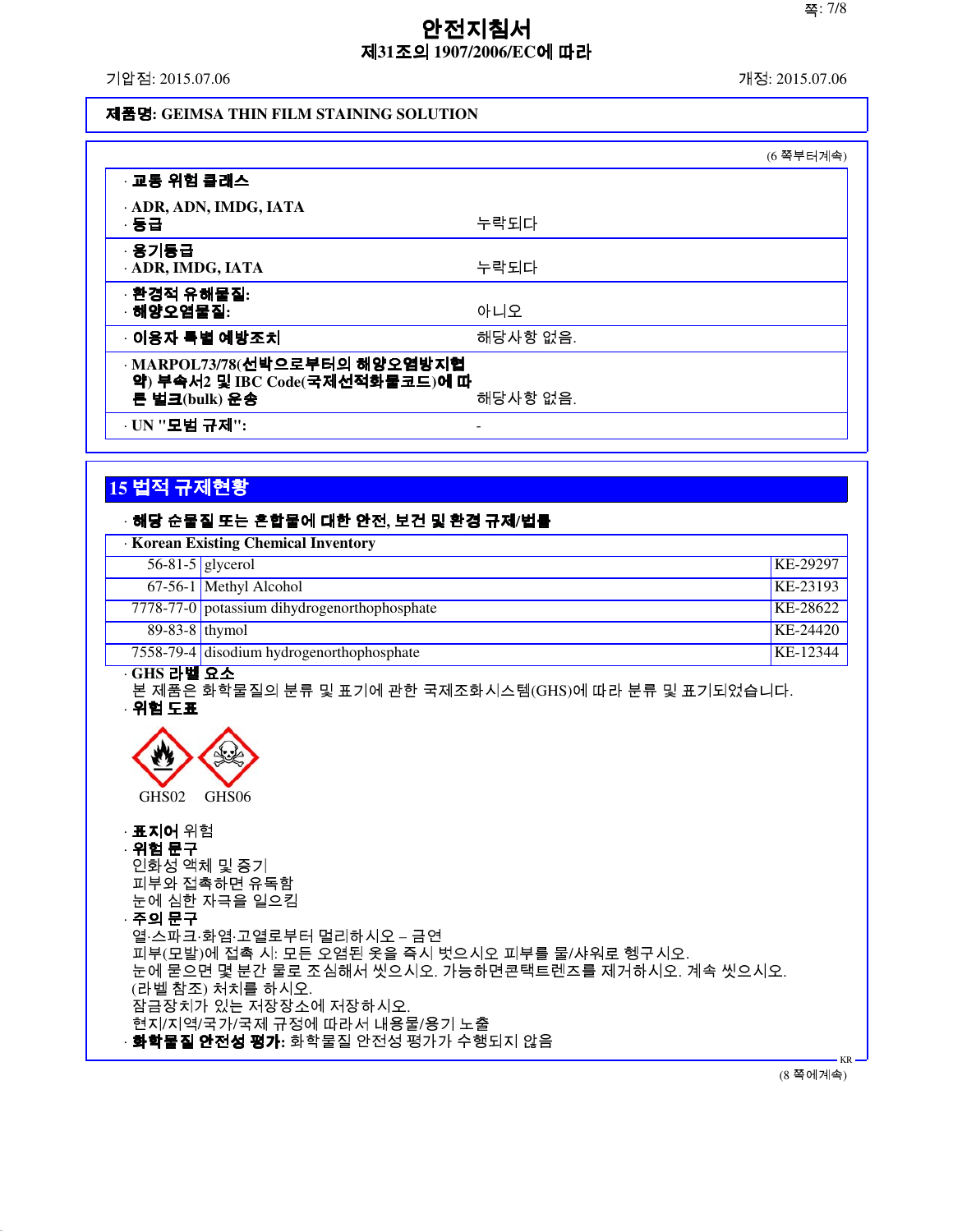기압점: 2015.07.06 개정: 2015.07.06

## 제품명**: GEIMSA THIN FILM STAINING SOLUTION**

(7 쪽부터계속)

| 16 그 밖의 참고사항                                                                                                                                                                                                                   |
|--------------------------------------------------------------------------------------------------------------------------------------------------------------------------------------------------------------------------------|
| 이보고는우리지식에대한오늘날의상태에대하여평가하고있다,<br>하지만이보고서는생산특성에관한보증은<br>기술하지않았으며계약적인법률관계에기반을두고있지도않다                                                                                                                                              |
| · 최초 작성일자: 2015.07.06<br>· <b>개정 횟수 및 최종 개정일자:</b> 1 / 2015.07.06<br>· 약어와 두문자어:                                                                                                                                               |
| ADR: Accord européen sur le transport des marchandises dangereuses par Route (European Agreement concerning the International Carriage<br>of Dangerous Goods by Road)<br>IMDG: International Maritime Code for Dangerous Goods |
| IATA: International Air Transport Association<br>EINECS: European Inventory of Existing Commercial Chemical Substances<br>ELINCS: European List of Notified Chemical Substances                                                |
| CAS: Chemical Abstracts Service (division of the American Chemical Society)<br>VOC: Volatile Organic Compounds (USA, EU)<br>인화성액체 구분2: Flammable liquids, Hazard Category 2                                                    |
| 인화성액체 구분3: Flammable liquids, Hazard Category 3<br>급성 독성(경구) 구분4: Acute toxicity, Hazard Category 4<br>급성 독성(경피) 구분3: Acute toxicity, Hazard Category 3                                                                        |
| 심한 눈 손상/자극성 구분2: Serious eye damage/eye irritation, Hazard Category 2<br>표적장기-1회노출 구분1: Specific target organ toxicity - Single exposure, Hazard Category 1                                                                    |
| $KR -$                                                                                                                                                                                                                         |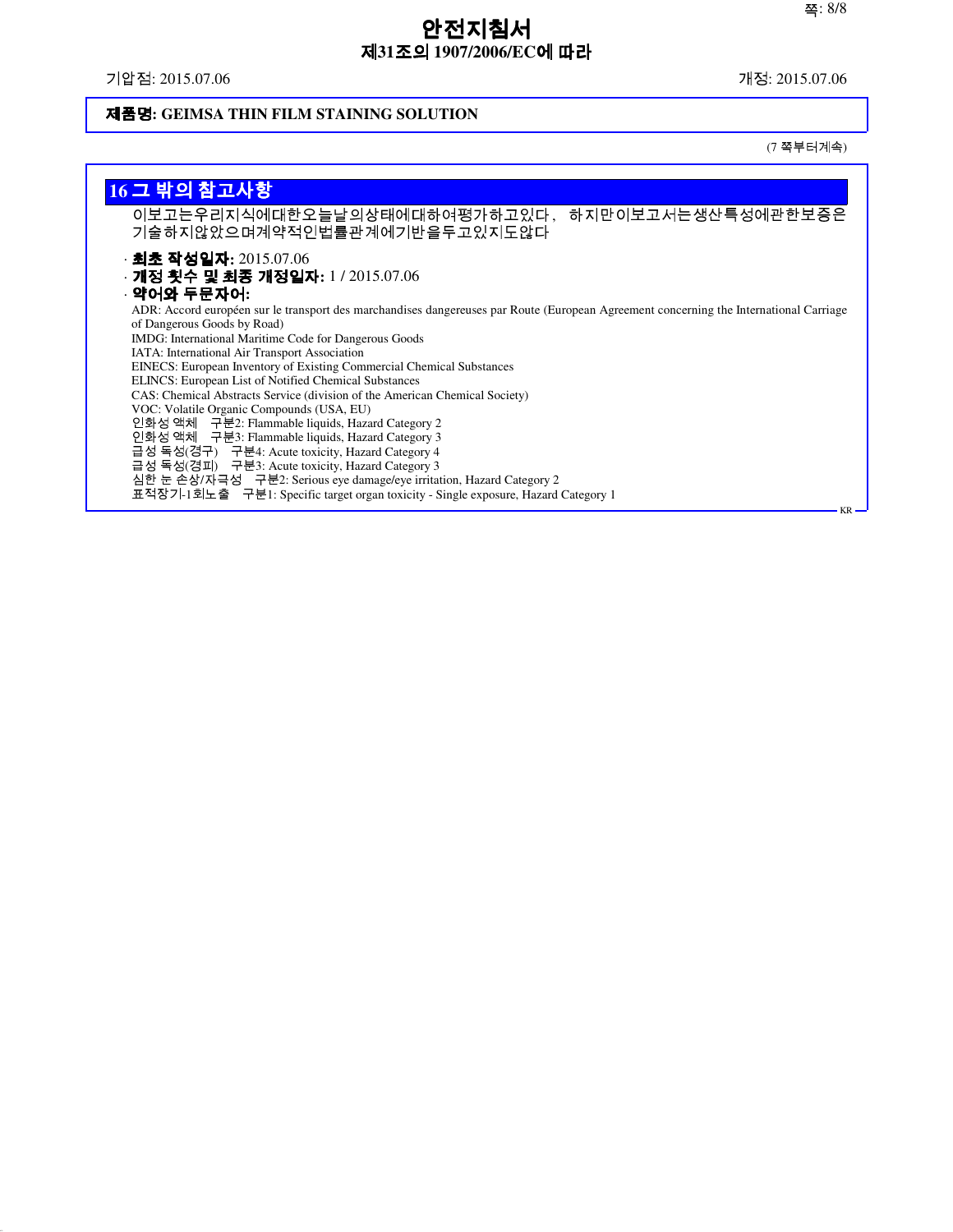*fecha de impresión 06.07.2015 Revisión: 06.07.2015*

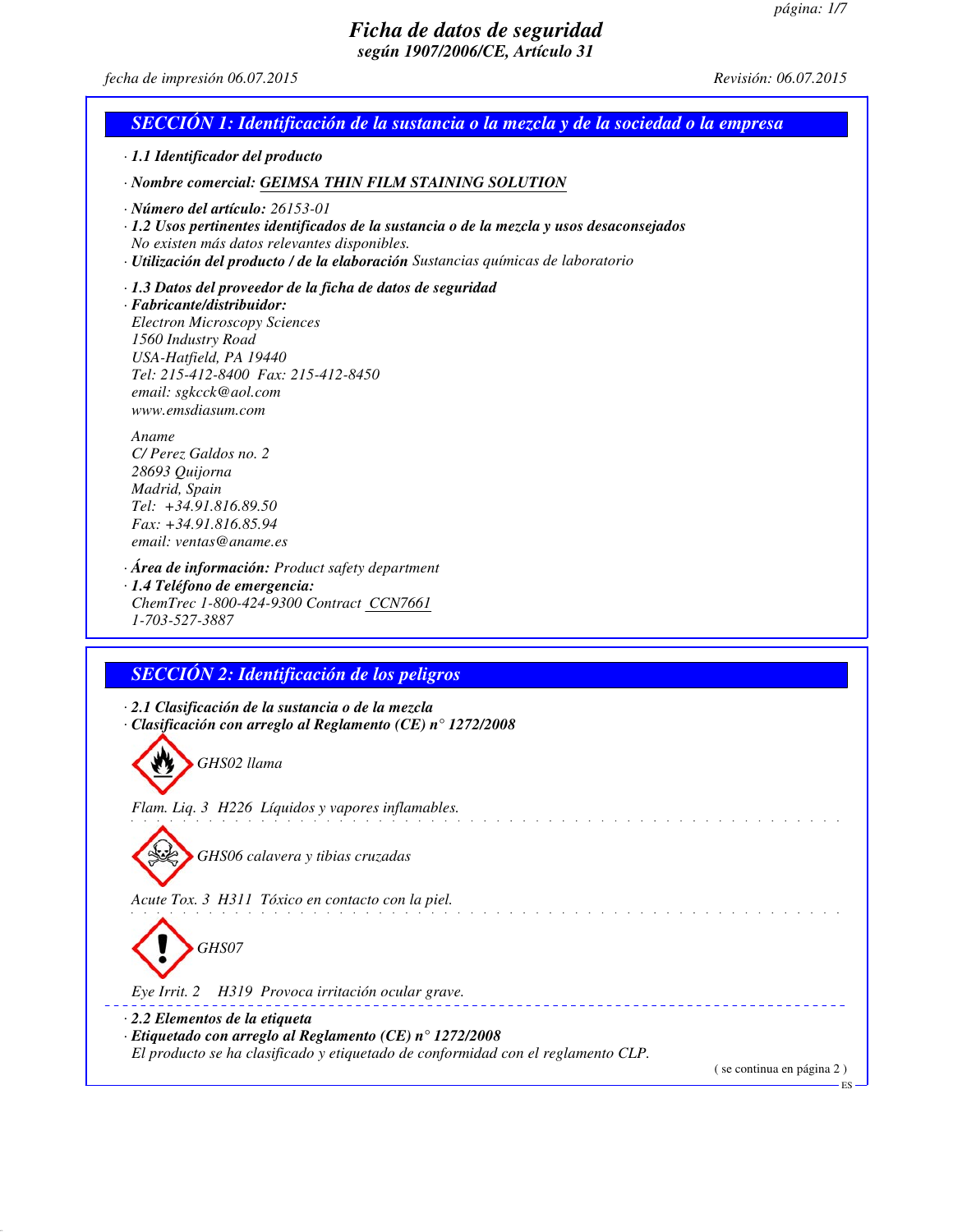*fecha de impresión 06.07.2015 Revisión: 06.07.2015*

### *Nombre comercial: GEIMSA THIN FILM STAINING SOLUTION*

| · Pictogramas de peligro           | (se continua en página 1)                                                                                                                                                              |
|------------------------------------|----------------------------------------------------------------------------------------------------------------------------------------------------------------------------------------|
|                                    |                                                                                                                                                                                        |
| GHS02                              | GHS06                                                                                                                                                                                  |
|                                    | $\cdot$ Palabra de advertencia Peligro                                                                                                                                                 |
| · Indicaciónes de peligro          |                                                                                                                                                                                        |
|                                    | H226 Líquidos y vapores inflamables.                                                                                                                                                   |
|                                    | H311 Tóxico en contacto con la piel.                                                                                                                                                   |
|                                    | H319 Provoca irritación ocular grave.                                                                                                                                                  |
| Consejos de prudencia              |                                                                                                                                                                                        |
| P <sub>210</sub>                   | Mantener alejado del calor, de superficies calientes, de chispas, de llamas abiertas y de<br>cualquier otra fuente de ignición. No fumar.                                              |
|                                    | P303+P361+P353 EN CASO DE CONTACTO CON LA PIEL (o el pelo): Quitar inmediatamente todas las<br>prendas contaminadas. Aclararse la piel con agua/ducharse.                              |
|                                    | P305+P351+P338 EN CASO DE CONTACTO CON LOS OJOS: Aclarar cuidadosamente con agua durante<br>varios minutos. Quitar las lentes de contacto, si lleva y resulta fácil. Seguir aclarando. |
| <i>P321</i>                        | Se necesita un tratamiento específico (ver en esta etiqueta).                                                                                                                          |
| P <sub>405</sub>                   | Guardar bajo llave.                                                                                                                                                                    |
| <i>P501</i>                        | Eliminar el contenido o el recipiente conforme a la reglamentación local/regional/nacional/<br><i>internacional.</i>                                                                   |
| $\cdot$ 2.3 Otros peligros         |                                                                                                                                                                                        |
|                                    | · Resultados de la valoración PBT y mPmB                                                                                                                                               |
| $\cdot$ <b>PBT</b> : No aplicable. |                                                                                                                                                                                        |

*· mPmB: No aplicable.*

# *SECCIÓN 3: Composición/información sobre los componentes*

*· 3.2 Caracterización química: Mezclas*

*· Descripción: Mezcla formada por las substancias especificadas a continuación con adiciones no peligrosas.*

| Componentes peligrosos: |  |
|-------------------------|--|
|-------------------------|--|

| $CAS: 67-56-1$ | metanol                                                                                                        |  |  |
|----------------|----------------------------------------------------------------------------------------------------------------|--|--|
|                | EINECS: 200-659-6 $\otimes$ Flam. Liq. 2, H225; $\otimes$ STOT SE 1, H370; $\otimes$ Acute Tox. 4, H302; Acute |  |  |
|                | Tox. 4, H312; Acute Tox. 4, H332; Skin Irrit. 2, H315                                                          |  |  |
|                |                                                                                                                |  |  |

*· Indicaciones adicionales: El texto de los posibles riesgos aquí indicados se puede consultar en el capítulo 16.*

### *SECCIÓN 4: Primeros auxilios*

*· 4.1 Descripción de los primeros auxilios*

*· Instrucciones generales:*

*Quitarse de inmediato toda prenda contaminada con el producto.*

*En caso de respiración irregular o apnea (paro respiratorio), hágase la respiración artificial.*

*· En caso de inhalación del producto:*

*Las personas desmayadas deben tenderse y transportarse de lado con la suficiente estabilidad.*

*· En caso de contacto con la piel: Lavar inmediatamente con agua y jabón y enjuagar bien.*

*· En caso de con los ojos:*

*Limpiar los ojos abiertos durante varios minutos con agua corriente. En caso de trastornos persistentes consultar un médico.*

*· En caso de ingestión: Consultar un médico si los trastornos persisten.*

*· 4.2 Principales síntomas y efectos, agudos y retardados No existen más datos relevantes disponibles.*

( se continua en página 3 )

ES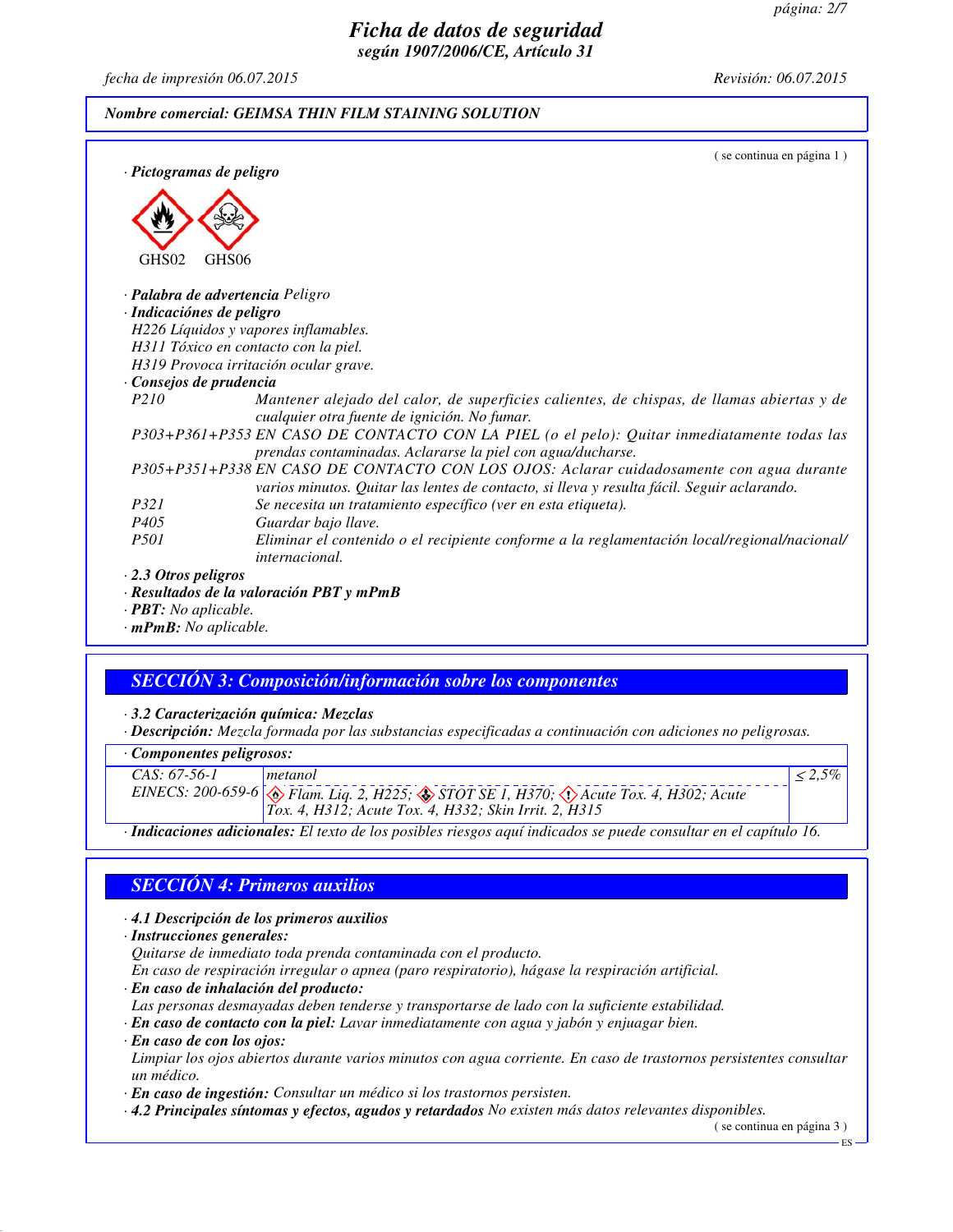*fecha de impresión 06.07.2015 Revisión: 06.07.2015*

*Nombre comercial: GEIMSA THIN FILM STAINING SOLUTION*

( se continua en página 2 )

*· 4.3 Indicación de toda atención médica y de los tratamientos especiales que deban dispensarse inmediatamente No existen más datos relevantes disponibles.*

### *SECCIÓN 5: Medidas de lucha contra incendios*

*· 5.1 Medios de extinción*

*· Sustancias extintoras apropiadas:*

*CO2, polvo extintor o chorro de agua rociada. Combatir incendios mayores con chorro de agua rociada o espuma resistente al alcohol.*

- *· 5.2 Peligros específicos derivados de la sustancia o la mezcla No existen más datos relevantes disponibles.*
- *· 5.3 Recomendaciones para el personal de lucha contra incendios*

*· Equipo especial de protección: No se requieren medidas especiales.*

### *SECCIÓN 6: Medidas en caso de vertido accidental*

*· 6.1 Precauciones personales, equipo de protección y procedimientos de emergencia No es necesario.*

- *· 6.2 Precauciones relativas al medio ambiente: No se requieren medidas especiales.*
- *· 6.3 Métodos y material de contención y de limpieza: Quitar con material absorbente (arena, kieselgur, aglutinante de ácidos, aglutinante universal, aserrín).*

*Desechar el material contaminado como vertido según item 13.*

*Asegurar suficiente ventilación.*

*· 6.4 Referencia a otras secciones Ver capítulo 7 para mayor información sobre una manipulación segura. Ver capítulo 8 para mayor información sobre el equipo personal de protección. Para mayor información sobre cómo desechar el producto, ver capítulo 13.*

### *SECCIÓN 7: Manipulación y almacenamiento*

*· 7.1 Precauciones para una manipulación segura*

*Asegurar suficiente ventilación /aspiración en el puesto de trabajo. Evitar la formación de aerosoles.*

*· Prevención de incendios y explosiones:*

*Proteger del calor.*

*Tomar medidas contra las cargas electrostáticas.*

- *· 7.2 Condiciones de almacenamiento seguro, incluidas posibles incompatibilidades*
- *· Almacenamiento:*
- *· Exigencias con respecto al almacén y los recipientes: No se requieren medidas especiales.*
- *· Normas en caso de un almacenamiento conjunto: No es necesario.*
- *· Indicaciones adicionales sobre las condiciones de almacenamiento: Mantener el recipiente cerrado herméticamente.*
- *Proteger del calor y de la luz directa del sol.*

*· 7.3 Usos específicos finales No existen más datos relevantes disponibles.*

### *SECCIÓN 8: Controles de exposición/protección individual*

*· Instrucciones adicionales para el acondicionamiento de instalaciones técnicas: Sin datos adicionales, ver punto 7.*

( se continua en página 4 )

ES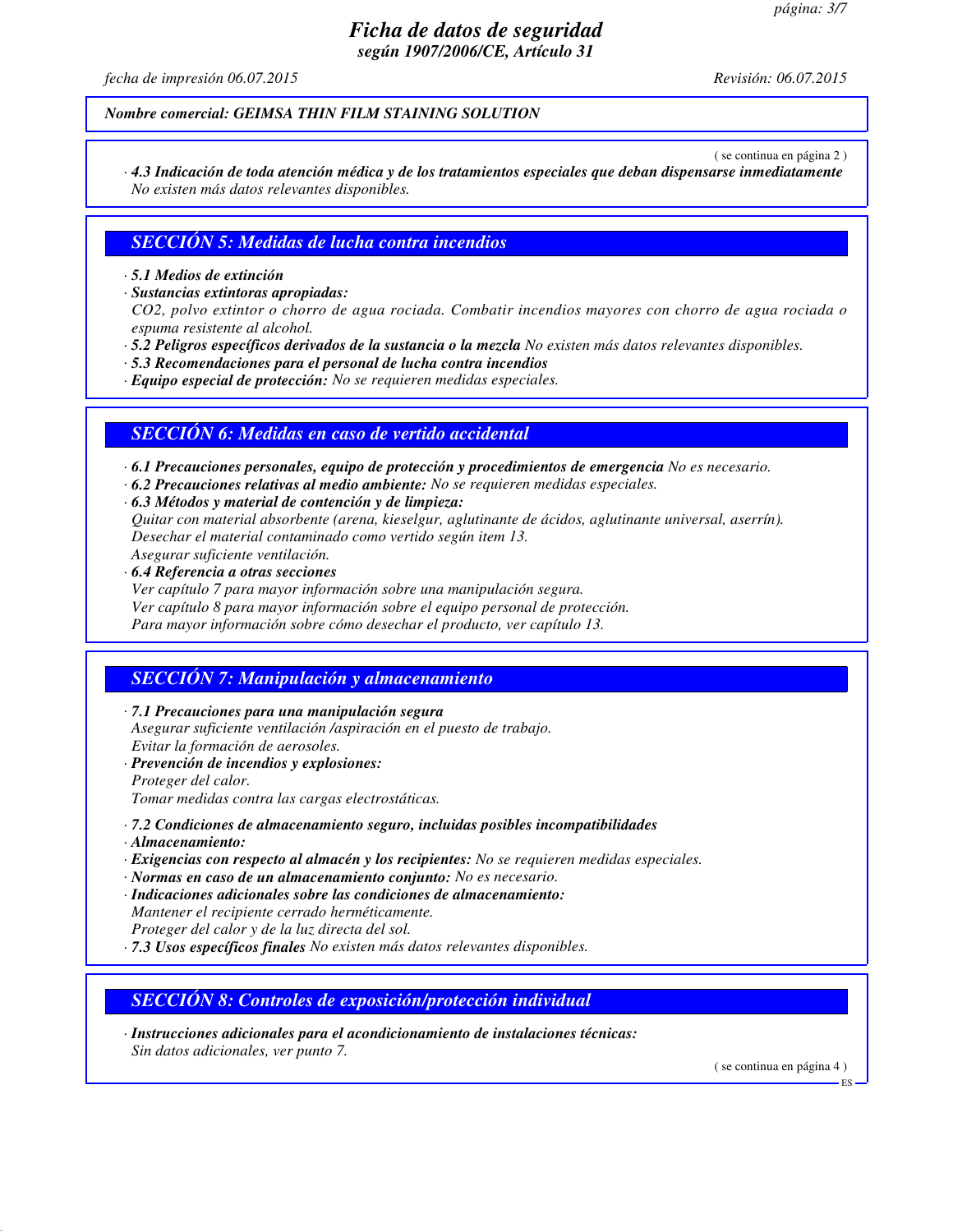*fecha de impresión 06.07.2015 Revisión: 06.07.2015*

#### *Nombre comercial: GEIMSA THIN FILM STAINING SOLUTION*

( se continua en página 3 )

#### *· 8.1 Parámetros de control*

*· Componentes con valores límite admisibles que deben controlarse en el puesto de trabajo:*

### *67-56-1 metanol*

*LEP Valor de larga duración: 266 mg/m³, 200 ppm vía dérmica, VLB, VLI*

### *· Componentes con valores límite biológicos:*

*67-56-1 metanol*

#### *VLB 15 mg/l*

*Muestra: orina Momento de Muestero: Final de la jornada laboral Indicador Biológico: Metanol*

*· Indicaciones adicionales: Como base se han utilizado las listas vigentes en el momento de la elaboración.*

### *· 8.2 Controles de la exposición*

*· Equipo de protección individual:*

#### *· Medidas generales de protección e higiene:*

- *Mantener alejado de alimentos, bebidas y alimentos para animales.*
- *Quitarse de inmediato la ropa ensuciada o impregnada.*
- *Lavarse las manos antes de las pausas y al final del trabajo.*
- *Guardar la ropa protectora por separado.*
- *Evitar el contacto con los ojos.*

*Evitar el contacto con los ojos y la piel.*

*· Protección respiratoria:*

*Si la exposición va a ser breve o de poca intensidad, colocarse una máscara respiratoria. Para una exposición más intensa o de mayor duración, usar un aparato de respiración autónomo.*

### *· Protección de manos:*



*Guantes de protección*

*El material del guante deberá ser impermeable y resistente al producto / substancia / preparado. Ante la ausencia de tests específicos, no se puede recomendar ningún material específico para guantes de*

*protección contra el producto / preparado / mezcla de substancias químicas.*

*Selección del material de los guantes en función de los tiempos de rotura, grado de permeabilidad y degradación. · Material de los guantes*

*La elección del guante adecuado no depende únicamente del material, sino también de otras características de calidad, que pueden variar de un fabricante a otro. Teniendo en cuenta que el producto está fabricado a partir de diferentes materiales, su calidad no puede ser avaluada de antemano, de modo que los guantes deberán ser controlados antes de su utilización.*

#### *· Tiempo de penetración del material de los guantes*

*El tiempo de resistencia a la penetración exacto deberá ser pedido al fabricante de los guantes. Este tiempo debe ser respetado.*

*· Protección de ojos:*



*Gafas de protección herméticas*

( se continua en página 5 )

ES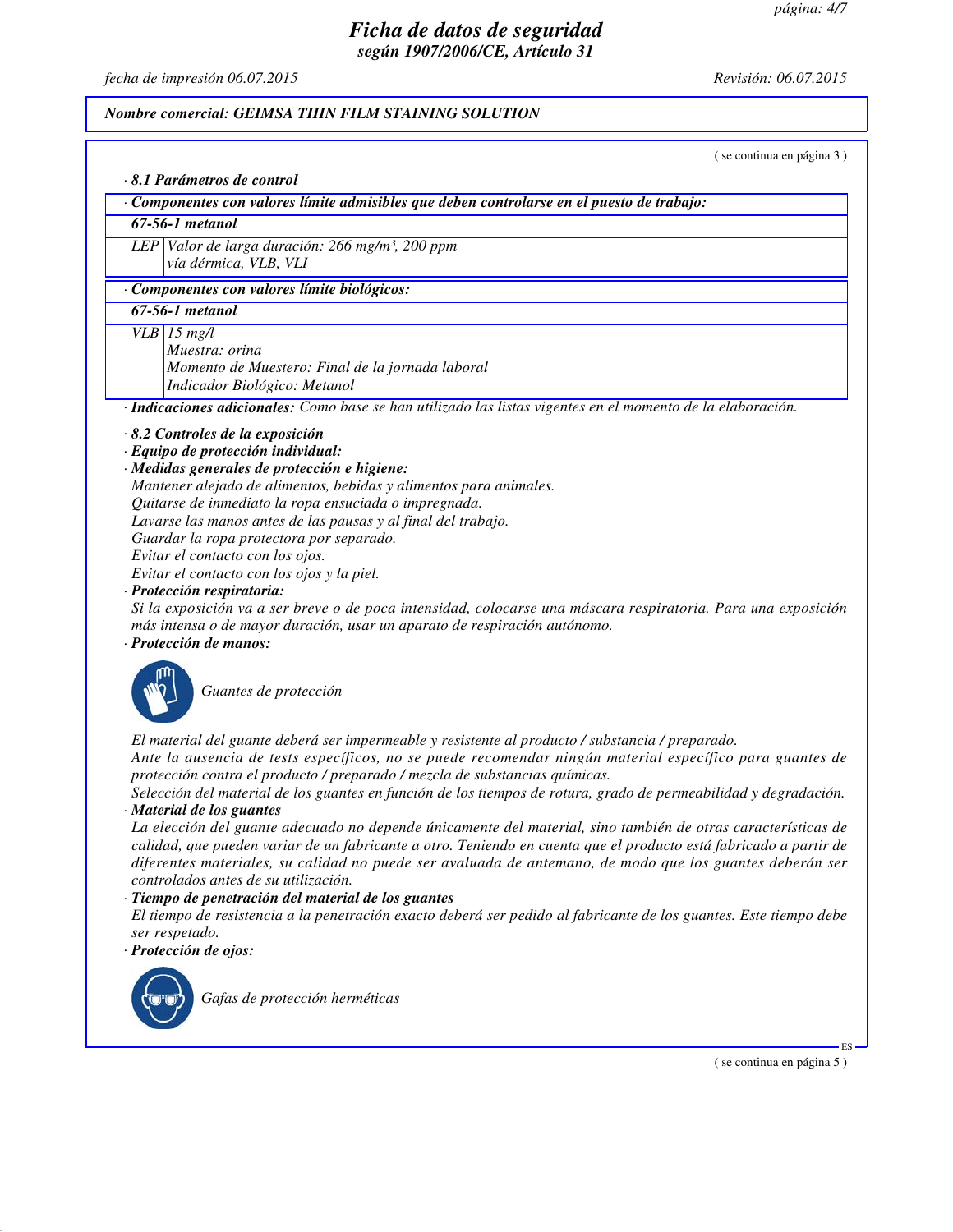*fecha de impresión 06.07.2015 Revisión: 06.07.2015*

### *Nombre comercial: GEIMSA THIN FILM STAINING SOLUTION*

( se continua en página 4 )

|                                                                | <b>SECCIÓN 9: Propiedades físicas y químicas</b> |  |  |  |  |
|----------------------------------------------------------------|--------------------------------------------------|--|--|--|--|
| · 9.1 Información sobre propiedades físicas y químicas básicas |                                                  |  |  |  |  |
| · Datos generales                                              |                                                  |  |  |  |  |
| $·$ Aspecto:                                                   |                                                  |  |  |  |  |
| Forma:<br>Color:                                               | Liquido<br>Claro                                 |  |  |  |  |
| $·$ Olor:                                                      | Característico                                   |  |  |  |  |
| · Umbral olfativo:                                             | No determinado.                                  |  |  |  |  |
| $\cdot$ valor pH:                                              | No determinado.                                  |  |  |  |  |
| · Cambio de estado                                             |                                                  |  |  |  |  |
| Punto de fusión /campo de fusión:                              | Indeterminado.                                   |  |  |  |  |
| Punto de ebullición /campo de ebullición: Indeterminado.       |                                                  |  |  |  |  |
| · Punto de inflamación:                                        | No aplicable.                                    |  |  |  |  |
| · Inflamabilidad (sólido, gaseiforme):                         | No aplicable.                                    |  |  |  |  |
| · Temperatura de ignición:                                     |                                                  |  |  |  |  |
| Temperatura de descomposición:                                 | No determinado.                                  |  |  |  |  |
| · Autoinflamabilidad:                                          | El producto no es autoinflamable.                |  |  |  |  |
| · Peligro de explosión:                                        | No determinado.                                  |  |  |  |  |
| · Límites de explosión:                                        |                                                  |  |  |  |  |
| <b>Inferior:</b>                                               | No determinado.                                  |  |  |  |  |
| Superior:                                                      | No determinado.                                  |  |  |  |  |
| · Presión de vapor:                                            | No determinado.                                  |  |  |  |  |
| $\cdot$ Densidad:                                              | Indeterminado.                                   |  |  |  |  |
| · Densidad relativa                                            | No determinado.                                  |  |  |  |  |
| · Densidad de vapor                                            | No determinado.                                  |  |  |  |  |
| · Velocidad de evaporación                                     | No determinado.                                  |  |  |  |  |
| · Solubilidad en / miscibilidad con                            |                                                  |  |  |  |  |
| agua:                                                          | Poco o no mezclable.                             |  |  |  |  |
| · Coeficiente de reparto (n-octanol/agua):                     | No determinado.                                  |  |  |  |  |
| · Viscosidad:                                                  |                                                  |  |  |  |  |
| Dinámica:                                                      | No determinado.                                  |  |  |  |  |
| Cinemática:                                                    | No determinado.                                  |  |  |  |  |
| Concentración del disolvente:                                  |                                                  |  |  |  |  |
| Disolventes orgánicos:                                         | 2,0%                                             |  |  |  |  |
| VOC(CE)                                                        | 0,98%                                            |  |  |  |  |
| Contenido de cuerpos sólidos:                                  | $0,1\%$                                          |  |  |  |  |
| · 9.2 Información adicional                                    | No existen más datos relevantes disponibles.     |  |  |  |  |

# *SECCIÓN 10: Estabilidad y reactividad*

*· 10.1 Reactividad*

*· 10.2 Estabilidad química*

*· Descomposición térmica / condiciones que deben evitarse: No se descompone al emplearse adecuadamente.*

*· 10.3 Posibilidad de reacciones peligrosas No se conocen reacciones peligrosas.*

( se continua en página 6 )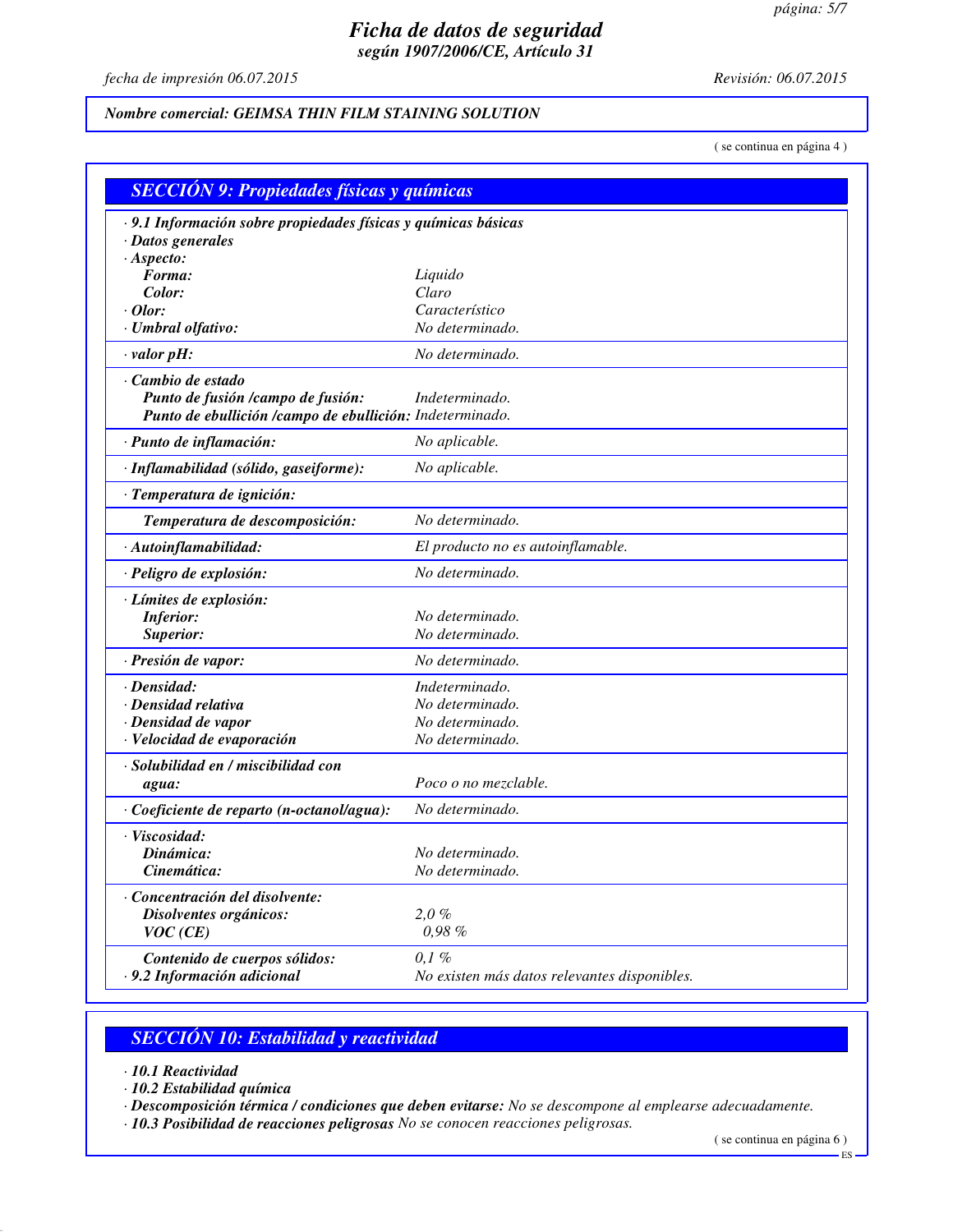*fecha de impresión 06.07.2015 Revisión: 06.07.2015*

( se continua en página 5 )

### *Nombre comercial: GEIMSA THIN FILM STAINING SOLUTION*

- *· 10.4 Condiciones que deben evitarse No existen más datos relevantes disponibles.*
- *· 10.5 Materiales incompatibles: No existen más datos relevantes disponibles.*
- *· 10.6 Productos de descomposición peligrosos: No se conocen productos de descomposición peligrosos.*

## *SECCIÓN 11: Información toxicológica*

*· 11.1 Información sobre los efectos toxicológicos*

- *· Efecto estimulante primario:*
- *· Corrosión o irritación cutáneas No produce irritaciones.*
- *· Lesiones o irritación ocular graves Produce irritaciones.*
- *· Sensibilización respiratoria o cutánea No se conoce ningún efecto sensibilizante.*
- *· Indicaciones toxicológicas adicionales:*

*En conformidad con el procedimiento de cálculo contenido en la última versión de la Normativa General de Clasificación de la CE para Preparados, el producto tiene los siguientes riesgos: Tóxico*

*Irritante*

## *SECCIÓN 12: Información ecológica*

- *· 12.1 Toxicidad*
- *· Toxicidad acuática: No existen más datos relevantes disponibles.*
- *· 12.2 Persistencia y degradabilidad No existen más datos relevantes disponibles.*
- *· 12.3 Potencial de bioacumulación No existen más datos relevantes disponibles.*
- *· 12.4 Movilidad en el suelo No existen más datos relevantes disponibles.*
- *· Indicaciones medioambientales adicionales:*
- *· Indicaciones generales: Por regla general, no es peligroso para el agua*
- *· 12.5 Resultados de la valoración PBT y mPmB*
- *· PBT: No aplicable.*
- *· mPmB: No aplicable.*
- *· 12.6 Otros efectos adversos No existen más datos relevantes disponibles.*

### *SECCIÓN 13: Consideraciones relativas a la eliminación*

- *· 13.1 Métodos para el tratamiento de residuos*
- *· Recomendación: No debe desecharse con la basura doméstica. No debe llegar al alcantarillado.*
- *· Embalajes sin limpiar:*
- *· Recomendación: Eliminar conforme a las disposiciones oficiales.*

# *SECCIÓN 14: Información relativa al transporte*

*· 14.1 Número UN · ADR, ADN, IMDG, IATA suprimido*

*· 14.2 Designación oficial de transporte de las Naciones Unidas · ADR, ADN, IMDG, IATA suprimido*

( se continua en página 7 )

ES

*<sup>·</sup> Toxicidad aguda*